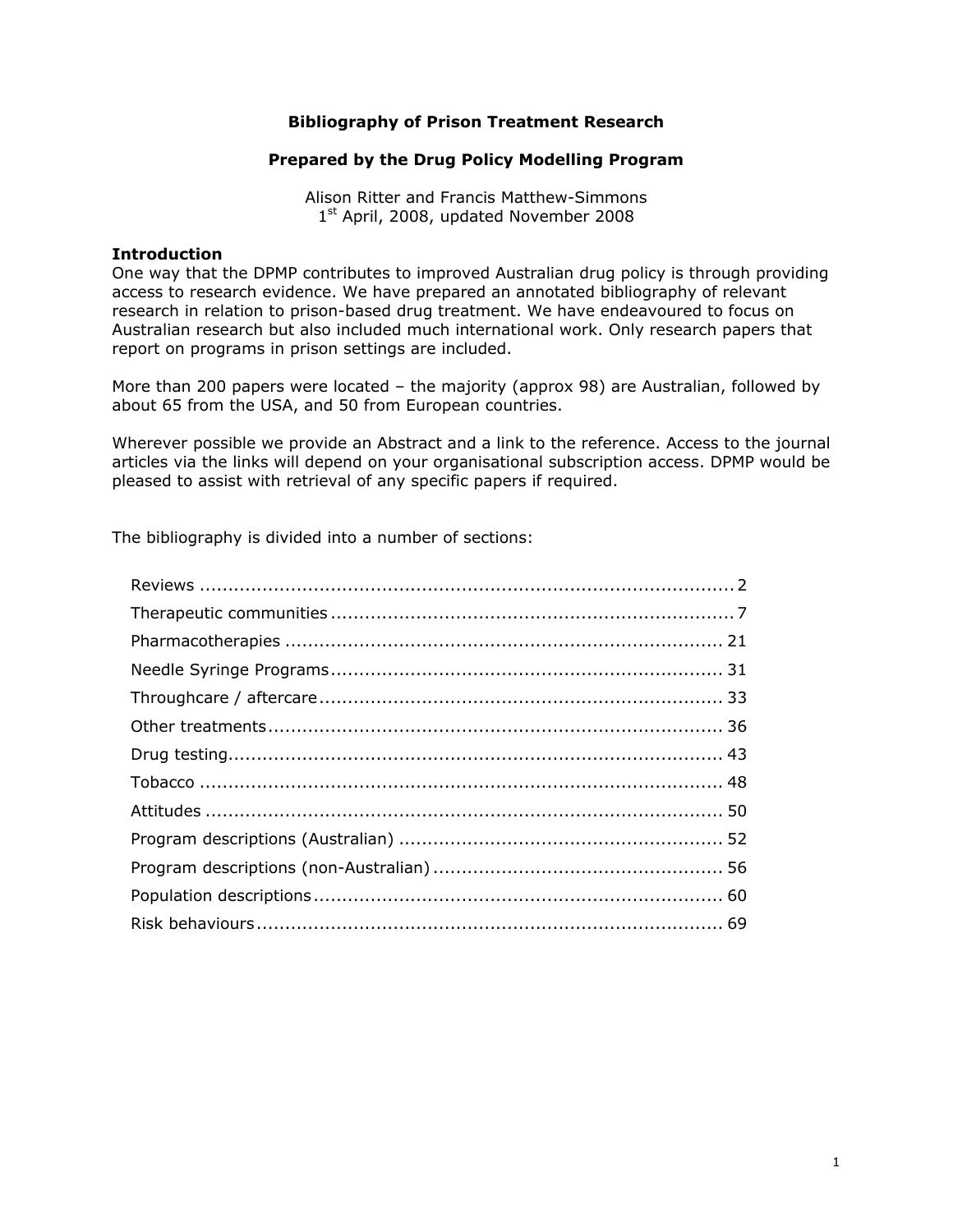## <span id="page-1-0"></span>*Reviews*

This section includes systematic reviews and meta-analysis of prison-based drug treatment. There have been two systematic reviews: one from US researchers Mitchell et al (as a Campbell Collaboration) and one by researchers at the National Drug and Alcohol Research Centre (Larney et al). The report published by the Australian National Council on Drugs (Black et al) provides a comprehensive review of Australian prison programs. These are central resources and have been listed first, the remainder follow alphabetically.

- Mitchell, O., Wilson, D. B., & MacKenzie, D. L. (2006). *The Effectiveness of Incarceration-Based Drug Treatment on Criminal Behavior*: Campbell Collaboration. URL: [http://www.campbellcollaboration.org/doc-pdf/Incarceration-](http://www.campbellcollaboration.org/doc-pdf/Incarceration-BasedDrugTxSept06final.pdf)[BasedDrugTxSept06final.pdf](http://www.campbellcollaboration.org/doc-pdf/Incarceration-BasedDrugTxSept06final.pdf)
- Mitchell, O., Wilson, D. B., & MacKenzie, D. L. (2007). Does incarceration-based drug treatment reduce recidivism? A meta-analytic synthesis of the research. *Journal of Experimental Criminology, 3*(4), 353-375.
- Larney, S., Mathers, B., & Dolan, K. (2007). *Illicit drug treatment in prison: detoxification, drug-free units, therapeutic communities and opioid substitution treatment*. Sydney: National Drug and Alcohol Research Centre.

**Abstract**: The relationship between drugs, crime and subsequent imprisonment is acknowledged around the world. Although it is recognised that offering drug treatment to drug using offenders may contribute to reducing re-offending, treatment availability is often limited. This report summarises the published literature on illicit drug detoxification and treatment interventions in prisons. Where relevant, literature on community-based interventions is also discussed. This report is not intended to be used as a guide for clinical practice; rather, its aim is to draw attention to various approaches for the treatment of illicit drug dependence in prison settings.

URL: [http://www.med.unsw.edu.au/NDARCWeb.nsf/resources/TR+263-](http://www.med.unsw.edu.au/NDARCWeb.nsf/resources/TR+263-267/$file/TR266.pdf) [267/\\$file/TR266.pdf](http://www.med.unsw.edu.au/NDARCWeb.nsf/resources/TR+263-267/$file/TR266.pdf)

Black, E., Wodak, A. D., & Dolan, K. A. (2004). *Supply, demand and harm reduction strategies in Australian prisons: implementation, cost and evaluation*. Canberra: Australian National Council on Drugs.

**Abstract**: The purpose of this study was to identify supply, demand and harm reduction strategies within Australian prisons, their associated costs and evidence of their effectiveness. For each state and territory, the study identifies supply reduction strategies, including drug detection dogs and urinalysis; demand reduction strategies, which include detoxification, methadone treatment, inmate programs and counselling, and drug free units; harm reduction strategies, including harm reduction education, peer education, bloodborne viral infection testing, hepatitis B vaccination, condom provision, bleach / detergent provision, naloxone provision and needle and syringe programs; and pre and post release programs. The report finds that many of these strategies were poorly documented, their costs were largely unknown and their benefits and adverse consequences have rarely been defined. The study recommends, overall, that there is an urgent need to increase the quantity and quality of evaluation and expand the implementation of those strategies best supported by existing evaluations, namely demand and harm reduction strategies.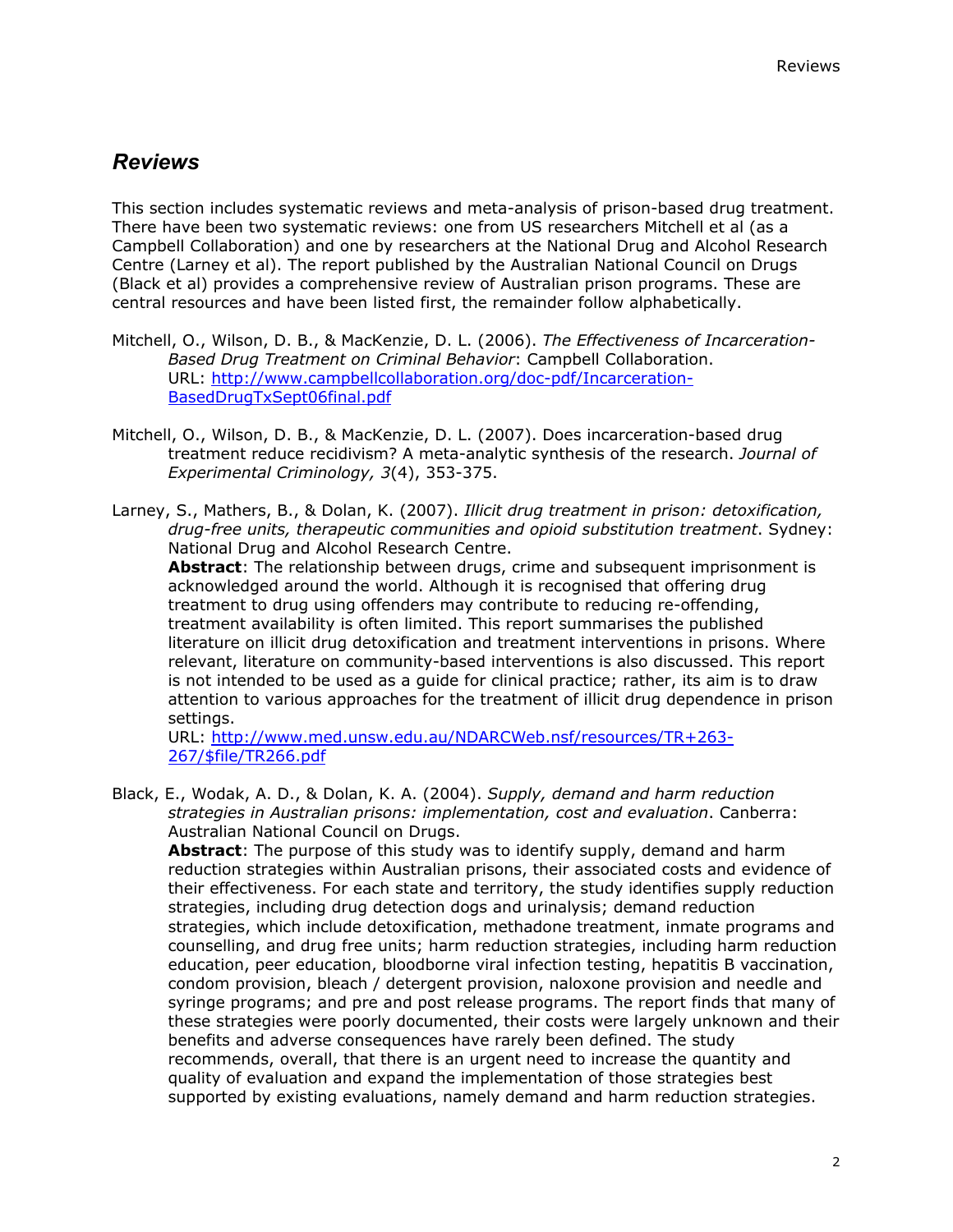URL: [http://www.ancd.org.au/publications/pdf/rp9\\_australian\\_prisons.pdf](http://www.ancd.org.au/publications/pdf/rp9_australian_prisons.pdf)

Andrews, D. A., Zinger, I., Hoge, R. D., Bonta, J., Gendreau, P., & Cullen, F. T. (1990). Does correctional treatment work? A clinically relevant and psychologically informed meta-analysis. *Criminology*(3), 369-404.

**Abstract**: Careful reading of the literature on the psychology of criminal conduct and of prior reviews of studies of treatment effects suggests that neither criminal sanctioning without provision of rehabilitative service nor servicing without reference to clinical principles of rehabilitation will succeed in reducing recidivism. What works, in our view, is the delivery of appropriate correctional service, and appropriate service reflects three psychological principles: (1) delivery of service to higher risk cases, (2) targeting of criminogenic needs, and (3) use of styles and modes of treatment (e.g., cognitive and behavioral) that are matched with client need and learning styles. These principles were applied to studies of juvenile and adult correctional treatment, which yielded 154 phi coefficients that summarized the magnitude and direction of the impact of treatment of recidivism. The effect of appropriate correctional service (mean phi = .30) was significantly ( $p < .05$ ) greater than that of unspecified correctional service (.13), and both were more effective than inappropriate service (-.06) and non-service criminal sanctioning (-.07). Service was effective within juvenile and adult corrections, in studies published before and after 1980, in randomized and nonrandomized designs, and in diversionary, community, and residential programs (albeit, attenuated in residential settings). Clinical sensitivity and a psychologically informed perspective on crime may assist in the renewed service, research, and conceptual efforts that are strongly indicated by our review.

URL[:http://infotrac.galegroup.com/itw/infomark/1/1/1/purl=rc1\\_EAIM\\_0\\_A9429505](http://infotrac.galegroup.com/itw/infomark/1/1/1/purl=rc1_EAIM_0_A9429505&dyn=5!xrn_1_0_A9429505?Z3950=1&sw_aep=unsw%20Electronic%20resource%20(HTML)%20HTML%20) [&dyn=5!xrn\\_1\\_0\\_A9429505?Z3950=1&sw\\_aep=unsw Electronic resource \(HTML\)](http://infotrac.galegroup.com/itw/infomark/1/1/1/purl=rc1_EAIM_0_A9429505&dyn=5!xrn_1_0_A9429505?Z3950=1&sw_aep=unsw%20Electronic%20resource%20(HTML)%20HTML%20)  **HTML** 

- Campbell, N. D., Olsen, J.P., & Walden, L. (2008). The Narcotic Farm: The Rise and Fall of America's First Prison for Drug Addicts. London/New York, Abrams.
- Forensic Psychology Research Group. (2003). *Substance use treatment in Victorian corrections : service mix and standards. Stage 1 report : literature review only*. Adelaide: Centre for Applied Psychological Research, University of South Australia. **Abstract**: The use and abuse of licit and illicit drugs by offenders is a major concern for the Victorian criminal justice system. This report forms the first stage of a project looking at substance use treatment in the Victorian corrections system, and involved a review of the national and international literature on best practice in prison and community offender substance use programs, and on harm minimisation in prisons. This was approached in two ways: first, by a review of the published literature reporting the outcomes of correctional substance use treatment programs; and second, by a review of good practice in offender rehabilitation programming more generally. Both were used to inform the site-visits and discussions with key stakeholders, leading to the development of the proposed service framework. The literature reviewed for this report comes from a wide variety of sources. A narrative review of the literature was supplemented by a specific database search to yield program evaluations of offender programs. Four major bibliographic databases that include citations for criminal justice literature were searched: CINCH, PsychINFO, Sociological Abstracts, and the FAMILY database. These databases were selected because they are the key citation sources in the criminal justice field, cover both Australian and international literature, and include high quality Abstracts. The aim of the site visits was to discuss the current service mix with key stakeholders, and to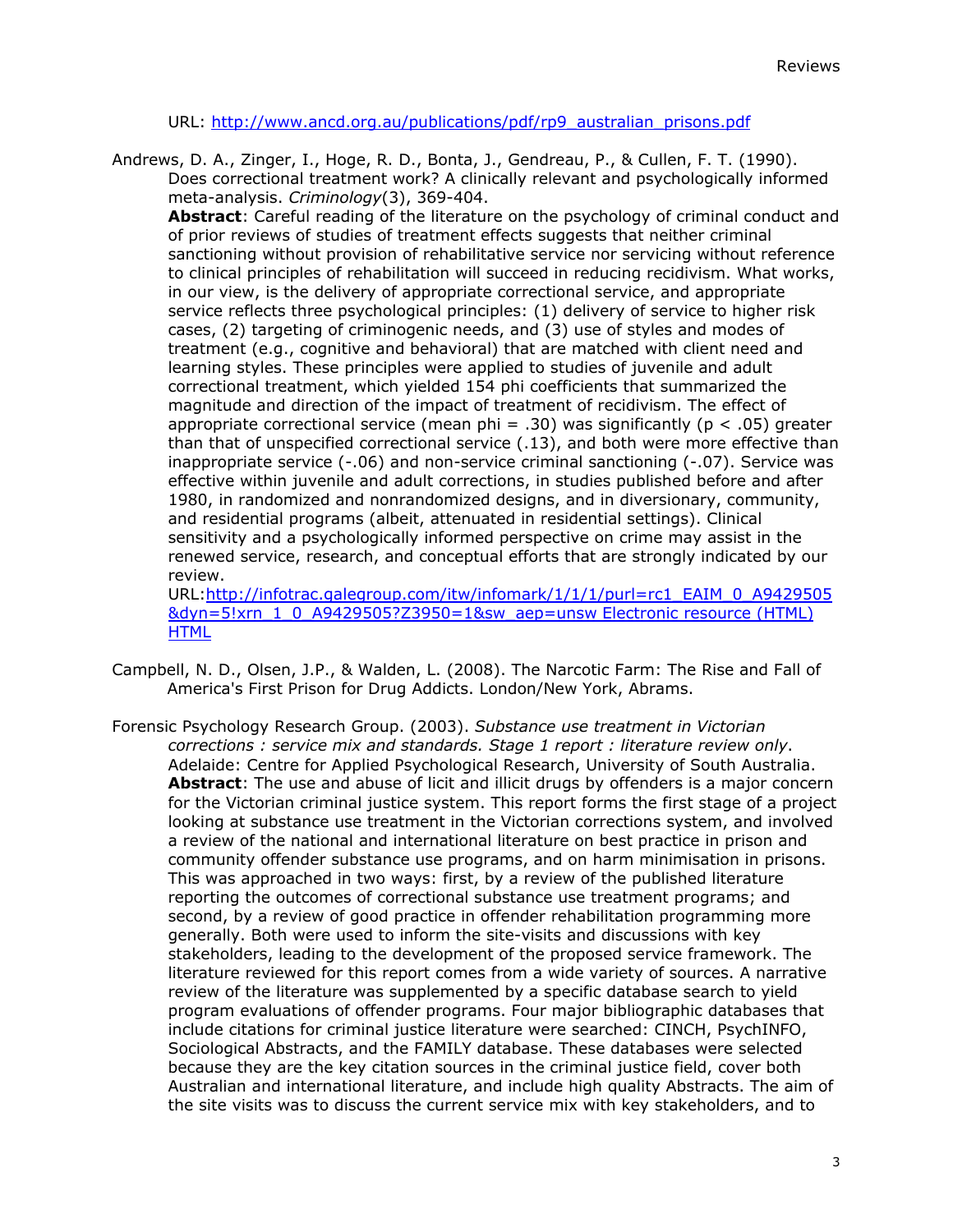elicit views about possible standards and models of practice. Information about current service provision was gathered through focus groups and interviews, and a review of documentation.

URL[:http://www.justice.vic.gov.au/wps/wcm/connect/DOJ+Internet/resources/file/e](http://www.justice.vic.gov.au/wps/wcm/connect/DOJ+Internet/resources/file/eb8d9d0f6ab0160/Literature_Review_Drug_and_Alcohol_Treatment_Services.pdf) [b8d9d0f6ab0160/Literature\\_Review\\_Drug\\_and\\_Alcohol\\_Treatment\\_Services.pdf](http://www.justice.vic.gov.au/wps/wcm/connect/DOJ+Internet/resources/file/eb8d9d0f6ab0160/Literature_Review_Drug_and_Alcohol_Treatment_Services.pdf)

- Harrison, L., Cappello, R., Alaszewski, A., Appleton, S., & Cooke, G. (2003). *The Effectiveness of Treatment for Substance Dependence with the Prison System in England: A Review*. Canterbury, Kent: Centre for Health Services Studies. URL: <http://www.kent.ac.uk/chss/researchcentre/docs/etdd.PDF>
- Hough, M. (1996). *Drugs misuse and the criminal justice system: A review of the literature*. London: Central Drug Prevention Unit.
- McSweeney, T., Turnbull, P. J., & Hough, M. (2002). *Review of criminal justice interventions for drug users in other countries*. London: Criminal Policy Research Unit, South Bank University.

**Abstract**: This paper examines the provision of drug treatment within the criminal justice system, comparing and contrasting British interventions with examples from America, Australia and other European countries. The discussion is restricted, as much as possible, to those criminal justice interventions that have been independently evaluated for their effectiveness. Drug treatment interventions are discussed at four common points of intervention: arrest; trial and sentencing by a court; imprisonment; and release from prison. The analysis includes consideration of referral and diversion schemes operating in different Australian states; findings on the effectiveness of drug courts and coerced treatment in reducing illicit drug use; and evidence on the effectiveness of different kinds of prison based drug treatment and post release drug treatment programs. The paper concludes that evaluations measuring the effectiveness of different interventions aimed at helping and treating drug users within the criminal justice system have shown mixed results. URL: [http://www.nao.org.uk/publications/nao\\_reports/03-](http://www.nao.org.uk/publications/nao_reports/03-04/0304366_international.pdf) [04/0304366\\_international.pdf](http://www.nao.org.uk/publications/nao_reports/03-04/0304366_international.pdf)

- Mears, D. P., Winterfield, L., Hunsaker, J., Moore, G. E., & White, R. (2003). *Drug Treatment in the Criminal Justice System: The Current State of Knowledge*. Washington D.C.: The Urban Institute. URL: <http://www.urban.org/publications/410618.html>
- Neale, J., & Saville, E. (2004). Comparing community and prison-based drug treatments. *Drugs: Education, Prevention and Policy, 11*(3), 213 - 228. **Abstract**: Evaluations of drug treatment services are essential for the development and funding of future provision. This paper seeks to fill a gap in the existing literature by comparing community and prison-based drug services in terms of a range of factors that are important in assessing drug treatment effectiveness. Data were collected as part of the Drug Outcome Research in Scotland (DORIS) study. Over a period of approximately eight months, two structured questionnaires were administered to 716 drug users. At the first interview, 487 respondents (68%) were beginning community drug treatment and 229 (32%) were starting prison drug treatment. Analyses compared the two groups in terms of characteristics at treatment entry ; treatment services received ; and characteristics at eight-month follow-up. Consistent with previous research, the findings provide evidence that at least in the short term drug treatments work. However, the clients of community drug agencies experienced greater improvements than the clients of prison-based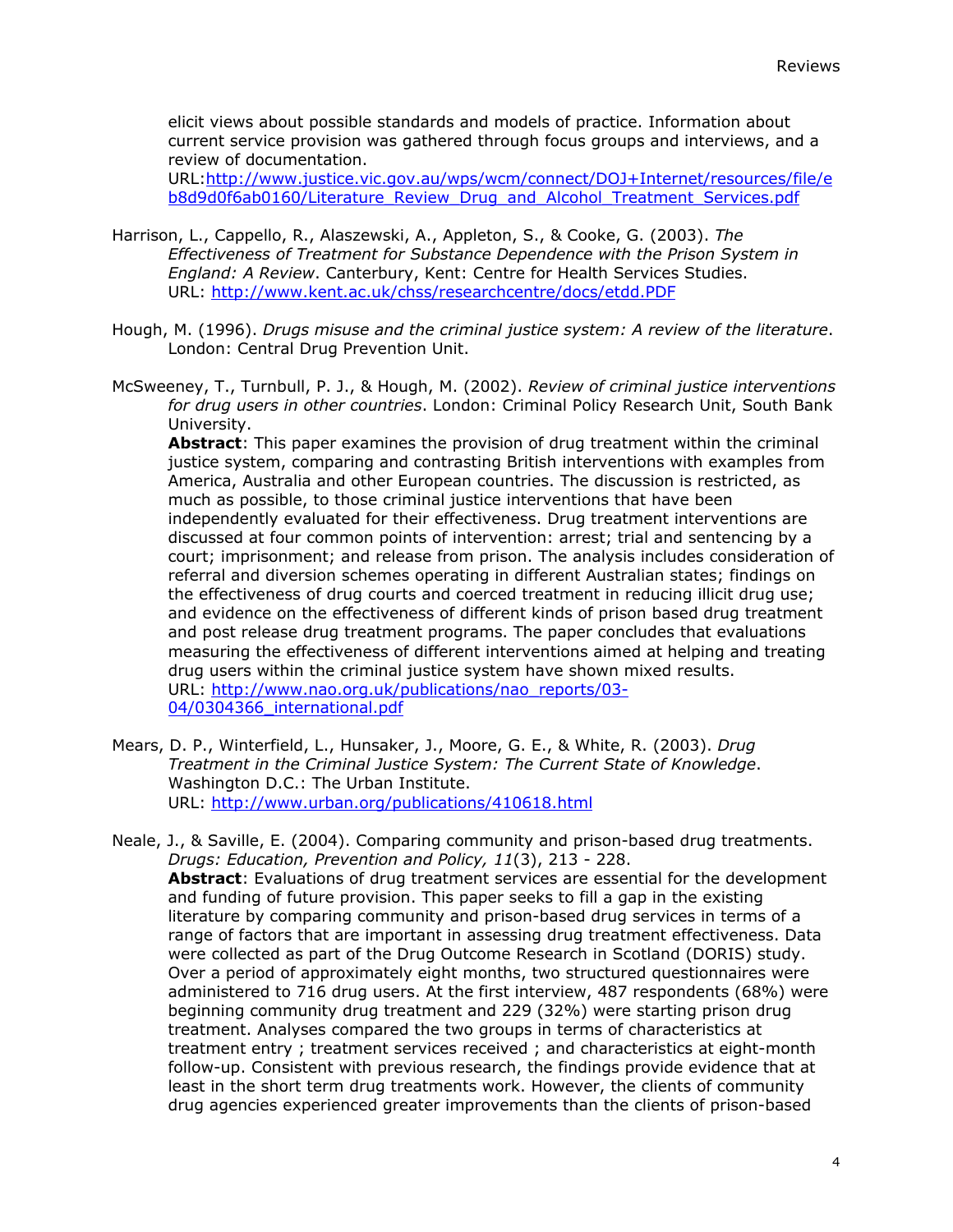services. The former received a broader range of support than their imprisoned counterparts and rated the assistance that they received significantly more positively. It is concluded that prison services in Scotland are making efforts to assist their drug-using inmates, but greater access to a wider range of prison drug treatments and efforts to improve prison client's perceptions of the help they receive are required.

URL: <http://www.informaworld.com/10.1080/09687630310001653598>

- Pallone, J. N. (Ed.). (2003). *Treating Substance Abusers in Correctional Contexts: New Understandings, New Modalities*. New Brunswick: Haworth Press.
- Pelissier, B., Jones, N., & Cadigan, T. (2007). Drug treatment aftercare in the criminal justice system: A systematic review. *Journal of Substance Abuse Treatment, 32*(3), 311-320.

**Abstract**: Drug treatment aftercare is frequently cited as necessary for individuals served within the criminal justice system. The purposes of this article are to review how much is actually known about aftercare and to highlight issues in studying the role of aftercare. We begin with a review of the literature, looking at how aftercare is defined within the criminal justice system outcome literature and the findings on aftercare for offenders who received initial treatment from in-prison substance use treatment programs. We continue with a discussion of how substance use treatment provided within the federal system, drug use patterns, and responses to drug use create methodological difficulties in adequately assessing the effectiveness of aftercare services. Taking into account both the previous research on aftercare and the issues encountered in attempting to evaluate the federal aftercare services, we concluded that the claim of certainty about aftercare effectiveness is not well substantiated and that the precise nature of aftercare services needed is not well understood. We conclude with a discussion of the methodological and substantive issues that need to be addressed in future research. Issues identified include the need to address self-selection bias and to disentangle offender behavior from the effects of criminal justice system policies. Research is also needed to identify the most effective type and intensity of aftercare.

URL: [http://www.sciencedirect.com/science/article/B6T90-4MHPHK9-](http://www.sciencedirect.com/science/article/B6T90-4MHPHK9-5/2/82958b40d3616175ea07ba72fe84f2c5) [5/2/82958b40d3616175ea07ba72fe84f2c5](http://www.sciencedirect.com/science/article/B6T90-4MHPHK9-5/2/82958b40d3616175ea07ba72fe84f2c5)

Pearson, F. S., & Lipton, D. S. (1999). A meta-analytic review of the effectiveness of corrections-based treatments for drug abuse. *The Prison Journal, 79*(4), 384-410. **Abstract**: Part of a special issue on drug treatment outcomes for correctional settings. A study was conducted to examine the effectiveness of corrections-based treatment for drug abuse. Data were drawn from the meta-analysis of evaluation research studies, both unpublished and published, of treatment/intervention programs reported from 1968 to 1996. Findings support the effectiveness of therapeutic community programs but do not support the effectiveness of boot camps and drug-focused group counseling. It is revealed that evaluations of other interventions were founded on too few studies to lead to strong conclusions; however, promising treatments that deserve further attention include use of methadone maintenance treatment, substance abuse education, 12-step programs, and cognitive behavioral therapy for offender populations. URL[:http://vnweb.hwwilsonweb.com/hww/jumpstart.jhtml?recid=0bc05f7a67b1790e](http://vnweb.hwwilsonweb.com/hww/jumpstart.jhtml?recid=0bc05f7a67b1790ed34b537fd18e7dacb74e646edc9de4709250fa6468e8181e4167ba4b63aa0b1c&fmt=C%20) [d34b537fd18e7dacb74e646edc9de4709250fa6468e8181e4167ba4b63aa0b1c&fmt=C](http://vnweb.hwwilsonweb.com/hww/jumpstart.jhtml?recid=0bc05f7a67b1790ed34b537fd18e7dacb74e646edc9de4709250fa6468e8181e4167ba4b63aa0b1c&fmt=C%20) 

PriceWaterhouseCoopers (2008). Review of Prison-Based Drug Treatment Funding. London, PriceWaterhouseCoopers.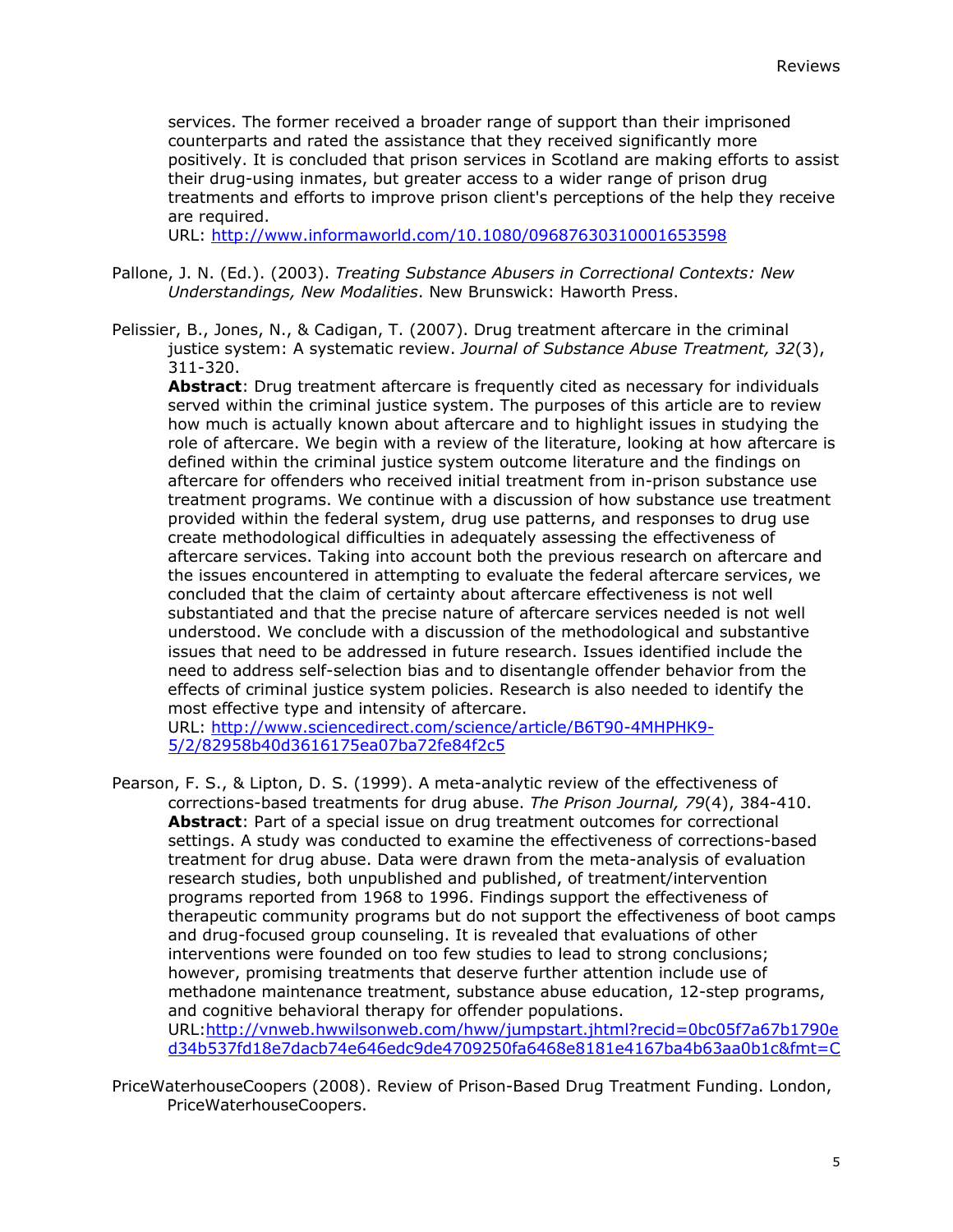URL:<http://www.justice.gov.uk/news/announcement130608a.htm>

- Weekes, J., Thomas, G., & Graves, G. (2004). *Substance abuse in corrections: FAQs*. Ottawa: Canadian Centre on Substance Abuse. URL: <http://www.ccsa.ca/pdf/ccsa-011058-2004.pdf>
- Zurhold, H., Stover, H., & Haasen, C. (2004). *Female drug users in European prisons best practice for relapse prevention and reintegration*. Hamburg: Centre for Interdisciplinary Addiction Research, University of Hamburg.
- [no author] *Drugs in prisons: national strategy review and corrections-health interface*. (1998). Paper presented at the Australasian Conference on Drugs in Prisons, Brisbane.

**Abstract**: This book contains the proceedings of the Australasian Conference on Drugs in Prisons, held in April 1998. Papers, which are separately indexed, cover resolutions of the Drugs in Prisons Conference held in Melbourne in 1996, the ABCI-ACID database, the intelligence network in Queensland prisons, the New Zealand strategy on drugs in prisons, the South Australian drug and alcohol strategy, the Western Australian Ministry of Justice drug management strategy, prison drug initiatives in Victoria, the impact of decriminalisation of cannabis in South Australia, health management in corrections as it relates to drugs, the methadone experience in NSW prisons, drugs and HIV/AIDS prevention in Swiss prisons, and conference resolutions.

URL[:http://www.crimecommission.gov.au/content/publications/aidr\\_1999/09\\_Drugs](http://www.crimecommission.gov.au/content/publications/aidr_1999/09_Drugs_in_prisons.pdf) [\\_in\\_prisons.pdf](http://www.crimecommission.gov.au/content/publications/aidr_1999/09_Drugs_in_prisons.pdf)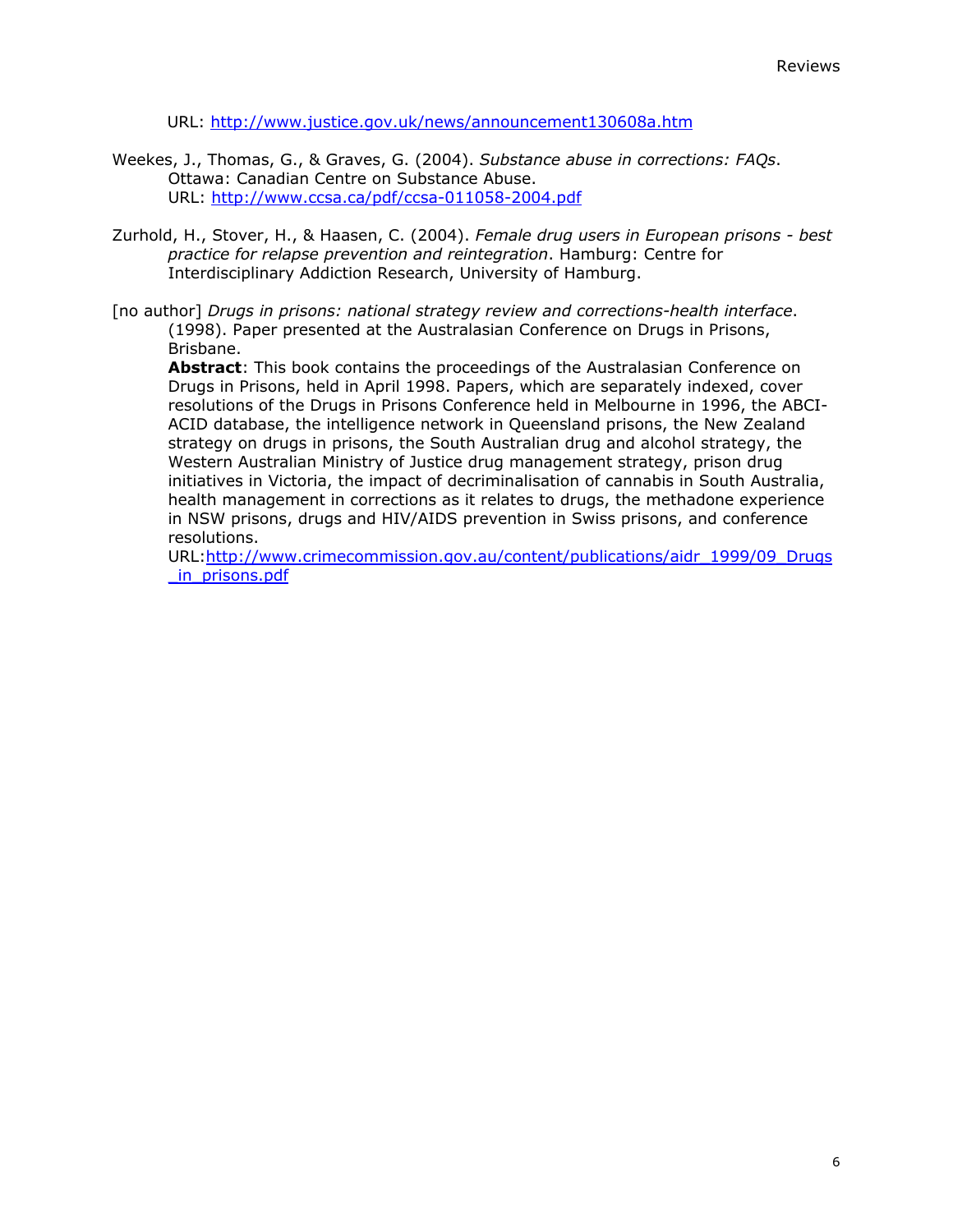# <span id="page-6-0"></span>*Therapeutic communities*

This section covers therapeutic communities, drug-free units and intensive treatment programs. Some interventions include cognitive-behavioural therapies. Both program descriptions and evaluations are included. The distinction between 'therapeutic community' and 'drug-free unit' is somewhat unclear and unfortunately many of the evaluation papers do not provide sufficient program description to truly disentangle the TC from other intensive forms of prison-based treatment.

This is the one of the largest section of the bibliography (44 articles) as the residential / TC model has been the most studied form of prison-based treatment. Much of the research in this section is from the USA.

Breteler, M. H. M., Van Den Hurk, A. A., Schippers, G. M., & Meerkerk, G.-J. (1996). Enrollment in a drug-free detention program: The prediction of successful behavior change of drug-using inmates. *Addictive Behaviors, 21*(5), 665-669. **Abstract**: Factors predicting the behavior change of drug-using detainees were investigated in detainees in two penitentiaries in The Netherlands. Subjects attended either a standard program or a Drug-Free Detention Program (DFDP) and were assessed at the beginning of detention, at release/transfer, and at 2 years after the end of detention. Predictors of post-program contact with treatment agencies and changes in criminal recidivism, substance abuse, and psychosocial functioning were investigated using regression analysis. Detainees who started drug use early, without previous DFDP detention, and who frequently expressed self-esteem and who had many family problems realized meetings with drug treatment agencies more often. Those with a legal source of income showed decreases in addiction severity and in the number of days in which hard drugs were used. Comparison of the normal program and the DFDP showed that only for the normal wing could changes in substance use and psychosocial functioning be predicted. Results show the value of multiple-outcome criteria in criminal recidivism research and call for more studies investigating change processes.

URL: [http://www.sciencedirect.com/science/article/B6VC9-3VWPXWB-](http://www.sciencedirect.com/science/article/B6VC9-3VWPXWB-9/2/104465b358c0a55cdd45c23247a04463)[9/2/104465b358c0a55cdd45c23247a04463](http://www.sciencedirect.com/science/article/B6VC9-3VWPXWB-9/2/104465b358c0a55cdd45c23247a04463)

Burdon, W. M., Prendergast, M. L., Eisen, V., & Messina, N. P. (2003). Sanctions and rewards in prison-based therapeutic community treatment. *Federal Probation, 67*(2), 47-52.

**Abstract**: Burdon et al explore the roles that sanctions and rewards play in promoting client motivation and involvement in prison-based therapeutic community (TC) substance abuse treatment programs. A proposed model for assessing behavioral transgressions and eliminating inconsistencies in the administering of TC and correctional sanctions is presented. The use of behavioral reinforcement approaches for promoting client participation and engagement in treatment is also discussed.

URL[:http://proquest.umi.com/pqdlink?did=440331561&Fmt=7&clientId=25620&RQT](http://proquest.umi.com/pqdlink?did=440331561&Fmt=7&clientId=25620&RQT=309&VName=PQD) [=309&VName=PQD](http://proquest.umi.com/pqdlink?did=440331561&Fmt=7&clientId=25620&RQT=309&VName=PQD)

Butzin, C. A., Martin, S. S., & Inciardi, J. A. (2002). Evaluating component effects of a prison-based treatment continuum. *Journal of Substance Abuse Treatment, 22*(2), 63-69.

**Abstract**: A continuum of correctional-based therapeutic community (TC) treatment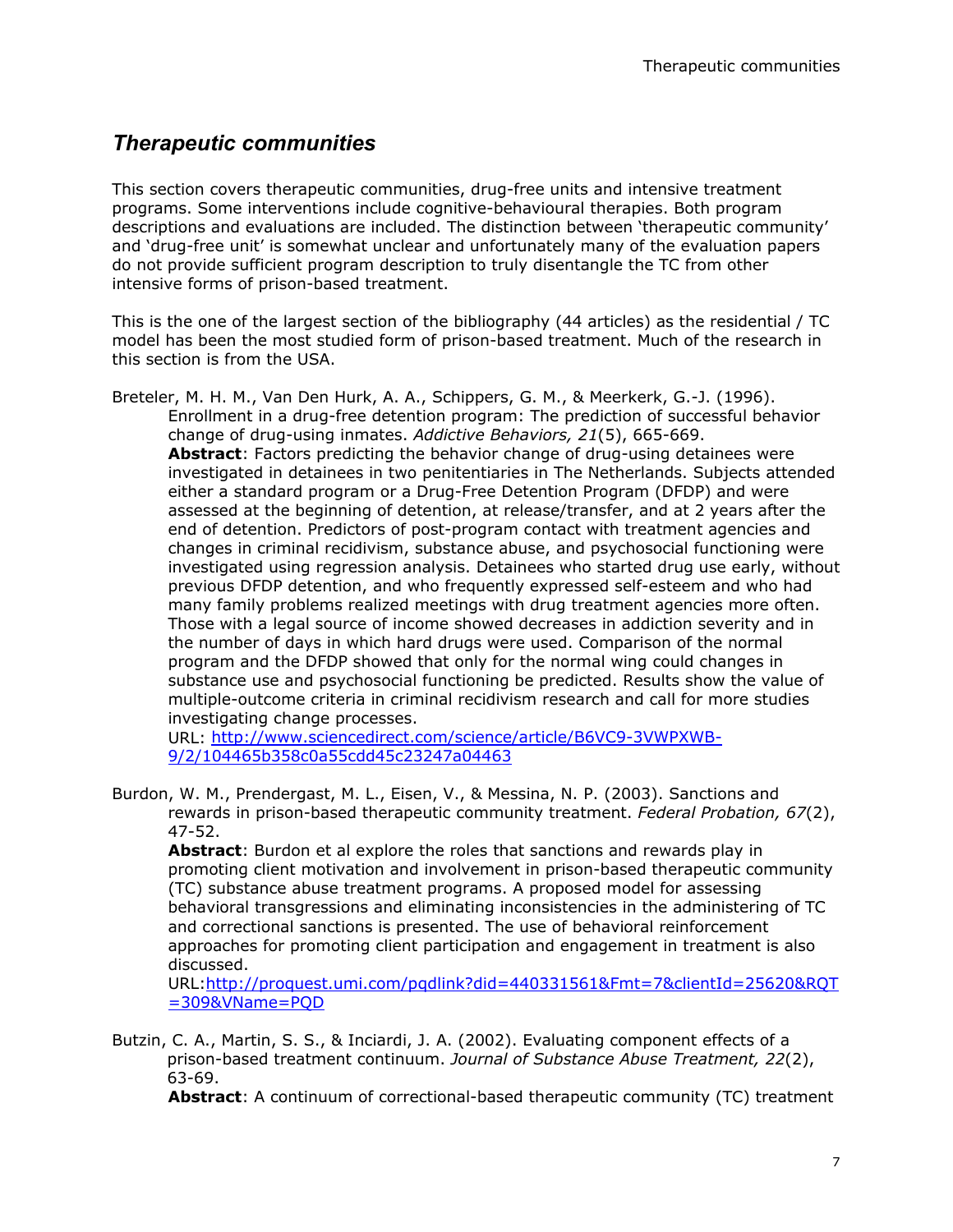programs for drug-involved offenders has been functioning for several years in Delaware. Previous evaluations have shown the efficacy of the full continuum for up to three years post-treatment, though there has been some question of the benefits of treatment within prison. The particular focus here is on the relative impact of the within-prison, transitional, and aftercare treatment components upon criminal recidivism and relapse to illicit drug use. The relative benefit of participation in each component is supported, over and above the effects of differences in demographics and histories of criminal behavior and illicit substance use. However, the residential transitional program effects are generally larger and more long lasting. Additionally, the two outcomes appear differentially sensitive to the degree of completion of the continuum.

URL: [http://www.sciencedirect.com/science/article/B6T90-45FPF3R-](http://www.sciencedirect.com/science/article/B6T90-45FPF3R-2/2/2f749f81e5036666e3e90f9410c7e014)[2/2/2f749f81e5036666e3e90f9410c7e014](http://www.sciencedirect.com/science/article/B6T90-45FPF3R-2/2/2f749f81e5036666e3e90f9410c7e014) 

Butzin, C. A., Martin, S. S., & Inciardi, J. A. (2005). Treatment during transition from prison to community and subsequent illicit drug use. *Journal of Substance Abuse Treatment, 28*(4), 351-358.

**Abstract**: This study examined the effects of post-release transitional therapeutic community treatment on the drug use and employment rates of drug involved prisoners in the Delaware corrections system followed for up to 5 years after release. A comparison group received standard post-release supervision. Abstinence rates were 32.2% in the treatment group and 9.9% in the no-treatment group, and the treatment group had a higher overall proportion of time free of drug use. Time to relapse was a mean of 28.8 months in the treatment group versus 13.2 months in the no-treatment group. Relapse was defined as any use of any drug and was confirmed by urinalysis. Positive effects were seen even for those who did not complete treatment. The treatment group had a significantly higher rate of employment after leaving work release (54.6%) than did the no-treatment group (45.4%). Treatment during the transitional period between prison and community showed substantial and persistent benefits even for a cohort marked with extensive criminal history, low rates of marital bonds, and substantial unemployment. URL: [http://www.sciencedirect.com/science/article/B6T90-4G8DVG9-](http://www.sciencedirect.com/science/article/B6T90-4G8DVG9-9/2/9e2d98f2636da8cf86280a0a383972da) [9/2/9e2d98f2636da8cf86280a0a383972da](http://www.sciencedirect.com/science/article/B6T90-4G8DVG9-9/2/9e2d98f2636da8cf86280a0a383972da)

De Leon, G., Melnick, G., Thomas, G., Kressel, D., & Wexler, H. K. (2000). Motivation for treatment in a prison-based therapeutic community. *American Journal of Drug and Alcohol Abuse, 26*(1), 33-46.

**Abstract**: Current research concludes that participation in post-prison aftercare is critical to the effectiveness of prison-based therapeutic community (TC) treatment. This conclusion makes it imperative to understand the client determinants of retention in prison treatment, particularly continuance in post-prison aftercare. Currently, however, little data exist as to client predictors of seeking and remaining in prison-based TCs or entering post-release aftercare. In the present study, significant relationships were obtained between initial motivation (i.e., Circumstances, Motivation, Readiness [CMR] scores), retention, aftercare, and outcomes in a sample of substance abusers treated in a prison-based TC program. Implications are discussed for theory, research, and treatment policy. URL: [http://find.galegroup.com/itx/infomark.do?&contentSet=IAC-](http://find.galegroup.com/itx/infomark.do?&contentSet=IAC-Documents&type=retrieve&tabID=T002&prodId=EAIM&docId=A60794295&source=gale&srcprod=EAIM&userGroupName=unsw&version=1.0)[Documents&type=retrieve&tabID=T002&prodId=EAIM&docId=A60794295&source=](http://find.galegroup.com/itx/infomark.do?&contentSet=IAC-Documents&type=retrieve&tabID=T002&prodId=EAIM&docId=A60794295&source=gale&srcprod=EAIM&userGroupName=unsw&version=1.0) [gale&srcprod=EAIM&userGroupName=unsw&version=1.0](http://find.galegroup.com/itx/infomark.do?&contentSet=IAC-Documents&type=retrieve&tabID=T002&prodId=EAIM&docId=A60794295&source=gale&srcprod=EAIM&userGroupName=unsw&version=1.0)

Dietz, E. F., O'Connell, D. J., & Scarpitti, F. R. (2003). Therapeutic communities and prison management: An examination of the effects of operating an in-prison therapeutic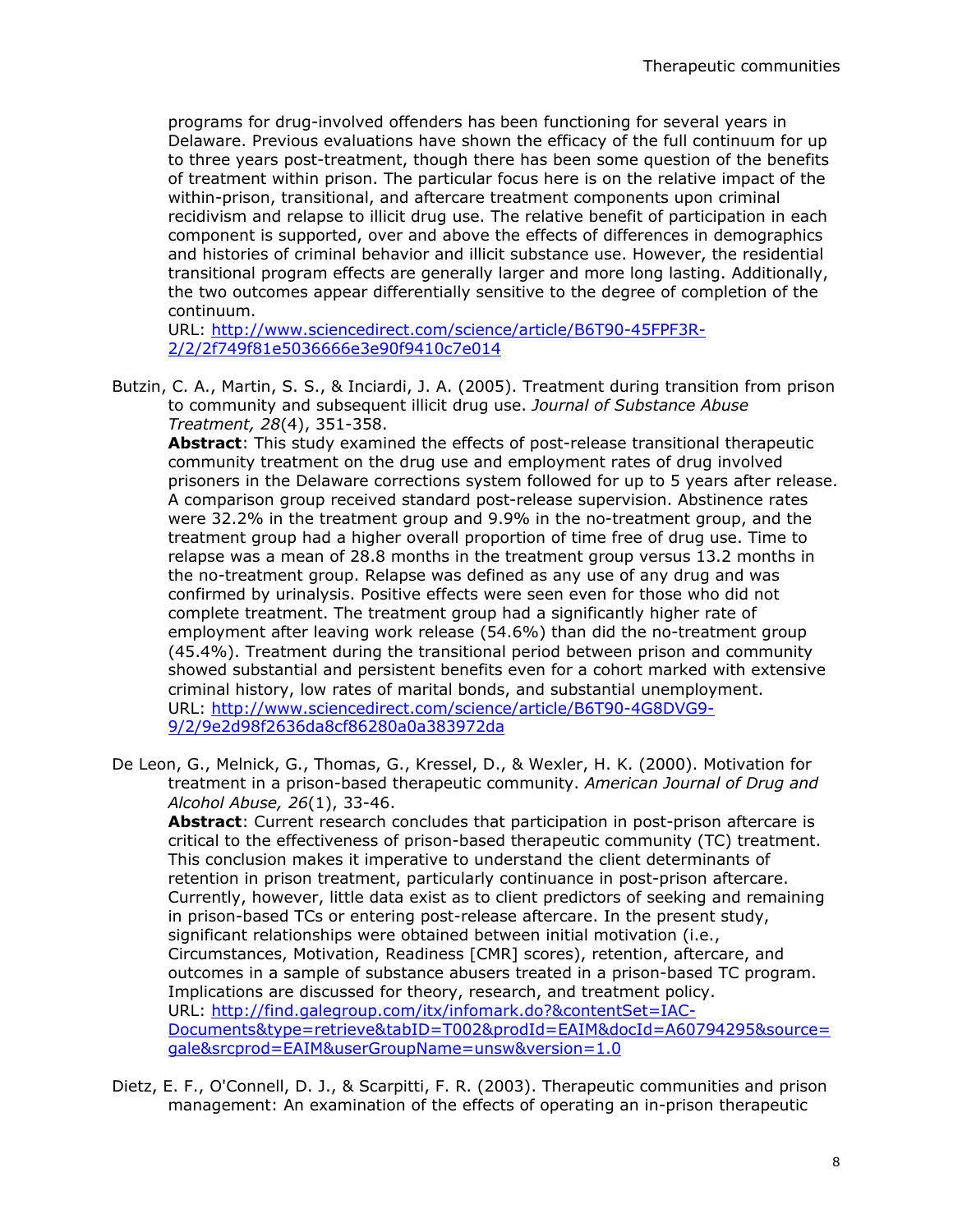community on levels of institutional disorder. *International Journal of Offender Therapy and Comparative Criminology, 47*(2), 210-223.

**Abstract**: There is a growing emphasis in corrections on the treatment of inmates with drug problems. The typical method of evaluating drug treatment programs is to examine how the treatment affects the inmate in terms of relapse and recidivism. This study examines the institutional consequences of operating a therapeutic community located in a medium/high-security male institution. The effect on management is examined from a perspective of institutional disorder. Disorders, from less severe inmate rule violations to more serious assaults, and rates of grievance filing are examined within the treatment unit and compared with rates in the general population. The inmate's perception of the environment, whether in treatment or non-treatment, is also examined. Findings indicate that in-prison therapeutic communities have lower levels of disorder than non-treatment housing units and tend to produce more positive perceptions of the living environment among the inmates living there. The impact of these findings for prison management is discussed.

URL[:http://vnweb.hwwilsonweb.com/hww/jumpstart.jhtml?recid=0bc05f7a67b1790e](http://vnweb.hwwilsonweb.com/hww/jumpstart.jhtml?recid=0bc05f7a67b1790ed34b537fd18e7dac7d21e407260abff6227ea7fa5eeac58a8913f274da5892c3&fmt=C$3Citation$yArticle%20Citation%20in%20WilsonWeb) [d34b537fd18e7dac7d21e407260abff6227ea7fa5eeac58a8913f274da5892c3&fmt=C\\$](http://vnweb.hwwilsonweb.com/hww/jumpstart.jhtml?recid=0bc05f7a67b1790ed34b537fd18e7dac7d21e407260abff6227ea7fa5eeac58a8913f274da5892c3&fmt=C$3Citation$yArticle%20Citation%20in%20WilsonWeb) [3Citation\\$yArticle Citation in WilsonWeb](http://vnweb.hwwilsonweb.com/hww/jumpstart.jhtml?recid=0bc05f7a67b1790ed34b537fd18e7dac7d21e407260abff6227ea7fa5eeac58a8913f274da5892c3&fmt=C$3Citation$yArticle%20Citation%20in%20WilsonWeb)

Einsberg, M., Reichers, L., & Arrigona, N. (2001). *Evaluation of the Performance of the Texas Department of Criminal Justice Rehabilitation Tier Programs*. Austin TX: Criminal Justice Policy Council. URL[:http://web.archive.org/web/20030705185134/http://cjpc.state.tx.us/reports/al](http://web.archive.org/web/20030705185134/http:/cjpc.state.tx.us/reports/alphalist/RehabilitationTier.pdf) [phalist/RehabilitationTier.pdf](http://web.archive.org/web/20030705185134/http:/cjpc.state.tx.us/reports/alphalist/RehabilitationTier.pdf)

Eisenberg, M., & Fabelo, T. (1996). Evaluation of the Texas Correctional Substance Abuse Treatment Initiative: The Impact of Policy Research. *Crime Delinquency, 42*(2), 296- 308.

**Abstract**: An evaluation of the first Texas correctional therapeutic community substance abuse program indicated that recidivism was significantly reduced for offenders completing treatment. However, a large number of offenders did not complete treatment and those persons had recidivism rates comparable to those not participating. Rapid expansion of these programs caused problems associated with client selection, program consistency, and retention in treatment. Research showed that the operational "nuts and bolts" were not in place to effectively expand these programs from 5,000 beds to the originally planned 14,000 beds. Based on these findings, the Texas Legislature decided against expansion. URL: [http://cad.sagepub.com/cgi/content/](http://cad.sagepub.com/cgi/content/abstract/42/2/296)**Abstract**/42/2/296

Falkin, G. P., Lipton, D. S., & Wexler, H. K. (1990). Outcome evaluation of a prison therapeutic community for substance abuse treatment. *Criminal Justice and Behavior, 17*(1), 71-92. **Abstract**: This study reports treatment findings for the Stay'n Out therapeutic community (TC), which has operated in the New York correctional system for over 12 years. Prison-based TC treatment can produce significant reductions in recidivism rates for males and females. URL: [http://info.library.unsw.edu.au/cgi-bin/local/access/ej](http://info.library.unsw.edu.au/cgi-bin/local/access/ej-access.cgi?url=http://www.csa.com/htbin/getfulltext.cgi?username=unsw&access=unsw513&mode=pdf&db=sagecrim-set-c&issn=0093-8548&volume=17&issue=1&firstpage=71)[access.cgi?url=http://www.csa.com/htbin/getfulltext.cgi?username=unsw&access=u](http://info.library.unsw.edu.au/cgi-bin/local/access/ej-access.cgi?url=http://www.csa.com/htbin/getfulltext.cgi?username=unsw&access=unsw513&mode=pdf&db=sagecrim-set-c&issn=0093-8548&volume=17&issue=1&firstpage=71) [nsw513&mode=pdf&db=sagecrim-set-c&issn=0093-](http://info.library.unsw.edu.au/cgi-bin/local/access/ej-access.cgi?url=http://www.csa.com/htbin/getfulltext.cgi?username=unsw&access=unsw513&mode=pdf&db=sagecrim-set-c&issn=0093-8548&volume=17&issue=1&firstpage=71) [8548&volume=17&issue=1&firstpage=71](http://info.library.unsw.edu.au/cgi-bin/local/access/ej-access.cgi?url=http://www.csa.com/htbin/getfulltext.cgi?username=unsw&access=unsw513&mode=pdf&db=sagecrim-set-c&issn=0093-8548&volume=17&issue=1&firstpage=71)

Farabee, D., Prendergast, M., Cartier, J., Wexler, H., Knight, K., & Anglin, M. D. (1999).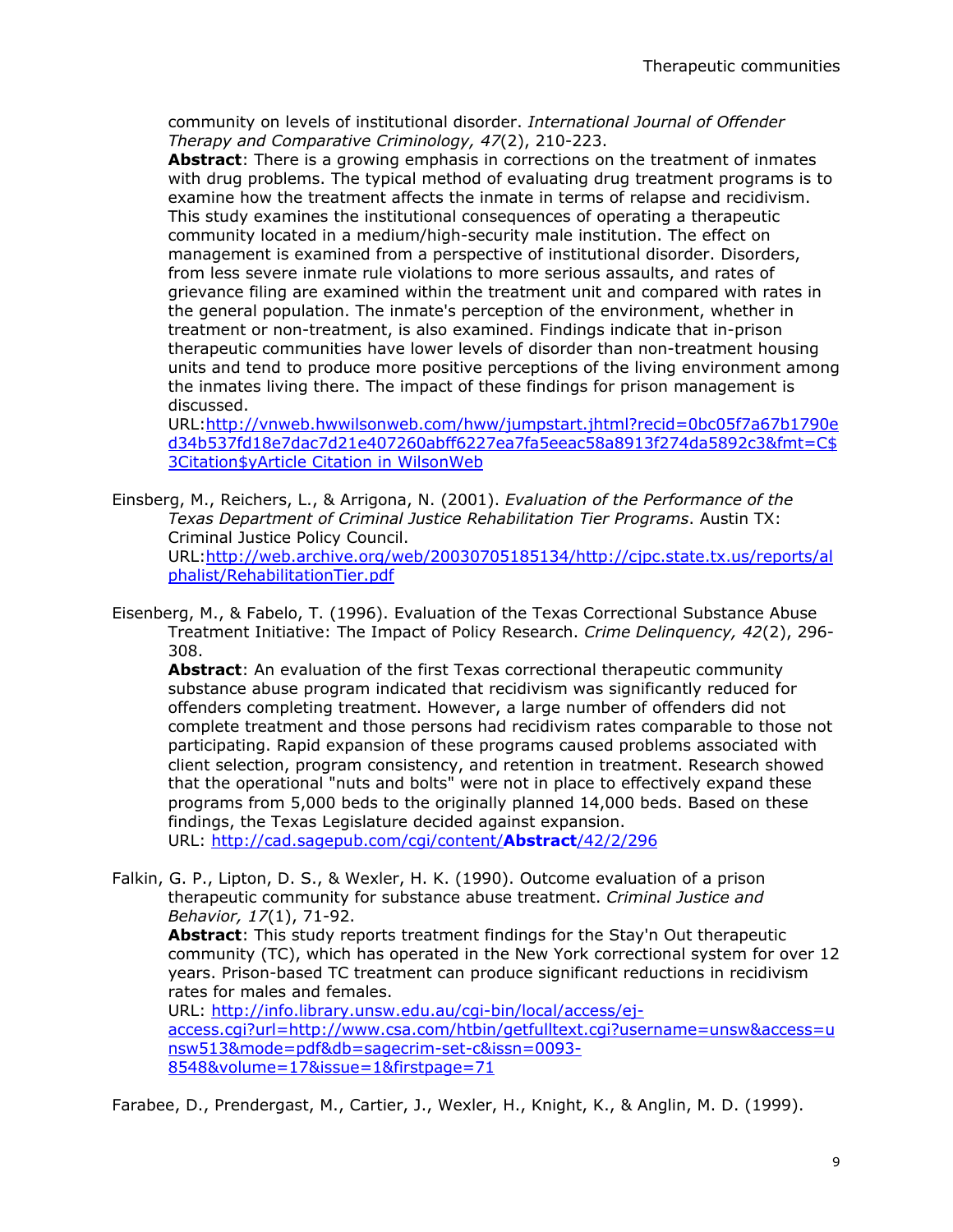Barriers to implementing effective correctional drug treatment programs. *The Prison Journal, 79*(2), 150-162.

**Abstract**: During the past several years, a number of aggressive federal and state initiatives have been undertaken to expand substance abuse treatment within correctional settings. These efforts have been fueled by the high rates of substance involvement among offenders and the growing body of research literature suggesting that intensive, prison-based treatment efforts can significantly reduce post prison substance use and recidivism.

URL: [http://info.library.unsw.edu.au/cgi-bin/local/access/ej](http://info.library.unsw.edu.au/cgi-bin/local/access/ej-access.cgi?url=http://www.csa.com/htbin/getfulltext.cgi?username=unsw&access=unsw513&mode=pdf&db=sagecrim-set-c&issn=0032-8855&volume=79&issue=2&firstpage=150)[access.cgi?url=http://www.csa.com/htbin/getfulltext.cgi?username=unsw&access=u](http://info.library.unsw.edu.au/cgi-bin/local/access/ej-access.cgi?url=http://www.csa.com/htbin/getfulltext.cgi?username=unsw&access=unsw513&mode=pdf&db=sagecrim-set-c&issn=0032-8855&volume=79&issue=2&firstpage=150) [nsw513&mode=pdf&db=sagecrim-set-c&issn=0032-](http://info.library.unsw.edu.au/cgi-bin/local/access/ej-access.cgi?url=http://www.csa.com/htbin/getfulltext.cgi?username=unsw&access=unsw513&mode=pdf&db=sagecrim-set-c&issn=0032-8855&volume=79&issue=2&firstpage=150) [8855&volume=79&issue=2&firstpage=150](http://info.library.unsw.edu.au/cgi-bin/local/access/ej-access.cgi?url=http://www.csa.com/htbin/getfulltext.cgi?username=unsw&access=unsw513&mode=pdf&db=sagecrim-set-c&issn=0032-8855&volume=79&issue=2&firstpage=150)

Griffith, J. D., Hiller, M. L., Knight, K., & Simpson, D. D. (1999). A cost-effective analysis of in-prison therapeutic community treatment and risk classification. *The Prison Journal, 79*(3), 352-368.

**Abstract**: Policy makers need scientifically based information to help them to determine which correctional treatment alternatives are effective and economically viable. Three-year outcome data from 394 parolees (291 treated, 103 untreated comparison) were examined to determine the relative cost-effectiveness of prisonbased treatment and aftercare, controlling for risk of recidivism. Findings showed that intensive services were cost-effective only when the entire treatment continuum was completed, and that the largest economic impact was evident among high-risk cases. Therefore, assignments to correctional treatment should consider an offender's problem severity level, and every effort should be made to engage them in aftercare upon release from prison.

URL: [http://find.galegroup.com/itx/infomark.do?&contentSet=IAC-](http://find.galegroup.com/itx/infomark.do?&contentSet=IAC-Documents&type=retrieve&tabID=T002&prodId=EAIM&docId=A59033274&source=gale&srcprod=EAIM&userGroupName=unsw&version=1.0)[Documents&type=retrieve&tabID=T002&prodId=EAIM&docId=A59033274&source=](http://find.galegroup.com/itx/infomark.do?&contentSet=IAC-Documents&type=retrieve&tabID=T002&prodId=EAIM&docId=A59033274&source=gale&srcprod=EAIM&userGroupName=unsw&version=1.0) [gale&srcprod=EAIM&userGroupName=unsw&version=1.0](http://find.galegroup.com/itx/infomark.do?&contentSet=IAC-Documents&type=retrieve&tabID=T002&prodId=EAIM&docId=A59033274&source=gale&srcprod=EAIM&userGroupName=unsw&version=1.0)

Hartmann, D. J., Wolk, J. L., Johnston, J. S., & Colyer, C. J. (1997). Recidivism and substance abuse outcomes in a prison-based therapeutic community. *Federal Probation, 61*(4), 18-25.

**Abstract**: Authors David J. Hartmann, James L. Wolk, J. Scott Johnston, and Corey J. Colyer focus on legal involvement, reincarceration, and substance abuse at followup as outcomes for men successfully discharged from a prison-based therapeutic community, the Ozarks Correctional Drug Treatment Program. They compare these results to those of a control group of male inmates who had substance abuse problems but did not attend the therapeutic community.

URL[:http://infotrac.galegroup.com/itw/infomark/1/1/1/purl=rc1\\_EAIM\\_0\\_A2062514](http://infotrac.galegroup.com/itw/infomark/1/1/1/purl=rc1_EAIM_0_A20625148&dyn=5!xrn_1_0_A20625148?Z3950=1&sw_aep=unsw%20Electronic%20resource%20(HTML)%20HTML) [8&dyn=5!xrn\\_1\\_0\\_A20625148?Z3950=1&sw\\_aep=unsw Electronic resource \(HTML\)](http://infotrac.galegroup.com/itw/infomark/1/1/1/purl=rc1_EAIM_0_A20625148&dyn=5!xrn_1_0_A20625148?Z3950=1&sw_aep=unsw%20Electronic%20resource%20(HTML)%20HTML)  **[HTML](http://infotrac.galegroup.com/itw/infomark/1/1/1/purl=rc1_EAIM_0_A20625148&dyn=5!xrn_1_0_A20625148?Z3950=1&sw_aep=unsw%20Electronic%20resource%20(HTML)%20HTML)** 

Hiller, M. L., Knight, K., & Simpson, D. D. (1999). Prison-based substance abuse treatment, residential aftercare, and recidivism. *Addiction, 94*(6), 833. **Abstract**: AIMS: This study examined the impact of residential aftercare on recidivism following prison-based treatment for drug-involved offenders. DESIGN: A matched group quasi-experimental design. Survival regression analyses were used to predict time until rearrest. A logistic regression model was constructed for predicting aftercare completion. SETTING: A 9-month in-prison therapeutic community (ITC) and several community-based transitional therapeutic communities (TTCs). PARTICIPANTS: Data were collected from 396 male inmates (293 treated, 103 untreated). MEASUREMENTS: Background information (gender, ethnicity, age,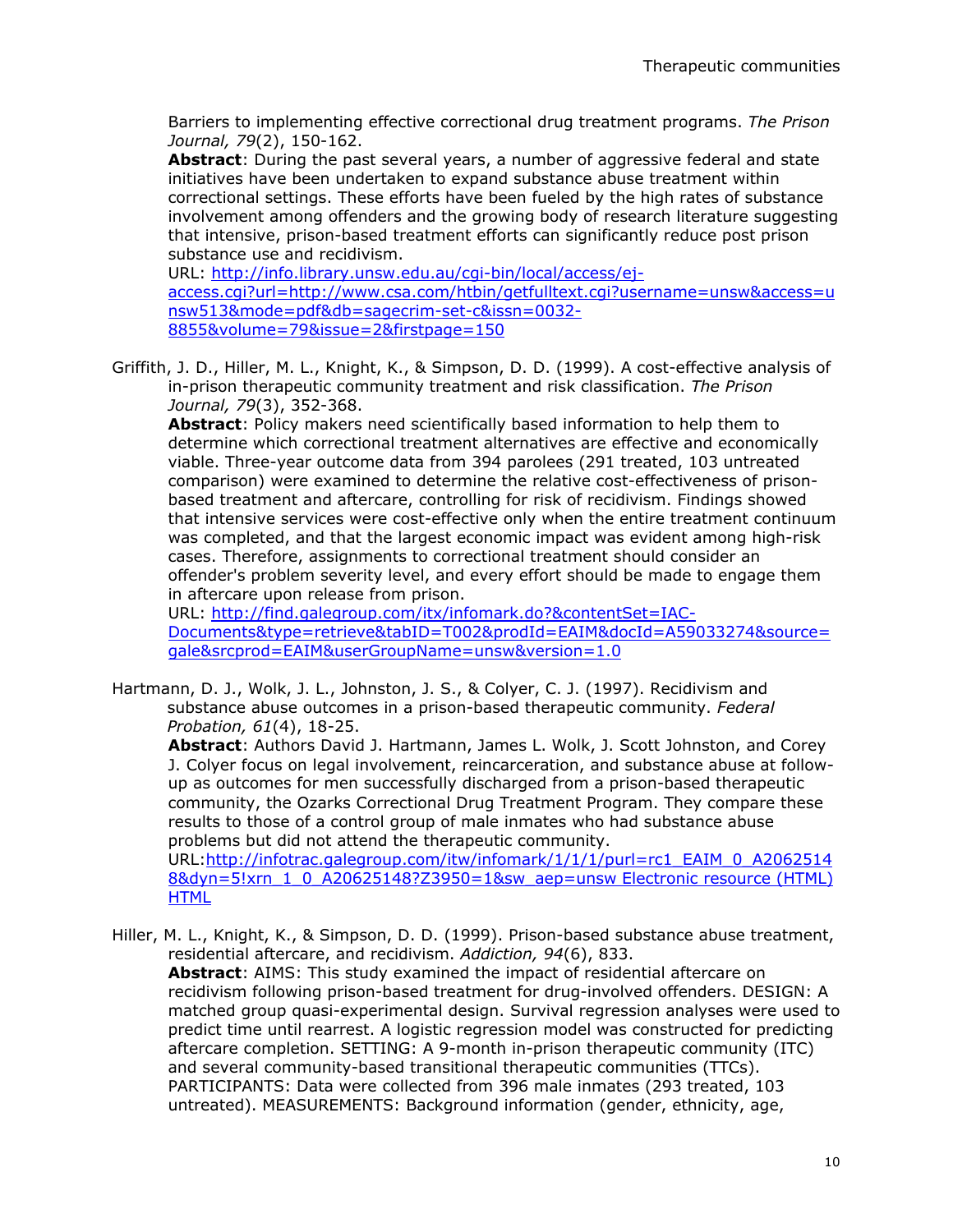education level, criminal history and risk for recidivism) was **Abstract**ed from the state criminal justice databases and a structured interview led by clinical staff. During treatment process measures were based on inmate self-ratings of their counselors, program and peers. A post-treatment interview conducted by field research staff assessed satisfaction with transitional aftercare. Post-release recidivism was based on state-maintained computerized criminal history records. FINDINGS: ITC treatment, especially when followed by residential aftercare, was effective for reducing post-release recidivism rates. Lower satisfaction with transitional aftercare treatment was associated with not completing the residential phase of community-based aftercare. CONCLUSIONS: Corrections-based treatment policy should emphasize a continuum of care model (from institution to community) with high quality programs and services.

URL[:http://proquest.umi.com/pqdlink?did=42663687&Fmt=7&clientId=25620&RQT](http://proquest.umi.com/pqdlink?did=42663687&Fmt=7&clientId=25620&RQT=309&VName=PQD) [=309&VName=PQD](http://proquest.umi.com/pqdlink?did=42663687&Fmt=7&clientId=25620&RQT=309&VName=PQD)

Hiller, M. L., Knight, K., & Simpson, D. D. (2006). Recidivism following mandated residential substance abuse treatment for felony probationers. *Prison Journal, 86*(2), 230-242. **Abstract**: The findings from a modified therapeutic community (TC) serving drugabusing probationers in a large metropolitan area is presented. The findings show that treatment dropouts were more likely to be rearrested for a serious felony within 2 years of leaving the TC program than were treatment graduates and probationers from an untreated comparison group.

URL: [http://find.galegroup.com/itx/infomark.do?&contentSet=IAC-](http://find.galegroup.com/itx/infomark.do?&contentSet=IAC-Documents&type=retrieve&tabID=T002&prodId=EAIM&docId=A147596988&source=gale&srcprod=EAIM&userGroupName=unsw&version=1.0)[Documents&type=retrieve&tabID=T002&prodId=EAIM&docId=A147596988&source](http://find.galegroup.com/itx/infomark.do?&contentSet=IAC-Documents&type=retrieve&tabID=T002&prodId=EAIM&docId=A147596988&source=gale&srcprod=EAIM&userGroupName=unsw&version=1.0) [=gale&srcprod=EAIM&userGroupName=unsw&version=1.0](http://find.galegroup.com/itx/infomark.do?&contentSet=IAC-Documents&type=retrieve&tabID=T002&prodId=EAIM&docId=A147596988&source=gale&srcprod=EAIM&userGroupName=unsw&version=1.0)

Hooper, R. M., Lockwood, D., & Inciardi, J. A. (1993). Treatment techniques in correctionsbased therapeutic communities. *Prison Journal, 73*(3-4), 290-307. **Abstract**: Corrections-based therapeutic communities (TC) such as the Delaware

system use various treatment methods to rehabilitate drug abusers. The TC is separated from the prison population and has a clinic staff of those who have been substance abusers in the past, and who were treated in TCs. Treatment methods such as cognitive therapy, behavioral therapy, emotional therapy and psychodrama along with My House and Bee-Bee techniques help the individuals to lead a drug-free life.

URL: [http://find.galegroup.com/itx/infomark.do?&contentSet=IAC-](http://find.galegroup.com/itx/infomark.do?&contentSet=IAC-Documents&type=retrieve&tabID=T002&prodId=EAIM&docId=A14867669&source=gale&srcprod=EAIM&userGroupName=unsw&version=1)[Documents&type=retrieve&tabID=T002&prodId=EAIM&docId=A14867669&source=](http://find.galegroup.com/itx/infomark.do?&contentSet=IAC-Documents&type=retrieve&tabID=T002&prodId=EAIM&docId=A14867669&source=gale&srcprod=EAIM&userGroupName=unsw&version=1) [gale&srcprod=EAIM&userGroupName=unsw&version=1](http://find.galegroup.com/itx/infomark.do?&contentSet=IAC-Documents&type=retrieve&tabID=T002&prodId=EAIM&docId=A14867669&source=gale&srcprod=EAIM&userGroupName=unsw&version=1).0

Hughey, R., & Klemke, L. W. (1996). Evaluation of a jail-based substance abuse treatment program. *Federal Probation, 60*, 40-44.

**Abstract**: Authors Ray Hughey and Lloyd W. Klemke report on an evaluation of the Inmate Recovery Program, a substance abuse treatment program in the Linn County (Oregon) Jail. The evaluation revealed that inmates who graduate from this program have more favorable recidivism statistics. Also, the program is relatively inexpensive and saves taxpayers considerable post-program expenses. .

URL[:http://vnweb.hwwilsonweb.com/hww/jumpstart.jhtml?recid=0bc05f7a67b1790e](http://vnweb.hwwilsonweb.com/hww/jumpstart.jhtml?recid=0bc05f7a67b1790ed34b537fd18e7dacb74e646edc9de47014d2590b329208d001b21919dc25428a&fmt=C) [d34b537fd18e7dacb74e646edc9de47014d2590b329208d001b21919dc25428a&fmt=](http://vnweb.hwwilsonweb.com/hww/jumpstart.jhtml?recid=0bc05f7a67b1790ed34b537fd18e7dacb74e646edc9de47014d2590b329208d001b21919dc25428a&fmt=C) [C](http://vnweb.hwwilsonweb.com/hww/jumpstart.jhtml?recid=0bc05f7a67b1790ed34b537fd18e7dacb74e646edc9de47014d2590b329208d001b21919dc25428a&fmt=C)

Inciardi, J. A., Martin, S. S., Butzin, C. A., Hooper, R. M., & Harrison, L. D. (1997). An effective model of prison-based treatment for drug-involved offenders. *Journal of Drug Issues, 27*(2), 261-278.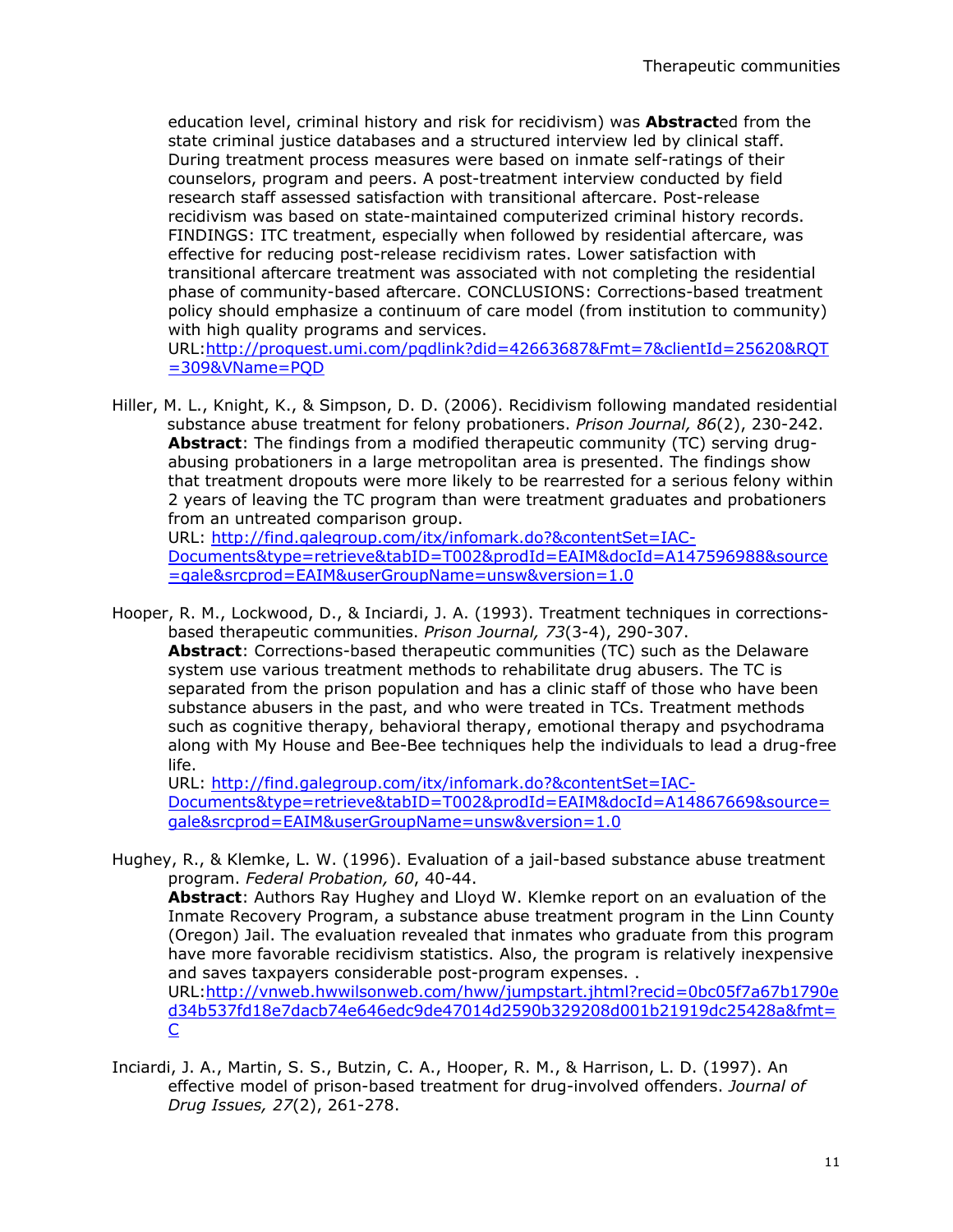**Abstract**: A multistage therapeutic community treatment system has been instituted in the Delaware correctional system, and its effectiveness has captured the attention of the National institutes of Health, the Department of Justice, members of Congress, and the White House. Treatment occurs in a three-stage system, with each phase corresponding to the client's changing correctional status-incarceration, work release, and parole. In this paper, 18 month follow-up data are analyzed for those who received treatment in: (1) a prison-based therapeutic community only, (2) a work release therapeutic community-followed by aftercare, and (3) the prison-based therapeutic community followed by the work release therapeutic community and aftercare. These groups are compared with a no-treatment group. Those receiving treatment in the two-stage (work release and aftercare) and three-stage (prison, work release, and aftercare) models had significantly lower rates of drug relapse and criminal recidivism even when adjusted for other risk factors. The results support the effectiveness of a multistage therapeutic community, model for drug-involved offenders, and the importance of a work release transitional therapeutic community as a component of this model.

URL[:http://proquest.umi.com/pqdlink?did=13045368&Fmt=6&clientId=25620&RQT](http://proquest.umi.com/pqdlink?did=13045368&Fmt=6&clientId=25620&RQT=309&VName=PQD) [=309&VName=PQD](http://proquest.umi.com/pqdlink?did=13045368&Fmt=6&clientId=25620&RQT=309&VName=PQD)

Incorvaia, D., & Kirby, N. (1997). A formative evaluation of a drug-free unit in a correctional services setting. *International Journal of Offender Therapy and Comparative Criminology, 41*(3), 231-249.

**Abstract**: The effectiveness of a drug-free unit in reducing the use of drugs by adult offenders in Cadell Training Centre, South Australia, is evaluated. Frequency of preprison and prison drug use was measured using questionnaires. Urinalysis records of all offenders were also examined. The drug-free unit was found to have a significant effect in reducing the use of drugs by offenders residing therein. Problems associated with urinalysis procedures and different drug use patterns of offenders are also discussed.

URL: [http://info.library.unsw.edu.au/cgi-bin/local/access/ej](http://info.library.unsw.edu.au/cgi-bin/local/access/ej-access.cgi?url=http://www.csa.com/htbin/getfulltext.cgi?username=unsw&access=unsw513&mode=pdf&db=sagecrim-set-c&issn=0306-624X&volume=41&issue=3&firstpage=231)[access.cgi?url=http://www.csa.com/htbin/getfulltext.cgi?username=unsw&access=u](http://info.library.unsw.edu.au/cgi-bin/local/access/ej-access.cgi?url=http://www.csa.com/htbin/getfulltext.cgi?username=unsw&access=unsw513&mode=pdf&db=sagecrim-set-c&issn=0306-624X&volume=41&issue=3&firstpage=231) [nsw513&mode=pdf&db=sagecrim-set-c&issn=0306-](http://info.library.unsw.edu.au/cgi-bin/local/access/ej-access.cgi?url=http://www.csa.com/htbin/getfulltext.cgi?username=unsw&access=unsw513&mode=pdf&db=sagecrim-set-c&issn=0306-624X&volume=41&issue=3&firstpage=231) [624X&volume=41&issue=3&firstpage=231](http://info.library.unsw.edu.au/cgi-bin/local/access/ej-access.cgi?url=http://www.csa.com/htbin/getfulltext.cgi?username=unsw&access=unsw513&mode=pdf&db=sagecrim-set-c&issn=0306-624X&volume=41&issue=3&firstpage=231)

Klebe, K. J., & O'Keefe, M. (2004). *Outcome Evaluation of the Crossroads to Freedom House and Peer 1 Therapeutic Communities*. Colorado Springs: University of Colorado. **Abstract**: The present study aims to further evaluate these previous findings by investigating the effectiveness of two Colorado RSAT TC programs for offenders. The first is a prison based program, the second a community TC program. Together these programs provide a continuum of care for high risk substance abusing felons. The current project will allow for an analysis of outcomes for felons with varying amounts of treatment as well as further examining factors that may affect outcomes. The effectiveness of these TC programs will be examined using two methodologies. The first study is a large sample analysis of quantitative data comparing the groups on several recidivism variables, including rearrest data, return to prison, and length of time until offense. The second study uses a case study methodology to further explore how the programs may have impacted the participants' outcomes as well as the supports and barriers that influence outcomes. Overall, the results of these two studies indicated that long-term intensive residential TC treatment providing a continuity of care as inmates transitioned from prison to the community can produce strong reductions in recidivism over a two-year period. Contrary to previous research, this study did not show any participant characteristics to be strong predictors of recidivism, at least when using quantitative data. In contrast, the case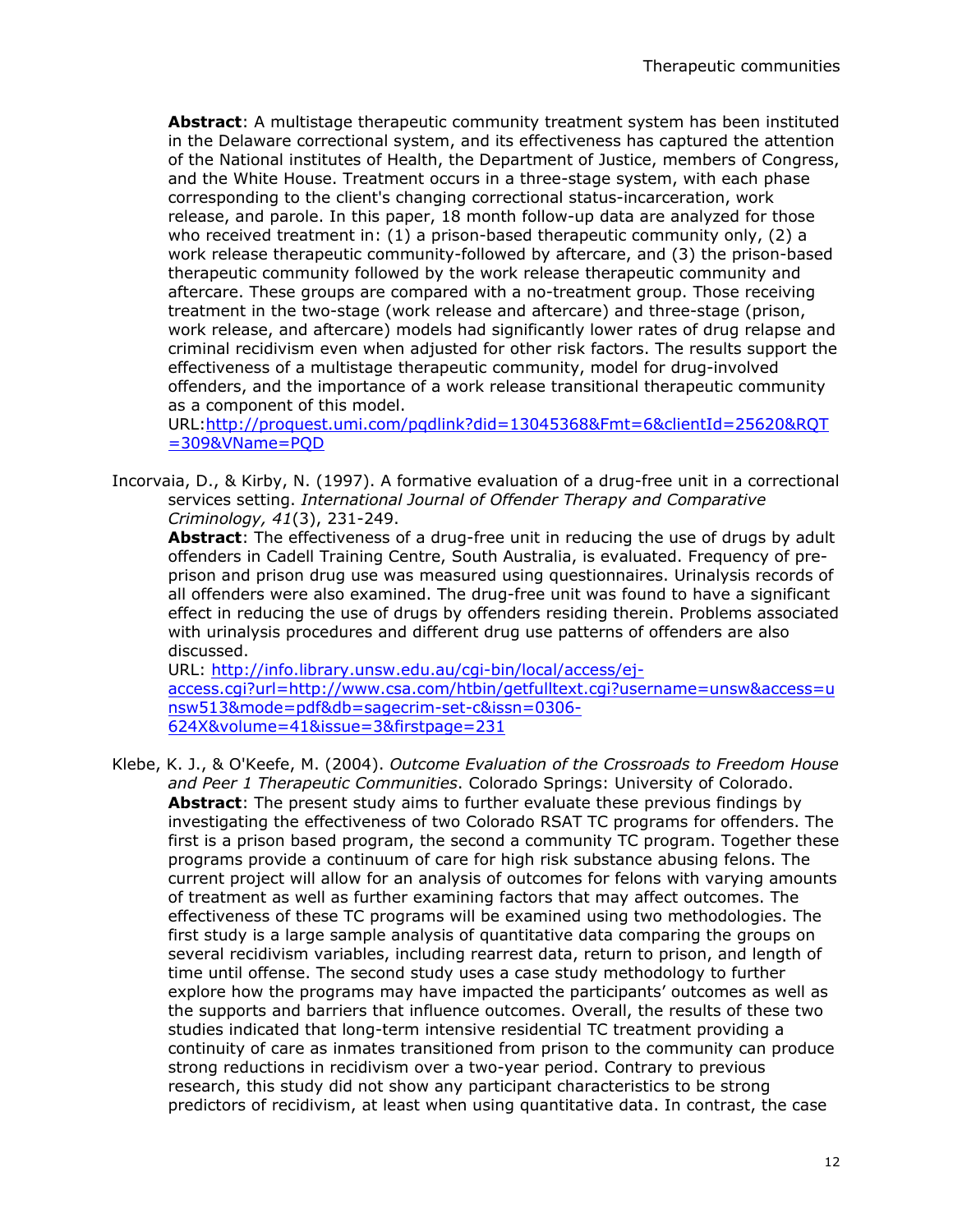studies indicated that internal motivation rather than external motivation seems to be an indicator of positive outcomes. The case study results demonstrated that programs offer benefits to participants; however, they also suggest that strengthening treatment in developing social support may help to reduce recidivism. URL: <http://www.ncjrs.org/pdffiles1/nij/grants/208126.pdf>

Knight, K., Simpson, D. D., & Hiller, M. L. (1999). Three-year reincarceration outcomes for in-prison therapeutic community treatment in Texas. *The Prison Journal, 79*(3), 337- 351.

**Abstract**: Longer term in-prison therapeutic community (ITC) outcome studies are needed, along with more attention on who benefits most from these programs. This study examined reincarceration records for 394 nonviolent offenders during the 3 years following prison. Those who completed both ITC and aftercare were the least likely to be reincarcerated (25%), compared to 64% of the aftercare dropouts and 42% of the untreated comparison groups. Furthermore, high-severity aftercare completers were reincarcerated only half as often as those in the aftercare dropout and comparison groups (26% vs. 66% and 52%). The findings support the effectiveness of intensive treatment when it is integrated with aftercare, and the benefits are most apparent for offenders with more serious crime and drug-related problems.

URL: [http://find.galegroup.com/itx/infomark.do?&contentSet=IAC-](http://find.galegroup.com/itx/infomark.do?&contentSet=IAC-Documents&type=retrieve&tabID=T002&prodId=EAIM&docId=A59018303&source=gale&srcprod=EAIM&userGroupName=unsw&version=1.0%20)[Documents&type=retrieve&tabID=T002&prodId=EAIM&docId=A59018303&source=](http://find.galegroup.com/itx/infomark.do?&contentSet=IAC-Documents&type=retrieve&tabID=T002&prodId=EAIM&docId=A59018303&source=gale&srcprod=EAIM&userGroupName=unsw&version=1.0%20) [gale&srcprod=EAIM&userGroupName=unsw&version=1.0](http://find.galegroup.com/itx/infomark.do?&contentSet=IAC-Documents&type=retrieve&tabID=T002&prodId=EAIM&docId=A59018303&source=gale&srcprod=EAIM&userGroupName=unsw&version=1.0%20)

Linhorst, D. M., Knight, K., Johnston, J. S., & Trickey, M. (2001). Situational influences on the implementation of a prison-based therapeutic community. *Prison Journal, 81*(4), 436-454.

**Abstract**: Issues concerning the manner in which criminal offenders can be treated for substance abuse are examined. Topics include the establishment of therapeutic communities, the counterproductive effect of enforcing a smoking ban, and the disruptive effect of changing treatment providers.

URL: [http://find.galegroup.com/itx/infomark.do?&contentSet=IAC-](http://find.galegroup.com/itx/infomark.do?&contentSet=IAC-Documents&type=retrieve&tabID=T002&prodId=EAIM&docId=A82266706&source=gale&srcprod=EAIM&userGroupName=unsw&version=1.0%20)[Documents&type=retrieve&tabID=T002&prodId=EAIM&docId=A82266706&source=](http://find.galegroup.com/itx/infomark.do?&contentSet=IAC-Documents&type=retrieve&tabID=T002&prodId=EAIM&docId=A82266706&source=gale&srcprod=EAIM&userGroupName=unsw&version=1.0%20) [gale&srcprod=EAIM&userGroupName=unsw&version=1.0](http://find.galegroup.com/itx/infomark.do?&contentSet=IAC-Documents&type=retrieve&tabID=T002&prodId=EAIM&docId=A82266706&source=gale&srcprod=EAIM&userGroupName=unsw&version=1.0%20)

Malinowski, A. (2003). 'What works' with substance users in prison? *Journal of Substance Use, 8*(4), 223 - 233.

**Abstract**: A theoretical model for a prison-based rehabilitation programme is described. It was developed from a theory manual, written for a prison-centred programme in Oxfordshire run by the Ley Community, a concept-based therapeutic community. It draws on two theoretical models that are historically separate and distinct, reviews their key theoretical components and explores integrative links. Concept-based therapeutic communities, their origins, aims, values and methods are discussed. Cognitive behavioural group work approaches are explored and the features crucial to their effectiveness are identified. Two types of prison-based drug treatment programmes, based on therapeutic community and cognitive behavioural approaches are described and discussed. This includes consideration of research findings into their effectiveness and identifies features that are considered crucial to a programme's success. It is suggested that the adoption of a transtheoretical model would enable an integration of concepts and components that underpin both cognitive behavioural and structured therapeutic community approaches, and may provide a pragmatic solution to any inherent theoretical tensions. URL: <http://www.informaworld.com/10.1080/14659890310001636107>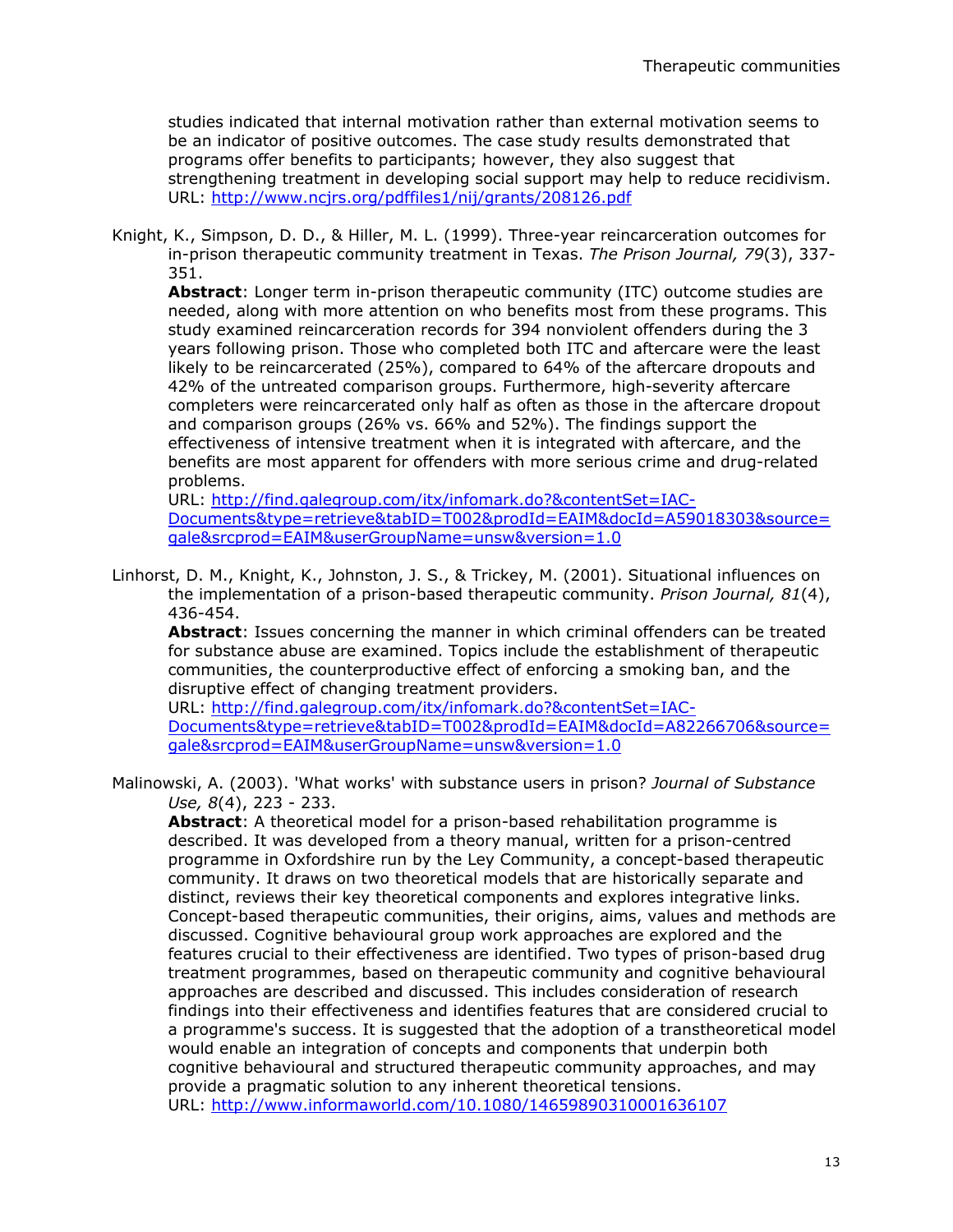Messina, N., Burdon, W., Hagopian, G., & Prendergast, M. (2006). Predictors of prisonbased treatment outcomes: a comparison of men and women participants (Clinical report). *American Journal of Drug and Alcohol Abuse*, *32*(1), 7(22). **Abstract:** The purpose of this study was to examine differences between men and women entering prison-based therapeutic community (TC) treatment and to explore the relationship of those differences to posttreatment outcomes (i.e., aftercare participation and reincarceration rates). Extensive treatment-intake interview data for 4,386 women and 4,164 men from 16 prison-based TCs in California were compared using chi-square analyses and t-tests. Logistic regression analyses were then conducted separately for men and women to identify gender-specific factors associated with post-treatment outcomes. Prison intake data and treatment participation data come from a 5-year process and outcome evaluation of the California Department of Corrections' (CDC) Prison Treatment Expansion Initiative. The return-to-custody data came from the CDC's Offender Based Information System. Bivariate results showed that women were at a substantial disadvantage compared with their male counterparts with regard to histories of employment, substance abuse, psychological functioning, and sexual and physical abuse prior to incarceration. In contrast, men had more serious criminal justice involvement than women prior to incarceration. After controlling for these and other factors related to outcomes, regression findings showed that there were both similarities and differences with regard to gender-specific predictors of posttreatment outcomes. Time in treatment and motivation for treatment were similar predictors of aftercare participation for men and women. Psychological impairment was the strongest predictor of recidivism for both men and women. Substantial differences in background characteristics and the limited number of predictors related to posttreatment outcomes for women suggests the plausibility of gender-specific paths in the recovery process.

URL: [http://find.galegroup.com/itx/infomark.do?&contentSet=IAC-](http://find.galegroup.com/itx/infomark.do?&contentSet=IAC-Documents&type=retrieve&tabID=T002&prodId=EAIM&docId=A144605250&source=gale&srcprod=EAIM&userGroupName=unsw&version=1.0)[Documents&type=retrieve&tabID=T002&prodId=EAIM&docId=A144605250&source=](http://find.galegroup.com/itx/infomark.do?&contentSet=IAC-Documents&type=retrieve&tabID=T002&prodId=EAIM&docId=A144605250&source=gale&srcprod=EAIM&userGroupName=unsw&version=1.0) [gale&srcprod=EAIM&userGroupName=unsw&version=1.0](http://find.galegroup.com/itx/infomark.do?&contentSet=IAC-Documents&type=retrieve&tabID=T002&prodId=EAIM&docId=A144605250&source=gale&srcprod=EAIM&userGroupName=unsw&version=1.0)

Messina, N., Burdon, W. & Prendergast, M. (2006). Prison-based treatment for drugdependent women offenders: Treatment versus no treatment. *Journal of Psychoactive Drugs*, *3*, 333-343.

**Abstract:** This outcome study compared six- and 12-month return-to-custody data for 171 treatment participants and 145 nontreated general population inmates at the Central California Women's Facility (implementing a traditional TC program). Findings showed that there were no differences between the TC treatment group and the no treatment comparison group with regard to six- and 12-month return-to-custody rates (six-month: 16% vs. 16% and 12-month: 36% vs. 27%). The only significant difference in six-month return-to-custody rates was found between treatment-only participants (21%) and the treatment plus aftercare participants (6%). Treatment participants who participated in community-based aftercare were significantly less likely to be returned to custody compared with those who did not participate in aftercare. Multivariate analysis was also used to control for the large difference in psychological impairment between the two groups and other background factors related to reincarceration, while assessing the effect of treatment group status on return-to-custody. Findings indicated that treatment/no-treatment status was not significantly related to a six- or 12-month return-to-custody. However, success on parole was associated with participation in community-based aftercare. The lack of a prison-based treatment effect could be an indication that drug-dependent women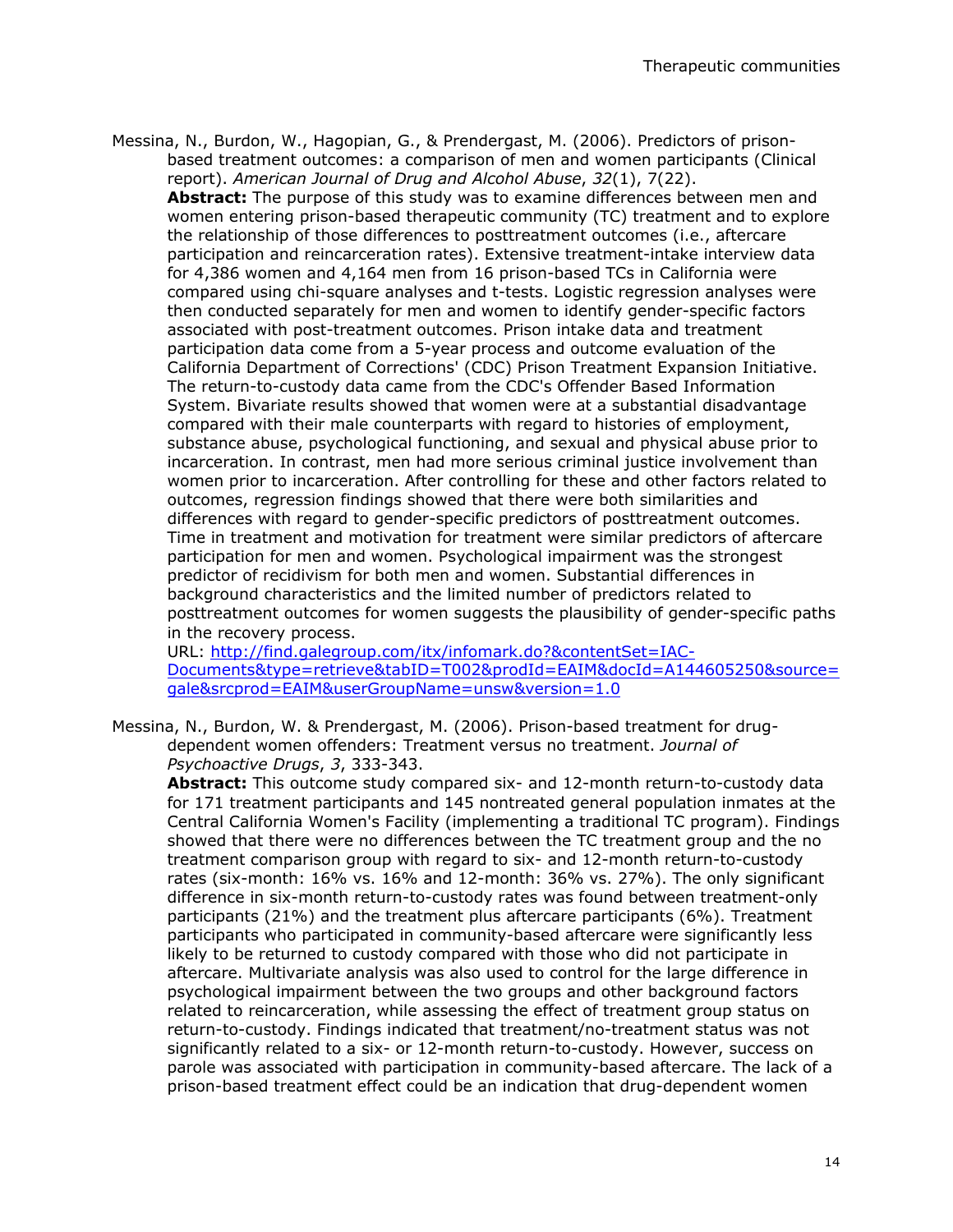offenders need gender-responsive treatment that is designed specifically for their complex needs.

URL: [http://orwh.od.nih.gov/about/acrwh\\_news/NIDA\\_Messina.pdf](http://orwh.od.nih.gov/about/acrwh_news/NIDA_Messina.pdf)

Miller, J. M., & Koons-Witt, B. (2003). *Outcome Evaluation of the South Carolina Residential Substance Abuse Treatment Program for State Prisoners*. Columbia: University of South Carolina. URL: <http://www.ncjrs.gov/pdffiles1/nij/grants/199407.pdf>

Mosher, C., & Phillips, D. (2002). *Final Report on the Program Evaluation of the Pine Lodge Pre-Release Residential Therapeutic Community for Women Offenders in Washington State*. Pullman WA: Washington State University.

URL: <http://www.ncjrs.org/pdffiles1/nij/grants/196670.pdf>

Mosher, C., & Phillips, D. (2006). The dynamics of a prison-based therapeutic community for women offenders: retention, completion and outcomes. *Prison Journal, 86*(1), 6- 31.

**Abstract**: Part of a special issue on gender across correctional systems. A study was conducted to examine the day-to-day operation of a drug prevention, prison-based therapeutic community for female offenders. Data were obtained from observations and interviews with participants and principals in the New Horizons program administered by the Washington State Department of Corrections. Findings revealed that over 44 percent of program members successfully completed the program. Furthermore, it was found that exposure to the program resulted in lower levels of recidivism and that completion of the program further reduced recidivism, although the positive effects of program participation abated as the months passed following release.

URL: [http://info.library.unsw.edu.au/cgi-bin/local/access/ej](http://info.library.unsw.edu.au/cgi-bin/local/access/ej-access.cgi?url=http://www.csa.com/htbin/getfulltext.cgi?username=unsw&access=unsw513&mode=pdf&db=sagecrim-set-c&issn=0032-8855&volume=86&issue=1&firstpage=6)[access.cgi?url=http://www.csa.com/htbin/getfulltext.cgi?username=unsw&access=u](http://info.library.unsw.edu.au/cgi-bin/local/access/ej-access.cgi?url=http://www.csa.com/htbin/getfulltext.cgi?username=unsw&access=unsw513&mode=pdf&db=sagecrim-set-c&issn=0032-8855&volume=86&issue=1&firstpage=6) [nsw513&mode=pdf&db=sagecrim-set-c&issn=0032-](http://info.library.unsw.edu.au/cgi-bin/local/access/ej-access.cgi?url=http://www.csa.com/htbin/getfulltext.cgi?username=unsw&access=unsw513&mode=pdf&db=sagecrim-set-c&issn=0032-8855&volume=86&issue=1&firstpage=6) [8855&volume=86&issue=1&firstpage=6](http://info.library.unsw.edu.au/cgi-bin/local/access/ej-access.cgi?url=http://www.csa.com/htbin/getfulltext.cgi?username=unsw&access=unsw513&mode=pdf&db=sagecrim-set-c&issn=0032-8855&volume=86&issue=1&firstpage=6)

- Nash, J. E. (2000). *Final Report of Outcomes for Ozark Correctional Center Drug Treatment Program*. Springfield MO: Center for Social Sciences and Public Policy Research. URL: <http://www.ncjrs.gov/pdffiles1/nij/grants/181649.pdf>
- Nielsen, A. L., Scarpitti, F. R., & Inciardi, J. A. (1996). Integrating the therapeutic community and work release for drug-involved offenders : The CREST program. *Journal of Substance Abuse Treatment, 13*(4), 349-358.

**Abstract**: As the nation's first therapeutic community (TC) and work release center for drug involved offenders, CREST combines the basic elements of both modalities into an effective agent for behavioral change. This article explores the ways in which these elements are integrated and applied, and the outcome of such treatment as determined by subsequent substance abuse and criminal activity. Clients entering the program from prison progress through several phases of counseling, group interaction, confrontation, and education before they enter the work release phase, where they gain realistic experience and can implement what they learned in the TC concerning living drug free. Follow-up data collected at 6 and 18 months after entry into the program indicate that CREST clients have significantly lower relapse and recidivism rates than a comparable comparison group. CREST has similar effects on relapse and recidivism across sexes, racial/ethnic groups, and different age categories, although length of time in treatment and whether clients graduated do impact outcome variables.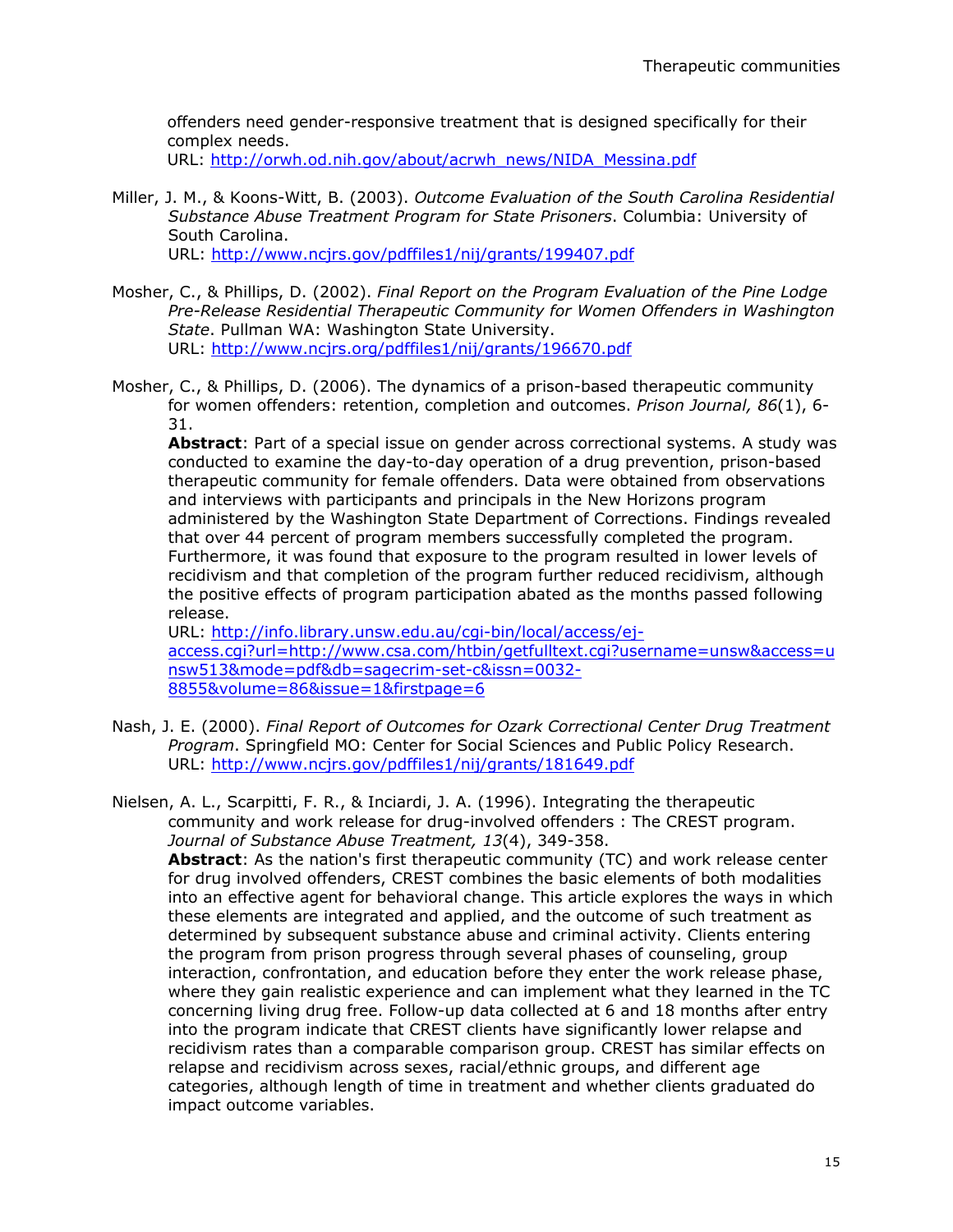URL: [http://www.sciencedirect.com/science/article/B6T90-3W3FKXY-](http://www.sciencedirect.com/science/article/B6T90-3W3FKXY-9/2/93d3e86adc96e6ab992de687fc7cfc1c)[9/2/93d3e86adc96e6ab992de687fc7cfc1c](http://www.sciencedirect.com/science/article/B6T90-3W3FKXY-9/2/93d3e86adc96e6ab992de687fc7cfc1c) 

Pelissier, B., Wallace, S., O'Neil, J. A., Gaes, G. G., Camp, S., Rhodes, W., et al. (2001). Federal prison residential drug treatment reduces substance use and arrests after release. *American Journal of Drug and Alcohol Abuse, 27*(2), 315-337. **Abstract**: Objective: The effectiveness of federal prison-based residential drug and alcohol treatment programs was evaluated using event history procedures that addressed the problem of selection bias and included a wide range of control variables. Methods: The sample comprised 760 treatment subjects and 809 comparison subjects. Treatment subjects were from 20 different prisons of medium, low, and minimum security levels. Comparison subjects were drawn from over 30 prisons. Results: The results indicated that individuals who entered and completed in-prison residential treatment were less likely to experience the critical post-release outcomes of new arrests and substance use during the first 6 months following release. Conclusions: Without controlling for selection bias, the effects of treatment would most likely have been attenuated. The results have greater generalizability than other studies of prison-based treatment. This study occurred within a multisite context of 20 programs serving both male and female inmates and operating within different security levels and different geographic regions. .

URL: [http://find.galegroup.com/itx/infomark.do?&contentSet=IAC-](http://find.galegroup.com/itx/infomark.do?&contentSet=IAC-Documents&type=retrieve&tabID=T002&prodId=EAIM&docId=A112083060&source=gale&srcprod=EAIM&userGroupName=unsw&version=1.0%20)[Documents&type=retrieve&tabID=T002&prodId=EAIM&docId=A112083060&source](http://find.galegroup.com/itx/infomark.do?&contentSet=IAC-Documents&type=retrieve&tabID=T002&prodId=EAIM&docId=A112083060&source=gale&srcprod=EAIM&userGroupName=unsw&version=1.0%20) [=gale&srcprod=EAIM&userGroupName=unsw&version=1.0](http://find.galegroup.com/itx/infomark.do?&contentSet=IAC-Documents&type=retrieve&tabID=T002&prodId=EAIM&docId=A112083060&source=gale&srcprod=EAIM&userGroupName=unsw&version=1.0%20)

- Prendergast, M., Hall, E., & Wellisch, J. (2003). *An Outcome Evaluation of the Forever Free Substance Abuse Treatment Program: One-Year Post-Release Outcomes*. Santa Monica: Drug Abuse Research Centre. URL: <http://www.ncjrs.gov/pdffiles1/nij/grants/199685.pdf>
- Prendergast, M. L., Hall, E. A., Wexler, H. K., Melnick, G., & Yan, C. (2004). Amity prisonbased therapeutic community: 5-year outcomes. *The Prison Journal, 84*(1), 36-60. **Abstract**: The outcomes of the prison-based treatment program over a 5-year observation period are highlighted. The main findings were based on a conservative intent-to-treat approach, on measures of recidivism as The Amity treatment group had significantly lowered rates of reincarceration. URL: [http://find.galegroup.com/itx/infomark.do?&contentSet=IAC-](http://find.galegroup.com/itx/infomark.do?&contentSet=IAC-Documents&type=retrieve&tabID=T002&prodId=EAIM&docId=A124681932&source=gale&srcprod=EAIM&userGroupName=unsw&version=1.0%20)[Documents&type=retrieve&tabID=T002&prodId=EAIM&docId=A124681932&source](http://find.galegroup.com/itx/infomark.do?&contentSet=IAC-Documents&type=retrieve&tabID=T002&prodId=EAIM&docId=A124681932&source=gale&srcprod=EAIM&userGroupName=unsw&version=1.0%20) [=gale&srcprod=EAIM&userGroupName=unsw&version=1.0](http://find.galegroup.com/itx/infomark.do?&contentSet=IAC-Documents&type=retrieve&tabID=T002&prodId=EAIM&docId=A124681932&source=gale&srcprod=EAIM&userGroupName=unsw&version=1.0%20)
- Schippers, G. M., van den Hurk, A. A., Breteler, M. H., & Meerkerk, G. J. (1998). Effectiveness of a drug-free detention treatment program in a Dutch prison. *Substance Use & Misuse, 33*(4), 1027-1046. **Abstract**: Several Dutch penitentiaries, which have relatively severe drug-use related problems, experimented with drug-free detention treatment programs (DVA). These programs aim at controlling drug use by offering a therapeutic atmosphere and serve as linkage to detention post-treatment. In a Rotterdam jail (335 cells), ca. 10% were the DVA. Information was gathered from 86 male inmates who volunteered to enter the program, and 42 from other wings. After 1 year the drugfree detention group more actively searched and accepted treatment. No differences were found in drug use, recidivism, or physical, social, and psychological problems.
- Sealock, M. D., Gottfredson, D. C., & Gallagher, C. A. (1997). Drug treatment for juvenile offenders: some good and bad news. *Journal of Research in Crime and Delinquency,*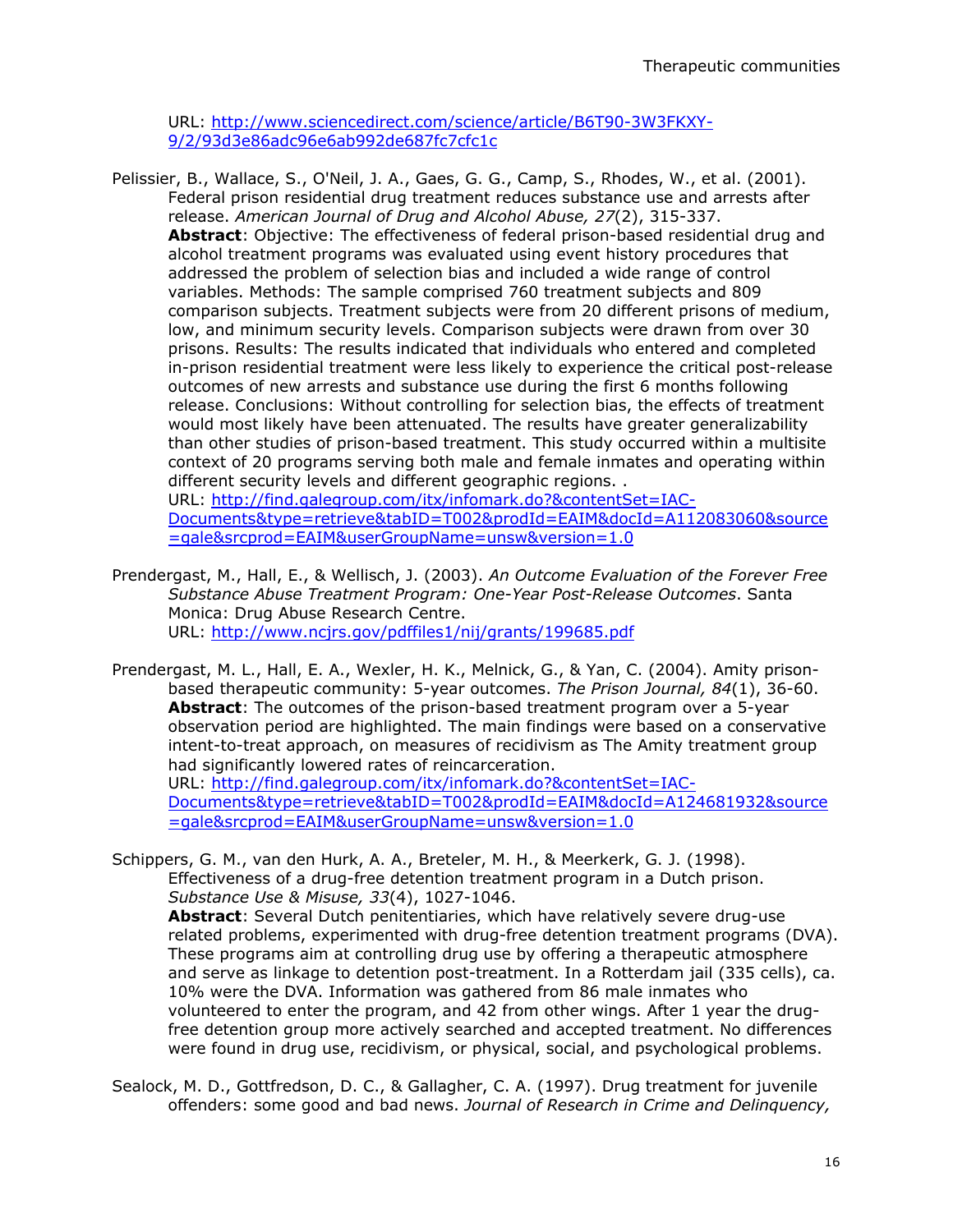### *34*(2), 210-237.

**Abstract**: Approximately 700 substance-abusing youthful offenders were assigned to either a two-month residential substance abuse treatment program group or a comparison group. Upon completion of the program, the residential treatment group youths were placed in either the treatment or comparison group for a four-month community aftercare phase. Youths who participated in the residential portion of the program reported significantly decreased drug use and delinquency and increased cognitive decision-making skills and demonstrated a longer period of time from entry into the study until rearrest than control youths. Results for the aftercare segment of the program show that the positive gains made while in the residential program were not bolstered through aftercare. Aftercare youths reported more delinquent behavior and demonstrated more participation in drug-related crime than control subjects. After-care youths did, however, exhibit less participation in crimes of an interpersonal nature.

URL: [http://find.galegroup.com/itx/infomark.do?&contentSet=IAC-](http://find.galegroup.com/itx/infomark.do?&contentSet=IAC-Documents&type=retrieve&tabID=T002&prodId=EAIM&docId=A19465419&source=gale&srcprod=EAIM&userGroupName=unsw&version=1.0%20)[Documents&type=retrieve&tabID=T002&prodId=EAIM&docId=A19465419&source=](http://find.galegroup.com/itx/infomark.do?&contentSet=IAC-Documents&type=retrieve&tabID=T002&prodId=EAIM&docId=A19465419&source=gale&srcprod=EAIM&userGroupName=unsw&version=1.0%20) [gale&srcprod=EAIM&userGroupName=unsw&version=1.0](http://find.galegroup.com/itx/infomark.do?&contentSet=IAC-Documents&type=retrieve&tabID=T002&prodId=EAIM&docId=A19465419&source=gale&srcprod=EAIM&userGroupName=unsw&version=1.0%20)

Siegal, H. A., Wang, J., Carlson, R. G., Falck, R. S., Rahman, A. M., & Fine, R. L. (1999). Ohio's prison-based therapeutic community treatment programs for substance abusers: Preliminary analysis of re-arrest data. *Journal of Offender Rehabilitation, 28*(3/4), 33-48.

**Abstract**: This study evaluates the Ohio Department of Alcohol and Drug Addiction Services' prison-based therapeutic communities (TCs) for inmates with histories of drug abuse. The study compares arrests/charges following release from prison among 487 inmates with TC experience and 242 inmates without TC treatment. Outcome measures were based on arrest and charge statistics. The results of survival analysis and Cox hazards model analysis indicate that length of time in the TC is crucial to a positive outcome. Controlling for age, gender, ethnicity, and education, inmates who spent at least 180 days in a TC were significantly less likely than those with less time in treatment or no TC exposure to be re-arrested/charged with violent or drug-related crimes one year after release.

URL: [http://www.haworthpress.com/store/E-](http://www.haworthpress.com/store/E-Text/View_EText.asp?sid=XHM4UJSG89UU9LTS1BCUJLLT9SGEF1C7&a=3&s=J076&v=28&i=3%2F4&fn=J076v28n03_03)

[Text/View\\_EText.asp?sid=XHM4UJSG89UU9LTS1BCUJLLT9SGEF1C7&a=3&s=J076&v](http://www.haworthpress.com/store/E-Text/View_EText.asp?sid=XHM4UJSG89UU9LTS1BCUJLLT9SGEF1C7&a=3&s=J076&v=28&i=3%2F4&fn=J076v28n03_03) [=28&i=3%2F4&fn=J076v28n03\\_03](http://www.haworthpress.com/store/E-Text/View_EText.asp?sid=XHM4UJSG89UU9LTS1BCUJLLT9SGEF1C7&a=3&s=J076&v=28&i=3%2F4&fn=J076v28n03_03)

Sullivan, Dagger, McKendrick, K., Sacks, S., & Banks, S. (2007). Modified therapeutic community treatment for offenders with MICA disorders: substance use outcomes. *The American Journal of Drug and Alcohol Abuse, 33*(6), 823 - 832.

**Abstract**: Correctional systems nationwide have increasingly turned to therapeutic community (TC) programs for the treatment of addiction in prisons. TC treatment, with modifications, has shown considerable promise in treating offenders who have co-occurring mental and substance use disorders, a group that has a mounting prevalence in prison populations. This article reports data from a study that randomly assigned male inmates with mental illness and chemical abuse (MICA) disorders ( $n$  = 139) to either a Modified TC (MTC) or a comparison group. Analyses revealed that the MTC group had significantly greater declines in alcohol and drug use at 12-months post-prison release. Additional analysis related positive substance use outcomes to reduced contact with the justice system and selfreported criminal activity. Implications for treatment and policy are discussed. URL: <http://www.informaworld.com/10.1080/00952990701653800>

Taxman, F. S., & Bouffard, J. A. (2002). Assessing therapeutic integrity in modified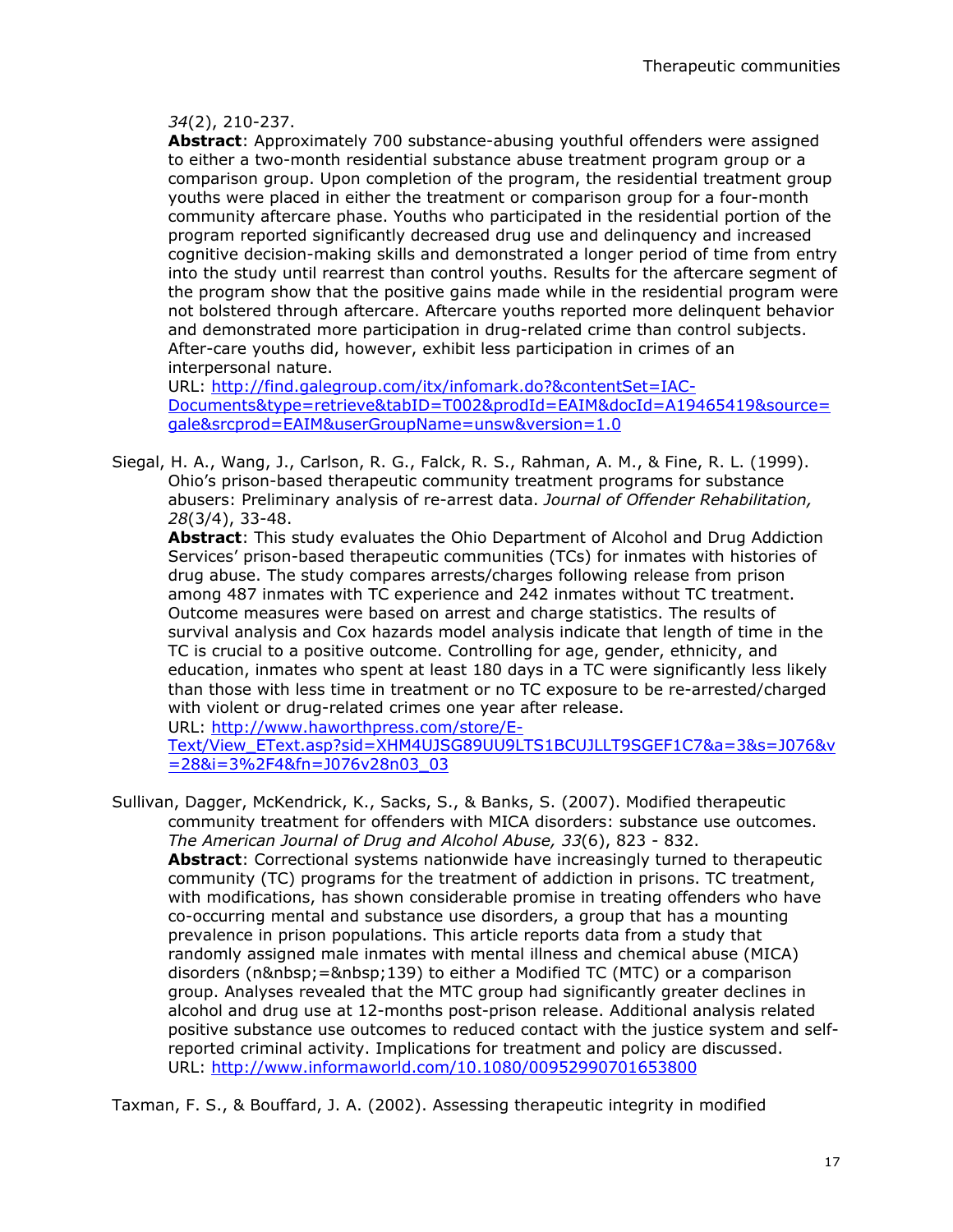therapeutic communities for drug-involved offenders. *The Prison Journal, 82*(2), 189- 212.

**Abstract**: The authors examine the use of a social observation and interview method for evaluating the therapeutic integrity of drug treatment programs known as therapeutic communities.

URL: [http://find.galegroup.com/itx/infomark.do?&contentSet=IAC-](http://find.galegroup.com/itx/infomark.do?&contentSet=IAC-Documents&type=retrieve&tabID=T002&prodId=EAIM&docId=A102922868&source=gale&srcprod=EAIM&userGroupName=unsw&version=1.0%20)[Documents&type=retrieve&tabID=T002&prodId=EAIM&docId=A102922868&source](http://find.galegroup.com/itx/infomark.do?&contentSet=IAC-Documents&type=retrieve&tabID=T002&prodId=EAIM&docId=A102922868&source=gale&srcprod=EAIM&userGroupName=unsw&version=1.0%20) [=gale&srcprod=EAIM&userGroupName=unsw&version=1.0](http://find.galegroup.com/itx/infomark.do?&contentSet=IAC-Documents&type=retrieve&tabID=T002&prodId=EAIM&docId=A102922868&source=gale&srcprod=EAIM&userGroupName=unsw&version=1.0%20)

Turley, A., Thornton, T., & Johnson, C. (2004). Jail drug and alcohol treatment program reduces recidivism in nonviolent offenders: A longitudinal study of Monroe County, New York's, Jail Treatment Drug and Alcohol Program. *International Journal of Offender Therapy and Comparative Criminology, 48*(6), 721-728. **Abstract**: Substance abuse treatment has become the new fashion for reducing recidivism among inmates. But the question is, does this work? Various studies have been done tracking the same cohort of inmates over time to assess the validity of treatment. This study assesses one treatment program's success over 5 years to determine if drug and alcohol treatment reduces recidivism among nonviolent, shortterm (sentence of less than a year) inmates. Monroe County's drug treatment program demonstrates that for 1 year after receiving the treatment, three different cohorts of nonviolent, short-term inmates (1995, 1998, and 2000) were found to be substantially less likely to be recidivists than control group inmates. . URL[:http://vnweb.hwwilsonweb.com/hww/jumpstart.jhtml?recid=0bc05f7a67b1790e](http://vnweb.hwwilsonweb.com/hww/jumpstart.jhtml?recid=0bc05f7a67b1790ed34b537fd18e7dac7d21e407260abff6d1dd7f469aeac6b2709b945f164f5a54&fmt=C%20) [d34b537fd18e7dac7d21e407260abff6d1dd7f469aeac6b2709b945f164f5a54&fmt=C](http://vnweb.hwwilsonweb.com/hww/jumpstart.jhtml?recid=0bc05f7a67b1790ed34b537fd18e7dac7d21e407260abff6d1dd7f469aeac6b2709b945f164f5a54&fmt=C%20) 

Vaughn, M. S., Furjen, D., & Lou-Jou, L. (2003). Evaluating a prison-based drug treatment program in Taiwan. *Journal of Drug Issues, 33*(2), 357-383.

**Abstract**: Using data collected from prerelease and 12-month follow-up interviews with drug-using offenders, this article evaluates the efficacy of the first prison-based drug treatment program in Taiwan. A quasi-experimental design matching drugabusing offenders into treatment and non-treatment groups was adopted. Program outcomes were measured in five domains: criminal recidivism, post-release drug use patterns, improved family and social relationships, problems adjusting to community life, and mental health after release. Logistic and OLS regression were employed to identify possible correlates of program outcomes. The results generally failed to confirm positive outcomes generated by the compulsory drug treatment program. Program participants reported higher rates of recidivism and post-release illicit drug use than non-program participants. Program participants also reported more problems adjusting to community life after release. Post-release living arrangements, friends or family members abusing illicit drugs, and problems adjusting to community life after release were also found to be significant correlates of recidivism and post-treatment drug use. Post-release employment status and mental health status were significantly related to post-treatment drug use, but not to recidivism. Since multiple factors lead to drug addiction, the article concludes that the structure and implementation of Taiwan's prison-based drug treatment program needs reform to effect positive behavioral change on drug-abusing offenders. . URL[:http://proquest.umi.com/pqdlink?did=380003081&Fmt=7&clientId=25620&RQT](http://proquest.umi.com/pqdlink?did=380003081&Fmt=7&clientId=25620&RQT=309&VName=PQD%20) [=309&VName=PQD](http://proquest.umi.com/pqdlink?did=380003081&Fmt=7&clientId=25620&RQT=309&VName=PQD%20)

Walters, G. D., Heffron, M., Whitaker, D., & Dial, S. (1992). The CHOICE program: A comprehensive residential treatment program for drug-involved federal offenders. *International Journal of Offender Therapy & Comparative Criminology, 36*(1), 21-29. **Abstract**: This article describes the CHOICE program, a comprehensive residential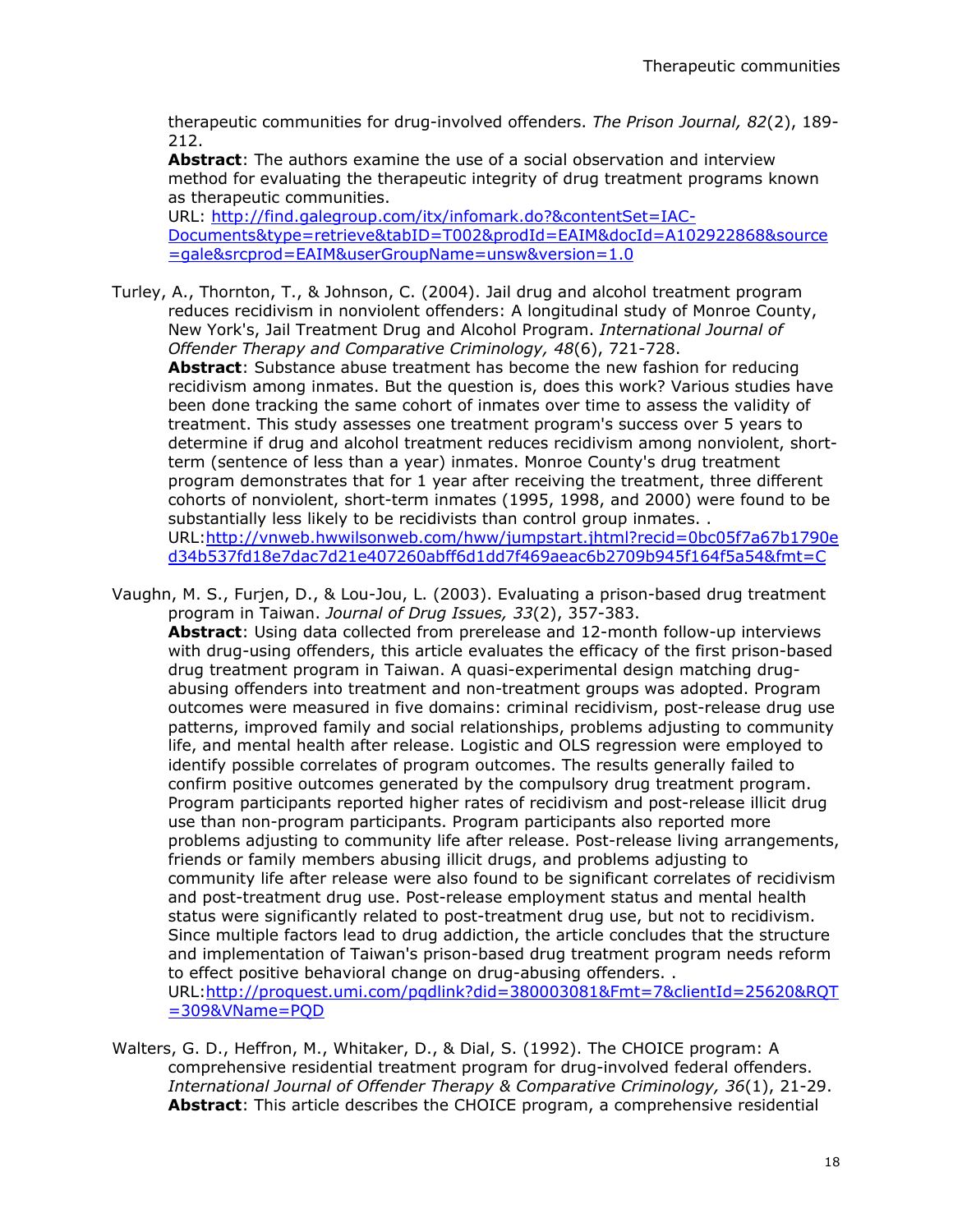drug treatment program for offenders who have been seriously involved with drugs in the past. This ten-month program is comprised of seven principal elements or components-Intake/Evaluation/Follow-Up, Drug Education, Skills Development, Lifestyle Modification, Wellness, Responsibility, and Individualized Counseling/Case Supervision-each of which is discussed in the body of this paper. The individual strengths, weaknesses, and future research agenda of this residential program for drug-involved offenders are discussed in the conclusion of this preliminary report. URL: [http://ijo.sagepub.com/cgi/content/](http://ijo.sagepub.com/cgi/content/abstract/36/1/21)**Abstract**/36/1/21

- Welsh, W. N. (2007). A multisite evaluation of prison-based therapeutic community drug treatment. *Criminal Justice and Behavior, 34*(11), 1481-1498. **Abstract**: A quasi-experimental study examined multiple post-release outcomes up to 2 years for inmates who participated in therapeutic community (TC) drug treatment programs ( $n = 217$ ) or comparison groups ( $n = 491$ ) at five state prisons. Statistical controls included level of need for treatment, current and prior criminal history, and post-release employment. Prison TC was effective even without mandatory community aftercare, although main effects and interactions varied somewhat across different outcome measures and sites. TC significantly reduced rearrest and reincarceration rates but not drug relapse rates. Post-release employment predicted drug relapse and reincarceration, and employment interacted with age to predict rearrest. Two sites had higher drug relapse rates than the other three. Implications for research and policy are discussed. URL: [http://cjb.sagepub.com/cgi/content/](http://cjb.sagepub.com/cgi/content/abstract/34/11/1481)**Abstract**/34/11/1481
- Welsh, W. N., McGrain, P., Salamatin, N., & Zajac, G. (2007). Effects of prison drug treatment on inmate misconduct: A repeated measures analysis. *Criminal Justice and Behavior, 34*(5), 600-615.

**Abstract:** A small body of research supports the "treatment hypothesis" that participation in prison treatment programs reduces inmate misconduct, although methodological weaknesses have limited generalizable conclusions. Using general linear modeling repeated measures techniques, this study examined pre- and posttreatment misconduct for 1,073 inmates who participated in therapeutic community (TC) drug treatment ( $n = 294$ ) or a comparison group ( $n = 779$ ) at five state prisons. Predictors included age, length of sentence, drug dependency, and prior and current criminal history. The hypothesis that TC treatment alone would significantly reduce misconduct over time was not supported. Instead, changes in misconduct over time interacted with individual characteristics and time served posttreatment. The article discusses implications of these results for treatment policies and future research.

Welsh, W. N., & McGrain, P.N. (2008). Predictors of therapeutic engagement in prison-based drug treatment. *Drug and Alcohol Dependence, 96*(3), 271-280. **Abstract:** Few studies to date have examined predictors of therapeutic engagement (TE) or other indicators of responsiveness to prison drug treatment. Subjects were 347 inmates participating in a 12-month modified therapeutic community (TC) drug treatment program at a specialized treatment prison for convicted, drug-involved offenders. Data were obtained through correctional databases and the administration of the TCU Drug Screen II, the Resident Evaluation of Self and Treatment (REST), and the Counselor Rating of Client (CRC) form. Three main hypotheses were supported: (1) baseline motivation predicted therapeutic engagement net of other inmate characteristics; (2) critical dimensions of the treatment experience (e.g., peer support, counselor rapport) also predicted therapeutic engagement; and (3) dynamic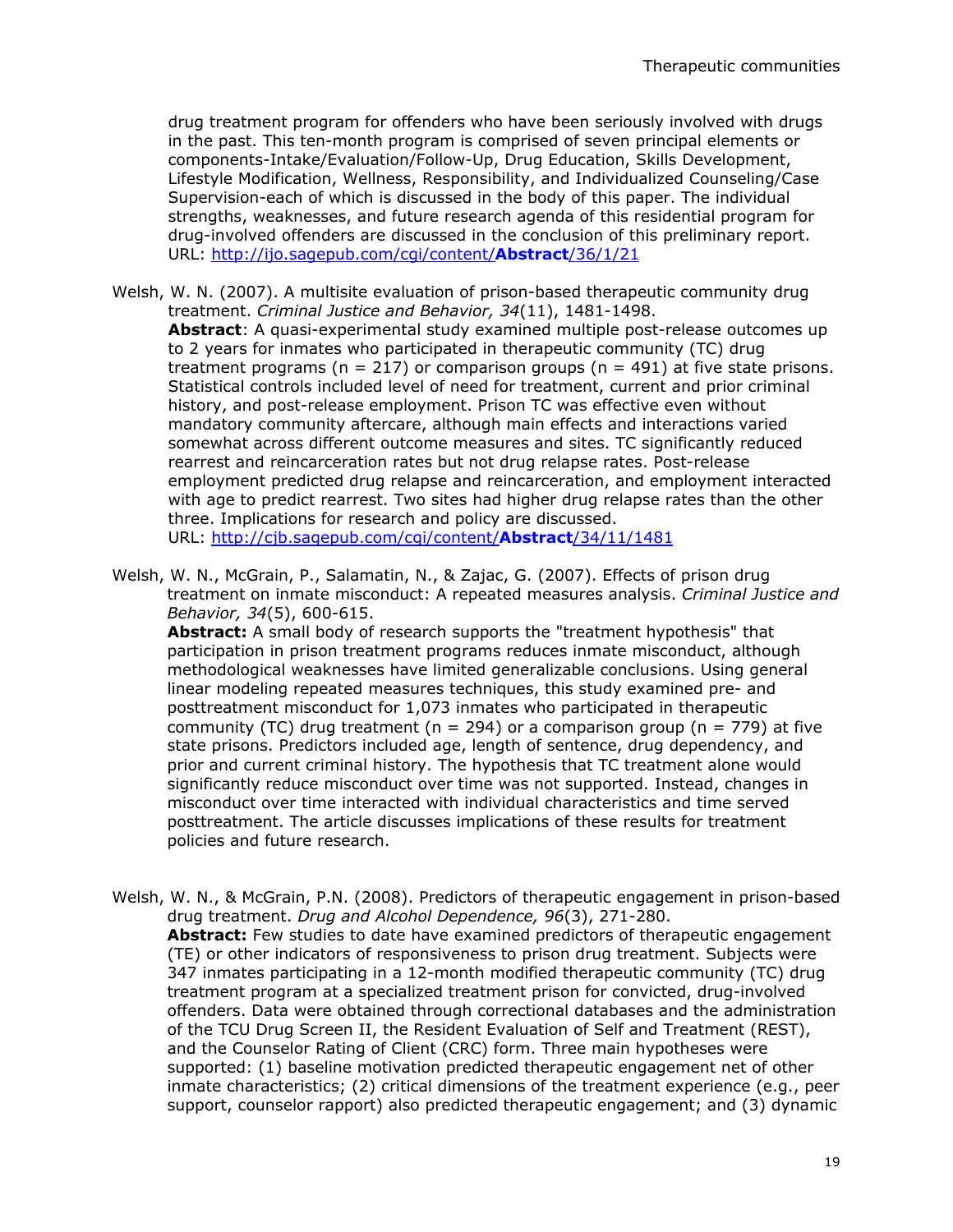predictors and programmatic characteristics became more important over time. Implications for research, theory and policy are discussed. URL: [http://www.sciencedirect.com/science/article/B6T63-4SJ952S-](http://www.sciencedirect.com/science/article/B6T63-4SJ952S-1/2/e6ad3f2749f300a4063994748f92dac0)[1/2/e6ad3f2749f300a4063994748f92dac0](http://www.sciencedirect.com/science/article/B6T63-4SJ952S-1/2/e6ad3f2749f300a4063994748f92dac0)

Wexler, H. K., Melnick, G., Lowe, L., & Peters, J. (1999). Three-year reincarceration outcomes for amity in-prison therapeutic community and aftercare in California. *The Prison Journal, 79*(3), 321-336. **Abstract**: The study assessed 36-month recidivism outcomes for a prison

therapeutic community (TC) program with aftercare using an intent-to-treat design with random assignment, Outcomes-for 478 felons at 36 months replicated findings of an earlier report on 12 - and 24-month outcomes, showing the best outcomes for those who completed both in-prison and aftercare TC programs.

URL: [http://info.library.unsw.edu.au/cgi-bin/local/access/ej-](http://info.library.unsw.edu.au/cgi-bin/local/access/ej-access.cgi?url=http://www.csa.com/htbin/getfulltext.cgi?username=unsw&access=unsw513&mode=pdf&db=sagecrim-set-c&issn=0032-8855&volume=79&issue=3&firstpage=321)

[access.cgi?url=http://www.csa.com/htbin/getfulltext.cgi?username=unsw&access=u](http://info.library.unsw.edu.au/cgi-bin/local/access/ej-access.cgi?url=http://www.csa.com/htbin/getfulltext.cgi?username=unsw&access=unsw513&mode=pdf&db=sagecrim-set-c&issn=0032-8855&volume=79&issue=3&firstpage=321) [nsw513&mode=pdf&db=sagecrim-set-c&issn=0032-](http://info.library.unsw.edu.au/cgi-bin/local/access/ej-access.cgi?url=http://www.csa.com/htbin/getfulltext.cgi?username=unsw&access=unsw513&mode=pdf&db=sagecrim-set-c&issn=0032-8855&volume=79&issue=3&firstpage=321) [8855&volume=79&issue=3&firstpage=321](http://info.library.unsw.edu.au/cgi-bin/local/access/ej-access.cgi?url=http://www.csa.com/htbin/getfulltext.cgi?username=unsw&access=unsw513&mode=pdf&db=sagecrim-set-c&issn=0032-8855&volume=79&issue=3&firstpage=321)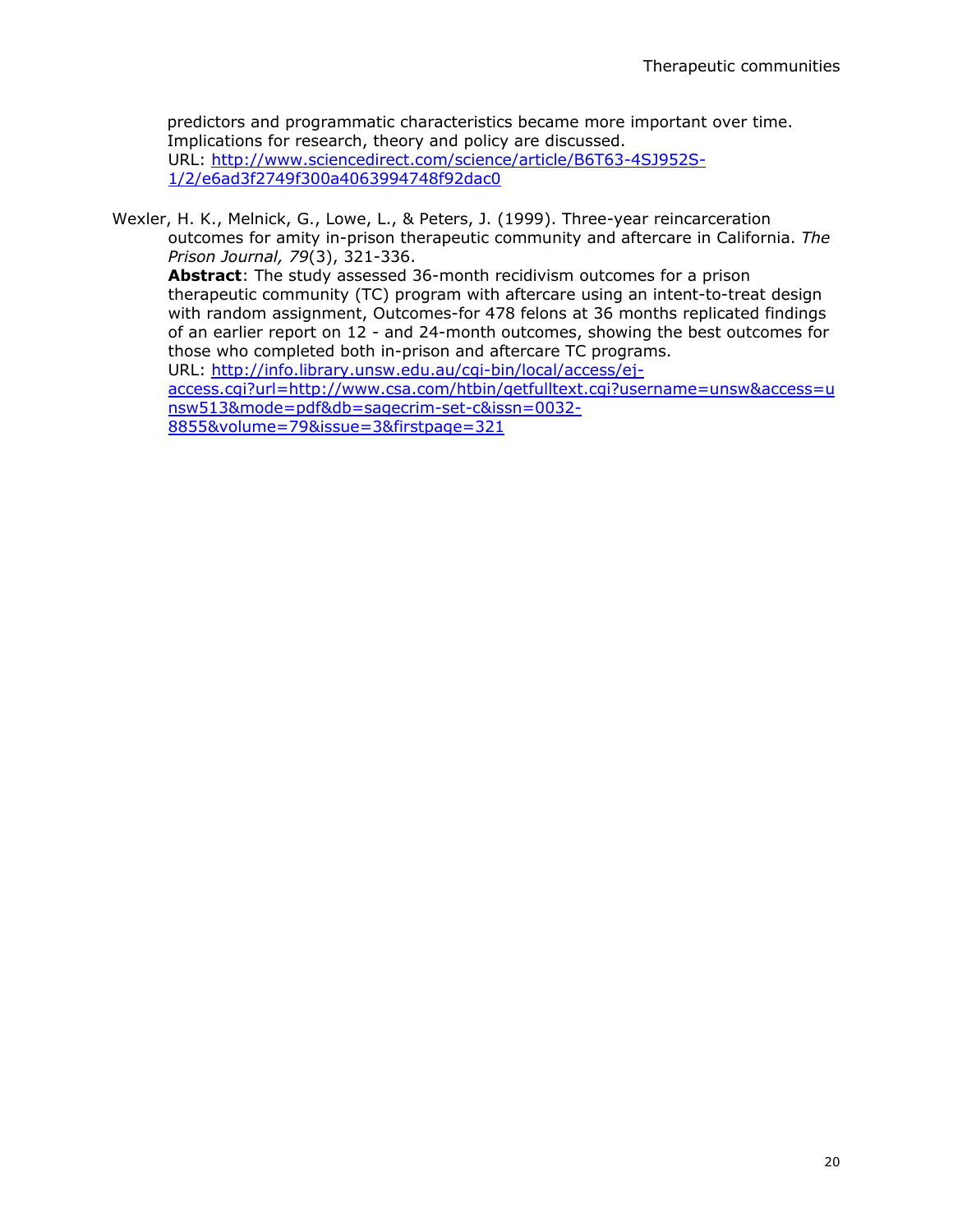## <span id="page-20-0"></span>*Pharmacotherapies*

This section covers research on pharmacotherapies in prisons, including methadone, buprenorphine, LAAM and naltrexone. Evaluations of programs as well as descriptions of implementation are included. There is less literature on pharmacotherapies than TCs but much more of it is Australian. Opioid agonist research (methadone and LAAM) is listed first (alphabetically), followed by antagonists (naltrexone).

- Alberti, S., & Cowie, M. (2001). *Evaluation of the Methadone Maintenance Program in South Australian Prisons*. Melbourne: Turning Point Alcohol and Drug Centre.
- Brecht, M.-L., Anglin, M. D., & Wang, J.-C. (1993). Treatment effectiveness for legally coerced versus voluntary methadone maintenance clients. *American Journal of Drug and Alcohol Abuse, 19*(1), 89-107.

**Abstract**: Analyses examined whether addicts reporting themselves coerced into drug abuse treatment by actions of the criminal justice system differed from voluntary admissions in their response to treatment, and whether such responsiveness varied across gender or ethnicity. Six hundred eighteen methadone maintenance clients admitted to programs in six southern California counties were categorized into high, moderate, and low legal coercion levels. Multivariate analysis of variance procedures for repeated measures (before, during, and after initial treatment episode) were used to test relevant hypotheses. Dependent variables included criminal justice system contact, criminal activities, drug and alcohol involvement, and measures of social functioning. Few differences within any measured domain were found among the three groups. All groups were similar in showing substantial improvement in levels of narcotics use, criminal activities, and most other behaviors during treatment with some regression in these behaviors post-treatment. Results support legal coercion as a valid motivation for treatment entry; those coerced into treatment respond in ways similar to voluntary admissions regardless of gender or ethnicity.

 URL: [http://find.galegroup.com/itx/infomark.do?&contentSet=IAC-](http://find.galegroup.com/itx/infomark.do?&contentSet=IAC-Documents&type=retrieve&tabID=T002&prodId=EAIM&docId=A13497388&source=gale&srcprod=EAIM&userGroupName=unsw&version=1.0%20)[Documents&type=retrieve&tabID=T002&prodId=EAIM&docId=A13497388&source=g](http://find.galegroup.com/itx/infomark.do?&contentSet=IAC-Documents&type=retrieve&tabID=T002&prodId=EAIM&docId=A13497388&source=gale&srcprod=EAIM&userGroupName=unsw&version=1.0%20) [ale&srcprod=EAIM&userGroupName=unsw&version=1.0](http://find.galegroup.com/itx/infomark.do?&contentSet=IAC-Documents&type=retrieve&tabID=T002&prodId=EAIM&docId=A13497388&source=gale&srcprod=EAIM&userGroupName=unsw&version=1.0%20)

Bruce, R. D., & Schleifer, R.A. (2008). Ethical and human rights imperatives to ensure medication-assisted treatment for opioid dependence in prisons and pre-trial detention. *International Journal of Drug Policy, 19*(1), 17-24. **Abstract:** Opioid dependence is a complex medical condition affecting neurocognitive and physical functioning. Forced or abrupt opioid withdrawal may cause profound physical and psychological suffering, including nausea, vomiting, diarrhoea, extreme agitation and/or anxiety. Opioid-dependent individuals are especially vulnerable at the time of arrest or initial detention, when they may, as a result of their chemical dependency, be coerced into providing incriminating testimony, or be driven to engage in risky behaviour (such as sharing needles in detention) in order to avoid painful withdrawal symptoms. Upon incarceration, many opioid-dependent prisoners are forced to undergo abrupt opioid withdrawal (both from legally prescribed agonist therapy such as methadone as well as illicit opioids). Physical and psychological symptoms attendant to withdrawal may impair capacity to make informed legal decisions, and cause prisoners to risk HIV and other bloodborne diseases by sharing injection equipment. Although prisons must provide at least the standard of care to prisoners that is available in the general population,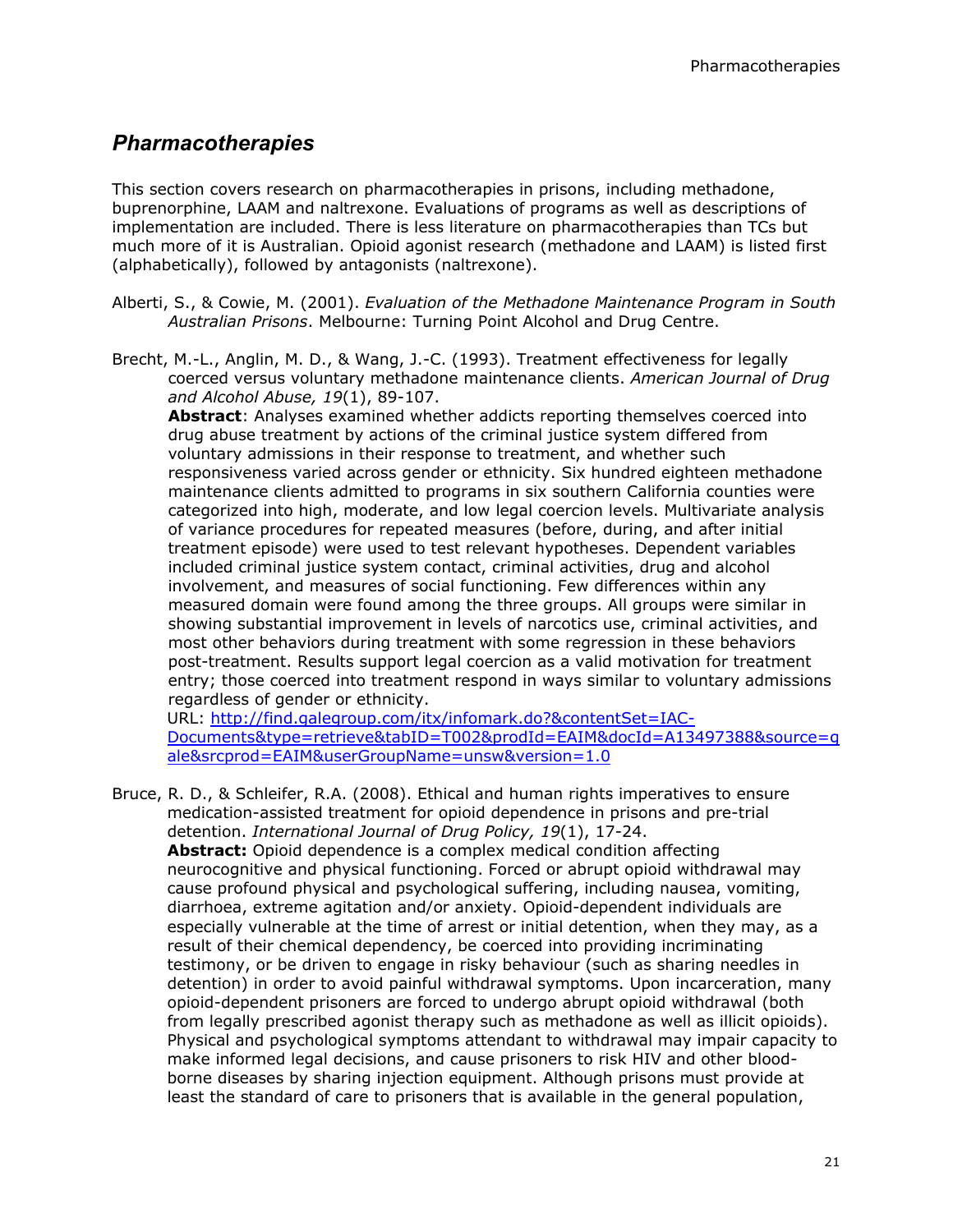medication-assisted treatment, endorsed by international health and drug agencies as an integral part of HIV prevention and care strategies for opioid-dependent drug users, is unavailable to most prisoners. Medication-assisted treatment is a wellstudied and validated pharmacological therapy for the medical condition known as opioid dependence. The failure to ensure prisoner access to this medical therapy threatens fundamental human rights protections against cruel, inhuman or degrading treatment and rights to health and to life. It also poses serious ethical problems for health care providers, violating basic principles of beneficence and non-malfeasance (i.e., do good/do no harm). Governments must take immediate action to ensure access to opioid substitution to prisoners to ensure fulfilment of ethical and human rights obligations.

Cropsey, K. L., Villalobos, G. C., & Clair, C. L. S. (2005). Pharmacotherapy treatment in substance-dependent correctional populations: A review. *Substance Use & Misuse, 40*(13), 1983 - 1999.

**Abstract**: The number of drug or alcohol dependent inmates has increased dramatically in recent years. About half of all inmates meet DSM-IV criteria for dependence at the time of their arrest and require substance use treatment or detoxification. Few inmates receive treatment while in prison, increasing the likelihood that they will continue to use substances in prison and after release. While pharmacotherapy interventions have been shown to be effective with substance users in the community, few studies have investigated these treatments with a prison population. Further research is needed to better understand the feasibility and efficacy of providing pharmacotherapies for substance dependence disorders within this population.

URL: <http://www.informaworld.com/10.1080/10826080500294866>

Dolan, K., & Wodak, A. (1996). An international review of methadone provision in prisons. *Addiction Research, 4*(1), 85-97.

**Abstract**: In many developed and an increasing number of developing countries, illicit drug use has created major health, social and legal problems. Production of illicit drugs is expanding globally, consumption is spreading to new populations (Stimson, 1992) and consequences of illicit drug use are becoming more serious. Therefore, measures which offer promise of ameliorating the adverse consequences of illicit drug use and especially those which are under-utilised deserve careful consideration. In this paper, the rationale, current international implementation and evidence of the effectiveness of methadone provision to inmates is reviewed. URL: [http://www.informaworld.com/smpp/content~content=a784814302~db=all](http://www.informaworld.com/smpp/content%7Econtent=a784814302%7Edb=all)

Dolan, K. A., Hall, W. D., & Wodak, A. D. (1998). Methadone maintenance treatment reduces heroin injection in New South Wales prisons. *Drug and Alcohol Review, 17*(2), 153-158.

**Abstract**: The purpose of this study was to examine whether methadone maintenance treatment reduces injecting risk behaviour (and therefore transmission of blood-borne viral infections) among prisoners in New South Wales (NSW), using comparison of retrospective reports of drug use in prisons for people who received standard drug treatment, time-limited methadone treatment and methadone maintenance treatment. The setting for the study was the NSW prison system. One hundred and eighty-five injecting drug users who had been recently released from NSW prisons were recruited in 1993. Self-reported drug use and injecting risk behaviour were compared in inmates who received standard drug treatment (counselling), time-limited methadone treatment and methadone maintenance treatment. HIV status was determined by serology. Intervention comprised high and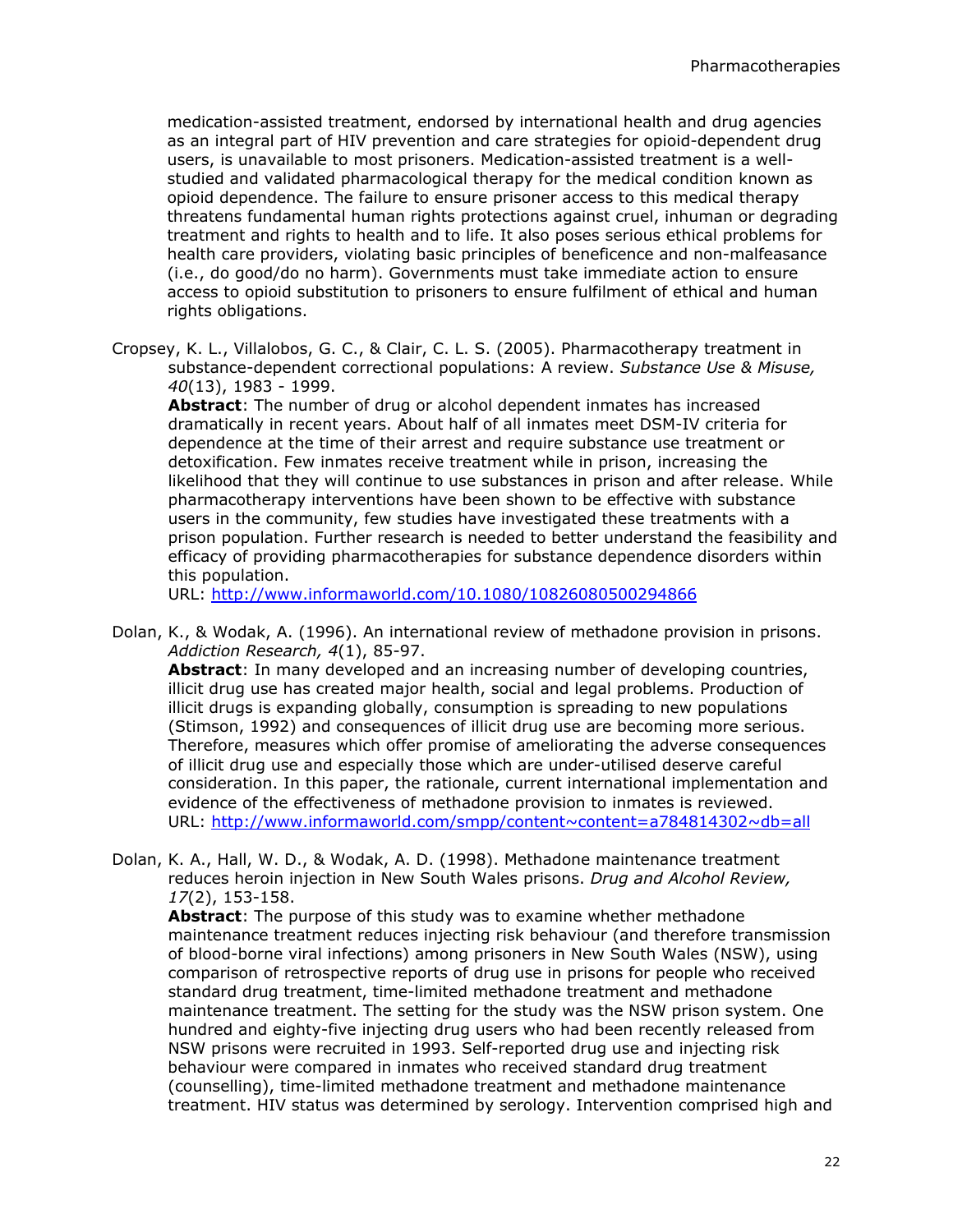low dose methadone treatment and counselling. The groups were similar in terms of most basic demographic characteristics but subjects who had been maintained on methadone reported a significantly lower prevalence of heroin injection, syringe sharing and scored lower on an HIV Risk-taking Behavioural Scale than subjects who received standard drug treatment and time-limited methadone treatment. This study suggests that methadone treatment is associated with reduced injecting risk behaviour in prison with adequate (greater than 60 mg) dose and duration in treatment. These treatment conditions are known to increase effectiveness in community-based methadone programmes. Prospective studies are required to evaluate the effectiveness of methadone programmes in the prevention of HIV and other blood-borne viral infections among IDU prisoners. URL: [http://info.library.unsw.edu.au/cgi-bin/local/access/ej-](http://info.library.unsw.edu.au/cgi-bin/local/access/ej-access.cgi?url=http://www.informaworld.com/openurl?genre=journal&issn=0959-5236&volume=17&issue=2&spage=153)

[access.cgi?url=http://www.informaworld.com/openurl?genre=journal&issn=0959-](http://info.library.unsw.edu.au/cgi-bin/local/access/ej-access.cgi?url=http://www.informaworld.com/openurl?genre=journal&issn=0959-5236&volume=17&issue=2&spage=153) [5236&volume=17&issue=2&spage=153](http://info.library.unsw.edu.au/cgi-bin/local/access/ej-access.cgi?url=http://www.informaworld.com/openurl?genre=journal&issn=0959-5236&volume=17&issue=2&spage=153)

Dolan, K. A., Hall, W. D., & Wodak, A. D. (1998). The provision of methadone within prison settings. In J. Ward, R. P. Mattick & W. Hall (Eds.), *Methadone maintenance treatment and other opioid replacement therapies*. Amsterdam: Harwood Academic Publishers. **Abstract**: The rationale, implementation and likely benefits of providing methadone

programs to prisoners are examined. The arguments against prison methadone programs are considered and the limited published research into prison based methadone programs is reviewed.

Dolan, K. A., Shearer, J., MacDonald, M., Mattick, R. P., Hall, W., & Wodak, A. D. (2003). A randomised controlled trial of methadone maintenance treatment versus wait list control in an Australian prison system. *Drug and Alcohol Dependence, 72*(1), 59-65. **Abstract**: Objectives: The aim was to determine whether methadone maintenance treatment reduced heroin use, syringe sharing and HIV or hepatitis C incidence among prisoners. Methods: All eligible prisoners seeking drug treatment were randomised to methadone or a waitlist control group from 1997 to 1998 and followed up after 4 months. Heroin use was measured by hair analysis and self report; drugs used and injected and syringe sharing were measured by self report. Hepatitis C and HIV incidence was measured by serology. Results: Of 593 eligible prisoners, 382  $(64%)$  were randomised to MMT  $(n=191)$  or control  $(n=191)$ . 129 treated and 124 control subjects were followed up at 5 months. Heroin use was significantly lower among treated than control subjects at follow up. Treated subjects reported lower levels of drug injection and syringe sharing at follow up. There was no difference in HIV or hepatitis C incidence. Conclusions: Consideration should be given to the introduction of prison methadone programs particular where community based programs exist.

URL: [http://www.sciencedirect.com/science/article/B6T63-494SB7R-](http://www.sciencedirect.com/science/article/B6T63-494SB7R-1/2/e467b8872c412a83d9bda6e88d9088db)[1/2/e467b8872c412a83d9bda6e88d9088db](http://www.sciencedirect.com/science/article/B6T63-494SB7R-1/2/e467b8872c412a83d9bda6e88d9088db)

Dolan, K. A., Shearer, J., White, B., Zhou, J., Kaldor, J., & Wodak, A. D. (2005). Four-year follow-up of imprisoned male heroin users and methadone treatment: mortality, reincarceration and hepatitis C infection. *Addiction, 100*(6), 820-828. **Abstract**: Aims: To examine the long-term impact of methadone maintenance treatment (MMT) on mortality, re-incarceration and hepatitis C seroconversion in imprisoned male heroin users. Design, setting and participants: The study cohort comprised 382 imprisoned male heroin users who had participated in a randomized controlled trial of prison-based MMT in 1997/98. Subjects were followed-up between 1998 and 2002 either in the general community or in prison. Measurements All-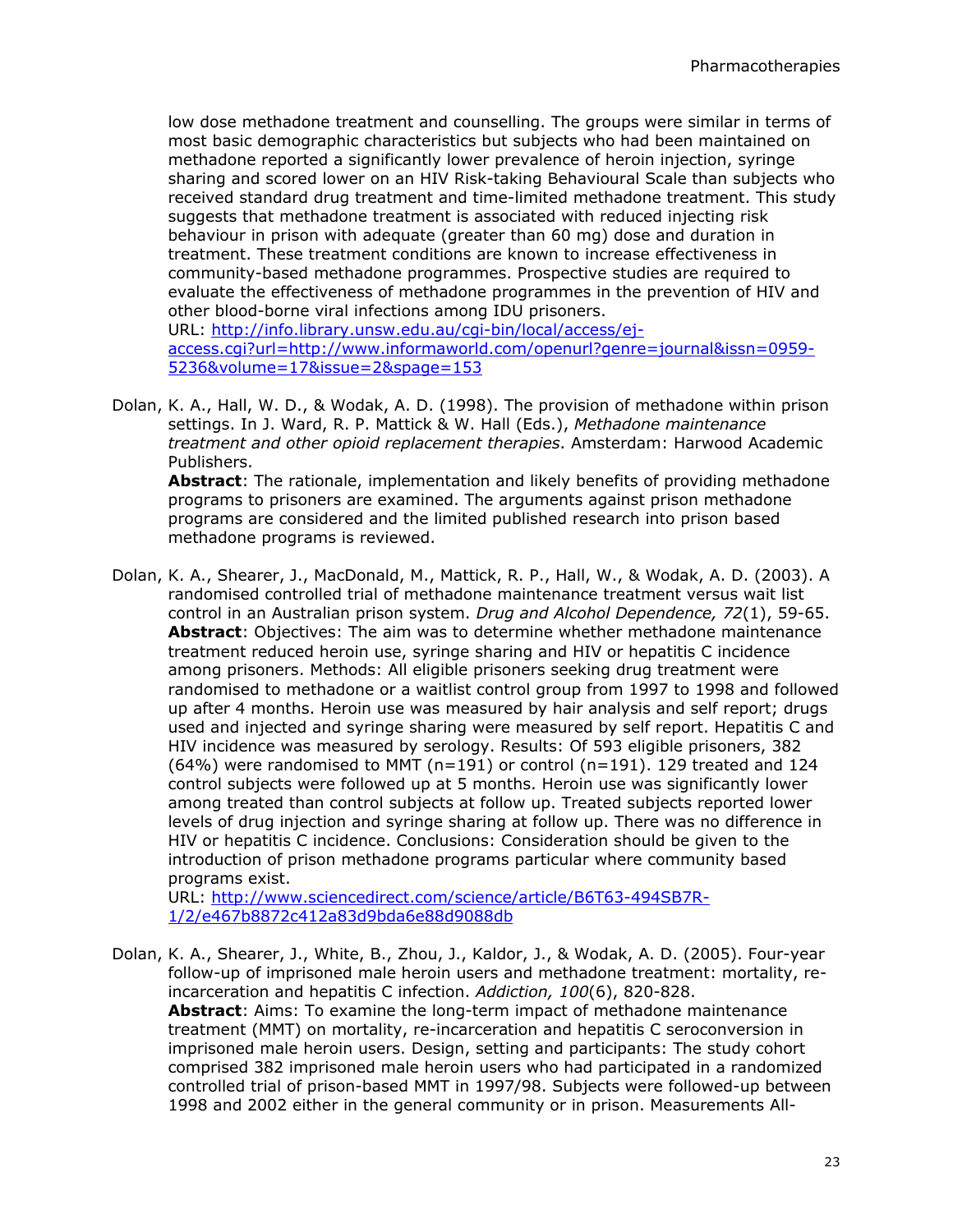cause mortality, re-incarceration, hepatitis C and HIV serostatus and MMT retention. Findings There were no deaths recorded while subjects were enrolled in MMT. Seventeen subjects died while out of MMT, representing an untreated mortality rate of 2.0 per 100 person-years (95% CI, 1.2-3.2). Re-incarceration risk was lowest during MMT episodes of 8 months or longer (adjusted hazard ratio 0.3 (95% CI, 0.2- 0.5; P < 0.001), although MMT periods 2 months or less were associated with greatest risk of re-incarceration (P < 0.001). Increased risk of hepatitis C seroconversion was significantly associated with prison sentences of less than 2 months [adjusted hazard ratio 20 (95% CI, 5-76;  $\lt P = 0.001$ )] and MMT episodes less than 5 months [adjusted hazard ratio 4.2 (95% CI, 1.4-12.6;  $P = 0.01$ )]. Subjects were at greatest risk of MMT dropout during short prison sentences of 1 month or less (adjusted hazard ratio 10.4 (95% CI, 7.0-15.7; P < 0.001). HIV incidence was 0.3 per 100 person-years (95% CI, 0.03-0.99). Conclusions Retention in MMT was associated with reduced mortality, re-incarceration rates and hepatitis C infection. Prison-based MMT programmes are integral to the continuity of treatment needed to ensure optimal outcomes for individual and public health. URL: [http://www.blackwell-synergy.com/doi/abs/10.1111/j.1360-](http://www.blackwell-synergy.com/doi/abs/10.1111/j.1360-0443.2005.01050.x) [0443.2005.01050.x](http://www.blackwell-synergy.com/doi/abs/10.1111/j.1360-0443.2005.01050.x)

Gordon, M.S., Kinlock, T.W., Schwartz, R.P., & O'Grady, K.E. (2008). A randomized clinical trial of methadone maintenance for prisoners: findings at 6 months post-release. *Addiction, 103*(8), 1333-1342.

**Abstract:** Aims: This study examined the effectiveness of methadone maintenance initiated prior to or just after release from prison at 6 months post-release. Design: A three-group randomized controlled trial was conducted between September 2003 and June 2005. Setting: A Baltimore pre-release prison. Participants: Two hundred and eleven adult pre-release inmates who were heroin-dependent during the year prior to incarceration. Intervention: Participants were assigned randomly to the following: counseling only: counseling in prison, with passive referral to treatment upon release  $(n = 70)$ ; counseling + transfer: counseling in prison with transfer to methadone maintenance treatment upon release ( $n = 70$ ); and counseling + methadone: methadone maintenance and counseling in prison, continued in a community-based methadone maintenance program upon release ( $n = 71$ ). Measurements: Addiction Severity Index at study entry and follow-up. Additional assessments at 6 months post-release were treatment record review; urine drug testing for opioids, cocaine and other illicit drugs. Findings: Counseling + methadone participants were significantly more likely than both counseling only and counseling + transfer participants to be retained in drug abuse treatment ( $P = 0.0001$ ) and significantly less likely to have an opioid-positive urine specimen compared to counseling only  $(P = 0.002)$ . Furthermore, counseling + methadone participants reported significantly fewer days of involvement in self-reported heroin use and criminal activity than counseling only participants. Conclusions: Methadone maintenance, initiated prior to or immediately after release from prison, increases treatment entry and reduces heroin use at 6 months post-release compared to counseling only. This intervention may be able to fill an urgent treatment need for prisoners with heroin addiction histories.

URL:<http://dx.doi.org/10.1111/j.1360-0443.2008.002238.x>

Haig, T. (2003). Randomized controlled trial proves effectiveness of methadone maintenance treatment in prison. *HIV/AIDS Policy & Law Review, 8*(3), 48. **Abstract**: A study on methadone maintenance treatment (MMT) undertaken by the Correctional Service of Canada in 2001 demonstrated that MMT has a positive impact on release outcome and on institutional behaviour. Now, a new study undertaken in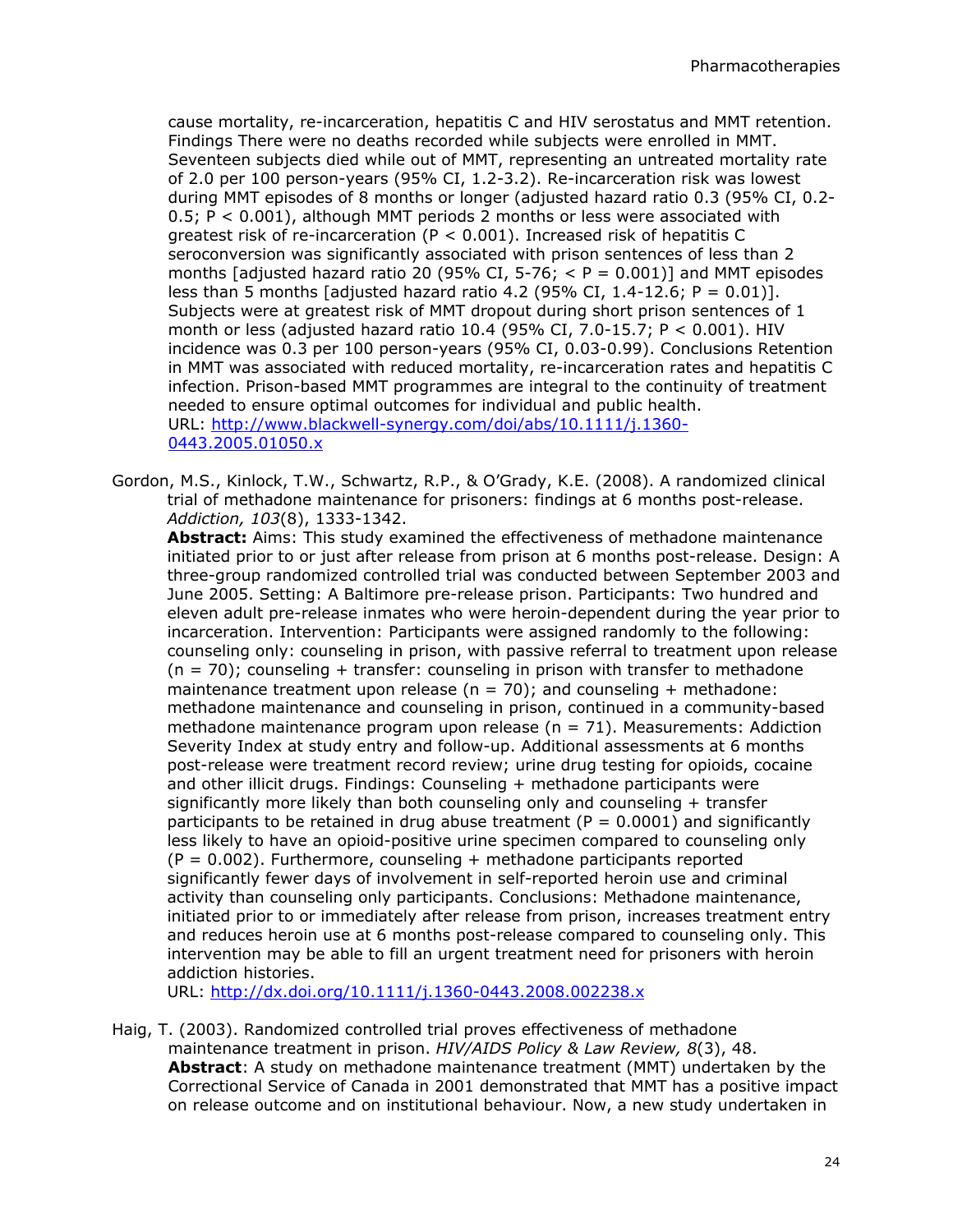an Australian prison system has demonstrated that MMT also reduces drug use and injection in prisons. The implications of this study are far reaching. They suggest that in all jurisdictions where community-based programs operate, prison-based methadone programs should be introduced or expanded.

Hall, W., Ward, J., & Mattick, R. (1993). Methadone maintenance treatment in prisons: The New South Wales Experience. *Drug and Alcohol Review, 12*(2), 193 - 203. **Abstract**: This paper uses the New South Wales experience with methadone maintenance treatment in prison to address the question: should methadone maintenance treatment be provided in Australian prisons for opioid-dependent prisoners? First, it outlines three rationales for providing drug dependence treatment in prisons: as a way of giving prisoners access to community-based forms of drug treatment in the prison setting; as a measure to reduce recidivism in opioiddependent prisoners; and as a measure to prevent the transmission of HIV and other infectious diseases within prisons, and to the sexual partners of prisoners on their release. Secondly, it reviews the kind of research evidence that supports the effectiveness of community-based methadone maintenance treatment in Australia. Thirdly, the effectiveness of the New South Wales Prison Methadone Programme, one of the few prison-based methadone programmes in the world, is evaluated in the light of the available research evidence.

URL: <http://www.informaworld.com/10.1080/09595239300185631>

Heimer, R., Catania, H., Newman, R. G., Zambrano, J., Brunet, A., & Ortiz, A. M. (2006). Methadone maintenance in prison: Evaluation of a pilot program in Puerto Rico. *Drug and Alcohol Dependence, 83*(2), 122-129.

**Abstract**: Objectives: To describe and evaluate a pilot methadone maintenance program for heroin-dependent inmates of Las Malvinas men's prison in San Juan, Puerto Rico. Methods: Data from self-report of inmates' drug use before and during incarceration, attitudes about drug treatment in general and methadone maintenance in particular, and expectations about behaviors upon release from prison and from testing inmates' urine were analyzed comparing program patients (n  $=$  20) and inmates selected at random from the prison population (n = 40). Qualitative data obtained by interviewing program staff, the correctional officers and superintendent, and commonwealth officials responsible for establishing and operating the program were analyzed to identify attitudes about methadone and program effectiveness. Results: Heroin use among prisoners not in treatment was common; 58% reported any use while incarcerated and 38% reported use in past 30 days. All patients in the treatment program had used heroin in prison in the 30 days prior to enrolling in treatment. While in treatment, the percentage of patients not using heroin was reduced, according to both self-report and urine testing, to one in 18 (94% reduction) and one in 20 (95% reduction), respectively. Participation in treatment was associated with an increased acceptance of methadone maintenance. Prison personnel and commonwealth officials were supportive of the program. Conclusions: The program appears to be a success, and prison officials have begun an expansion from the current ceiling of 24 inmates to treat 300 or more inmates. URL: [http://www.sciencedirect.com/science/article/B6T63-4HR75M2-](http://www.sciencedirect.com/science/article/B6T63-4HR75M2-1/2/11e50e1e10e1234101e44fc42c936cba) [1/2/11e50e1e10e1234101e44fc42c936cba](http://www.sciencedirect.com/science/article/B6T63-4HR75M2-1/2/11e50e1e10e1234101e44fc42c936cba)

Hume, S., & Gorta, A. (1998). *The effects of the NSW Prison Methadone Program on Criminal Recidivism, and Retention in Methadone Treatment*. New South Wales, Australia: NSW Department of Corrective Services. URL[:http://www.dcs.nsw.gov.au/information/research\\_and\\_statistics/research\\_publi](http://www.dcs.nsw.gov.au/information/research_and_statistics/research_publication/rp019.pdf) [cation/rp019.pdf](http://www.dcs.nsw.gov.au/information/research_and_statistics/research_publication/rp019.pdf)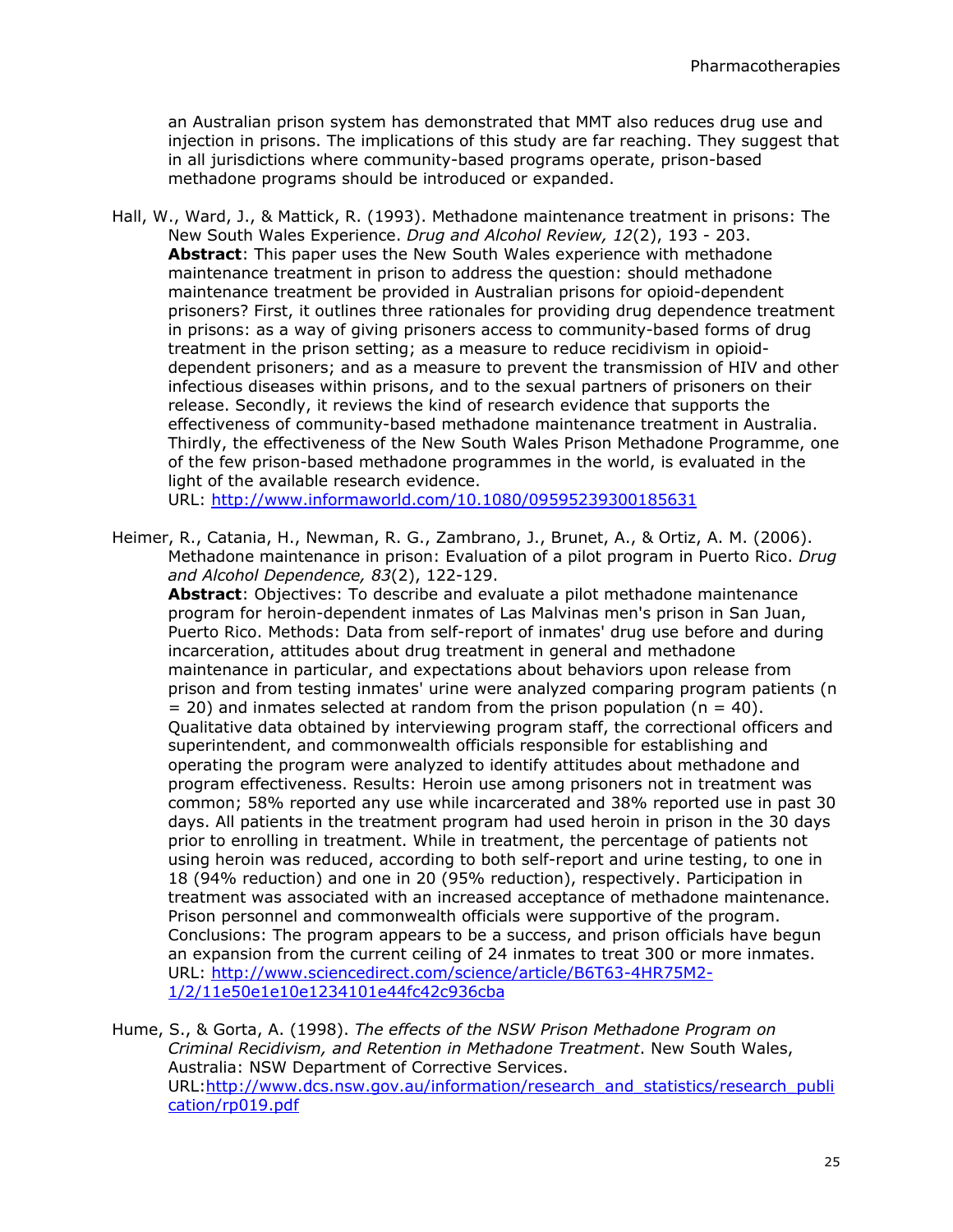- Johnson, S. L., Ven, J. V. d., & Grant, B. A. (2001). *Institutional Methadone Maintenance Treatment: Impact on Release Outcome and Institutional Behaviour*. Ottawa: Addictions Research Centre, Correctional Services Canada. URL: [http://www.csc-scc.gc.ca/text/rsrch/reports/r119/r119\\_e.pdf](http://www.csc-scc.gc.ca/text/rsrch/reports/r119/r119_e.pdf)
- Kerr, T., & Jurgens, R. (2004). *Methadone Maintenance Therapy in Prisons: Reviewing the Evidence*. Ottawa: Canadian HIV/AIDS Legal Network. URL: <http://www.aidslaw.ca/publications/interfaces/downloadFile.php?ref=163>
- Kinlock, T. W., Gordon, M.S., Schwartz, R.P., & O'Grady, K.E. (2008). A study of methadone maintenance for male prisoners: 3-month postrelease outcomes. *Criminal Justice and Behavior, 35*(1).

**Abstract:** This study examined benefits of methadone maintenance among prerelease prison inmates. Incarcerated males with preincarceration heroin dependence ( $n = 197$ ) were randomly assigned to (a) group educational counseling (counseling only); (b) counseling, with opportunity to begin methadone maintenance on release (counseling + transfer); or (c) counseling and methadone maintenance in prison, with opportunity to continue methadone maintenance on release (counseling + methadone). At 90-day follow-up, counseling + methadone participants were significantly more likely than counseling-only and counseling + transfer participants to attend drug treatment ( $p = .0001$ ) and less likely to be reincarcerated ( $p = .019$ ). Counseling + methadone and counseling + transfer participants were significantly less likely (all ps < .05) to report heroin use, cocaine use, and criminal involvement than counseling-only participants. Follow-up is needed to determine whether these findings hold over a longer period.

URL:[http://infotrac.galegroup.com/itw/infomark/1/1/1/purl=rc1\\_EAIM\\_0\\_A1731010](http://infotrac.galegroup.com/itw/infomark/1/1/1/purl=rc1_EAIM_0_A173101002&dyn=5!xrn_1_0_A173101002?Z3950=1&sw_aep=unsw) 02&dyn=5!xrn 1 0 A173101002?Z3950=1&sw aep=unsw

Kinlock, T. W., Battjes, R. J., & Schwartz, R. P. (2005). A novel opioid maintenance program for prisoners: report of post-release outcomes. *American Journal of Drug and Alcohol Abuse, 31*(3), 433-455.

**Abstract**: Because prisoners with preincarceration heroin dependence typically relapse following release, a pilot study examined a novel opioid agonist maintenance program whereby consenting males initiated levo-alpha-acetylmethadol (LAAM) treatment shortly before release from prison with opportunity to continue maintenance in the community. Treated prisoners (experimental group) were compared with controls who received community treatment referral information only and prisoners who withdrew from treatment prior to medication regarding treatment participation and community adjustment during nine months post-release. Nineteen of 20 (95%) prisoners who initiated maintenance in prison entered community treatment, compared with 3 of 31 (10%) controls, and 1 of 13 (8%) who withdrew. Moreover, 53% of experimental participants remained in community treatment at least six months, while no other participants did so. Differences in heroin use and criminal involvement between experimental participants and each of the other two groups, while not consistently statistically significant, uniformly favored the experimental group. Despite study limitations, robust findings regarding treatment attendance suggest that this intervention is highly promising. . URL: [http://find.galegroup.com/itx/infomark.do?&contentSet=IAC-](http://find.galegroup.com/itx/infomark.do?&contentSet=IAC-Documents&type=retrieve&tabID=T002&prodId=EAIM&docId=A135661025&source=gale&srcprod=EAIM&userGroupName=unsw&version=1.0)[Documents&type=retrieve&tabID=T002&prodId=EAIM&docId=A135661025&source](http://find.galegroup.com/itx/infomark.do?&contentSet=IAC-Documents&type=retrieve&tabID=T002&prodId=EAIM&docId=A135661025&source=gale&srcprod=EAIM&userGroupName=unsw&version=1.0) [=gale&srcprod=EAIM&userGroupName=unsw&version=1.0](http://find.galegroup.com/itx/infomark.do?&contentSet=IAC-Documents&type=retrieve&tabID=T002&prodId=EAIM&docId=A135661025&source=gale&srcprod=EAIM&userGroupName=unsw&version=1.0)

Magura, S., Rosenblum, A., & Lewis, C. (1993). The effectiveness of in-jail methadone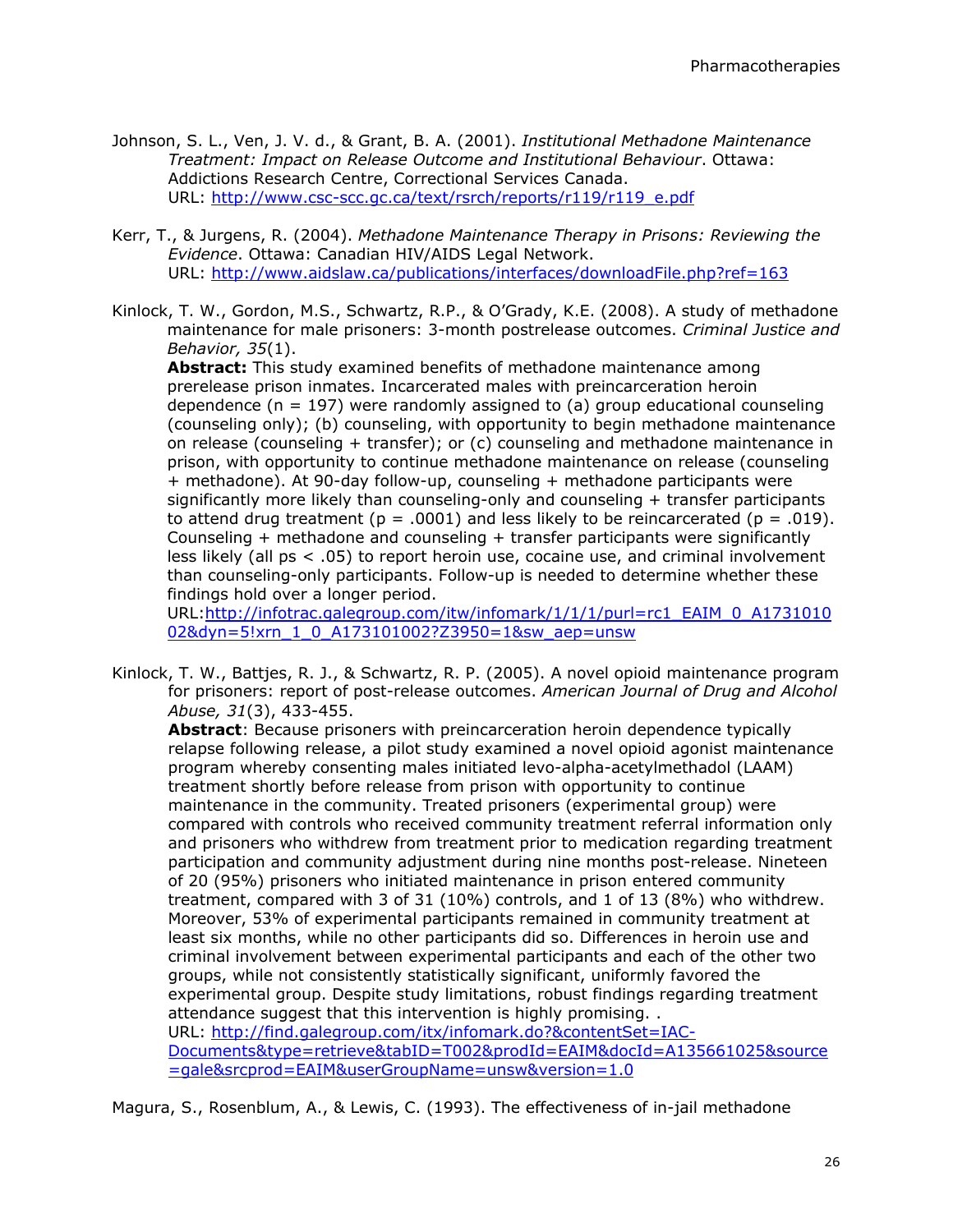maintenance. *Journal of Drug Issues, 23*(1), 75-99.

URL[:http://vnweb.hwwilsonweb.com/hww/jumpstart.jhtml?recid=0bc05f7a67b1790e](http://vnweb.hwwilsonweb.com/hww/jumpstart.jhtml?recid=0bc05f7a67b1790ed34b537fd18e7dacb74e646edc9de470e544a9c6512093cf3da6246caae07e97&fmt=C) [d34b537fd18e7dacb74e646edc9de470e544a9c6512093cf3da6246caae07e97&fmt=C](http://vnweb.hwwilsonweb.com/hww/jumpstart.jhtml?recid=0bc05f7a67b1790ed34b537fd18e7dacb74e646edc9de470e544a9c6512093cf3da6246caae07e97&fmt=C)

McLeod, F. (1991). *Methadone, AIDS and jails*. Paper presented at the Corrections Health : First National Conference.

**Abstract**: This paper provides a narrative account of the development of the Methadone Program in New South Wales prisons and addresses particular problems found related to specifics of the prison population. McLeod discusses the drug itself, unwanted side effects, treatment models, the benefits of the program, and its costs. (Based on paper presented at the Australian Institute of Criminology Conference on 'HIV/AIDS and Prisons', November 1990).

Mistral, W., Wilkinson, S., Mastache, C., Midgley, S., & Law, F. (2008). Efficacy of naltrexone treatment with combined crack and opiate users: A descriptive study of a new treatment service in Bristol, UK. *Drugs - Education Prevention and Policy*, *15*(1), 107-120.

**Abstract:** Naltrexone has been shown to be clinically effective in treating opioid dependence, although there are reports that it may be unsafe in treatment of unselected cases. Although there are no generally accepted pharmacological treatments for crack cocaine addiction alone, there is evidence that naltrexone can be useful in cases of concurrent cocaine and heroin use. In 2005 Bristol Specialist Drug Service initiated a naltrexone treatment programme targeted at pre-release offenders using both crack cocaine and heroin. Of 172 referrals, only 51 (30%) were inducted into treatment, and only 16% of these were retained at 3 months, and 4% at 9 months. There was evidence to support induction in prison, as 90% of those who were inducted there continued treatment on release. An integrated approach between criminal justice and community services is of primary importance in getting users into treatment. Interviews highlighted that the environment outside of prison can trigger relapse, and that community clinics need to separate clients on an abstinence programme from those who continue to use. Of clients interviewed, 52% reported that they use heroin to mitigate severe come down from crack, and it is suggested that naltrexone may be of use for these specialized combined users. URL: [http://www.informaworld.com/smpp/content~content=a790039405~db=all](http://www.informaworld.com/smpp/content%7Econtent=a790039405%7Edb=all)

Shearer, J., Wodak, A., & Dolan, K. (2004). *The Prison Opiate Dependence Treatment Trial*. Sydney: National Drug and Alcohol Research Centre. **Abstract**: (NA). This paper describes the results of a NSW trial of naltrexone, methadone and buprenorphine in prison. URL[:http://ndarc.med.unsw.edu.au/NDARCWeb.nsf/resources/TR\\_3/\\$file/TR.199.pdf](http://ndarc.med.unsw.edu.au/NDARCWeb.nsf/resources/TR_3/$file/TR.199.pdf)

Stallwitz, A., & Stover, H. (2007). The impact of substitution treatment in prisons: A literature review. *International Journal of Drug Policy, 18*(6), 464-474. **Abstract**: Substitution treatment (ST) has established itself as a generally recognised type of treatment for opioid dependence worldwide. Although the number of countries providing ST in prison has slowly started to grow over the last years, its application in the custody setting remains controversial. ST in prison is mainly employed in form of detoxification. Maintenance treatment is provided in only a limited number of international prisons. This literature review is centred around the question: "What is known about the effectiveness of prison based ST?" Furthermore, it investigates how this knowledge can be applied to improve treatment scope and quality. Effectiveness, as defined by the examined studies, refers to short- and longterm reduction of drug use and relapse, reduction in drug use related risk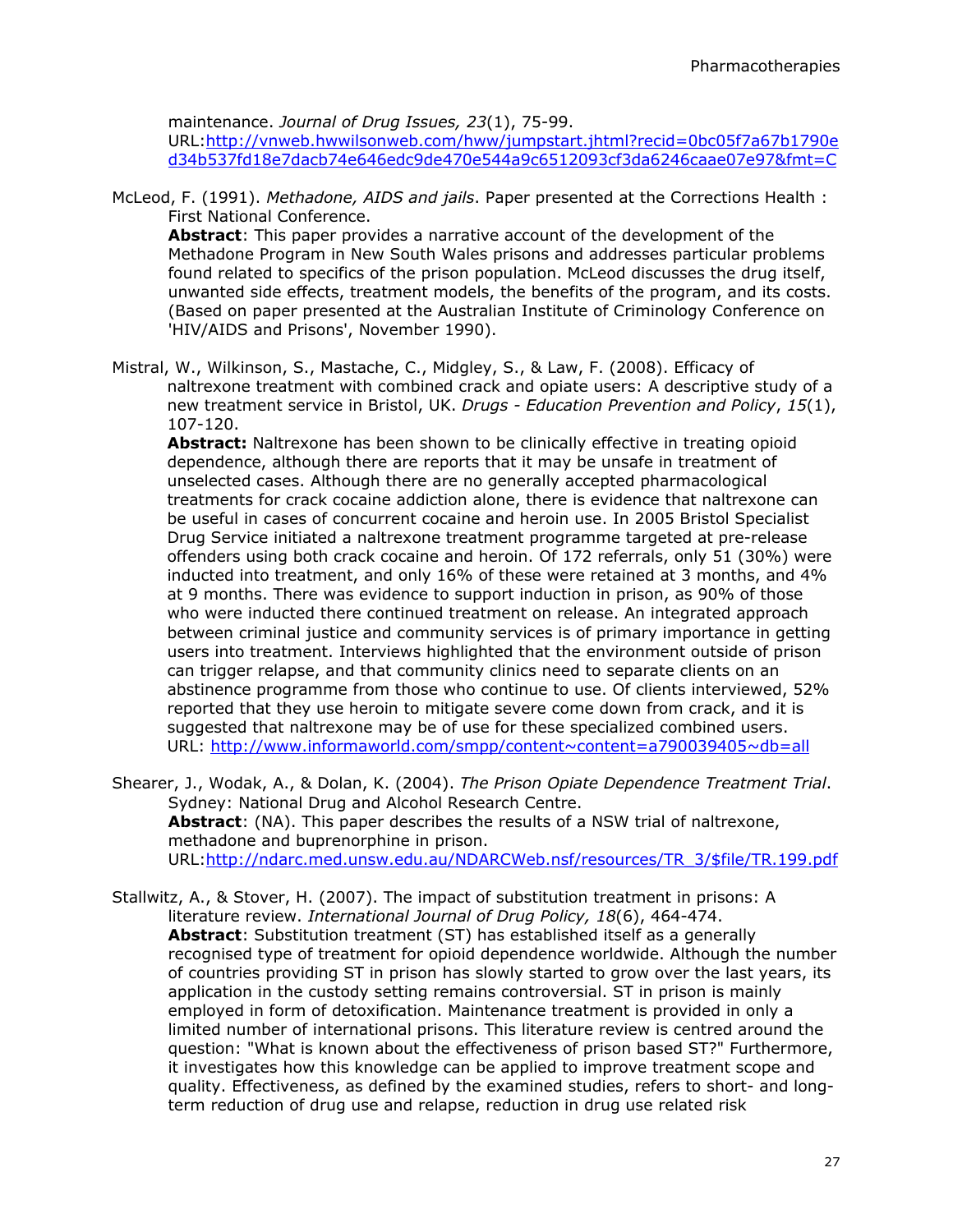behaviours, reduction in criminal conduct and recidivism, facilitating the manageability of drug using prisoners and improving their physical stabilisation. In this context, substitute dosage, treatment duration, patient retention rates, complementary psycho-social care and the effects of disrupting maintenance treatment when entering the institution are scrutinised. Results show that prisonbased ST and especially prison-based methadone maintenance treatment (PMMT) can reduce drug use and injection in penal institutions. Moreover, PMMT provision can reduce injecting risk behaviours as well as drugs charges and re-admission rates. However, for PMMT to retain patients in treatment and reduce illegal drug use and criminal behaviour a sufficiently high dose of methadone (e.g., >60 mg) and the treatment duration lasting the entire period of imprisonment appear crucial. On the basis of the analysed results the authors recommend the provision of PMMT for individuals with long-standing opioid dependence and suggest major expansions of prison based ST in many countries.

URL: [http://www.sciencedirect.com/science/article/B6VJX-4MRNCN2-](http://www.sciencedirect.com/science/article/B6VJX-4MRNCN2-3/2/0f2d5242afc46bf60cd049990f724e46) [3/2/0f2d5242afc46bf60cd049990f724e46](http://www.sciencedirect.com/science/article/B6VJX-4MRNCN2-3/2/0f2d5242afc46bf60cd049990f724e46)

Stover, H., Casselman, J., & Hennebel, L. (2006). Substitution treatment in European prisons. A study of policies and practices in 18 European countries. *International Journal of Prisoner Health, 2*(1), 3 - 12.

**Abstract**: The objective of this study was to examine practices and policies in place for the provision of substitution treatment in prison in 18 European countries. Methodology. Across the 15 European member states (prior to 1 May 2004) and Czech Republic, Poland and Slovenia, interviews with ministerial representatives, professionals (i.e. service providers and security officials) working in prisons, and a total of 33 focus groups with a total of 132 male and 52 female prisoners were conducted. Results. Although constraints of access to substitution treatment for specific target groups only (e.g. HIV-positive opiate users) have largely vanished, substitution treatment is now offered to a broad cross-section of prisoners. The provision of this treatment still lags behind the standards of substitution treatment in the community (regarding access and continuity). In most countries, this form of therapy is most likely to be discontinued when entering prison. A treatment gap persists between prisoners requiring substitution maintenance treatment and those receiving it. Heterogeneous and inconsistent regulations and treatment modalities appear throughout Europe, sometimes within the same country or region. The concrete provision practice of substitution treatment in prison varies from one country to the other, from one prison to the other, within a medical team, and even from one doctor to another. Although psychosocial care was seen as a valuable additional and necessary part of the treatment to support the medical part of the substitution treatment in prison, it was found that such support was rarely provided. Compared to previous research, this study illustrates that the scope of substitution treatment has extended considerably across Europe. Across the board, a consensus surrounding the need to continue substitution treatment that had already been started in the community was apparent.

URL: <http://www.informaworld.com/10.1080/17449200600743396>

- Warren, E., & Viney, R. (2004). *An Economic Evaluation of the Prison Methadone Program in New South Wales*. Sydney: Centre for Health Economics Research and Evaluation. URL: <http://www.chere.uts.edu.au/pdf/rep22.pdf>
- Warren, E., Viney, R., Shearer, J., Shanahan, M., Wodak, A., & Dolan, K. (2006). Value for money in drug treatment: economic evaluation of prison methadone. *Drug and Alcohol Dependence, 84*(2), 160-166.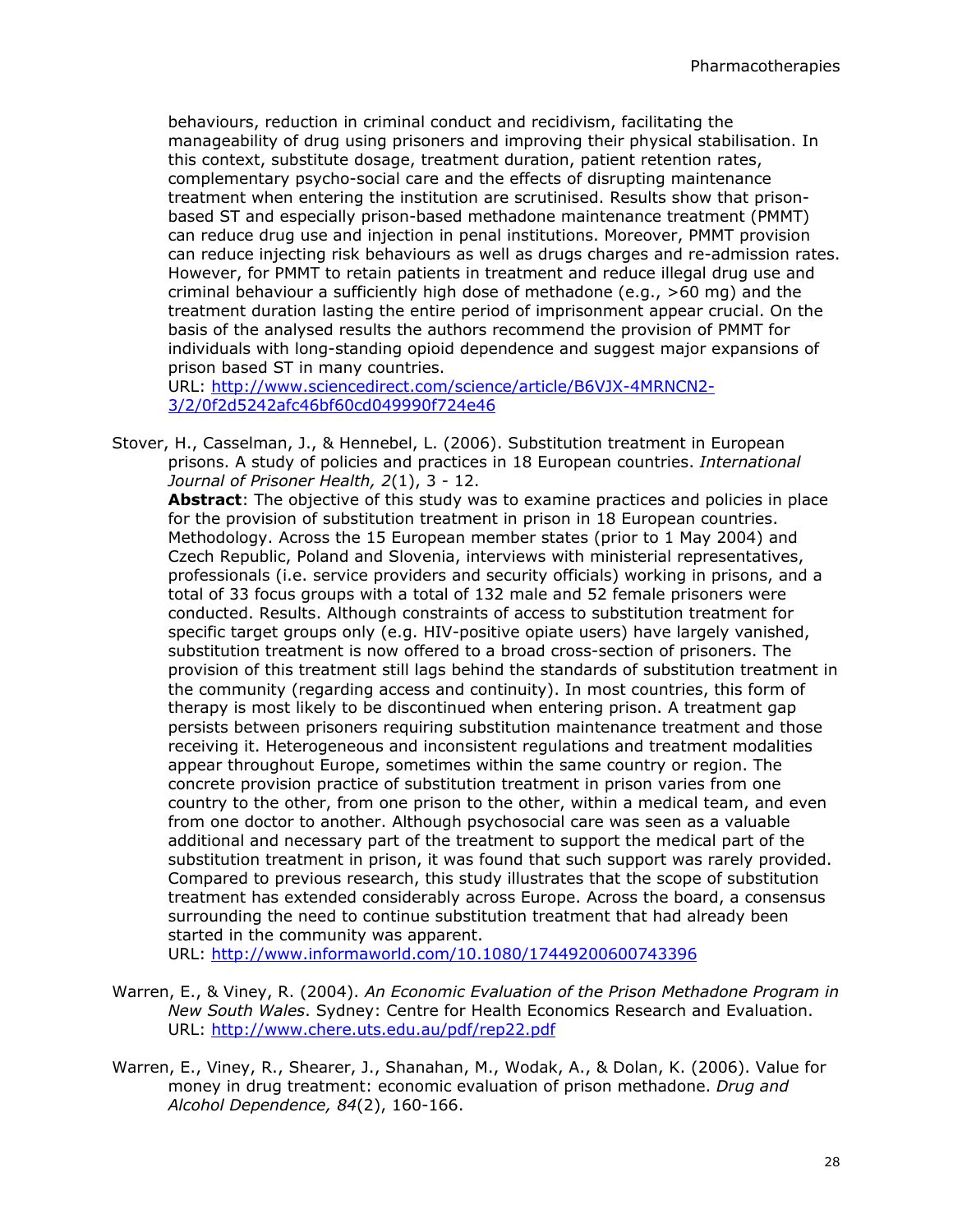**Abstract**: Background: Although methadone maintenance treatment in community settings is known to reduce heroin use, HIV infection and mortality among injecting drug users (IDU), little is known about prison methadone programs. One reason for this is the complexity of undertaking evaluations in the prison setting. This paper estimates the cost-effectiveness of the New South Wales (NSW) prison methadone program. Methods: Information from the NSW prison methadone program was used to construct a model of the costs of the program. The information was combined with data from a randomised controlled trial of provision of prison methadone in NSW. The total program cost was estimated from the perspective of the treatment provider/funder. The cost per heroin free day, compared with no prison methadone, was estimated. Assumptions regarding resource use were tested through sensitivity analysis. Results: The annual cost of providing prison methadone in NSW was estimated to be AUD\$2.9 million (or \$3,234 per inmate per year). The incremental cost effectiveness ratio is AUD \$38 per additional heroin free day. Conclusions: From a treatment perspective, prison methadone is no more costly than community methadone, and provides benefits in terms of reduced heroin use in prisons, with associated reduction in morbidity and mortality.

URL: [http://www.sciencedirect.com/science/article/B6T63-4J90W1H-](http://www.sciencedirect.com/science/article/B6T63-4J90W1H-4/2/e9cb000883932b094af13565939cecef)[4/2/e9cb000883932b094af13565939cecef](http://www.sciencedirect.com/science/article/B6T63-4J90W1H-4/2/e9cb000883932b094af13565939cecef)

#### **Naltrexone**

Cornish, J. W., Metzger, D., Woody, G. E., Wilson, D., McLellan, A. T., Vandergrift, B., et al. (1997). Naltrexone pharmacotherapy for opioid dependent federal probationers. *Journal of Substance Abuse Treatment, 14*(6), 529-534.

**Abstract**: Federal probationers or parolees with a history of opioid addiction were referred by themselves or their probation/parole officer for a naltrexone treatment study. Participation was voluntary and subjects could drop out of the study at any time without adverse consequences. Following orientation and informed consent, 51 volunteers were randomly assigned in a 2:1 ratio to a 6-month program of probation plus naltrexone and brief drug counseling, or probation plus counseling alone. Naltrexone subjects received medication and counseling twice a week, controls received counseling at similar intervals. All therapy and medication were administered in an office located adjacent to the federal probation department. Fiftytwo percent of subjects in the naltrexone group continued for 6 months and 33% remained in the control group. Opioid use was significantly lower in the naltrexone group. The overall mean percent of opioid positive urine tests among the naltrexone subjects was  $8\%$ , versus 30% for control subjects ( $p < .05$ ). Fifty-six percent of the controls and 26% of the naltrexone group ( $p < .05$ ) had their probation status revoked within the 6-month study period and returned to prison. Treatment with naltrexone and brief drug counseling can be integrated into the Federal Probation/Parole system with favorable results on both opioid use and re-arrest rate. URL: [http://www.sciencedirect.com/science/article/B6T90-3S131FS-](http://www.sciencedirect.com/science/article/B6T90-3S131FS-K/2/eede81e585001a7d8f1d4abbb86db255)[K/2/eede81e585001a7d8f1d4abbb86db255](http://www.sciencedirect.com/science/article/B6T90-3S131FS-K/2/eede81e585001a7d8f1d4abbb86db255) 

Mistral, W., Wilkinson, S., Mastache, C., Midgley, S., & Law, F. (2008). Efficacy of naltrexone treatment with combined crack and opiate users: A descriptive study of a new treatment service in Bristol, UK. *Drugs: education, prevention and policy, 15*(1), 107 - 119.

**Abstract**: Naltrexone has been shown to be clinically effective in treating opioid dependence, although there are reports that it may be unsafe in treatment of unselected cases. Although there are no generally accepted pharmacological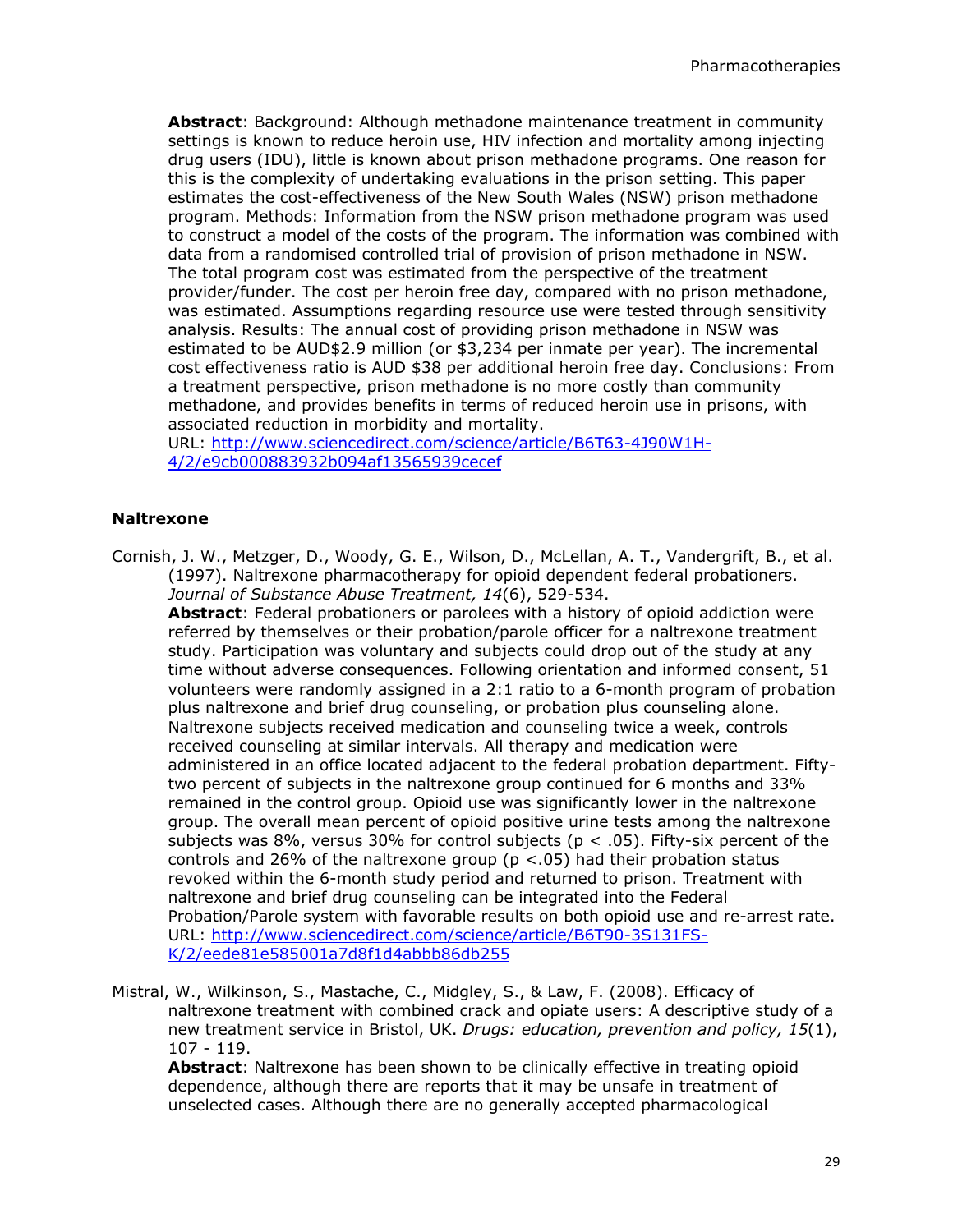treatments for crack cocaine addiction alone, there is evidence that naltrexone can be useful in cases of concurrent cocaine and heroin use. In 2005 Bristol Specialist Drug Service initiated a naltrexone treatment programme targeted at pre-release offenders using both crack cocaine and heroin. Of 172 referrals, only 51 (30%) were inducted into treatment, and only 16% of these were retained at 3 months, and 4% at 9 months. There was evidence to support induction in prison, as 90% of those who were inducted there continued treatment on release. An integrated approach between criminal justice and community services is of primary importance in getting users into treatment. Interviews highlighted that the environment outside of prison can trigger relapse, and that community clinics need to separate clients on an abstinence programme from those who continue to use. Of clients interviewed, 52% reported that they use heroin to mitigate severe come down from crack, and it is suggested that naltrexone may be of use for these specialized combined users. URL: <http://www.informaworld.com/10.1080/09687630601109098>

Shearer, J., Wodak, A. D., & Dolan, K. A. (2007). Evaluation of a prison-based naltrexone program. *International Journal of Prisoner Health, 3*(3), 214.

**Abstract**: The study evaluated the introduction of naltrexone in an Australian prison system for imprisoned male heroin users. Treatment outcomes were analysed for two sub-samples taken from an unsuccessful randomised controlled trial. The first sample comprised 68 participants who were randomly allocated to naltrexone treatment. The second sample comprised 47 participants who commenced opioid pharmacotherapy during the study period. Thirteen per cent of subjects started naltrexone, with only 7% retained in treatment at six months. Six-month retention was significantly lower in naltrexone compared to methadone ( $p = 0.0007$ ). Poor patient acceptability and retention did not support oral naltrexone maintenance in this treatment group.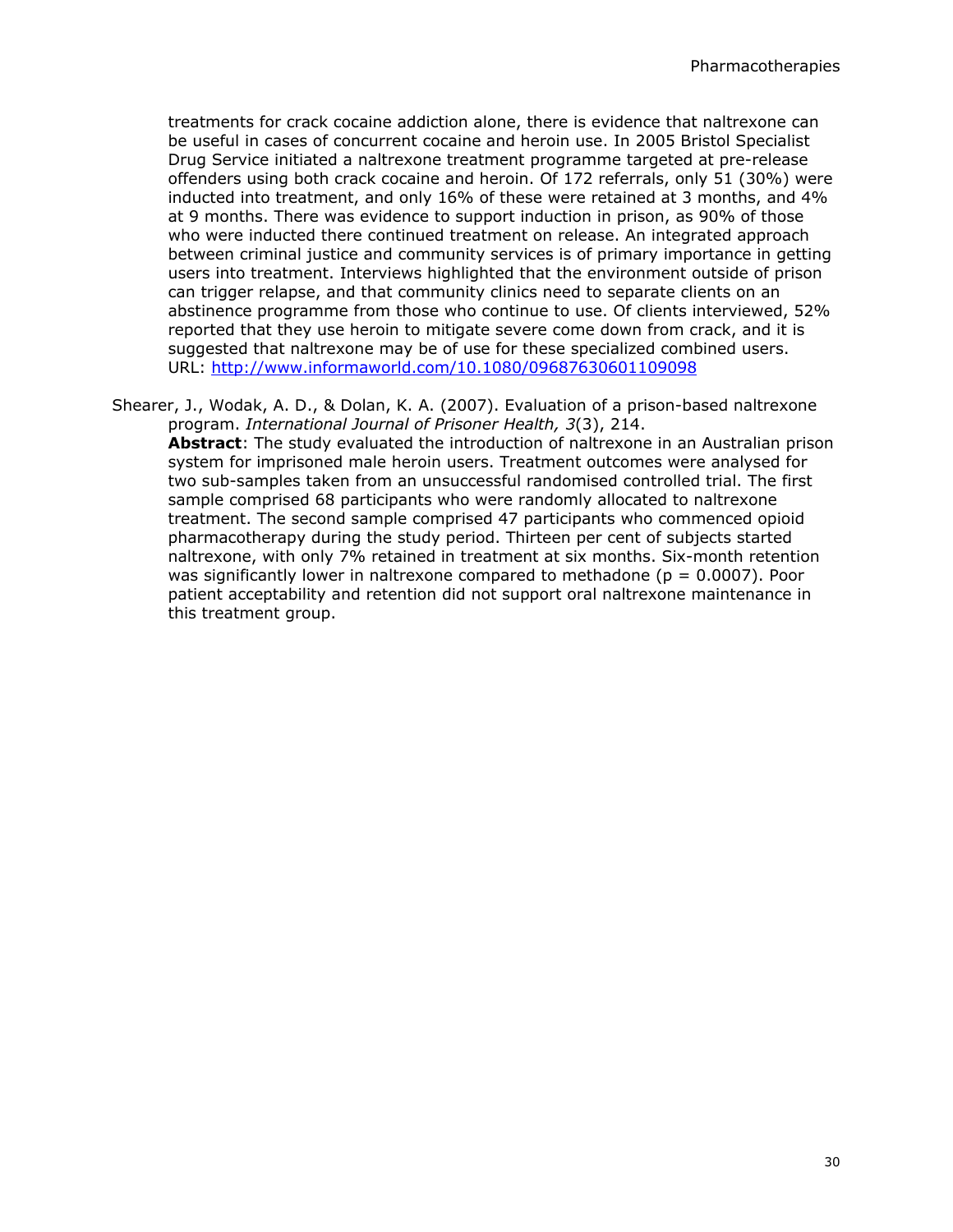# <span id="page-30-0"></span>*Needle Syringe Programs*

This section covers Needle Syringe Programs in prisons. The five articles here explicitly address NSP in prison. In the "Risk Behaviours" listing, there are many papers that note NSP as an important risk reduction strategy but do not explicitly address the evidence for NSP.

Dixon, D., Dolan, K. A., Hall, W. D., Maher, L., Rutter, S., & Wodak, A. D. (1995). *Is syringe exchange feasible in a prison setting? An exploratory study of the issues*. Sydney: National Drug and Alcohol Research Centre.

**Abstract**: The issues raised by Prison Syringe Exchange programs are considered with a view to assessing possible benefits, possible adverse consequences and the feasibility of implementing Prison Syringe Exchange. The feasibility was examined by documenting issues raised by key stakeholders in the New South Wales prison system. Groups were asked to discuss problems in a correctional context associated with syringe use, effectiveness of and problems associated with HIV and hepatitis prevention measures, and possible benefits and costs of establishing and evaluating a pilot syringe exchange program in prisons.

URL[:http://notes.med.unsw.edu.au/NDARCWeb.nsf/resources/TR\\_27/\\$file/TR.025.p](http://notes.med.unsw.edu.au/NDARCWeb.nsf/resources/TR_27/$file/TR.025.pdf) [df](http://notes.med.unsw.edu.au/NDARCWeb.nsf/resources/TR_27/$file/TR.025.pdf)

Dolan, K., Rutter, S., & Wodak, A. D. (2003). Prison-based syringe exchange programmes: a review of international research and development. *Addiction, 98*(2), 153-158. **Abstract**: Journal publications and conference presentations on prison-based syringe exchange (PSE) programmes were identified by a comprehensive search of electronic databases. Experts involved with development and evaluation of current PSE programmes or policy were contacted for reports, documents and unpublished material. Spanish information on PSE was translated for this review. We identified 14 papers specifically on PSE programmes in Switzerland (six papers), Germany (four) and Spain (four). The first PSE programme started in 1992 in Switzerland. As of December 2000, seven PSEs were operating in Switzerland, seven in Germany and five in Spain. There have been six evaluations of prison syringe exchange programmes and all have been favourable. Reports of drug use decreased or remained stable over time. Reports of syringe sharing declined dramatically. No new cases of HIV, hepatitis B or hepatitis C transmission were reported. The evaluations found no reports of serious unintended negative events, such as initiation of injection or of the use of needles as weapons. Staff attitudes were generally positive but response rates to these surveys varied. Overall, this review indicated that prison syringe exchange programmes are feasible and do provide benefit in the reduction of risk behaviour and the transmission of blood-borne infection without any unintended negative consequences.

URL: [http://info.library.unsw.edu.au/cgi-bin/local/access/ej](http://info.library.unsw.edu.au/cgi-bin/local/access/ej-access.cgi?url=http://www.blackwell-synergy.com/openurl?volume=98&date=2003&spage=153&issn=0965-2140&issue=2&genre=article)[access.cgi?url=http://www.blackwell](http://info.library.unsw.edu.au/cgi-bin/local/access/ej-access.cgi?url=http://www.blackwell-synergy.com/openurl?volume=98&date=2003&spage=153&issn=0965-2140&issue=2&genre=article)[synergy.com/openurl?volume=98&date=2003&spage=153&issn=0965-](http://info.library.unsw.edu.au/cgi-bin/local/access/ej-access.cgi?url=http://www.blackwell-synergy.com/openurl?volume=98&date=2003&spage=153&issn=0965-2140&issue=2&genre=article) [2140&issue=2&genre=article](http://info.library.unsw.edu.au/cgi-bin/local/access/ej-access.cgi?url=http://www.blackwell-synergy.com/openurl?volume=98&date=2003&spage=153&issn=0965-2140&issue=2&genre=article)

Lines, R., Jurgens, R., Betteridge, G., & Stover, H. (2005). Taking action to reduce injecting drug-related harms in prisons: The evidence of effectiveness of prison needle exchange in six countries. *International Journal of Prisoner Health, 1*(1), 49 - 64. **Abstract**: This article examines the issue of prison needle-exchange programmes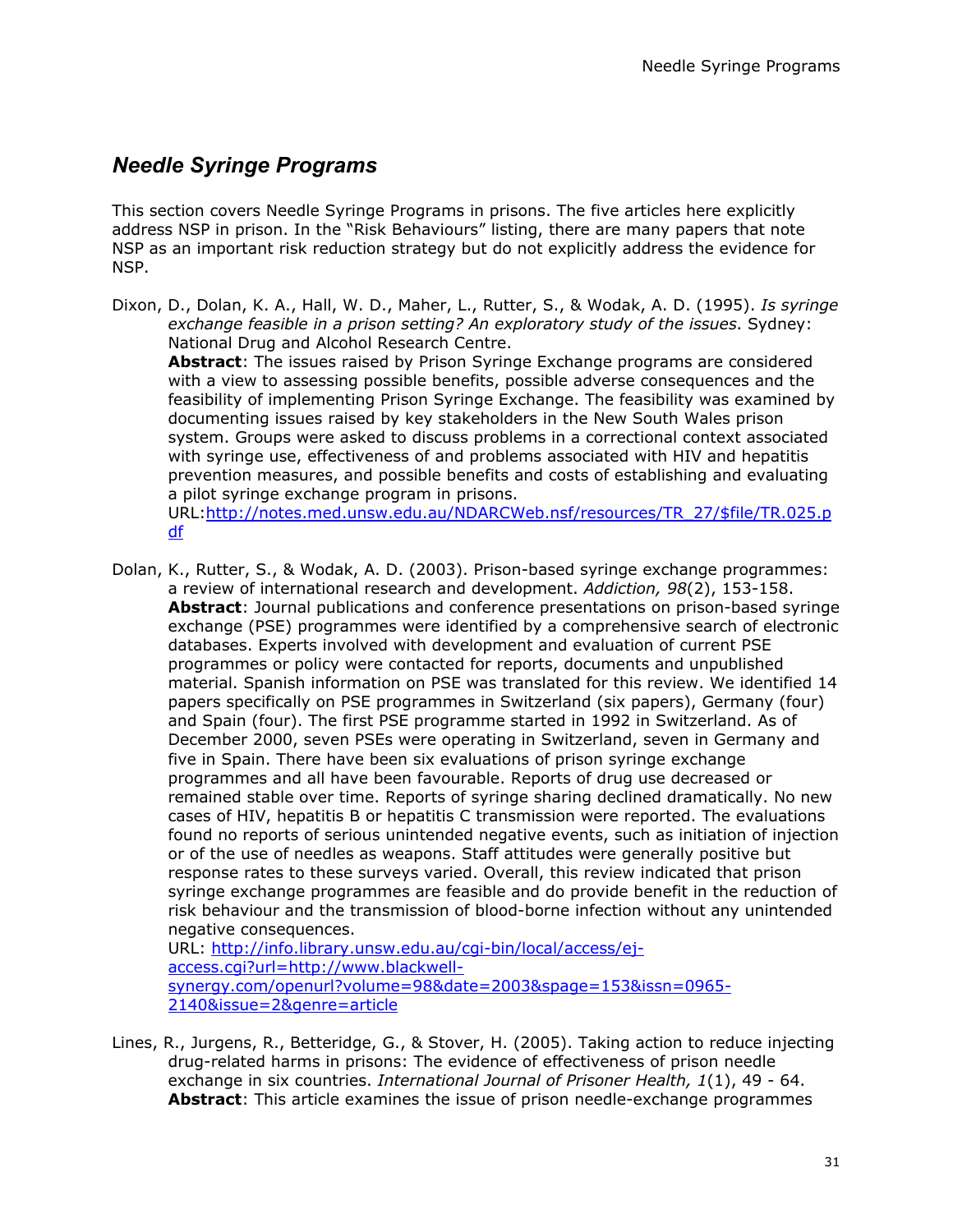(PNEP) based upon the international experience and evidence in six countries. A review of existing literature was undertaken together with original research comprising site visits to prison needle-exchange programmes in four countries operating such initiatives in October 2002. During the course of the research, prison needle-exchange programmes were initiated in two other countries, Kyrgyzstan and Belarus. Site visits were not possible in respect of these two countries, and data was gathered via conversations with staff and funding organisations involved and by the examination of documentary evidence. The paper presents an overview of the PNEP initiated and a commentary on the outcomes. Based upon the evidence emerging from the investigation, the paper concludes that while prison syringe-exchange programmes have been implemented in diverse environments and under differing circumstances, the results of the programmes have been remarkably consistent. Improved prisoner health and reduction of needle sharing have been achieved. Fears of violence, increased drug consumption, and other negative consequences have not materialised. Based on the evidence and experience, it can be concluded unequivocally that prison needle-exchange programmes effectively address the health-related harms associated with needle sharing in prisons and do not undermine institutional safety or security.

URL[: http://www.informaworld.com/10.1080/17449200500157085](http://www.informaworld.com/10.1080/17449200500157085) 

Selvanera, G. (1996). The case for needle and syringe exchange in the prison system. *HIV/AIDS Legal Link, 7*(4), 6-7.

**Abstract**: The Australian prison system's refusal to allow prisoners access to methods of minimising HIV and Hepatitis C positive transmission is raising concerns that the prison system is becoming a source of infection for prisoners and the rest of the community. This article presents data on the prevalence of HIV infection in Australian prisons, before providing examples of needle and syringe exchanges which have been established in prisons overseas and the results of these programs.

Stover, H., & Nelles, J. (2003). Ten years of experience with needle and syringe exchange programmes in European prisons. *International Journal of Drug Policy, 14*(5-6), 437- 444.

**Abstract**: Results of needle and syringe exchange programmes (SEPs) in prisons based on 10 years experience in Switzerland, Germany, Spain and Moldova are presented. SEPs have been introduced in 46 European prisons, predominantly as pilot projects. Forty-three of these projects were still operating at the time of writing. In 11 prisons, SEPs were evaluated to assess feasibility and efficacy. Results did not support fears that commonly arise in the start-up of implementation of SEPs. Syringe distribution was not followed by an increase in drug use or injection drug use. Syringes were not misused, and disposal of used syringes was uncomplicated. Sharing of syringes among drug users reduced. Based on these experiences, it can be concluded that in these settings harm reduction measures, including syringe exchange, were not only feasible but efficient. Despite these positive results, syringe exchange in prison is far from general acceptance. However, a governmental decree released in Spain in 2001 that all prisons in the country are required to provide drug users with sterile injection equipment may lead to a breakthrough of this harm reduction measure in the future. The discrepancy concerning the success of SEPs in prisons on the one hand and its low acceptance on the other hand is striking. Suggestions for the installation of SEPs in prison are given to assist a more objective discussion.

URL: [http://www.sciencedirect.com/science/article/B6VJX-49W370K-](http://www.sciencedirect.com/science/article/B6VJX-49W370K-C/2/74b526e2bd99ed3df62eb264e35d9418)[C/2/74b526e2bd99ed3df62eb264e35d9418](http://www.sciencedirect.com/science/article/B6VJX-49W370K-C/2/74b526e2bd99ed3df62eb264e35d9418)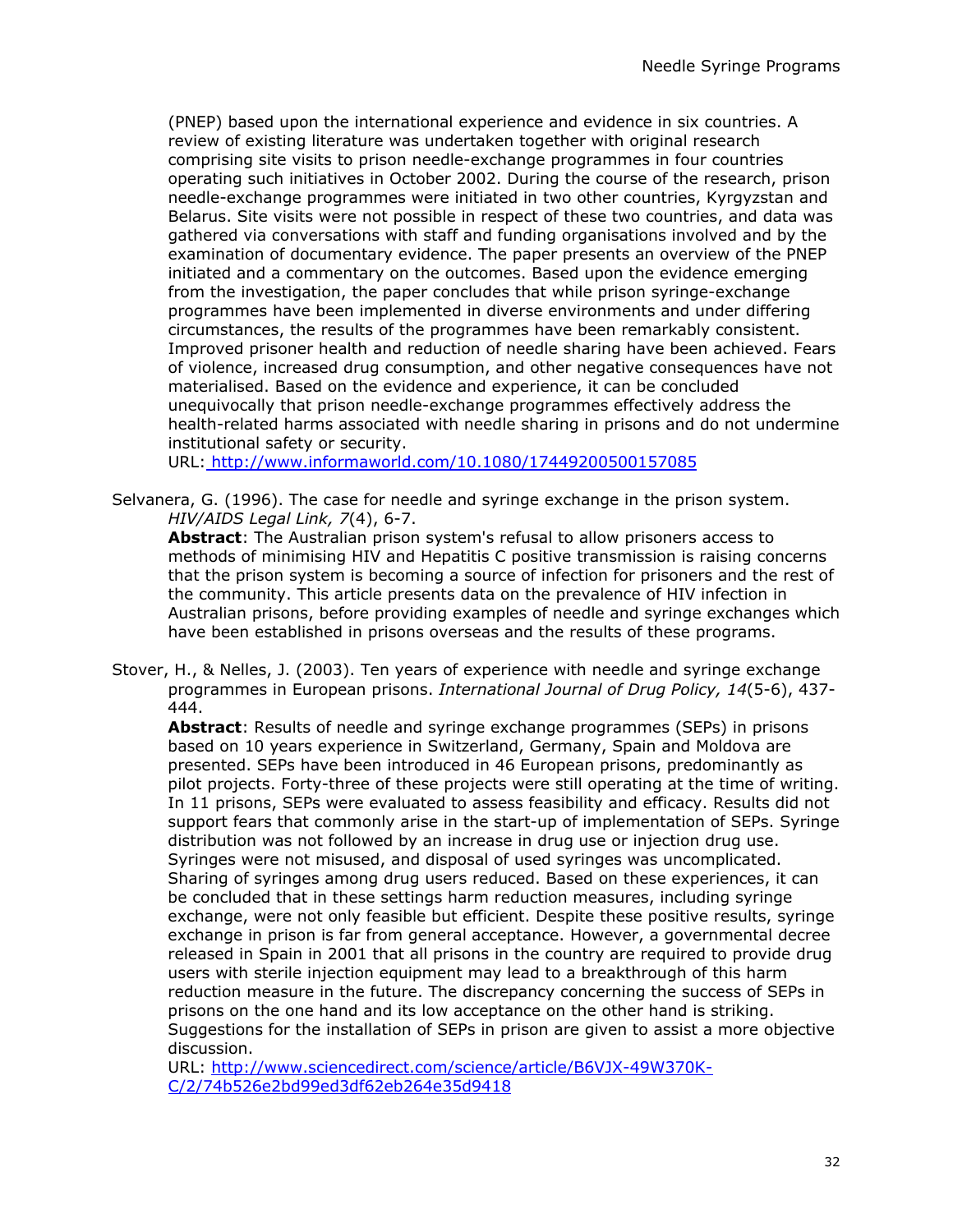## <span id="page-32-0"></span>*Throughcare / aftercare*

This section covers research that specifically addresses issues of throughcare and postprison continuity of treatment. Some of the papers in the other sections (TC, pharmacotherapies) also include reference to throughcare, so this list is only those that specifically evaluated or discussed throughcare issues.

Burrows, J., Clarke, A., Davidson, T., Tarling, R., & Webb, S. (2000). *The Nature and Effectiveness of Drugs Throughcare for Released Prisoners*. London: Home Office Research, Development and Statistics Directorate.

**Abstract**: This summary report provides the results of a study examining the nature of drugs throughcare for severely drug dependent prisoners who were eligible for prison treatment. Drugs throughcare relates to the treatment and support offered to prisoners making the transition from prison to the community. The research gauges the impact of these interventions on offenders' drug taking and offending behaviour, as well as what constitutes good practice in this area. Half of the prisoners surveyed were offered help to obtain treatment on release. However, only 11% had a fixed appointment with a drug agency; most were given more indirect help. Effective throughcare is reliant on multi-agency co-operation. However the survey identified structural problems restricting provision, with responsibility not falling to any single agency. Unless treatment is maintained in the community, offenders are likely to relapse, returning to crime and to prison. Some four months after their release, 86% reported that they had used some form of drug. About half were using heroin every day, which represents a decline of about 20 percentage points on the proportion using heroin before going into prison.

URL: <http://www.homeoffice.gov.uk/rds/pdfs/r109.pdf>

Farrell, M., & Marsden, J. (2008). Acute risk of drug-related death among newly released prisoners in England and Wales. *Addiction*, *103*(2), 251-256. **Abstract:** To investigate drug-related deaths among newly released prisoners in England and Wales. Database linkage study. National sample of 48,771 male and female sentenced prisoners released during 1998-2000 with all recorded deaths included to November 2003. There were 442 recorded deaths, of which 261 (59%) were drug-related. In the year following index release, the drug-related mortality rate was 5.2 per 1000 among men and 5.9 per 1000 among women. All-cause mortality in the first and second weeks following release for men was 37 and 26 deaths per 1000 per annum, respectively (95% of which were drug-related). There were 47 and 38 deaths per 1000 per annum, respectively, among women, all of which were drug-related. In the first year after prison release, there were 342 male deaths (45.8 were expected in the general population) and there were 100 female deaths (8.3 expected in the general population). Drug-related deaths were attributed mainly to substance use disorders and drug overdose. Coronial records cited the involvement of opioids in 95% of deaths, benzodiazepines in 20%, cocaine in 14% and tricyclic antidepressants in 10%. Drug-related deaths among men were more likely to involve heroin and deaths among women were more likely to involve benzodiazepines, cocaine and tricyclic antidepressants. Newly released male and female prisoners are at acute risk of drug-related death. Appropriate prevention measures include overdose awareness education, opioid maintenance pharmacotherapy, planned referral to community-based treatment services and a community overdose-response using opioid antagonists.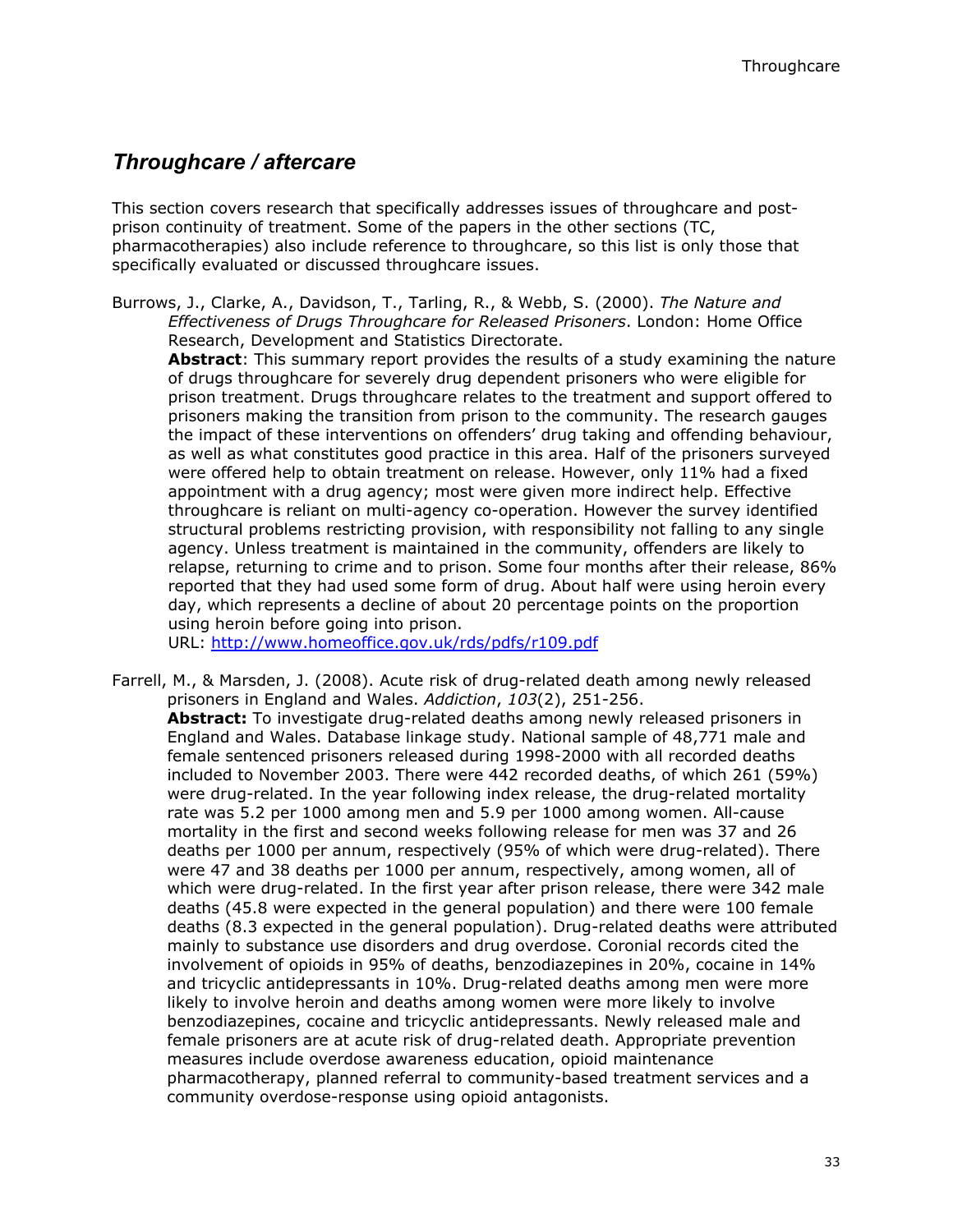Melnick, G., De Leon, G., Thomas, G., Kressel, D., & Wexler, H. K. (2001). Treatment process in prison therapeutic communities: motivation, participation, and outcome. *American Journal of Drug and Alcohol Abuse, 27*(4), 633-651.

**Abstract**: Although the largest effects of prison-based therapeutic community (TC) programs are associated with entry into aftercare, only a minority of prisoners volunteer for these aftercare programs. The study addresses the gap in our knowledge concerning these low rates of voluntary entry. A theoretical formulation of the TC process involving the effect of the interaction of clients' motivation and participation in the activities of the TC on entry into aftercare was tested on a sample of 110 volunteers in a prison-based TC for whom there were client and staff ratings of 3-month participation and 12-month follow-up data on relapse and recidivism. Path analyses support a model in which the interaction of motivation and 3-month participation ratings have a direct effect on the selection of aftercare, and aftercare has a direct effect on relapse and recidivism. The use of a combination of enhanced motivation and early program participation as a means of increasing the utilization and effectiveness of aftercare is discussed.

 URL: [http://find.galegroup.com/itx/infomark.do?&contentSet=IAC-](http://find.galegroup.com/itx/infomark.do?&contentSet=IAC-Documents&type=retrieve&tabID=T002&prodId=EAIM&docId=A80771913&source=gale&srcprod=EAIM&userGroupName=unsw&version=1.0)[Documents&type=retrieve&tabID=T002&prodId=EAIM&docId=A80771913&source=](http://find.galegroup.com/itx/infomark.do?&contentSet=IAC-Documents&type=retrieve&tabID=T002&prodId=EAIM&docId=A80771913&source=gale&srcprod=EAIM&userGroupName=unsw&version=1.0) [gale&srcprod=EAIM&userGroupName=unsw&version=1.0](http://find.galegroup.com/itx/infomark.do?&contentSet=IAC-Documents&type=retrieve&tabID=T002&prodId=EAIM&docId=A80771913&source=gale&srcprod=EAIM&userGroupName=unsw&version=1.0)

Pelissier, B., Jones, N., & Cadigan, T. (2007). Drug treatment aftercare in the criminal justice system: A systematic review. *Journal of Substance Abuse Treatment, 32*(3), 311-320.

**Abstract**: Drug treatment aftercare is frequently cited as necessary for individuals served within the criminal justice system. The purposes of this article are to review how much is actually known about aftercare and to highlight issues in studying the role of aftercare. We begin with a review of the literature, looking at how aftercare is defined within the criminal justice system outcome literature and the findings on aftercare for offenders who received initial treatment from in-prison substance use treatment programs. We continue with a discussion of how substance use treatment provided within the federal system, drug use patterns, and responses to drug use create methodological difficulties in adequately assessing the effectiveness of aftercare services. Taking into account both the previous research on aftercare and the issues encountered in attempting to evaluate the federal aftercare services, we concluded that the claim of certainty about aftercare effectiveness is not well substantiated and that the precise nature of aftercare services needed is not well understood. We conclude with a discussion of the methodological and substantive issues that need to be addressed in future research. Issues identified include the need to address self-selection bias and to disentangle offender behavior from the effects of criminal justice system policies. Research is also needed to identify the most effective type and intensity of aftercare.

URL: [http://www.sciencedirect.com/science/article/B6T90-4MHPHK9-](http://www.sciencedirect.com/science/article/B6T90-4MHPHK9-5/2/82958b40d3616175ea07ba72fe84f2c5) [5/2/82958b40d3616175ea07ba72fe84f2c5](http://www.sciencedirect.com/science/article/B6T90-4MHPHK9-5/2/82958b40d3616175ea07ba72fe84f2c5) 

Prendergast, M. L., Wellisch, J., & Wong, M. M. (1996). Residential treatment for women parolees following prison-based drug treatment: treatment experiences, needs and services, outcomes. *The Prison Journal, 76*(3), 253-275.

**Abstract**: There have been few studies on the experiences of drug-using women prisoners out on parole and the reasons behind the success or failure of drug treatment programs for these women. To remedy this problem, the community residential phase of the prison-based 'Forever Free Substance Abuse Program' at the California Institute of Women is evaluated. Results indicate that women who apply for residential treatment when they have been discharged from prison are more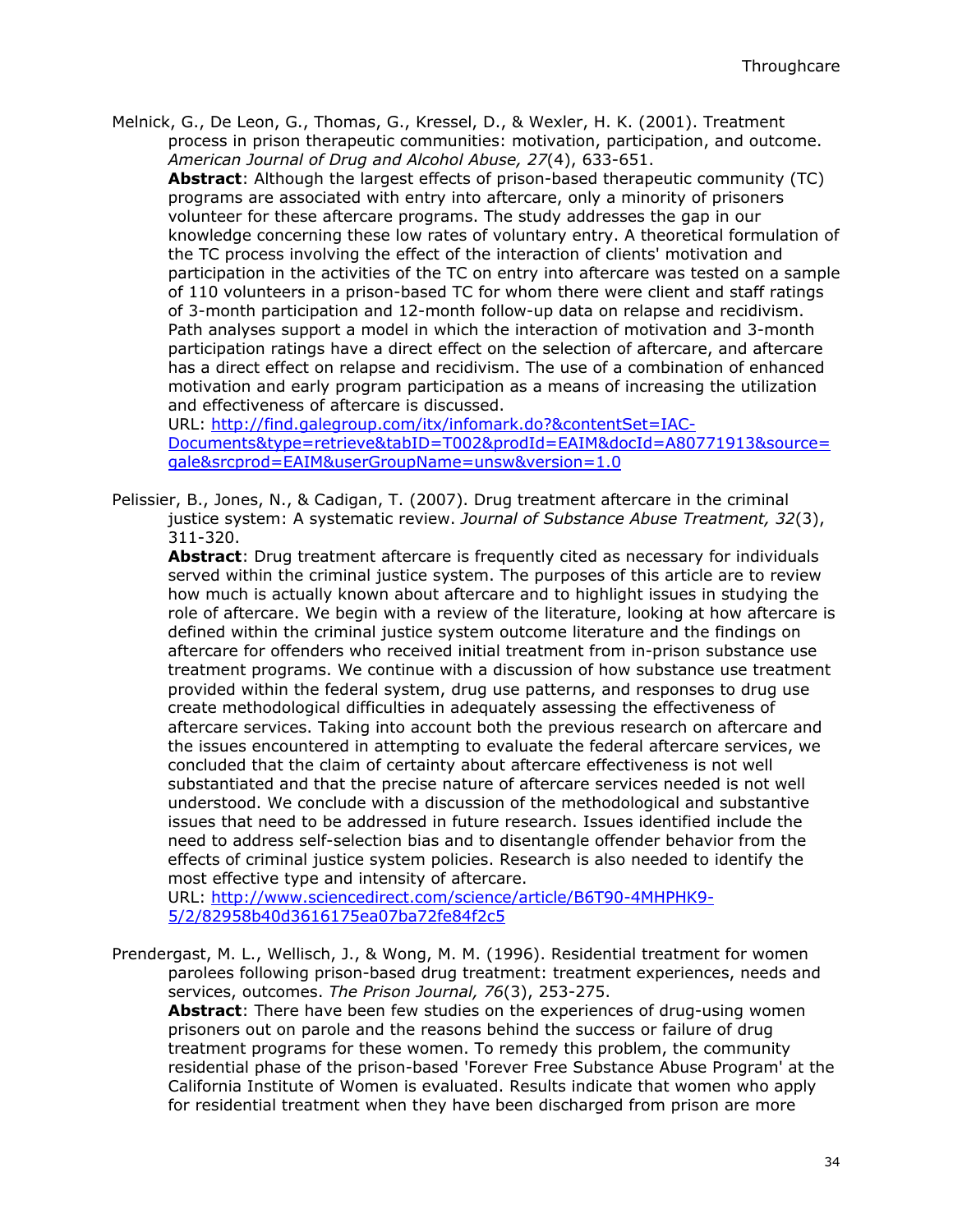likely to have lower drug use rates and successful parole discharge levels than those who did not get any residential treatment.

URL: [http://find.galegroup.com/itx/infomark.do?&contentSet=IAC-](http://find.galegroup.com/itx/infomark.do?&contentSet=IAC-Documents&type=retrieve&tabID=T002&prodId=EAIM&docId=A18920361&source=gale&srcprod=EAIM&userGroupName=unsw&version=1.0)[Documents&type=retrieve&tabID=T002&prodId=EAIM&docId=A18920361&source=](http://find.galegroup.com/itx/infomark.do?&contentSet=IAC-Documents&type=retrieve&tabID=T002&prodId=EAIM&docId=A18920361&source=gale&srcprod=EAIM&userGroupName=unsw&version=1.0) [gale&srcprod=EAIM&userGroupName=unsw&version=1.0](http://find.galegroup.com/itx/infomark.do?&contentSet=IAC-Documents&type=retrieve&tabID=T002&prodId=EAIM&docId=A18920361&source=gale&srcprod=EAIM&userGroupName=unsw&version=1.0)

Ramsay, M. (Ed.). (2003). *Prisoners' drug use and treatment: seven research studies* (Vol. Study 267). London: Home Office Research, Development and Statistics Directorate. URL: <http://www.homeoffice.gov.uk/rds/pdfs2/hors267.pdf>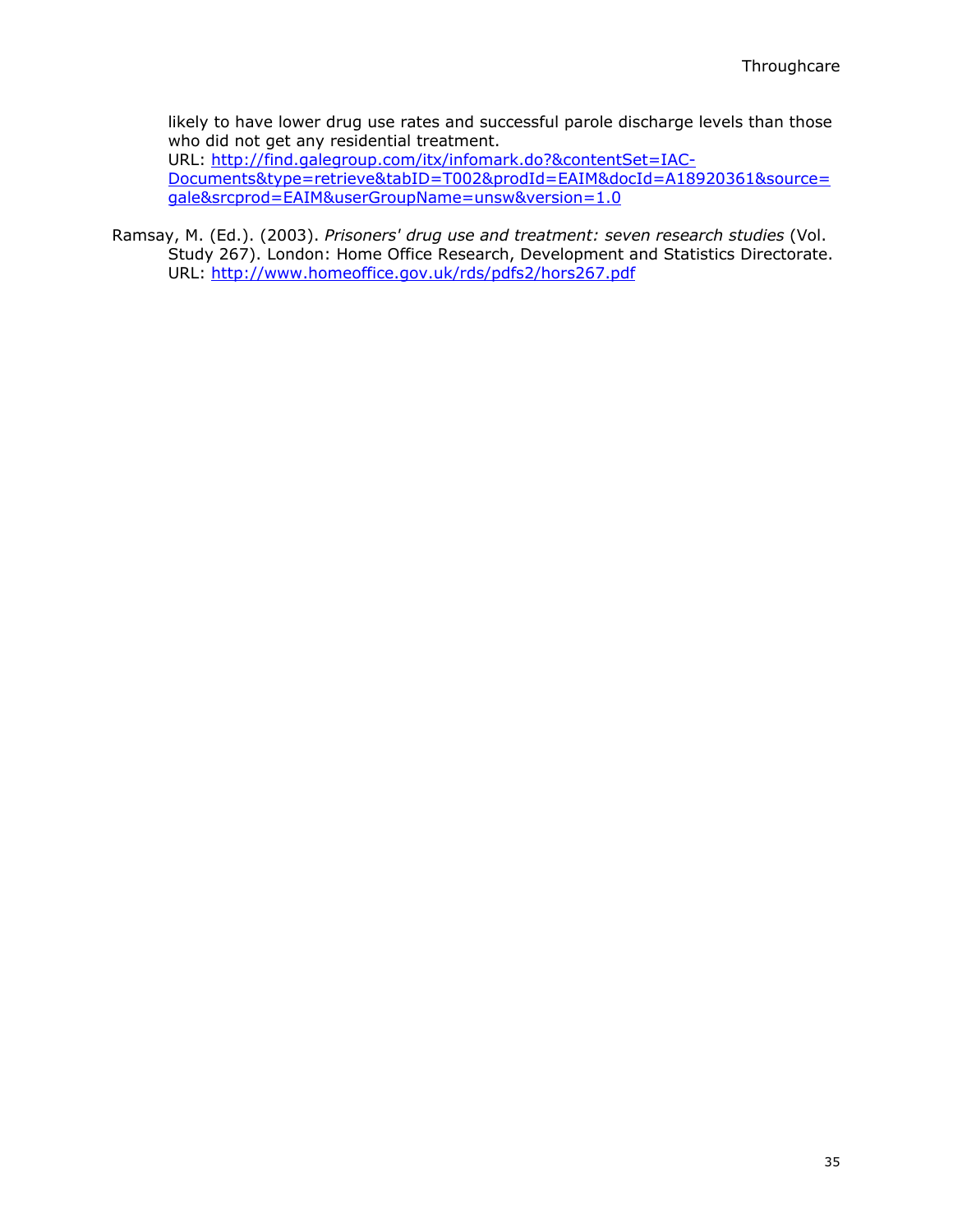### <span id="page-35-0"></span>*Other treatments*

This section covers various treatments other than TC and pharmacotherapies, such as detoxification, cognitive-behavioural treatment, counselling, education, peer based programs, alcohol treatment and one paper on amphetamine type stimulant treatment in prison.

Crundall, I., & Deacon, K. (1997). A prison-based alcohol use education program: evaluation of a pilot study. *Substance Use & Misuse, 32*(6), 767-777.

**Abstract**: Northern Territory prisoners were followed up after release to determine the effect of an alcohol education course on their alcohol consumption, drinking group, disruptive behavior, criminal activity, family relationships, how they use their time, general health, ability to cope and take responsibility. Measures were obtained both from prisoners and key informants, and two groups of prisoners were compared: those who completed the course and others who had not done the course. A high level of correspondence was found between measures from key informants and prisoners. The prisoners attending the course showed significant improvements on all dimensions when compared to the control subjects.

Daley, M., Love, C. T., Shepherd, D. S., Petersen, C. B., White, K. L., & Hall, F. B. (2004). Cost effectiveness of Connecticut's in-prison substance abuse treatment. *Journal of Offender Rehabilitation, 39*(3), 69-92.

**Abstract**: Over the past two decades, the criminal justice population in the US has grown by over 200%, most of this due to an increase in drug-involved offenders. Although there is good evidence that prison-based substance abuse treatment programs can be effective in reducing rearrest, few cost-effectiveness studies have been conducted. Using data from the Connecticut Department of Correction and the Connecticut Department of Mental Health and Addiction Services (DMHAS), we compared the cost-effectiveness of four tiers (levels) of substance abuse treatment programs for a sample of 831 offenders who were released during FY1996-FY1997. Effectiveness, measured by reductions in the likelihood of rearrest within six months, one year and 18 months post-release, was compared for inmates who had received treatment while incarcerated ( $n = 358$ ) and those who had not ( $n = 473$ ). At all intervals, offenders who attended any of the higher tier programs (two, three and four) had significantly lower rates of rearrest when compared to offenders who attended Tier One only or who had attended no tier programs, even after controlling for background characteristics that may have differentiated the two groups. The benefits to the State of Connecticut correctional system alone, measured in terms of the costs of avoided re-incarcerations, were from 1.8 to 5.7 times the cost of implementing the programs, ranging from \$20,098 (Tier Four) to \$37,605 (Tier Two). Since society receives a favorable return on its investment in prison-based treatment programs, we should find ways to ensure that more drug-involved inmates receive treatment.

URL: [http://find.galegroup.com/itx/retrieve.do?contentSet=IAC-](http://find.galegroup.com/itx/retrieve.do?contentSet=IAC-Documents&resultListType=RESULT_LIST&qrySerId=Locale%28en%2C%2C%29%3AFQE%3D%28JN%2CNone%2C36%29%22Journal+of+Offender+Rehabilitation%22%3AAnd%3ALQE%3D%28DA%2CNone%2C8%2920041001%24&sgHitCountType=None&inPS=true&sort=DateDescend&searchType=PublicationSearchForm&tabID=T002&prodId=EAIM&searchId=R2¤tPosition=4&userGroupName=unsw&docId=A126120005&docType=IAC)

[Documents&resultListType=RESULT\\_LIST&qrySerId=Locale%28en%2C%2C%29%3](http://find.galegroup.com/itx/retrieve.do?contentSet=IAC-Documents&resultListType=RESULT_LIST&qrySerId=Locale%28en%2C%2C%29%3AFQE%3D%28JN%2CNone%2C36%29%22Journal+of+Offender+Rehabilitation%22%3AAnd%3ALQE%3D%28DA%2CNone%2C8%2920041001%24&sgHitCountType=None&inPS=true&sort=DateDescend&searchType=PublicationSearchForm&tabID=T002&prodId=EAIM&searchId=R2¤tPosition=4&userGroupName=unsw&docId=A126120005&docType=IAC) [AFQE%3D%28JN%2CNone%2C36%29%22Journal+of+Offender+Rehabilitation%22](http://find.galegroup.com/itx/retrieve.do?contentSet=IAC-Documents&resultListType=RESULT_LIST&qrySerId=Locale%28en%2C%2C%29%3AFQE%3D%28JN%2CNone%2C36%29%22Journal+of+Offender+Rehabilitation%22%3AAnd%3ALQE%3D%28DA%2CNone%2C8%2920041001%24&sgHitCountType=None&inPS=true&sort=DateDescend&searchType=PublicationSearchForm&tabID=T002&prodId=EAIM&searchId=R2¤tPosition=4&userGroupName=unsw&docId=A126120005&docType=IAC) [%3AAnd%3ALQE%3D%28DA%2CNone%2C8%2920041001%24&sgHitCountType=N](http://find.galegroup.com/itx/retrieve.do?contentSet=IAC-Documents&resultListType=RESULT_LIST&qrySerId=Locale%28en%2C%2C%29%3AFQE%3D%28JN%2CNone%2C36%29%22Journal+of+Offender+Rehabilitation%22%3AAnd%3ALQE%3D%28DA%2CNone%2C8%2920041001%24&sgHitCountType=None&inPS=true&sort=DateDescend&searchType=PublicationSearchForm&tabID=T002&prodId=EAIM&searchId=R2¤tPosition=4&userGroupName=unsw&docId=A126120005&docType=IAC) [one&inPS=true&sort=DateDescend&searchType=PublicationSearchForm&tabID=T00](http://find.galegroup.com/itx/retrieve.do?contentSet=IAC-Documents&resultListType=RESULT_LIST&qrySerId=Locale%28en%2C%2C%29%3AFQE%3D%28JN%2CNone%2C36%29%22Journal+of+Offender+Rehabilitation%22%3AAnd%3ALQE%3D%28DA%2CNone%2C8%2920041001%24&sgHitCountType=None&inPS=true&sort=DateDescend&searchType=PublicationSearchForm&tabID=T002&prodId=EAIM&searchId=R2¤tPosition=4&userGroupName=unsw&docId=A126120005&docType=IAC) [2&prodId=EAIM&searchId=R2&currentPosition=4&userGroupName=unsw&docId=A1](http://find.galegroup.com/itx/retrieve.do?contentSet=IAC-Documents&resultListType=RESULT_LIST&qrySerId=Locale%28en%2C%2C%29%3AFQE%3D%28JN%2CNone%2C36%29%22Journal+of+Offender+Rehabilitation%22%3AAnd%3ALQE%3D%28DA%2CNone%2C8%2920041001%24&sgHitCountType=None&inPS=true&sort=DateDescend&searchType=PublicationSearchForm&tabID=T002&prodId=EAIM&searchId=R2¤tPosition=4&userGroupName=unsw&docId=A126120005&docType=IAC) [26120005&docType=IAC](http://find.galegroup.com/itx/retrieve.do?contentSet=IAC-Documents&resultListType=RESULT_LIST&qrySerId=Locale%28en%2C%2C%29%3AFQE%3D%28JN%2CNone%2C36%29%22Journal+of+Offender+Rehabilitation%22%3AAnd%3ALQE%3D%28DA%2CNone%2C8%2920041001%24&sgHitCountType=None&inPS=true&sort=DateDescend&searchType=PublicationSearchForm&tabID=T002&prodId=EAIM&searchId=R2¤tPosition=4&userGroupName=unsw&docId=A126120005&docType=IAC)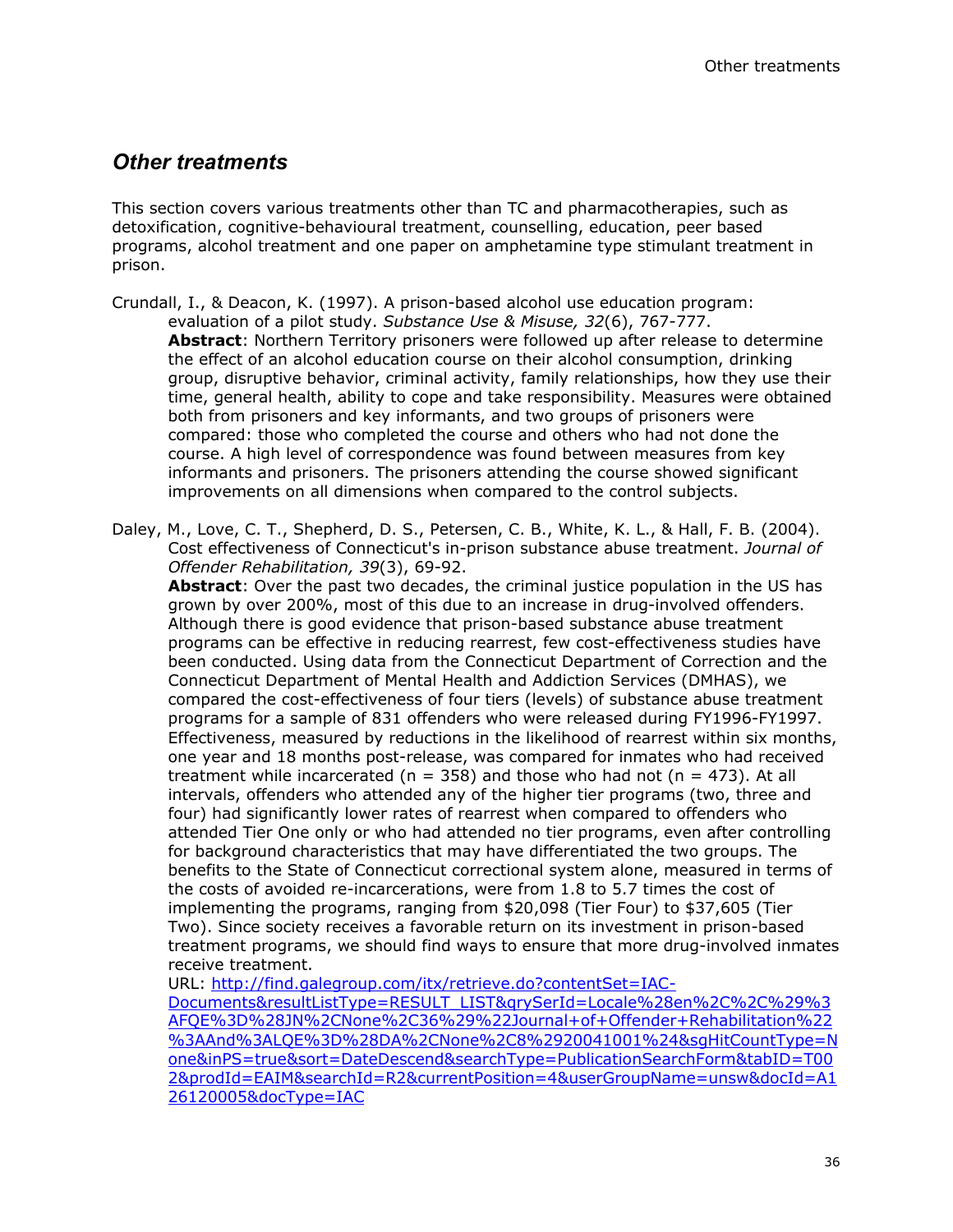- Decorte, T. (2007). Problems, needs and service provision related to stimulant use in European prisons. *International Journal of Prisoner Health, 3*(1), 29 - 42. **Abstract**: The objective of this study was to examine practices and policies in place for the provision of targeted prevention and treatment of cocaine and Amphetamine Type Stimulant (ATS) users in prison in nine European countries. *Methodology:* Across nine European member states (Belgium, the Netherlands, Czech Republic, Lithuania, Slovenia, Sweden, Malta, Ireland and Portugal), interviews were conducted with ministerial representatives professionals (i.e. service providers and security officials) working in prisons and a total of 16 focus groups with a total of 125 prisoners. *Results*: The use of stimulants in prison is associated with aggression and violence, financial problems, and psychological and physical problems in prisoners (depression, anxiety and psychological craving). Both security and healthcare staff in prison often feel ill-equipped to deal with stimulant-related problems, leading to a lack of equivalence of care for stimulant users in prison, therefore the variety and quality of drug services outside is not reflected sufficiently inside prison. There is a need for more specific product information and harm reduction material on stimulants, for clear guidelines for the management of acute stimulant intoxication and stimulant withdrawal, for structural adjustments to improve potential diagnosis of personality and psychiatric disorders, for more non-pharmacological treatment strategies and more opportunities for prisoners to engage in purposeful activities. URL: <http://www.informaworld.com/10.1080/17449200601149122>
- Devilly, G., Sorbello, L., Eccleston, L., & Ward, T. (2005). Prison-based peer-education schemes. *Aggression and Violent Behavior, 10*, 219-240.

**Abstract**: Historically, peer programs have been utilized in school and community settings to address a range of health issues such as HIV / AIDS, drug and alcohol abuse, and youth violence. However, in terms of offender rehabilitation, the change process has generally rested upon professional staff, with little formal consideration of the powerful positive influence that offenders can have on fellow offenders. This paper, therefore, suggests that prison-based, peer-led programs have something to offer to correctional organizations. First, the paper explores the theoretical underpinnings of peer programs, followed by a general overview of the scarce empirical research on correctional peer programs in the areas of HIV/AIDS and health education, drug and alcohol abuse, sexual assault/offending, prison orientation, and suicide/violence prevention. The discussion then focuses on the difficulties of implementing such programs, as well as their overall appeal for fellow offenders, peers, and the organization itself. The paper concludes that while preliminary reports of offender-peer programs are positive, controlled research is lacking. To aid in the development of such programs, and promote further research, the paper provides an outline to effectively implement and evaluate peer programs. It is further concluded that such innovations are important to the future of offender rehabilitation policies and practices (Author **Abstract**).

URL: http://www.sciencedirect.com/science? ob=ArticleURL& udi=B6VH7-4BNMJ09-[1&\\_user=37161&\\_rdoc=1&\\_fmt=&\\_orig=search&\\_sort=d&view=c&\\_acct=C0000042](http://www.sciencedirect.com/science?_ob=ArticleURL&_udi=B6VH7-4BNMJ09-1&_user=37161&_rdoc=1&_fmt=&_orig=search&_sort=d&view=c&_acct=C000004218&_version=1&_urlVersion=0&_userid=37161&md5=f69a404edb4b0c9bd49c73b4df98b1f0) [18&\\_version=1&\\_urlVersion=0&\\_userid=37161&md5=f69a404edb4b0c9bd49c73b4d](http://www.sciencedirect.com/science?_ob=ArticleURL&_udi=B6VH7-4BNMJ09-1&_user=37161&_rdoc=1&_fmt=&_orig=search&_sort=d&view=c&_acct=C000004218&_version=1&_urlVersion=0&_userid=37161&md5=f69a404edb4b0c9bd49c73b4df98b1f0) [f98b1f0](http://www.sciencedirect.com/science?_ob=ArticleURL&_udi=B6VH7-4BNMJ09-1&_user=37161&_rdoc=1&_fmt=&_orig=search&_sort=d&view=c&_acct=C000004218&_version=1&_urlVersion=0&_userid=37161&md5=f69a404edb4b0c9bd49c73b4df98b1f0)

Dolan, K., & Rouen, D. (2003). Evaluation of an educational comic on harm reduction for prison inmates in New South Wales. *International Journal of Forensic Psychology, 1*(1), 138-141.

**Abstract**: The aim of this study was to educate inmates about harm reduction measures as a first step towards the reduction of hepatitis C transmission in prison.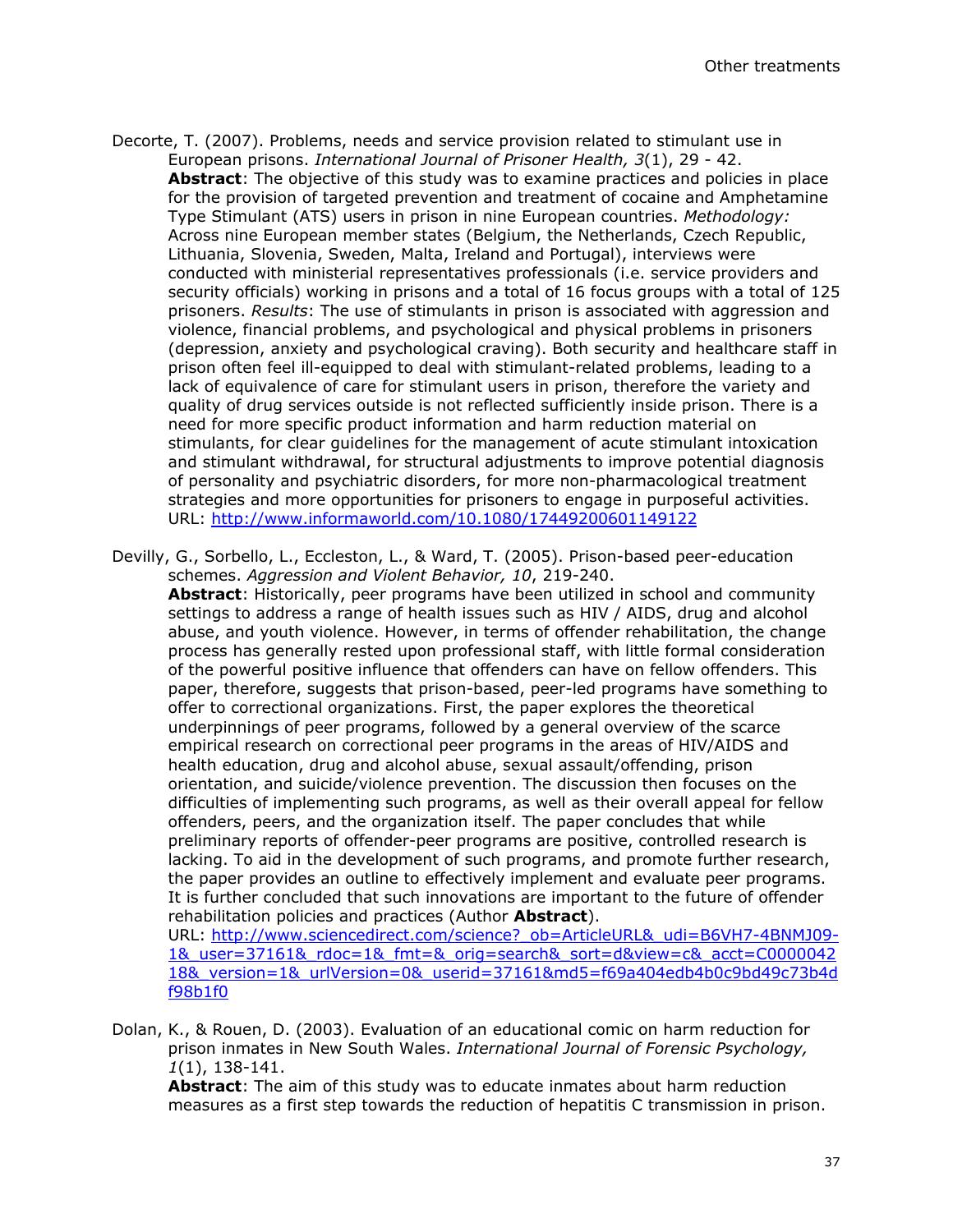An educational comic was developed and covered a range of relevant topics. A survey was included in the comic to assess inmates' knowledge. There was a very high level of knowledge among inmates who took part in the survey, but the response rate was very low. It appears that comics are a useful medium for the education of inmates about harm reduction measures, but education alone is insufficient. Inmates need to be provided with the means for prevention. URL: <http://ijfp.psyc.uow.edu.au/IJFPArticlesIssue1/Dolan.pdf>

Dowden, C., & Blanchette, K. (2002). An evaluation of the effectiveness of substance abuse programming for female offenders. *International Journal of Offender Therapy and Comparative Criminology, 46*(2), 220-229.

**Abstract**: Although a recent meta-analysis reported that substance abuse treatment was associated with moderate reductions in recidivism for female offenders, very few of the tests of treatment ( $k = 4$ ) focused on adults. The purpose of this study was to contribute to this relatively sparse area of scientific inquiry by exploring the effectiveness of substance abuse programming in reducing recidivism for a sample of 98 federally sentenced female offenders in Canada. Results revealed a significant reduction in general recidivism for treated substance abusers. Moreover, the data indicated that violent reoffending was also reduced for the treated group, although the difference did not reach statistical significance.

URL: [http://info.library.unsw.edu.au/cgi-bin/local/access/ej](http://info.library.unsw.edu.au/cgi-bin/local/access/ej-access.cgi?url=http://www.csa.com/htbin/getfulltext.cgi?username=unsw&access=unsw513&mode=pdf&db=sagecrim-set-c&issn=0306-624X&volume=46&issue=2&firstpage=220)[access.cgi?url=http://www.csa.com/htbin/getfulltext.cgi?username=unsw&access=u](http://info.library.unsw.edu.au/cgi-bin/local/access/ej-access.cgi?url=http://www.csa.com/htbin/getfulltext.cgi?username=unsw&access=unsw513&mode=pdf&db=sagecrim-set-c&issn=0306-624X&volume=46&issue=2&firstpage=220) [nsw513&mode=pdf&db=sagecrim-set-c&issn=0306-](http://info.library.unsw.edu.au/cgi-bin/local/access/ej-access.cgi?url=http://www.csa.com/htbin/getfulltext.cgi?username=unsw&access=unsw513&mode=pdf&db=sagecrim-set-c&issn=0306-624X&volume=46&issue=2&firstpage=220) [624X&volume=46&issue=2&firstpage=220](http://info.library.unsw.edu.au/cgi-bin/local/access/ej-access.cgi?url=http://www.csa.com/htbin/getfulltext.cgi?username=unsw&access=unsw513&mode=pdf&db=sagecrim-set-c&issn=0306-624X&volume=46&issue=2&firstpage=220)

Dugan, J. R., & Everett, R. S. (1998). An experimental test of chemical dependency therapy for jail inmates. *International Journal of Offender Therapy and Comparative Criminology, 42*(4), 360-368.

**Abstract**: A treatment group and a non-treatment (control) group were comprised of 145 jail inmates who were screened for chemical dependency and who were assigned randomly to the two groups. Treatment involved 72 hours of group therapy based on Glasser's (1985) "Reality Therapy." Post release criminal behaviour was evaluated for a period of 2 years after treatment. The analysis of recidivism using the National Crime Information Center Interstate Identification Index-III indicated no significant differences in recidivism between treatment and non-treatment groups. Characteristics of successful chemical dependency treatment are discussed. . URL: [http://info.library.unsw.edu.au/cgi-bin/local/access/ej-](http://info.library.unsw.edu.au/cgi-bin/local/access/ej-access.cgi?url=http://www.csa.com/htbin/getfulltext.cgi?username=unsw&access=unsw513&mode=pdf&db=sagecrim-set-c&issn=0306-624X&volume=42&issue=4&firstpage=360)

[access.cgi?url=http://www.csa.com/htbin/getfulltext.cgi?username=unsw&access=u](http://info.library.unsw.edu.au/cgi-bin/local/access/ej-access.cgi?url=http://www.csa.com/htbin/getfulltext.cgi?username=unsw&access=unsw513&mode=pdf&db=sagecrim-set-c&issn=0306-624X&volume=42&issue=4&firstpage=360) [nsw513&mode=pdf&db=sagecrim-set-c&issn=0306-](http://info.library.unsw.edu.au/cgi-bin/local/access/ej-access.cgi?url=http://www.csa.com/htbin/getfulltext.cgi?username=unsw&access=unsw513&mode=pdf&db=sagecrim-set-c&issn=0306-624X&volume=42&issue=4&firstpage=360) [624X&volume=42&issue=4&firstpage=360](http://info.library.unsw.edu.au/cgi-bin/local/access/ej-access.cgi?url=http://www.csa.com/htbin/getfulltext.cgi?username=unsw&access=unsw513&mode=pdf&db=sagecrim-set-c&issn=0306-624X&volume=42&issue=4&firstpage=360)

Duke, K. (2005). Déjà vu? Opportunities and obstacles in developing alcohol policy in English prisons. *Drugs: education, prevention and policy, 12*(5), 417-430. **Abstract**: Under the new *Alcohol Harm Reduction Strategy for England* published by the Prime Minister's Strategy Unit in 2004, there has been an increasing focus on crime and public order issues and alcohol-related harm experienced by 'vulnerable' & 'at risk' groups. Prisoners have been identified as a vulnerable group who have high rates of dependence on alcohol and problems with alcohol-related offending. In late 2004, the Prison Service launched its first alcohol strategy. Based on an analysis of key policy documents, official enquiries and research, this paper explores how the 'problem' of alcohol can be defined within the prison setting and the issues it raises for both the individual prisoner and the institution. It examines the lack of policy and strategic direction prior to the publication of the new prison alcohol strategy and the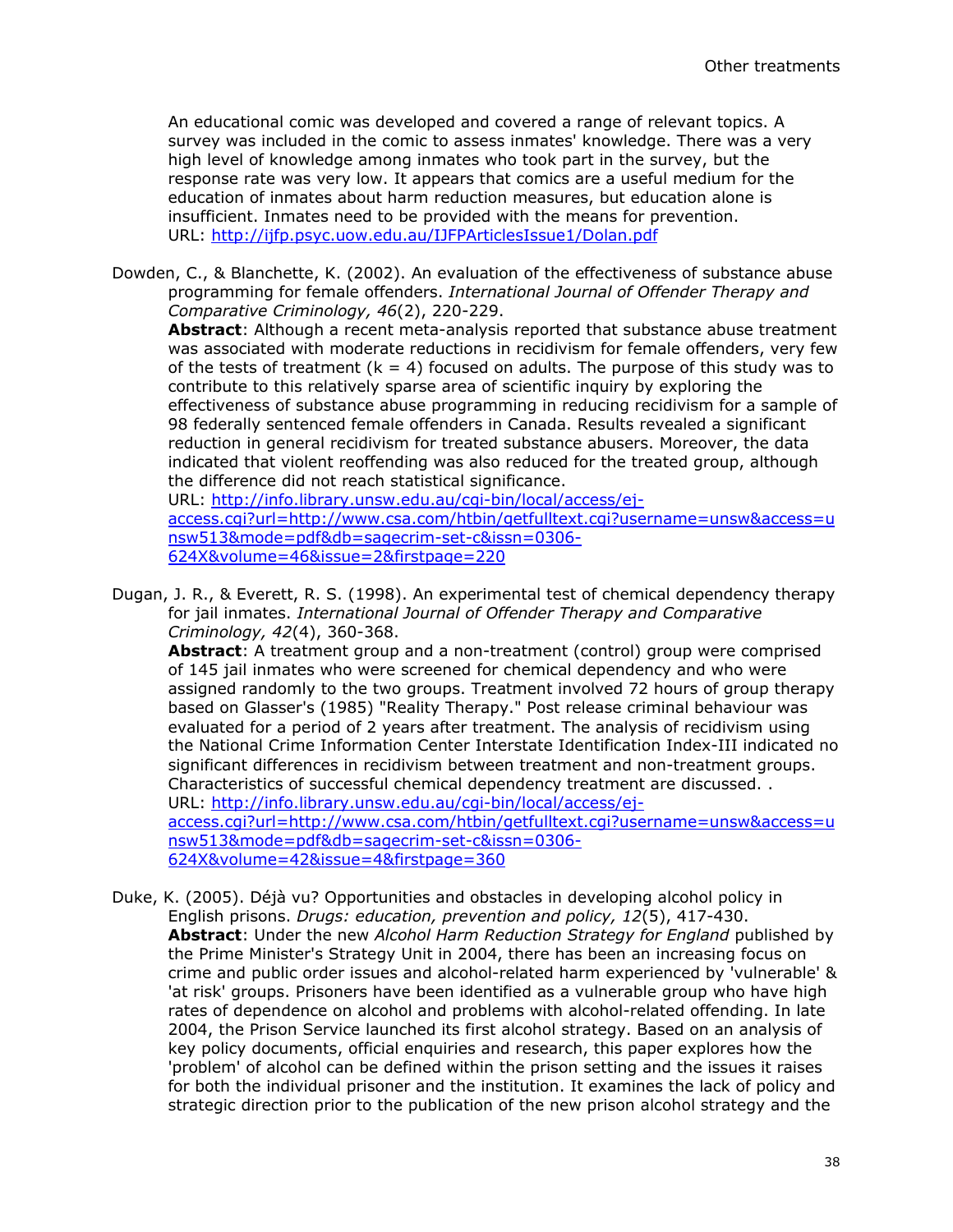possible reasons for the complacency around alcohol in prisons in contrast to illicit drugs. The paper critically assesses the new strategy in relation to the testing and treatment initiatives proposed and the lack of research and resources underpinning them. There is a real risk that the strategy will fail unless adequate resources are forthcoming to expand treatment provision. Given the neglect and complacency around alcohol, policy champions or policy entrepreneurs are needed to lobby for funding and keep the prison alcohol issue on the policy agenda. URL: <http://www.informaworld.com/10.1080/09687630500281873>

Elkadi, S., Dick, S., & Dain, S. (2006). *The psychological impact of prison based drug and alcohol programs on young offenders*. Paper presented at the 5th International Conference on Drugs and Young People. from

http://www.adf.org.au/article.asp?ContentID=Presentations **Abstract**: Young offenders are a significant group within the Victorian Prisons system. This conference paper outlines a study undertaken by Caraniche Pty Ltd for Corrections Victoria, to examine the psychological impact of prison based, moderate intensity drug treatment programs on young offenders in comparison to older offenders. In addition, the implications of the findings were discussed in relation to program content and program delivery, including future directions for prison based treatment. All male and female offenders assessed by Corrections Victoria as being of medium to high risk of alcohol and other drugs abuse are referred to Carniche. This review focuses on those young offenders identified as medium to high risk of reoffending who also completed the 40 hour closed drug treatment program (i.e. 724 young people). The results suggest that young offenders constitute a group with unique and complex needs within the prison population, and that treatment requires a systemwide approach, including education, employment and case management, with early intervention critical.

URL: <http://www.adf.org.au/article.asp?ContentID=Presentations>

Gaes, G. G., & et al. (1999). Adult correctional treatment. In M. Tonry & J. Petersilia (Eds.), *Prisons, Crime and Justice: A Review of Research*. Chicago: University of Chicago Press.

Henderson, D. J. (1998). Drug abuse and incarcerated women: a research review. *Journal of Substance Abuse Treatment, 15*(6), 579-587.

**Abstract**: Drug abuse is the primary reason women enter prison and is the primary health problem of women in prison. There has been little research conducted specifically with this population; information must be drawn from studies with nonincarcerated addicted women and incarcerated addicted men. The purpose of this paper is to review what is known about the treatment and aftercare needs of this group (including relapse and recidivism prevention) and to propose an agenda for future research.

URL: [http://www.sciencedirect.com/science/article/B6T90-3V8CHXJ-](http://www.sciencedirect.com/science/article/B6T90-3V8CHXJ-C/2/6bf0090854ca7aa16379d5f84886c25d)[C/2/6bf0090854ca7aa16379d5f84886c25d](http://www.sciencedirect.com/science/article/B6T90-3V8CHXJ-C/2/6bf0090854ca7aa16379d5f84886c25d) 

Howells, C., Allen, S., Gupta, J., Stillwell, G., Marsden, J., & Farrell, M. (2002). Prison based detoxification for opioid dependence: a randomised double blind controlled trial of lofexidine and methadone. *Drug and Alcohol Dependence, 67*(2), 169-176. **Abstract**: This paper reports results from the first controlled trial of opioid withdrawal treatment in the UK using lofexidine in a prison setting. Seventy-four opioid dependent male inmates at a Southern England prison were randomised to receive either methadone (the standard prison treatment) or lofexidine using a randomised double-blind design. No significant statistical difference between the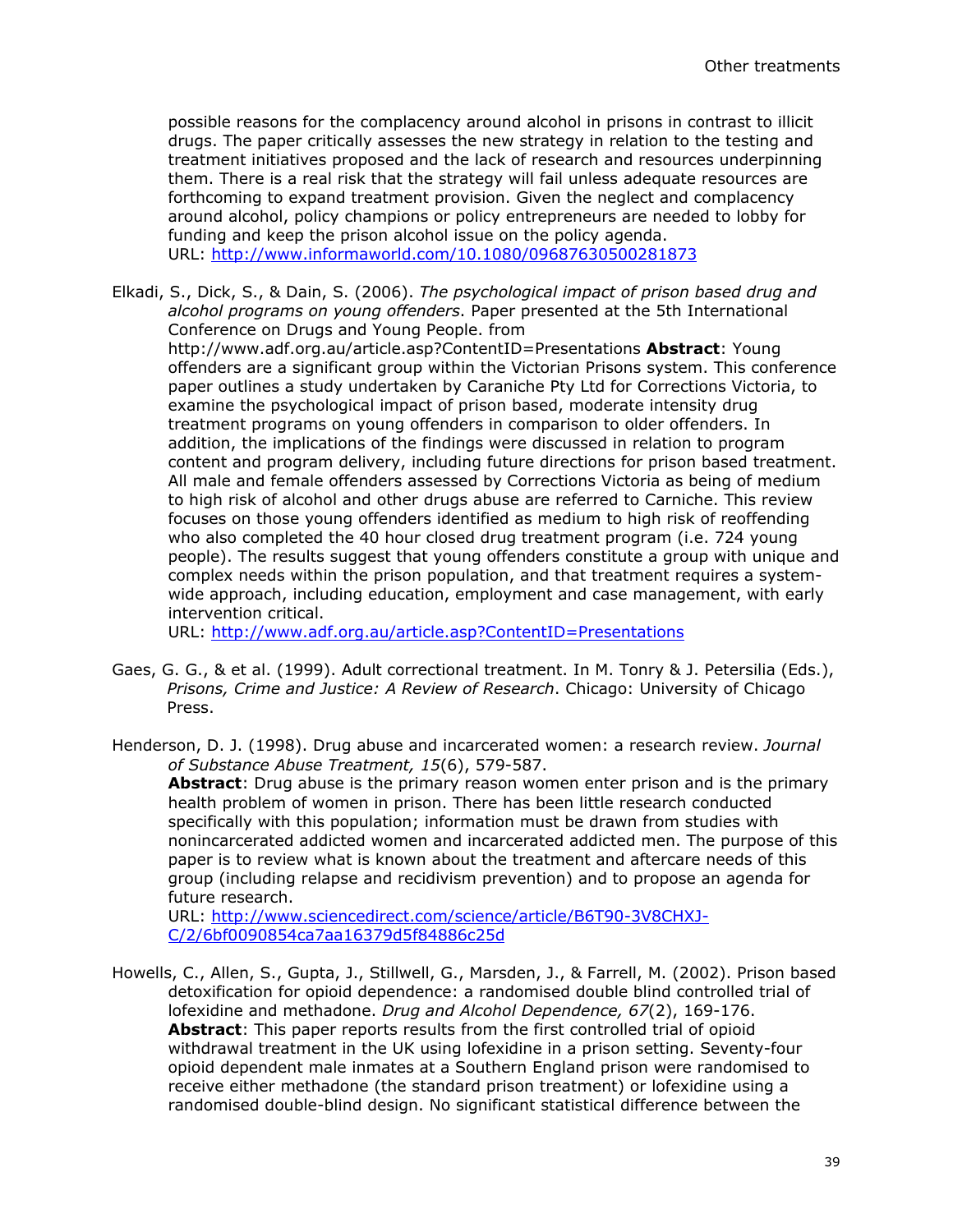treatment groups was found in relation to the primary variable of severity of withdrawal symptoms (effect SIZE=0.12). No discernible difference was found in the sitting blood pressure or heart rate of the two groups during the trial. These results provide support for the use of lofexidine for the management of opioid detoxification in the prison setting.

URL: [http://www.sciencedirect.com/science/article/B6T63-45J947V-](http://www.sciencedirect.com/science/article/B6T63-45J947V-1/2/e444363926cbad1fbbe27fd16b8a6907)[1/2/e444363926cbad1fbbe27fd16b8a6907](http://www.sciencedirect.com/science/article/B6T63-45J947V-1/2/e444363926cbad1fbbe27fd16b8a6907)

Jeanmonod, R., Harding, T., & Staub, C. (1991). Treatment of opiate withdrawal on entry to prison. *British Journal of Addiction, 86*(4), 457-463.

**Abstract**: Forty-nine opiate-dependent persons entering remand prison were treated with methadone over 5-10 days in decreasing doses according to standard practice of the prison medical service. The prisoners were mainly young, unmarried men with an average of 5 years regular opiate use and an average of four previous imprisonments; 45% were known to be HIV infected, although routine testing was not carried out. Ten were on methadone maintenance prior to imprisonment. Urine analysis on entry detected an average of three psychoactive substances, principally opiates, benzodiazepines and cannabis. Prescribed starting doses of methadone were not correlated to independently assessed withdrawal severity. Starting doses were related to prisoners' requests and to their age. Withdrawal severity decreased after 4 days treatment but symptom relief was incomplete. Treating withdrawal symptoms on entry to prison poses unsolved ethical and practical problems.

Koski-Jannes, A. (1997). Prevention and treatment of alcohol-related violence through prison programs: a Finnish perspective. *Contemporary Drug Problems, 24*(4), 765- 785.

**Abstract**: Reviewing the connection between drinking and violent crimes in Finland, the paper describes the features of effective programs for offenders in order to stop the cycle of intoxication and violence, and suggests ways this knowledge can be used to improve interventions with prisoners. This paper reviews the connection between drinking and violent crimes in Finland and discusses ways of intervening in this connection through correctional programs. It summarizes features of effective programs and presents examples of substance-abuse programs for violent offenders, with some suggestions on how to improve their efficacy.

URL: [http://find.galegroup.com/itx/infomark.do?&contentSet=IAC-](http://find.galegroup.com/itx/infomark.do?&contentSet=IAC-Documents&type=retrieve&tabID=T002&prodId=EAIM&docId=A20932545&source=gale&srcprod=EAIM&userGroupName=unsw&version=1.0)[Documents&type=retrieve&tabID=T002&prodId=EAIM&docId=A20932545&source=g](http://find.galegroup.com/itx/infomark.do?&contentSet=IAC-Documents&type=retrieve&tabID=T002&prodId=EAIM&docId=A20932545&source=gale&srcprod=EAIM&userGroupName=unsw&version=1.0) [ale&srcprod=EAIM&userGroupName=unsw&version=1.0](http://find.galegroup.com/itx/infomark.do?&contentSet=IAC-Documents&type=retrieve&tabID=T002&prodId=EAIM&docId=A20932545&source=gale&srcprod=EAIM&userGroupName=unsw&version=1.0)

Moller, L. F., van den Bergh, B.J., Karymbaeva, S., Esenamanova, A., & Muratalieva, R. (2008). Drug use in prisons in Kyrgyzstan: a study about the effect of health promotion among prisoners. *International Journal of Prisoner Health*, *4*(3), 124 - 133.

**Abstract:** In Kyrgyzstan the prevalence of injecting drug behaviour is among the highest found throughout the world. Health promotion training, improved health care and needle/syringe exchange (NSE) programmes have been shown to decrease risk behaviour among injecting drug users. In Kyrgyzstan, an intervention study with training of prison staff and prisoners was performed in one prison. Before and after the training, a random selection of the prisoners answered a questionnaire about drug use, risk behaviour and health care. The survey was carried out in both the intervention prison and in a reference prison. The number of drug users, the use of drugs and risk behaviour were improved significantly within half a year and, especially, the injection and use of drugs decreased in the intervention group. The study clearly shows that increased focus, improved healthcare and training of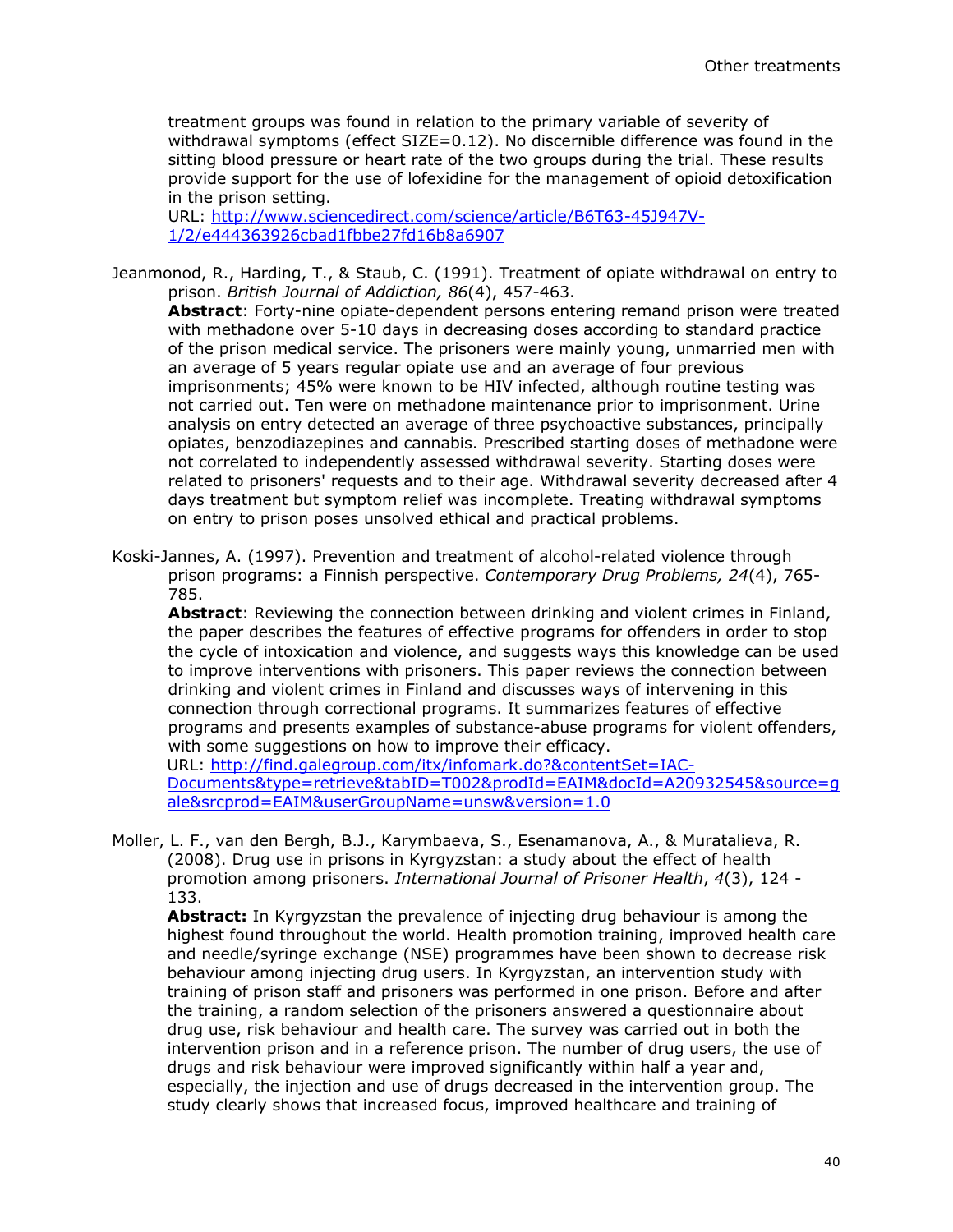prisoners and staff on drug use and harm reduction can reduce both use of drugs and risk behaviour.

URL:<http://www.informaworld.com/10.1080/17449200802264654>

Pelissier, B. M. M., Camp, S. D., Gaes, G. G., Saylor, W. G., & Rhodes, W. (2003). Gender differences in outcomes from prison-based residential treatment. *Journal of Substance Abuse Treatment, 24*(2), 149-160.

**Abstract**: This study examines gender similarities and differences in background characteristics, the effectiveness of treatment, and the predictors of post-release outcomes among incarcerated drug-using offenders. The sample of 1,842 male and 473 female treatment and comparison subjects came from a multi-site evaluation of prison-based substance abuse treatment programs. Three-year follow-up data for recidivism and post-release drug use were analyzed using survival analysis methods. Despite the greater number of life problems among women than men, women had lower three-year recidivism rates and rates of post-release drug use than did men. For both men and women, treated subjects had longer survival times than those who were not treated. There were both similarities and differences with respect to gender and the other predictors of the two post-release outcomes. Differences in background characteristics and in factors related to post-release outcomes for men and women suggest the plausibility of gender-specific paths in the recovery process. URL: [http://www.sciencedirect.com/science/article/B6T90-48J3RHX-](http://www.sciencedirect.com/science/article/B6T90-48J3RHX-8/2/337fd5c651d778b67c510e9dcaed7168)[8/2/337fd5c651d778b67c510e9dcaed7168](http://www.sciencedirect.com/science/article/B6T90-48J3RHX-8/2/337fd5c651d778b67c510e9dcaed7168)

Peters, R. H., Kearns, W. D., Murrin, M. R., Dolente, A. S., & et al. (1993). Examining the effectiveness of in-jail substance abuse treatment. *Journal of Offender Rehabilitation, 19*(3-4), 1-39.

**Abstract**: Evaluated 6-week jail substance abuse treatment program. Compared to no-treatment controls (n=422), program participants (n=535) remained significantly longer in community until rearrest, experienced fewer arrests, and served less jail time during the first year following their release. Participants made significant improvements in coping abilities, knowledge acquisition, and self-confidence.

Pedic, F. (1990). *Drug use in prisons: data collection procedures: a review and recommendations*. Sydney: National Drug and Alcohol Research Centre. **Abstract**: Potential sources of data that might be of interest to the National Drug Abuse Data System with regard to drug use in prisons are reviewed. Information which is presently collected in the various jurisdictions is listed and the feasibility of further and more detailed collection is then examined. Recommendations are made regarding future prison data collection.

Prendergast, M. L., Hall, E. A., & Wexler, H. K. (2003). Multiple measures of outcome in assessing a prison-based drug treatment program. *Journal of Offender Rehabilitation, 37*(3/4), 65.

**Abstract**: Evaluations of prison-based drug treatment programs typically focus on one or two dichotomous outcome variables related to recidivism. In contrast, this paper uses multiple measures of outcomes related to crime and drug use to examine the impact of prison treatment. Crime variables included self-report data of time to first illegal activity, arrest type, and number of months incarcerated. Days to first reincarceration and type of reincarceration are based on official records. Drug use variables included self-report data of the time to first use and drug testing results. Prisoners randomly assigned to treatment performed significantly better than controls on: days to first illegal activity, days to first incarceration, days to first use, type of reincarceration, and mean number of months incarcerated. No differences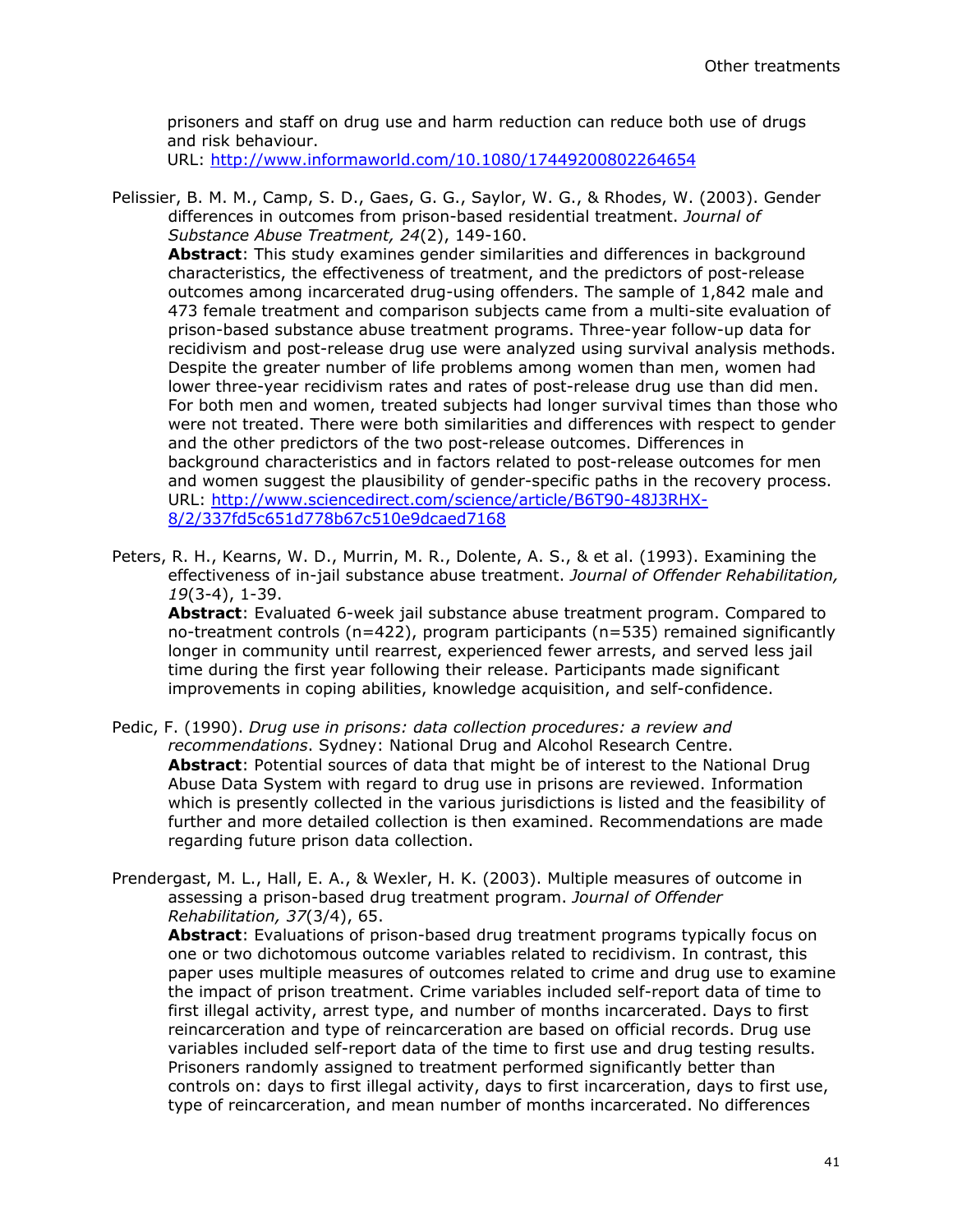were found in type of first arrest or in drug test results. Subjects who completed both prison-based and community-based treatment performed significantly better than subjects who received lesser amounts of treatment on every measure. Survival analysis suggested that subjects were most vulnerable to recidivism in the 60 days after release. Although the overall results from the analyses presented support the effectiveness of prison-based treatment, conclusions about the effectiveness of a treatment program may vary depending on which outcomes are selected. The results of this study argue for including more than fewer outcomes in assessing the impact of prison-based substance abuse treatment.

Rosen, P. J., Hiller, M. L., Webster, J. M., Staton, M., & Leukefeld, C. (2004). Treatment motivation and therapeutic engagement in prison-based substance use treatment. *Journal of Psychoactive Drugs, 36*(3), 387-396.

**Abstract**: Studies of community-based substance use treatment show that motivation for treatment is critical for clients becoming therapeutically engaged. Little research, however, has been conducted on therapeutic engagement in corrections-based substance use treatment. The current study examines the association between internal treatment motivation and therapeutic engagement for a sample of 220 mate substance-using offenders enrolled in a corrections-based treatment program. Findings showed that problem recognition and desire for help were associated with cognitive indicators of therapeutic engagement, specifically confidence in and commitment to treatment. Increased focus on internal motivation for treatment may lead to more effective treatment for substance-using offenders. Pretreatment motivational interventions therefore are recommended for substanceusing offenders with low internal motivation for treatment.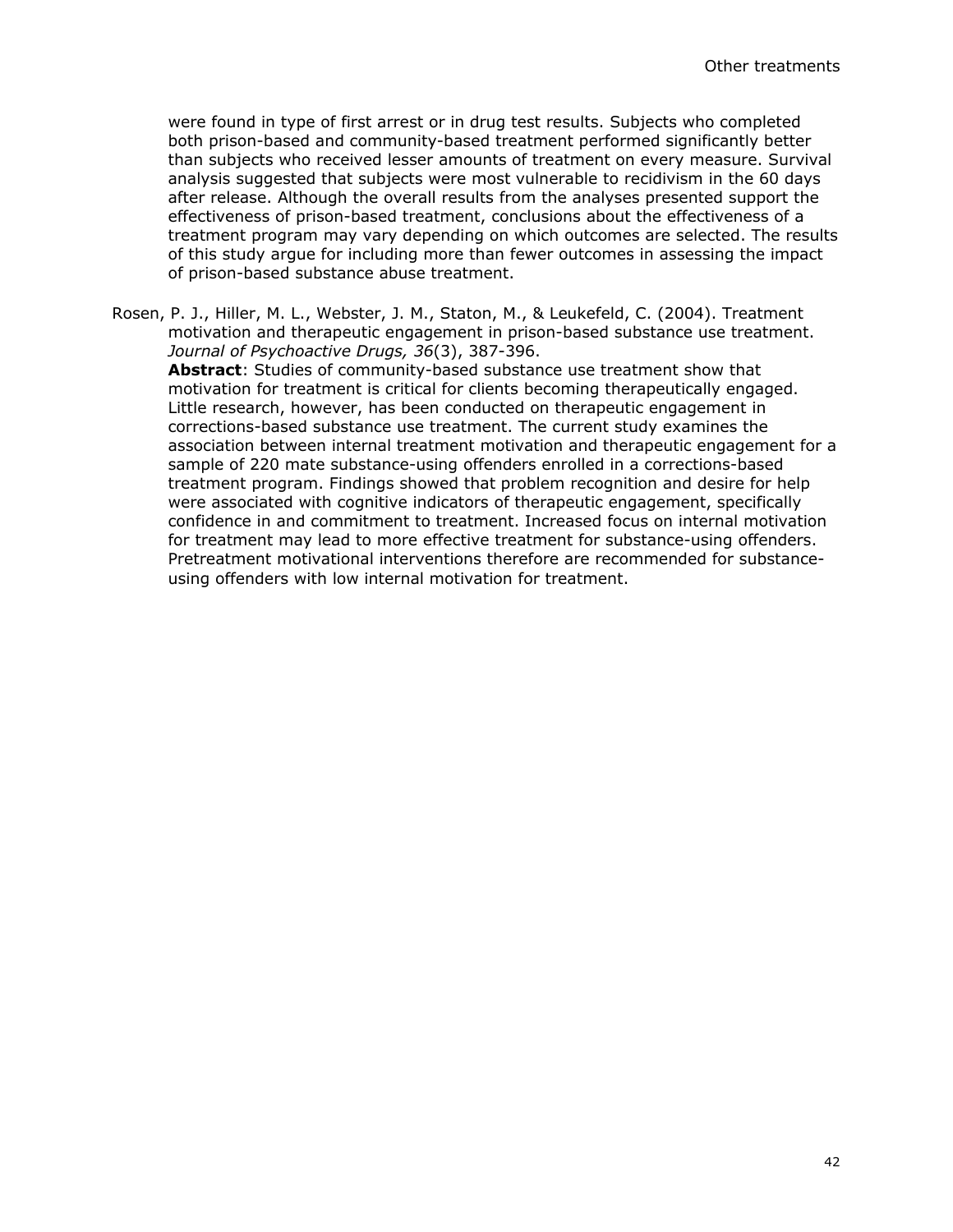# *Drug testing*

This section covers drug testing and other supply reduction papers. Two papers on screening for drug problems are included at the end of the section.

Bird, A. G., Gore, S. M., Hutchinson, S. J., Lewis, S. C., Cameron, S., & Burns, S. (1997). Harm reduction measures and injecting inside prison versus mandatory drugs testing: results of a cross sectional anonymous questionnaire survey. *British Medical Journal, 315*(7099), 21-24. **Abstract**: Objectives: (a) To determine both the frequency of injecting inside prison and use of sterilising tablets to clean needles in the previous four weeks; (b) to assess the efficiency of random mandatory drugs testing at detecting prisoners who inject heroin inside prison; (c) to determine the percentage of prisoners who had been offered vaccination against hepatitis B. Design: Cross sectional willing anonymous salivary HIV surveillance linked to a self completion risk factor questionnaire. Setting: Lowmoss prison, Glasgow, and Aberdeen prison on 11 and 30 October 1996. Subjects: 293 (94%) of all 312 inmates at Lowmoss and 146 (93%) of all 157 at Aberdeen, resulting in 286 and 143 valid questionnaires. Main outcome measures: Frequency of injecting inside prison in the previous four weeks by injector inmates who had been in prison for at least four weeks. Results: 116 (41%) Lowmoss and 53 (37%) Aberdeen prisoners had a history of injecting drug use but only 4% of inmates (17/395; 95% confidence interval 2% to 6%) had ever been offered vaccination against hepatitis B. 42 Lowmoss prisoners (estimated 207 injections and 258 uses of sterilising tablets) and 31 Aberdeen prisoners (229 injections, 221 uses) had injected inside prison in the previous four weeks. The prisons together held 112 injector inmates who had been in prison for more than four weeks, of whom 57 (51%; 42% to 60%) had injected in prison in the past four weeks; their estimated mean number of injections was 6.0 (SD 5.7). Prisoners injecting heroin six times in four weeks will test positive in random mandatory drugs testing on at most 18 days out of 28. Conclusions: Sterilising tablets and hepatitis B vaccination should be offered to all prisoners. Random mandatory drugs testing seriously underestimates injector inmates' harm reduction needs. Key messages Half of injector inmates of two Scottish prisons who had been in prison for more than four weeks had injected in the previous four weeks--an average of six times Injector inmates used sterilising tablets to clean injecting equipment as often as they injected Only 4% of inmates had ever been offered vaccination against hepatitis B Vaccination against hepatitis B and sterilising tablets are prisoners' rights Random mandatory drugs testing is likely to detect only one third to two thirds of heroin injectors in prison and so seriously underestimates injector inmates' drug reduction needs.

URL: [http://www.bmj.com/cgi/content/](http://www.bmj.com/cgi/content/abstract/315/7099/21)**Abstract**/315/7099/21

Dean, J. (2005). The future of mandatory drug testing in Scottish prisons: A review of policy. *International Journal of Prisoner Health, 1*(2), 163 - 170. **Abstract**: This article reviews the procedures for the management of drug misuse in Scottish prisons 10 years after the introduction of the legislative framework permitting the introduction of mandatory drug testing (MDT). In April 2005 the Scottish Prison Service announced its decision to discontinue mandatory random drug tests (MRDTs) in Scottish prisons. This decision was not without controversy and was met by criticisms in the media that the prison service had given up on the fight against controlling substance abuse among inmates within Scottish prisons.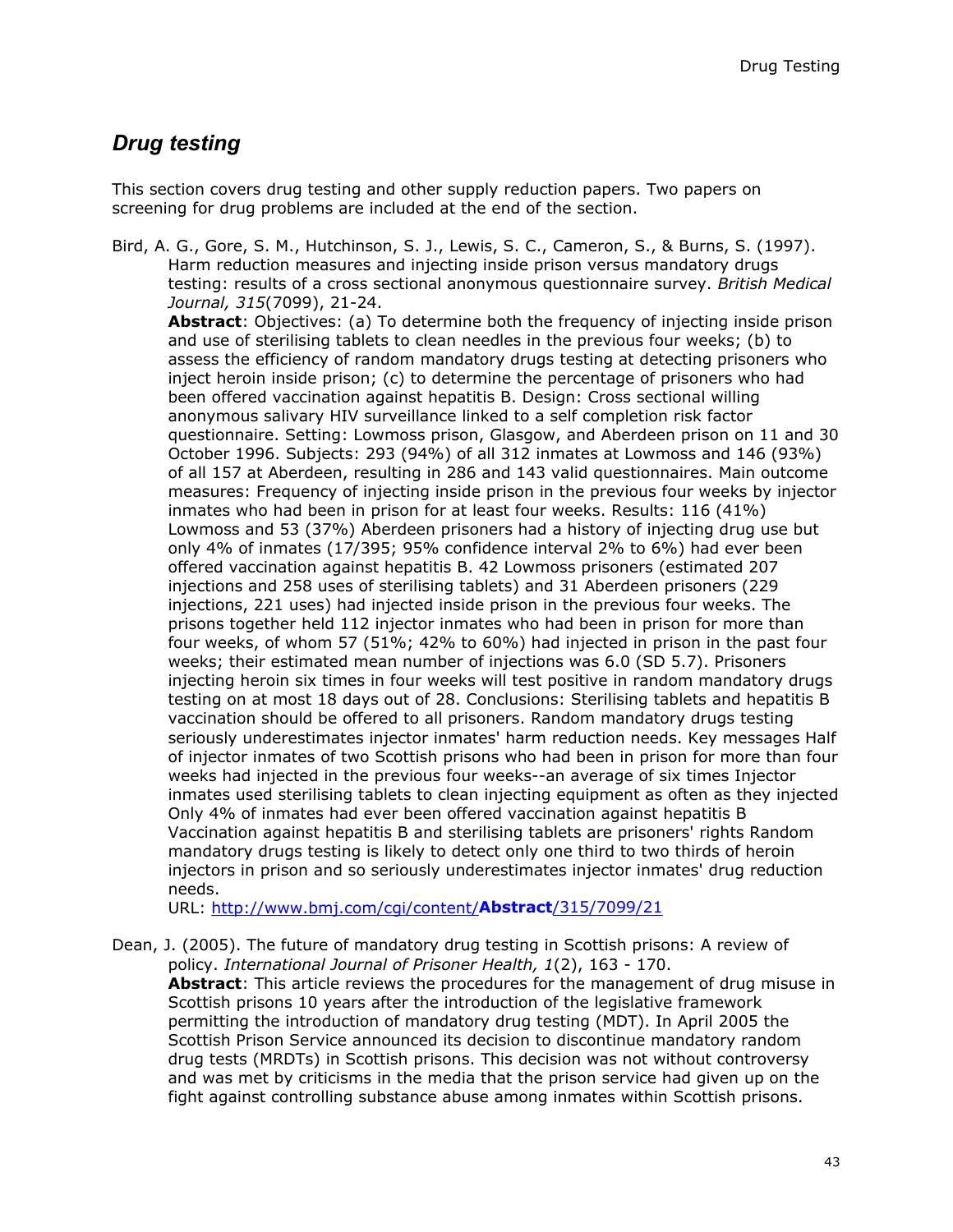This research examines the reality of the problem and some of the issues that have arisen over the past 10 years. The current usage of mandatory drug testing and some possible future implications of its usage are researched through the realistic but forward-looking approach currently utilised at Edinburgh prison. URL: <http://www.informaworld.com/10.1080/17449200600553134>

Edgar, K., & O'Donnell, I. (1998). *Mandatory Drug Testing in Prisons: The relationship between MDT and the level and nature of drug misuse*. London: Home Office. **Abstract**: This report is based on a study of mandatory drug testing (MDT) in five Prison Service establishments. One hundred and forty eight prisoners who had been tested recently (three - quarters on a random basis) we re interviewed about their experiences of drug misuse and the extent to which this had changed as a result of MDT. One hundred and forty six members of staff were asked about the impact of MDT on their response to prisoners' drug misuse and more generally about their views on the effectiveness of the policy.

URL: <http://www.homeoffice.gov.uk/rds/pdfs/hors189.pdf>

Fraser, A. D., & Zamecnik, J. (2002). Substance abuse monitoring by the correctional service of Canada. *Therapeutic Drug Monitoring, 24*(1), 187-191. **Abstract**: The Correctional Service of Canada implemented a urine drug-testing program over a decade ago. Offenders residing in federal correctional institutions and living in the community on conditional release were subject to urine drug testing. The objective of this study is to describe this testing program and the extent of drug use by conditional release offenders in 2000. Urine specimens were tested for drugs of abuse and prescription drugs including amphetamines, cannabinoids, cocaine metabolite, opiates, phencyclidine, benzodiazepines, methyl phenidate, meperidine, pentazocine and fluoxetine by immunoassay screening followed by GC-MS confirmation. Ethyl alcohol was analyzed when specifically requested. Alternative screening and confirmation methods with lower cut-off values were used whenever urine specimens were dilute (creatinine <20 mg/dL and specific gravity &LE;1.003). Total number of urine specimens analyzed in 2000 was 38,431 (6.7% were dilute). The positive rate for one or more drugs was 27.2% in 2000 in conditional release offenders. In the community setting 28,076 normally concentrated (nondiluted) specimens were tested (9.6% were positive for cannabinoids and 3.3% positive for cocaine metabolite), In the 1,270 dilute specimens collected from conditional release offenders in 2000, 12.8%, were positive for cannabinoids and 10.6% were positive for cocaine metabolite. The authors conclude that forensic urine drug testing provides an objective measure of drug use when assessing offenders living in the community on conditional release from correctional institutions in Canada. URL: [http://info.library.unsw.edu.au/cgi-bin/local/access/ej](http://info.library.unsw.edu.au/cgi-bin/local/access/ej-access.cgi?url=http://gateway.ovid.com/ovidweb.cgi?T=JS&checkipval=yes&PAGE=fulltext&D=ovft&MODE=ovid&NEWS=N&SEARCH=0163-4356.is+and+24.vo+and+1.ip+and+187.pg)[access.cgi?url=http://gateway.ovid.com/ovidweb.cgi?T=JS&checkipval=yes&PAGE=f](http://info.library.unsw.edu.au/cgi-bin/local/access/ej-access.cgi?url=http://gateway.ovid.com/ovidweb.cgi?T=JS&checkipval=yes&PAGE=fulltext&D=ovft&MODE=ovid&NEWS=N&SEARCH=0163-4356.is+and+24.vo+and+1.ip+and+187.pg) [ulltext&D=ovft&MODE=ovid&NEWS=N&SEARCH=0163-](http://info.library.unsw.edu.au/cgi-bin/local/access/ej-access.cgi?url=http://gateway.ovid.com/ovidweb.cgi?T=JS&checkipval=yes&PAGE=fulltext&D=ovft&MODE=ovid&NEWS=N&SEARCH=0163-4356.is+and+24.vo+and+1.ip+and+187.pg) [4356.is+and+24.vo+and+1.ip+and+187.pg](http://info.library.unsw.edu.au/cgi-bin/local/access/ej-access.cgi?url=http://gateway.ovid.com/ovidweb.cgi?T=JS&checkipval=yes&PAGE=fulltext&D=ovft&MODE=ovid&NEWS=N&SEARCH=0163-4356.is+and+24.vo+and+1.ip+and+187.pg)

Gore, S. M., & Bird, A. G. (1996). Cost implications of random mandatory drugs tests in prisons. *Lancet, 348*, 1124-1127.

**Abstract**: Background Compulsory urine testing of prisoners for drugs, a control initiative, was introduced in eight prisons in England and Wales early in 1995. Despite no evidence of effectiveness, testing was extended to all prisons in England and Wales by March 1996. We consider the cost of testing. We combined the costs of refusals, confirmatory tests, punishment of confirmed positives for cannabis or for class A drugs to estimate the average costs of random compulsory drugs testing. These costs were then compared to: i) the healthcare budget for a prison; and ii) the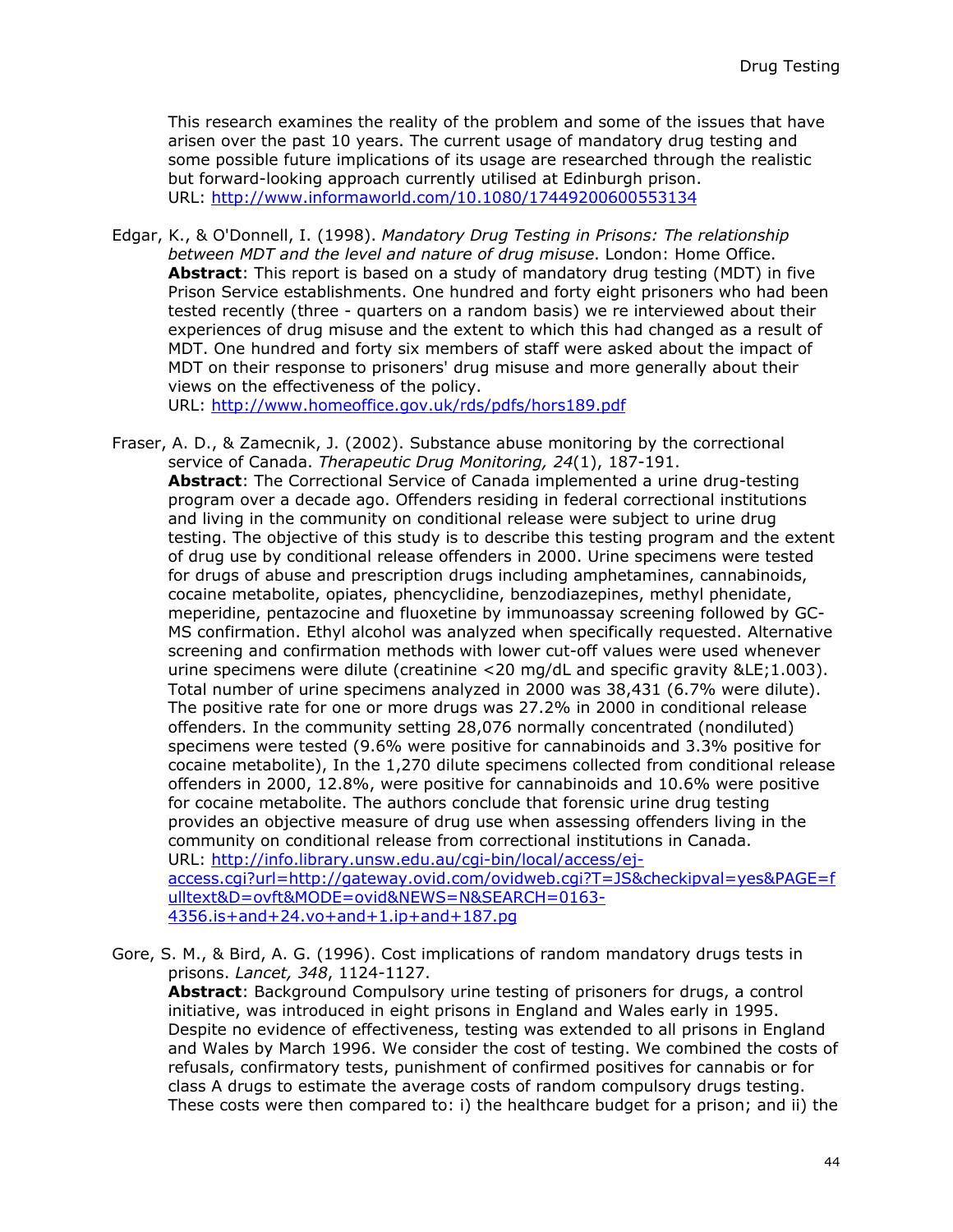cost of putting in place a credible prisons' drugs reduction programme. We then used Scottish data on incarceration and regional prevalence of injecting drug users to estimate the extent of the injecting drug use problem that prisons face. Findings Costs per 28 days of the random mandatory drugs testing control initiative in an establishment for 500 inmates where refusal rate is a) 10[percent] or b) nil; and 35 [percent] of urine samples test positive, one tenth of them for class A drugs were estimated at between a)  $\angle$  UK22,800 and b)  $\angle$  UK16,000 per 28 days  $\{a\}$  \$US35,100 and b) \$US24,600}. This cost was equivalent to twice the cost of running a credible drugs reduction and rehabilitation programme, and around half the total healthcare expenditure for a prison of 500 which averaged  $E$  UK41,114 per 28 days {\$US64,860}. Major cost-generating events were the punishment of refusals--over one third of cost a)--and testing positive for cannabis--over 50[percent] of cost a). In Scotland, around 5[percent] of injecting drug users (IDUs) are incarcerated at any time: 5[percent] of Lothian's drugs care, treatment and prevention costs and 2.5[percent] of its HIV/AIDS prevention budget in 1993-94 amounted to  $E$ UK101,300 per annum--or  $E$  UK7770 per 28 days (\$US11,970)--and about 35[percent] of monthly MDT costs. We suggest that 5[percent] of current resources for drugs prevention and treatment and for IDU-targeted HIV/AIDS prevention should be directed towards the prisons because in the prisons, where 5[percent] of the clients are at any time, injectors have less access to harm reduction measures than on the outside.

URL[:http://vnweb.hwwilsonweb.com/hww/jumpstart.jhtml?recid=0bc05f7a67b1790e](http://vnweb.hwwilsonweb.com/hww/jumpstart.jhtml?recid=0bc05f7a67b1790ed34b537fd18e7dacb74e646edc9de470424f1ef635b41228bf438a5811ff5077&fmt=C%20) [d34b537fd18e7dacb74e646edc9de470424f1ef635b41228bf438a5811ff5077&fmt=C](http://vnweb.hwwilsonweb.com/hww/jumpstart.jhtml?recid=0bc05f7a67b1790ed34b537fd18e7dacb74e646edc9de470424f1ef635b41228bf438a5811ff5077&fmt=C%20)

MacPherson, P. (2001). Random urinalysis program: policy, practice, and research results. *Forum on Corrections Research, 13*(3), 54-57.

**Abstract**: Urinalysis is a method of detecting recent drug use by looking for evidence of drugs (metabolites) in urine. In Canadian federal penitentiaries, offenders can be asked to provide a urine sample when there is reasonable grounds to suspect use; as a condition of participation in a program or activity involving community contact, as part of participation in a substance abuse treatment program, or if they have been chosen to participate in the random testing program. The purpose of this paper is to describe some of the results from the random component of urinalysis testing conducted by Correctional Service Canada (CSC). URL: <http://198.103.98.138/text/pblct/forum/e133/v13n3a17e.pdf>

- McDonald, M. (1997). *Mandatory Drug Testing in Prisons*. Birmingham: Centre for Research into Quality, The University of Central England in Birmingham. URL: <http://www0.bcu.ac.uk/crq/publications/mdt.pdf>
- Mundy, J. (1996). Crackdown on drug use in jails. *Connexions, 16,* 24.

**Abstract**: A computer-based information system for visitors, screening prisoners' outgoing phone calls, limiting the number of prisoners' visits and closing toilets in prison visiting areas are among measures introduced in South Australian prisons in an attempt to reduce drug use. In Victoria, similar detection measures and random drug sampling have resulted in a drop in positive drug tests from 35 to 8 percent. The Victorian Corrections Commissioner notes 'our measures have been called draconian but we are saving lives. Overdosing in Victorian prisons is now almost nil.'

Perry, R. W. K., & Marty, P. (2000). Drug testing in Canadian jails: To what end? *Canadian Journal of Public Health, 91*(1), 26-28. **Abstract**: Since 1995, Corrections Services Canada (CSC) has conducted randomized urinalysis screening of a minimum of 5% of the federal inmate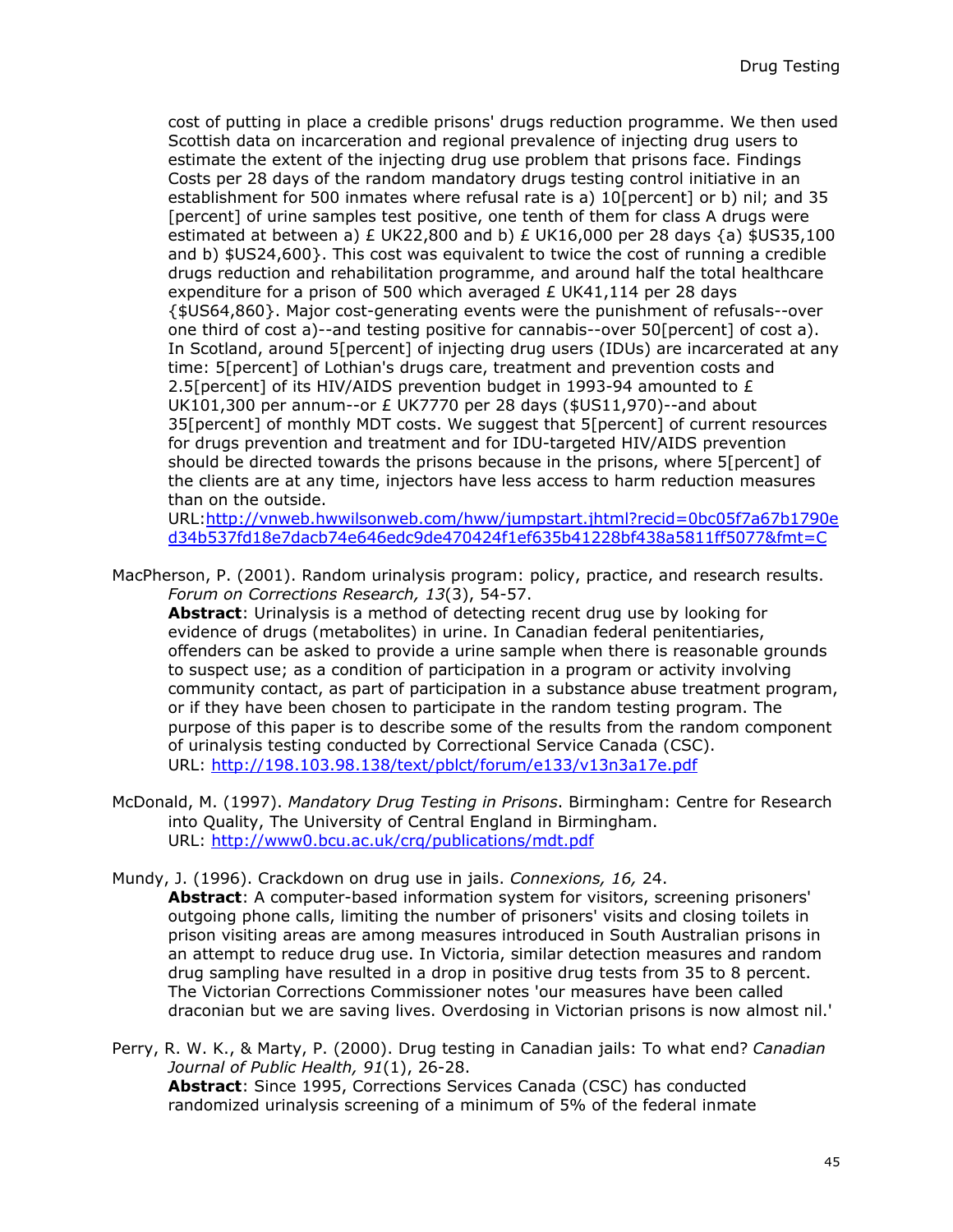population on a monthly basis. Urine samples are screened for a broad range of psychoactive substances. The stated purpose of such screening is to reduce substance use in federal jails. Analysis of data provided by CSC for testing between 1994 and 1998 reveals small but statistically significant increases in the percentage of all urine samples that tested positive over that time. Analysis of the results of screening for opiates, cocaine and THC from data provided by CSC for the same time period, shows steady rates of opiate and cocaine detection at maximum and medium levels of security, decreases in opiate and cocaine detection in minimum security, and statistically significant increases in THC detection at all levels of security. The implications of these findings are discussed.

URL[:http://proquest.umi.com/pqdweb?did=52626681&Fmt=7&clientId=25620&RQT](http://proquest.umi.com/pqdweb?did=52626681&Fmt=7&clientId=25620&RQT=309&VName=PQD%20) [=309&VName=PQD](http://proquest.umi.com/pqdweb?did=52626681&Fmt=7&clientId=25620&RQT=309&VName=PQD%20)

Shearer, J., White, B., Gilmour, S., Wodak, A. D., & Dolan, K. A. (2006). Hair analysis underestimates heroin use in prisoners. *Drug and Alcohol Review, 25*(5), 425 - 431. **Abstract**: The value of hair analysis in measuring treatment outcome was examined in a randomised controlled trial (RCT) of an Australian state prison-based methadone programme between 1997 and 1998 (n = 382 male prisoners). Hair samples were analysed for morphine using immunoassay techniques. Agreement between hair analysis and self-report was tested using kappa, McNemar's test of symmetry and Pearson's correlation coefficient r. Hair analysis based on immunoassay was inadequate as the primary outcome measure for the RCT but had value in supplementing self-reported heroin use. There was a modest correlation ( $r = 0.31$ , p < 0.001) between self-reported frequency of heroin use and morphine concentrations in hair. Sectional hair analysis, a reflection of duration of drug use, was uninformative and generally impractical due to the length of hair sections needed.

URL: <http://www.informaworld.com/10.1080/09595230600868512>

Singleton, N., Pendry, E., Simpson, T., Goddard, E., Farrell, M., Marsden, J., et al. (2005). *The impact of mandatory drug testing in prisons*. UK: Home Office Online Report 03/05.

URL: <http://www.homeoffice.gov.uk/rds/pdfs05/rdsolr0305.pdf>

Woodham, R. G. (1995). *Briefing paper on drug trafficking into NSW correctional centres*. Sydney: NSW Department of Corrective Services. **Abstract**: Woodham discusses drug trafficking in and out of correctional centres in New South Wales. Issues discussed include drug trafficking methods, corrupt staff, civilian workers, deliveries and stores, vehicles, inmate mail, hoarding and trading of medication, drug and alcohol manufacture, Task Force Sted, drug detection dog unit, urinalysis, searching, visitor restriction and drug rehabilitation programs.

- Kevin, M. (1997). *The Alcohol and Other Drug Screen with inmate receptions in New South Wales: a pilot initiative*. Sydney: NSW Department of Corrective Services. **Abstract**: The results of a pilot project aimed at identifying inmates with alcohol or other drug related problems on reception into prison are reviewed. By this means, current drug users, especially those with a high dependency problem, can be channeled into appropriate drug treatment programs, with the ultimate aim of greater rehabilitation and less recidivism post-release.
- Peters, R. H., Greenbaum, P. E., Steinberg, M. L., Carter, C. R., Ortiz, M. M., Fry, B. C., et al. (2000). Effectiveness of screening instruments in detecting substance use disorders among prisoners. *Journal of Substance Abuse Treatment, 18*(4), 349-358.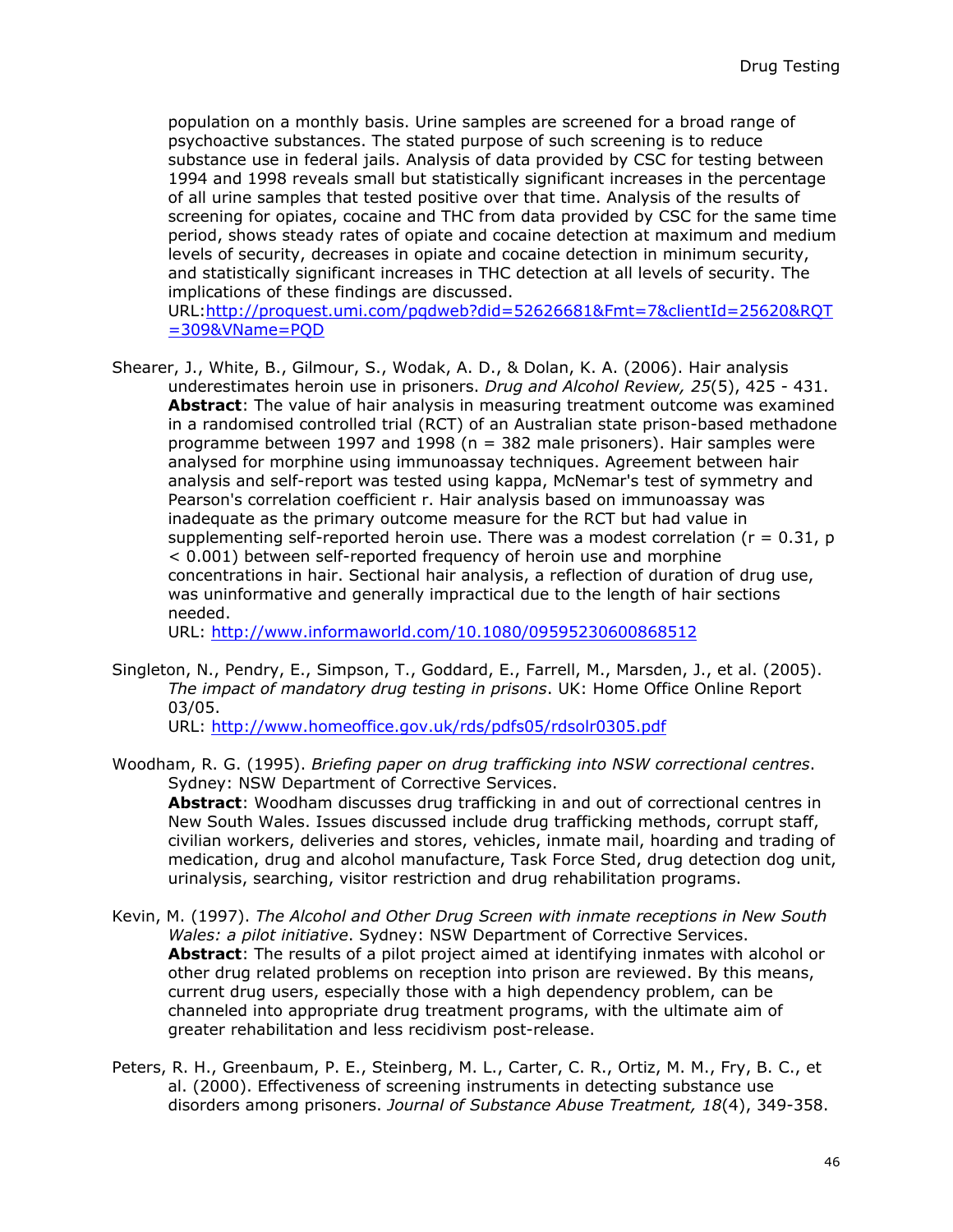**Abstract**: This study examined the effectiveness of several screening instruments in detecting substance use disorders among prison inmates. A sample of 400 male inmates were administered eight different substance abuse screening instruments and the Structured Clinical Interview for DSM-IV (SCID-IV), Version 2.0, Substance Abuse Disorders module. The latter was used as a diagnostic criterion measure to determine the presence of substance use disorders. Based on positive predictive value, sensitivity, and overall accuracy, the Texas Christian University Drug Screen, the Simple Screening Instrument, and a combined instrument--Alcohol Dependence Scale/Addiction Severity Index-Drug Use section were found to be the most effective in identifying substance abuse and dependence disorders. URL: [http://www.sciencedirect.com/science/article/B6T90-407GJ5J-](http://www.sciencedirect.com/science/article/B6T90-407GJ5J-6/2/7288ef79021358f14d25a5c38521c105)

[6/2/7288ef79021358f14d25a5c38521c105](http://www.sciencedirect.com/science/article/B6T90-407GJ5J-6/2/7288ef79021358f14d25a5c38521c105)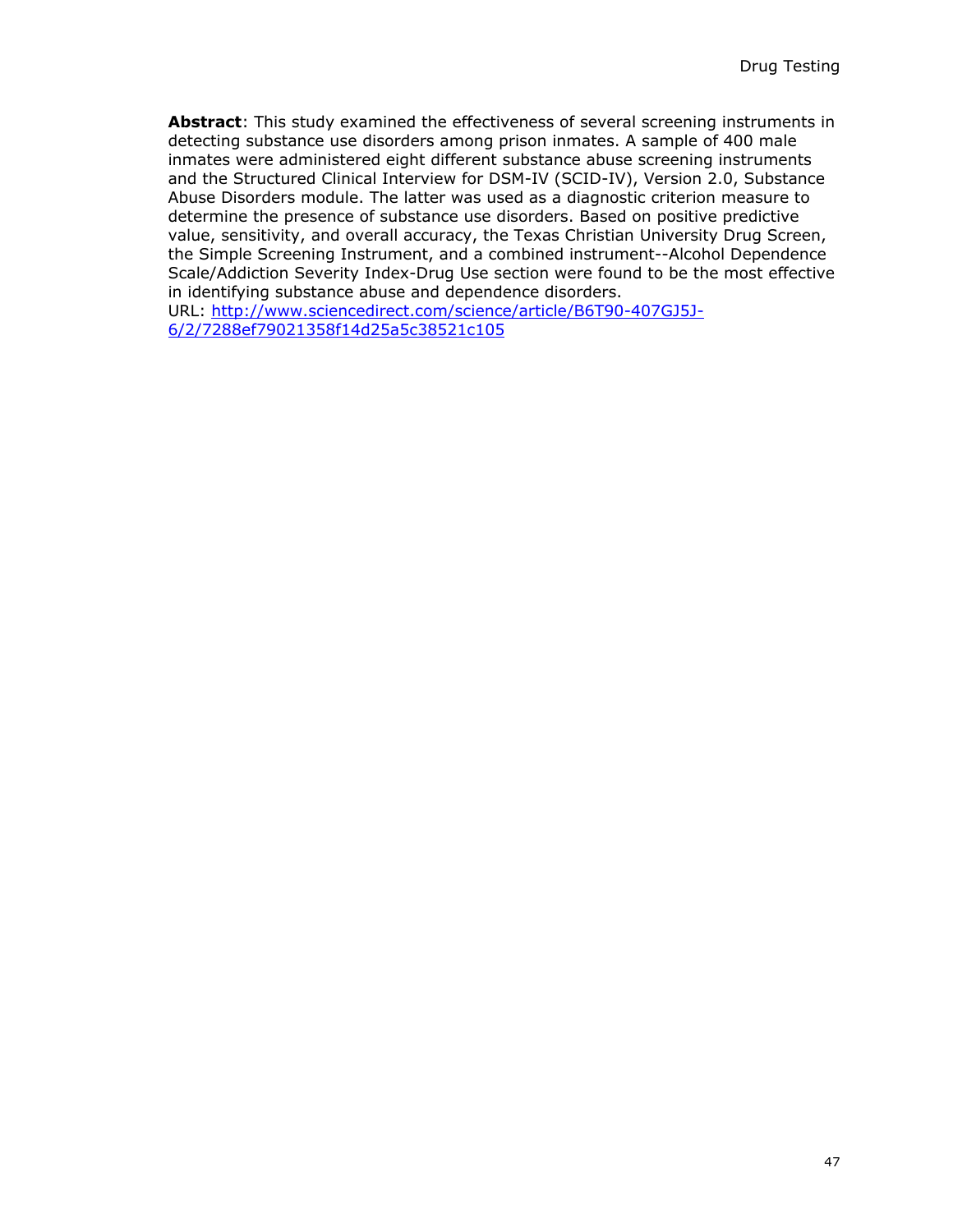### *Tobacco*

Awofeso, N. (2003). Implementing Smoking Cessation Programmes in Prison Settings. *Addiction Research and Theory, 11*, 119-130.

**Abstract**: In spite of abundant evidence as to the adverse health problems of tobacco use over the past half century, progress towards tobacco control in prisons have been minimal. Lack of political will, boredom, stress, imprisonment-related deprivation, sub-optimal demographic characteristics of prisoners, and the unavailability of formal funding mechanisms for smoking cessation support including nicotine replacement therapy - are common reasons for this minimal progress. The author suggests that another important obstacle is a limited adoption of smoking cessation interventions that are specifically tailored for use in prison cohorts. Since 2000, the author developed and implemented smoking cessation programmes, using a Social Marketing framework, in eight Australian prisons as part of a tobacco control project. Based on his experience, the author discusses issues to consider in implementing such programmes in other prisons. Prison-based smoking cessation programmes remain a neglected but important health intervention. Adaptation of Social Marketing techniques may facilitate the feasibility and effectiveness of such programmes.

URL[:http://www.ingentaconnect.com/content/tandf/gart/2003/00000011/00000002/](http://www.ingentaconnect.com/content/tandf/gart/2003/00000011/00000002/art00005) [art00005](http://www.ingentaconnect.com/content/tandf/gart/2003/00000011/00000002/art00005)

Belcher, J. M., Butler, T., Richmond, R. L., Wodak, A. D., & Wilhelm, K. (2006). Smoking and its correlates in an Australian prisoner population. *Drug and Alcohol Review, 25*(4), 343 - 348.

**Abstract**: Despite evidence of high rates of smoking among prisoners, there has been limited research that describes smoking patterns and risk factors associated with smoking in this group. This study describes inmate smokers and identifies factors associated with smoking in prison, using a survey comprising a crosssectional random sample of inmates stratified by sex, age and Aboriginality. A total of 914 adult inmates (747 men, 167 women) were recruited from 29 New South Wales (Australia) correctional centres. Information on the prevalence of smoking, smoking history, smoking behaviours and other risk factors were collected. Of the participants, 79% were current smokers (78% men, 83% women). Younger inmates were more likely than older inmates to smoke (86% vs. 64%). Most individuals smoked between 11 and 20 cigarettes a day and a median of 50 grams per week. In the previous year, over half (52%) of current smokers had attempted to quit or reduce the amount they smoked. At the time of the survey, 58% of smokers had plans to quit; 21% within 3 months. Independent predictors of current smoking in the multivariate analysis were past use of cannabis and a history of illicit drug use. The prevalence of smoking in prison is extraordinarily high and exceeds that of the general community. Despite this, the majority of prisoners report plans to quit. Readily available smoking cessation advice, support and treatment are needed to assist those wanting to quit in this stressful environment. As the prevalence of smoking within the general community declines, assisting cessation in groups containing a disproportionate number of smokers will become increasingly important. Despite high levels of tobacco dependence, many prisoners intend to quit and health planners and custodial authorities need to encourage and support inmates who do attempt to quit.

URL: <http://www.informaworld.com/10.1080/09595230600741198>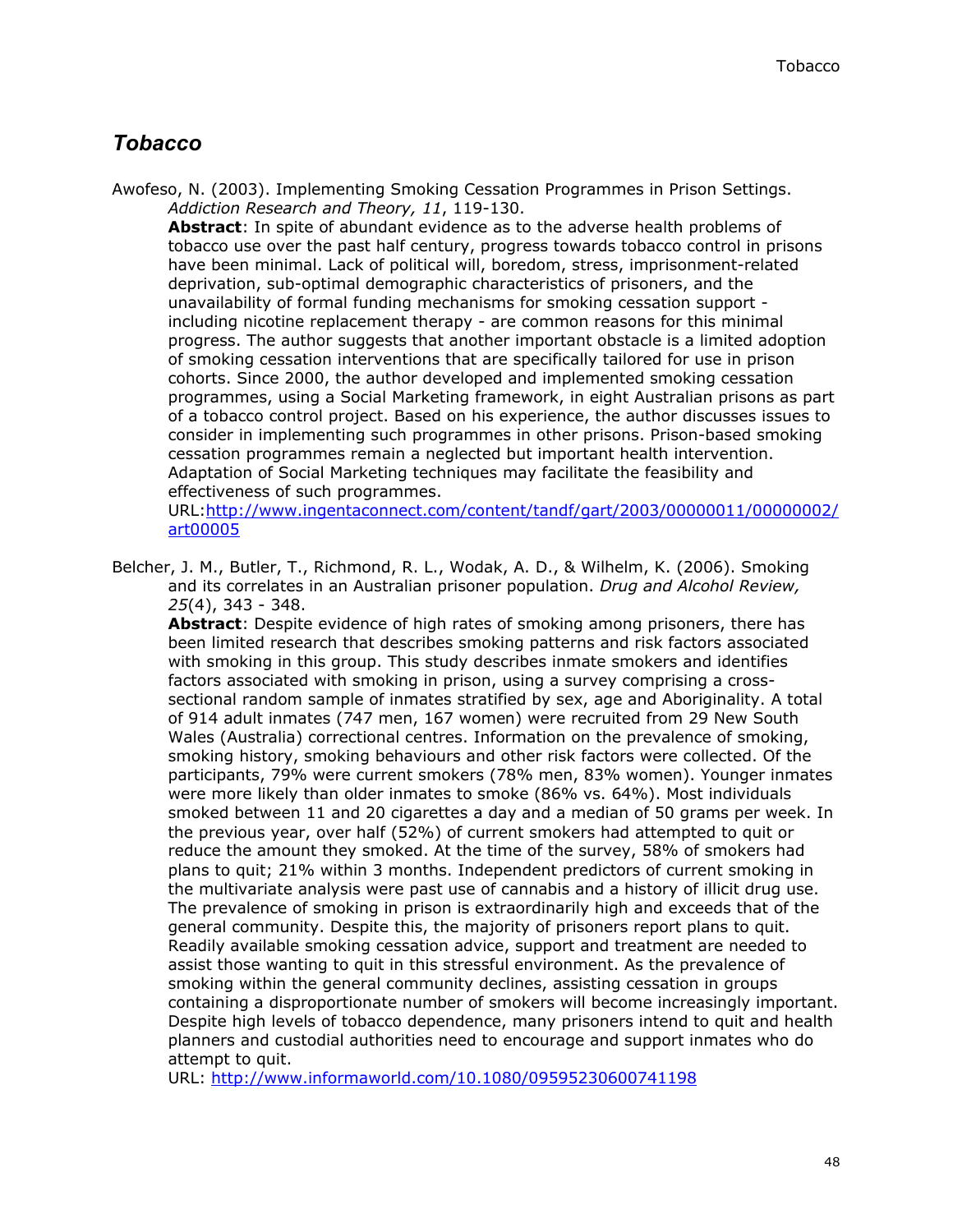Colclough, J. A. (2003). Smoking cessation dilemmas in prison. *British Medical Journal, 327*(7405), p. 29. URL: [http://find.galegroup.com/itx/infomark.do?&contentSet=IAC-](http://find.galegroup.com/itx/infomark.do?&contentSet=IAC-Documents&type=retrieve&tabID=T002&prodId=EAIM&docId=A105852012&source=gale&srcprod=EAIM&userGroupName=unsw&version=1.0)[Documents&type=retrieve&tabID=T002&prodId=EAIM&docId=A105852012&source](http://find.galegroup.com/itx/infomark.do?&contentSet=IAC-Documents&type=retrieve&tabID=T002&prodId=EAIM&docId=A105852012&source=gale&srcprod=EAIM&userGroupName=unsw&version=1.0) [=gale&srcprod=EAIM&userGroupName=unsw&version=1.0](http://find.galegroup.com/itx/infomark.do?&contentSet=IAC-Documents&type=retrieve&tabID=T002&prodId=EAIM&docId=A105852012&source=gale&srcprod=EAIM&userGroupName=unsw&version=1.0)

Richmond, R. L., Butler, T., Belcher, J. M., Wodak, A., Wilhelm, K. A., & Baxter, E. (2006). Promoting smoking cessation among prisoners: feasibility of a multi-component intervention. *Australian and New Zealand Journal of Public Health, 30*(5), 474-479. **Abstract**: Objective: To conduct a pilot study to determine the feasibility and effectiveness of a multi-component smoking cessation intervention among prison inmates.

Conclusions: Prison inmates are able to quit or reduce tobacco consumption while in prison but any smoking cessation intervention in this setting needs to address prison-specific issues such as boredom, stress, transfers to other prisons, court appearances, and isolation from family and friends.

Implications: The prevalence of smoking within Australian prisons is alarmingly high. Further work into how to encourage prisoners to quit smoking is required.

URL[:http://infotrac.galegroup.com/itw/infomark/1/1/1/purl=rc1\\_EAIM\\_0\\_A1535171](http://infotrac.galegroup.com/itw/infomark/1/1/1/purl=rc1_EAIM_0_A153517155&dyn=5!xrn_1_0_A153517155?Z3950=1&sw_aep=unsw%20Electronic%20resource%20(HTML)%20HTML) [55&dyn=5!xrn\\_1\\_0\\_A153517155?Z3950=1&sw\\_aep=unsw Electronic resource](http://infotrac.galegroup.com/itw/infomark/1/1/1/purl=rc1_EAIM_0_A153517155&dyn=5!xrn_1_0_A153517155?Z3950=1&sw_aep=unsw%20Electronic%20resource%20(HTML)%20HTML)  [\(HTML\) HTML](http://infotrac.galegroup.com/itw/infomark/1/1/1/purl=rc1_EAIM_0_A153517155&dyn=5!xrn_1_0_A153517155?Z3950=1&sw_aep=unsw%20Electronic%20resource%20(HTML)%20HTML)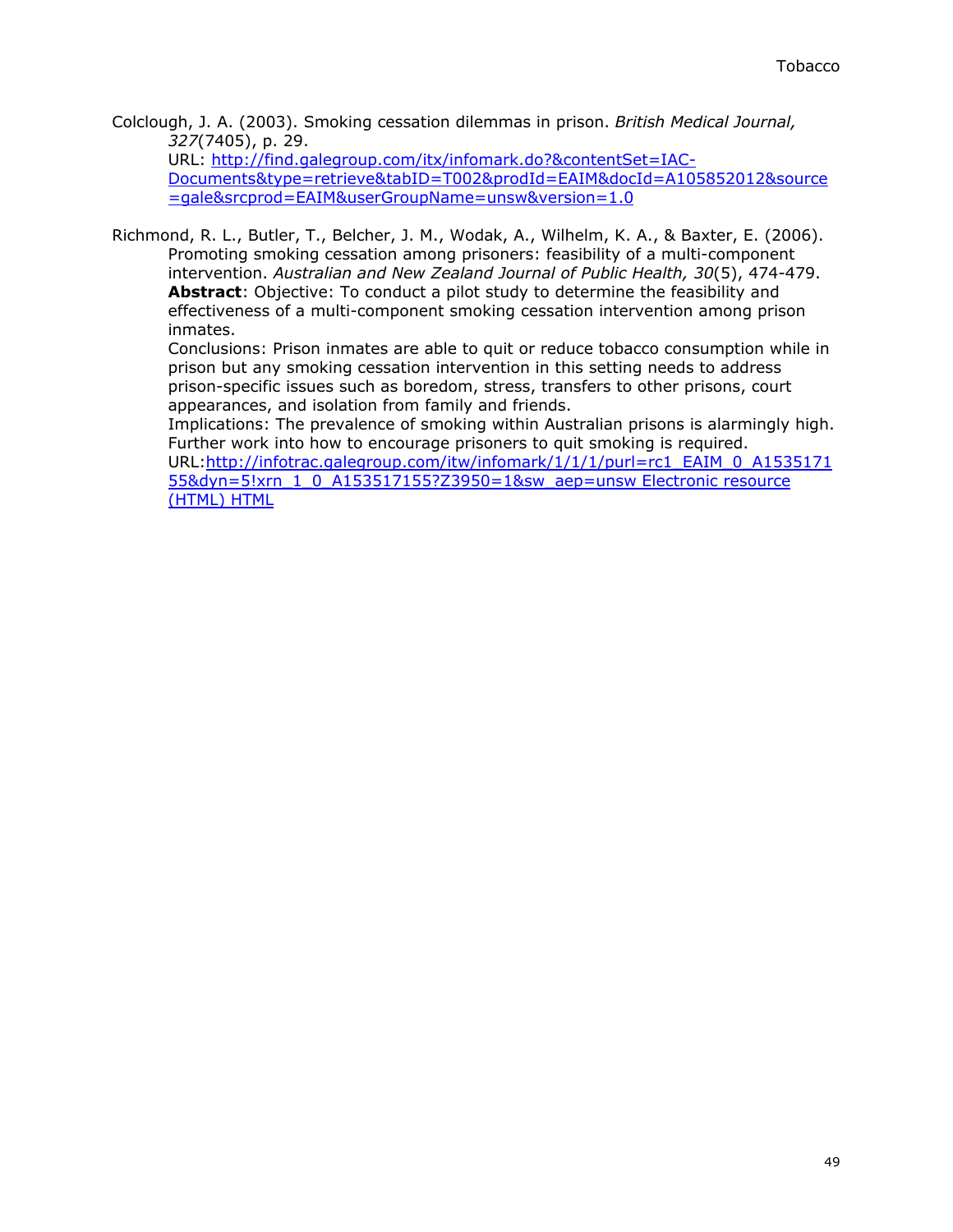# *Attitudes*

This section covers attitudes of prison staff and prisoners towards drug use and treatment.

- Airey, N., & Marriot, J. (2002). Measuring therapeutic attitudes in the prison environment: development of the Prison Attitude to Drugs scale. *Addiction, 98*(2), 179. **Abstract**: To develop and test the validity of a scale measuring therapeutic attitudes among prison staff working with drug misusers. A cross-sectional postal questionnaire study using 27 statements with a five-point Likert scale was used. Four prisons in the south-west of England were administered the questionnaire. A total of 252 prison staff (response rate 70%), including 67 for test-retest (response rate 57%).The study resulted in a three-dimensional, nine-item scale: the Prison Attitude to Drugs scale (PAD). The three subscales measure confidence in skills (four items), personal rewards (three items) and job satisfaction (two items). Test-retest correlations for the questions were above 0.7, with each factor having an internal coherence (coefficient alpha) of greater than 0.7.The PAD is a reliable tool that can be used in the prison environment.
- Carlin, T. (2005). An exploration of prisoners' and prison staff's perceptions of the methadone maintenance programme in Mountjoy Male Prison, Dublin, Republic of Ireland. *Drugs: Education, Prevention and Policy, 12*(5), 405 - 416. **Abstract**: This study, which was based in Ireland's main committal prison, used semi-structured interviews and a focus group to explore the perceptions of staff and prisoners towards methadone maintenance within the prison setting. Although the research subjects identified advantages and disadvantages associated with methadone prescribing within the prison, they were generally positive in their assessment of Mountjoy's methadone programme. Prisoners perceived it as leading to an improvement in their relationships with their families, while staff viewed it as facilitating a more stable and safer working environment. However, although prisoners' use of heroin had reportedly declined since the advent of the methadone maintenance programme in the prison, their use of other drugs had not. There were negative views expressed by both groups about the manner in which methadone is dispensed within the prison, and also because methadone was viewed as being as addictive as heroin. Regarding perceptions of the purpose of methadone maintenance, there was a spectrum of interpretations among the interviewees. Five purposes were identified. These were: (1) to ensure continuity of harm-reduction policies from the community; (2) to reduce the supply of heroin in the prison; (3) to prevent needle sharing and the spread of blood-borne infections; (4) to treat heroin addiction; and (5) to control prisoners and maintain order and discipline within the prison. Apropos the latter, there was a widely held perception within the total sample that this latent function of methadone maintenance could be seen as of greater importance than the more conventional harm-reduction functions that were also identified.

URL: <http://www.informaworld.com/10.1080/09687630500249599>

Gjersing, L. R., Butler, T., Caplehorn, J. R. M., Belcher, J. M., & Matthews, R. (2007). Attitudes and beliefs towards methadone maintenance treatment among Australian prison health staff. *Drug and Alcohol Review, 26*(5), 501 - 508. **Abstract**: Introduction and Aims. Justice Health NSW has one of the most extensive prison-based methadone programmes in the world. We examine prison health staff attitudes towards methadone treatment and compare these with community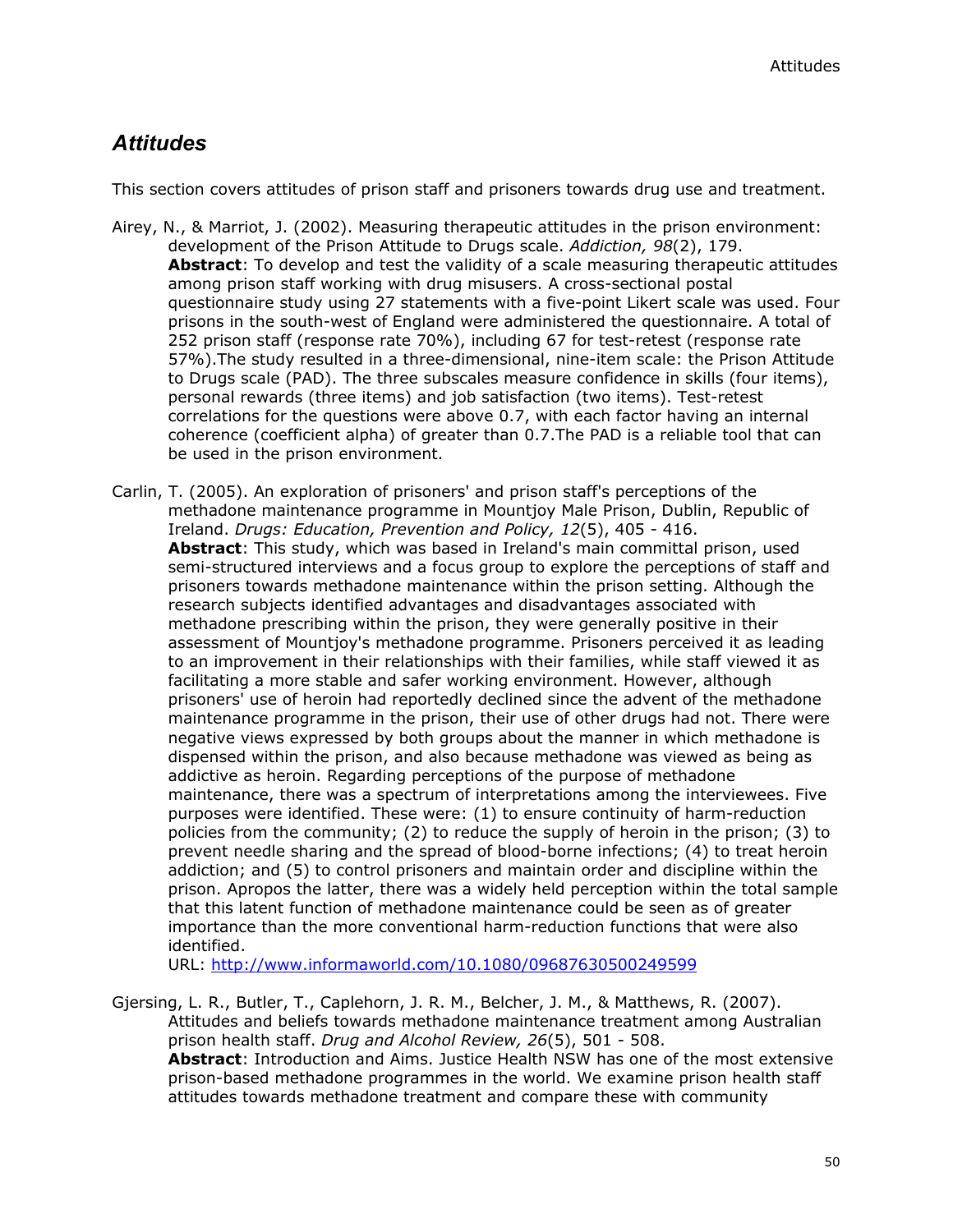methadone staff. Design and Methods. A cross-sectional survey of 202 staff employed by Justice Health New South Wales was undertaken in 2003. Results. The mean scores on the various sub-scales were: abstinence-orientation (AO) 2.9 (95% CI 2.8 - 3.0); disapproval of drug use (DDU) 3.3 (95% CI 3.2 - 3.4); knowledge (Know) 2.7 (95% CI 2.4 - 2.9); and toxicity 4.6 (95% CI 4.2 - 5.0). Both the AO and DDU score were correlated negatively with the Know score  $(r = -0.37$  and  $r = -0.13$ , respectively). Prison health staff had higher AO (2.9 vs. 2.6,  $p < 0.001$ ) and DDU  $(3.3 \text{ vs. } 2.6, \text{ p} < 0.001)$  scores, and lower Know  $(2.7 \text{ vs. } 7.0, \text{ p} < 0.001)$  scores than methadone staff working in the Australian community. They were more knowledgeable than US community methadone staff about the toxicity of methadone  $(4.6 \text{ vs. } 0.0, \text{ p} < 0.001)$ . Discussion and Conclusions. This is the first survey to examine prison health staff attitudes to methadone treatment. Correctional health staff tend to be more abstinence-orientated, more likely to disapprove of drug use, and less knowledgeable about the risks and benefits of methadone than Australian community methadone staff. The findings have important implications for training health staff working in the prison environment with regard to client retention on methadone treatment.

URL: <http://www.informaworld.com/10.1080/09595230701499118>

Wilson, G. B., Galloway, J., Shewan, D., Marshall, L., Vojt, G., & Marley, C. (2007). 'Phewww, bingoed!': Motivations and variations of methods for using heroin in Scottish prisons. *Addiction Research & Theory, 15*(2), 205 - 224. **Abstract**: While prison is recognised as a setting for infectious disease transmission among drug users, little is known about psychological and situational factors influencing high-risk behaviours, knowledge vital to prison-based interventions. Qualitative interview and focus group data were collected from staff and prisoners in six Scottish prisons. A general view was that prison heroin use had increased, but injecting and sharing remained a covert and minority behaviour. "Anti-injecting culture" among staff and most prisoners emerged as an important factor, though not linked by prisoners to an "anti-drug culture". Of individual and social risk factors identified, only the desire to inject in prison for maximum effect was unique to prison injectors and sharers. This decision-based behaviour requires further theoryfocussed research. Given these findings, introducing needle exchanges into Scottish prisons could undermine their low drug injection rates. Enabling injecting, albeit within a public health framework, conflicts with the major prison objective of rehabilitation.

URL: <http://www.informaworld.com/10.1080/16066350601160639>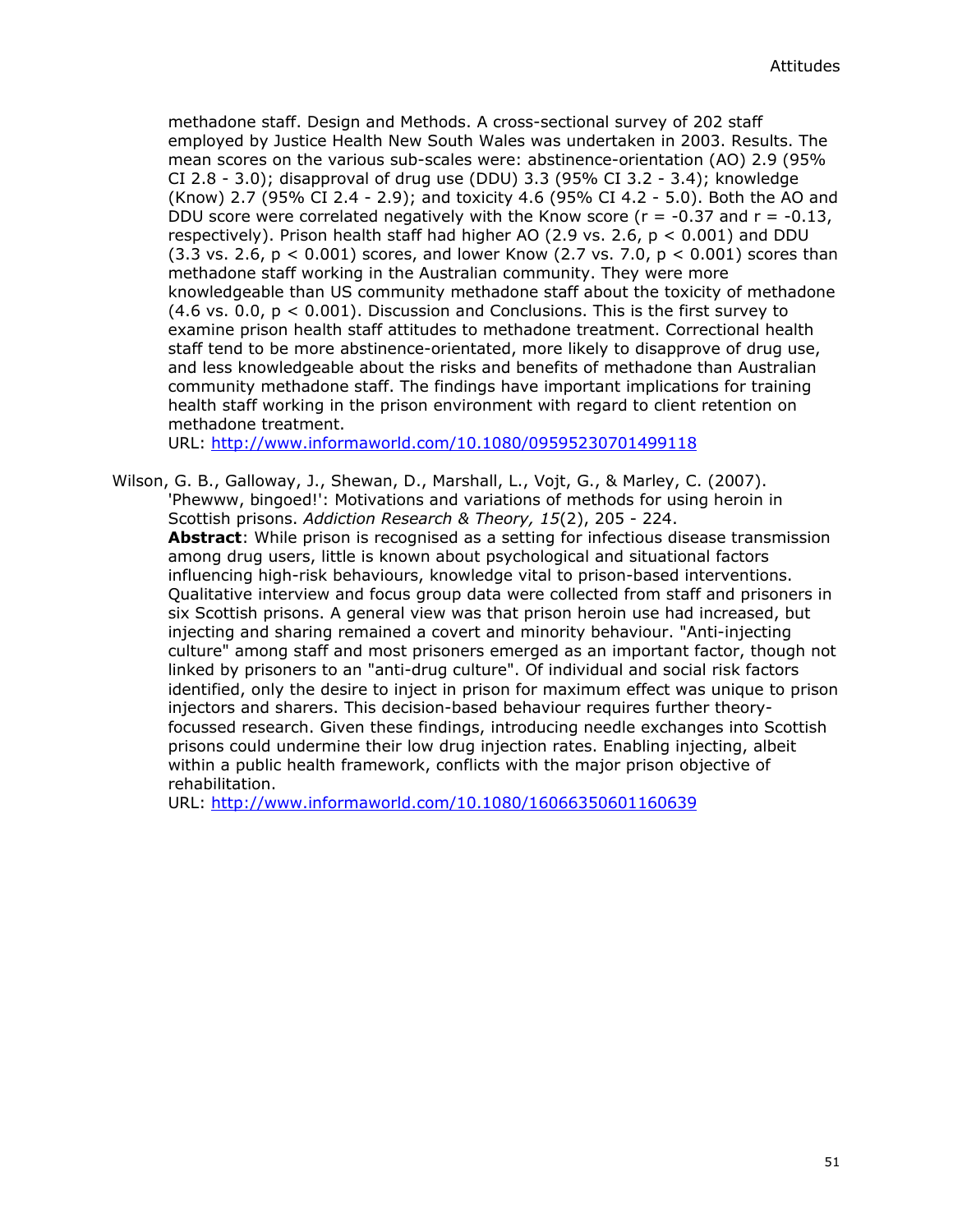### *Program descriptions (Australian)*

This section covers papers that provide Australian program descriptions – they do not include evaluations nor specify necessarily the types of treatment provided. Rather they are generic program descriptions.

- Abru, E. (1999). Drugs behind bars. *New South Wales Police News, 79,* 18-19. **Abstract**: Drug use in prisons not only hurts prisoners, but can also be dangerous for prison officers who may become potential victims of drug users. Corrective Services have introduced a package of new anti drug measures which include zero tolerance. Abru outlines some of these measures, including the searching of visitors, monitoring contact visits, and random testing of prisoners by urinalysis.
- Allen, D. (1994). *Social justice issues and drug and alcohol services : implications for correctional programmes*. Paper presented at the Health for all? Social justice issues in the alcohol and other drug field: proceedings from the seventh National Drug and Alcohol Research Centre Annual Symposium.

**Abstract**: The opportunities for inmates to experience social justice in relation to alcohol and other drug issues in prison are discussed in this paper. Since a large proportion of inmates in New South Wales prisons have drug and alcohol problems, the Drug and Alcohol Services provide a treatment and education program to inmates in these prisons. The program seeks to provide inmates with support and skills to minimise the harm associated with their alcohol and other drug use both in jail and on release.

URL[:http://www.med.unsw.edu.au/NDARCWeb.nsf/resources/Mono\\_3/\\$file/Mono.21](http://www.med.unsw.edu.au/NDARCWeb.nsf/resources/Mono_3/$file/Mono.21.pdf) [.pdf](http://www.med.unsw.edu.au/NDARCWeb.nsf/resources/Mono_3/$file/Mono.21.pdf)

Anderton, C. (2004). Justice Drug Plan : 15 months on... what have we achieved? *APCCA Newsletter, 19,* 5-6.

**Abstract**: This article describes the implementation of key therapeutic elements of the Western Australian Department of Justice's Justice Drug Plan. At 15 September 2004, 230 prisoners were receiving pharmacotherapies, mainly methadone, provided by the Prisoner Addiction Services Team. Seventeen additional treatment programs have been introduced for high risk offenders, and these have catered for an additional 166 drug offenders, with a total of 259 offenders completing the programs in 2003-2004. Two Drug Free Units (DFUs) have also been opened at Bandyup Women's Prison and Albany Regional Prison, and there have been 71 placements so far in the Bandyup DFU and 32 placements in the Albany DFU. URL: [http://www.apcca.org/Pubs/News/19/newsletter\\_19\\_2004-12.pdf](http://www.apcca.org/Pubs/News/19/newsletter_19_2004-12.pdf)

Cameron, M. (2001). *Women prisoners and correctional programs*. Canberra: Australian Institute of Criminology.

**Abstract**: This paper discusses trends in the incarceration of women and intervention programs available to women in prison. Currently there is considerable interest in the design and delivery of interventions for prisoners with drug abuse problems. However, although women are often unemployed and tend to be poorly educated at the time of their incarceration, little attention is paid to employment and education programs. Cameron examines drug intervention programs and employment and education programs for women, and finds that they are often delivered without consideration of their effectiveness.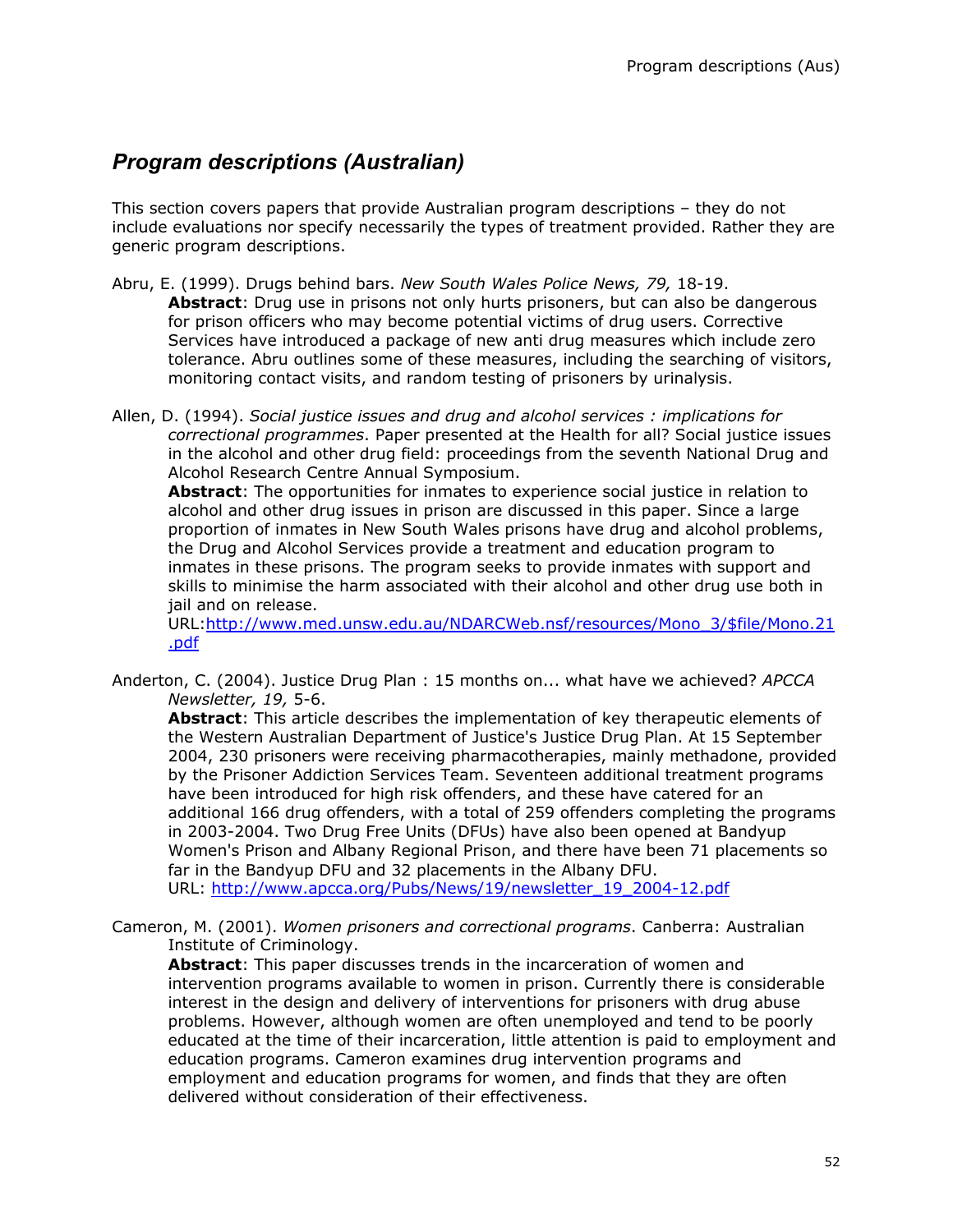#### URL: <http://www.aic.gov.au/publications/tandi/ti194.pdf>

- Carroll, M. (1998). *Turning the Tide : the perspective of CORE : the Public Correctional Enterprise*. Paper presented at the Drugs in prisons : national strategy review and corrections-health interface : proceedings of the Australasian Conference. **Abstract**: This paper looks at the 'Turning the Tide' drugs in prisons initiative operating in the Victorian prison system. The initiative has been extensively implemented at the Bendigo Community Treatment Prison, where the treatment regime is significantly improving inmate behaviour and attitudes towards drugs. CORE (Public Correctional Enterprise) recommends that more attention now be focused on young offenders who are serving short sentences, are disinclined to change, are not in treatment for long enough to make a difference, and are not deterred from using drugs in prison by the usual disciplinary methods.
- Guy, D., & Irlam, P. (1999). *Drug rehabilitation within prisons : stemming the flow or bandaiding? (the Cadell Training Centre Model)*. Paper presented at the Australasian Conference on Drugs Strategy.

**Abstract**: The Drug Therapeutic Unit at Cadell Training Centre is a drug free unit within a low security prison where prisoners are contracted to remain drug free. The underlying principles of the Unit are: to create an environment where each person can improve their sense of self worth; to improve their behaviour towards others while in the Unit; and to reduce the number and severity of future crimes. This paper presents a profile of prisoner clients and program characteristics.

Hamilton, P. (1991). *Prison based treatment programs*. Paper presented at the Corrections Health : First National Conference.

**Abstract**: Since 1986 the Corrections Health Service has provided a number of alcohol and drug programs for the Office of Corrections in Victoria. Hamilton's paper focuses on one aspect of this - the delivery of programs within the prison system, particularly programs in the 'K' Division, a maximum security environment. The programs are designed to challenge the prisoner's approach to life and to their attitudes and lifestyle within a community atmosphere. Hamilton includes data which proves that the program does have an effect on prisoners, both while on the program and on their release.

Henry-Edwards, S., Grant, L., Community Restorative Centre, & New South Wales. Dept. of Corrective Services. (2005). Drugs in prisons : policy and practice. *Of Substance, 3*, 24-25.

**Abstract**: In these articles, two organisations working in the correctional sector present their point of view on the issue of drugs in prisons. The Community Restorative Centre (NSW) describes the difficulties involved in addressing drug problems in prison, based on discussions with twelve ex inmates. The New South Wales Department of Corrective Services describes initiatives for reducing the risk of HIV and hepatitis C infection among prisoners, especially those serving very short sentences, and indicates that the Department is reviewing the alcohol and other drug treatment programs available to prisoners with a view to providing integrated treatment pathways.

Hunter, W. (1998). *A perspective of the health-corrections interface*. Paper presented at the Drugs in prisons : national strategy review and corrections-health interface. **Abstract**: The intersection of corrections policies on drug use and inmate health care is investigated. This paper considers the need for appropriate health care and drug treatment for substance-abusing inmates, training of custodial staff in health issues,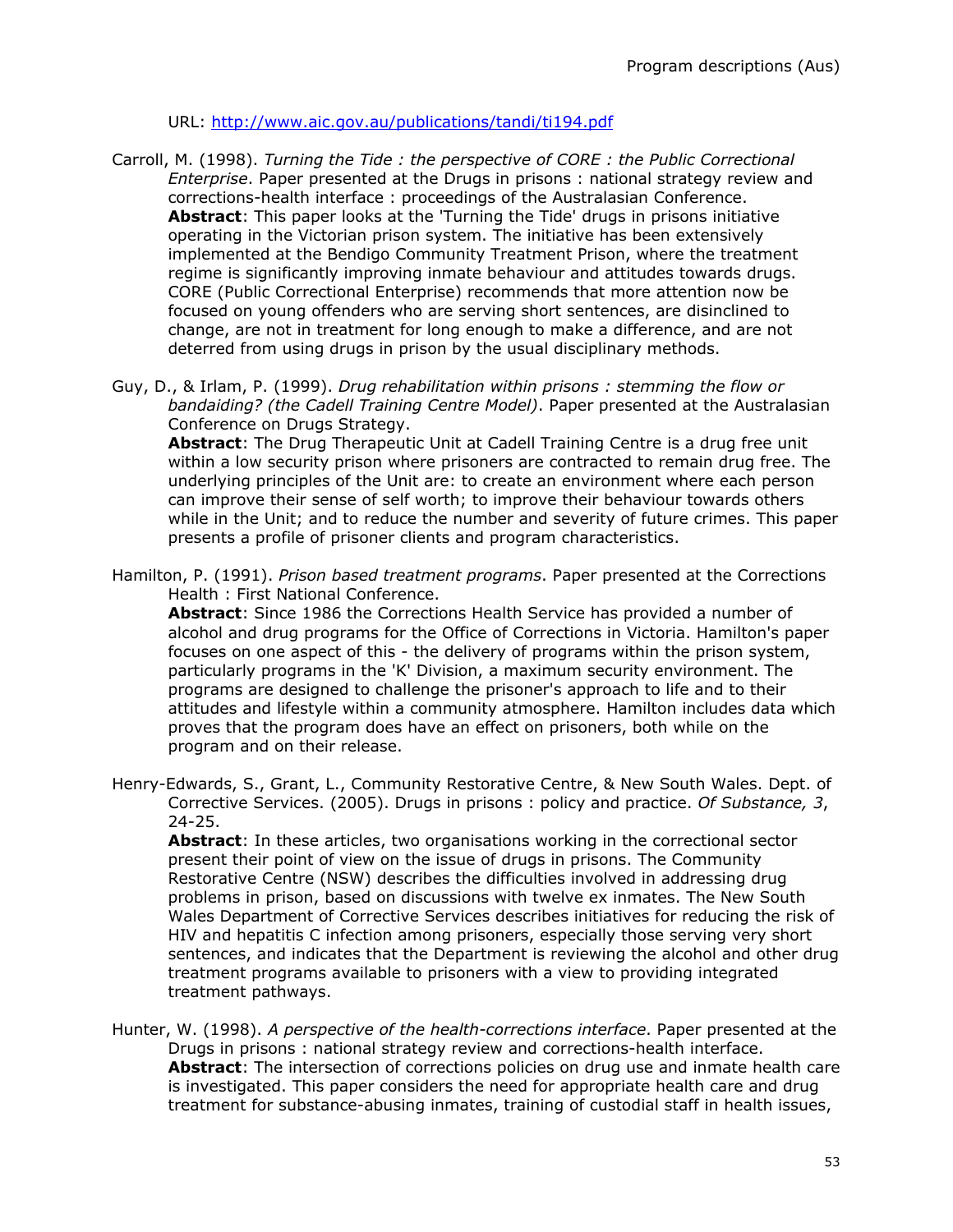the role of the Prison Medical Service, harm minimisation strategies, drug testing, management of communicable diseases, and appropriate research.

Kevin, M. (1995). *Research driven drug treatment strategies for prisoners : the NSW experience*. Paper presented at the National Drug and Alcohol Research Centre Annual Symposium.

**Abstract**: The Drug and Alcohol Services has been conducting drug and alcohol dedicated research of prisoners drug use for a number of years. This paper presents research findings which have been addressed in service planning and delivery for men, women, Aborigines and recidivists. Some prison context factors which impact on the provision of treatment are examined. The paper outlines a number of priorities, strategies and program content which are being adopted by the Drug and Alcohol Services.

- Kevin, M. (2005). Offenders with drug and alcohol dependencies. In S. O'Toole & S. Eyland (Eds.), *Corrections Criminology* (pp. 145-150). Leichhardt, NSW: Hawkins Press. **Abstract**: On arrival to prison in New South Wales, half of all prisoners reportedly experience drug withdrawal syndrome and on any given day more than one in ten prisoners receive some form of drug substitution therapy for their drug problem. After discussing the links between drug abuse and offending, this chapter describes the findings from a biennial data collection which is conducted in NSW on a sample of about to be released prisoners on a range of drug related measures. The findings show that drug use prevalence rates and frequency levels decline with imprisonment, that most prisoners who share injecting equipment clean the equipment with water and bleach, and that a sizeable proportion of drug users in the prison system seek treatment. The chapter also describes drug treatment services in NSW prisons, and discusses the challenges of prison drug strategy.
- Legislative Assembly, WA (1997). *Taking the profit out of drug trafficking: an agenda for*  legal and administrative reforms in Western Australia to protect the community from *illicit drugs: interim report*

**Abstract**: An analysis of problems that need to be addressed by drug and alcohol treatment programs which target offenders serving community based orders by use of legal and social forms of coercion is provided. The chapter also seeks to emphasise the magnitude of difficulties faced by prison administrators in adequately assessing and managing prisoners with histories of drug abuse.

- Marngoneet: Victoria's first Programs Prison (2006). *Justice Review, 3,* 1. **Abstract**: This brief article describes the opening of Victoria's Marngoneet Correctional Centre, which has a strong focus on rehabilitation. Therapeutic programs for sex offenders, violent offenders and offenders with substance abuse offence behaviour will all be located within this centre.
- New South Wales Auditor General. (2006). *Performance audit : prisoner rehabilitation : Department of Corrective Services* Sydney: Audit Office of New South Wales. **Abstract**: Currently New South Wales has over 9,000 people in prison and this figure is growing. Prisons help us to feel safe my removing offenders from our streets. Prisons also provide an opportunity for offenders to rehabilitate themselves. This not only gives them the chance to lead a life free of crime once released, it can have major benefits for the community in reducing crime and its associated costs. But rehabilitating prisoners is not easy. Many come from some of the most disadvantaged and underprivileged sectors of our society. Many have complex needs arising from antisocial thinking, drug use, poor work skills and limited education. The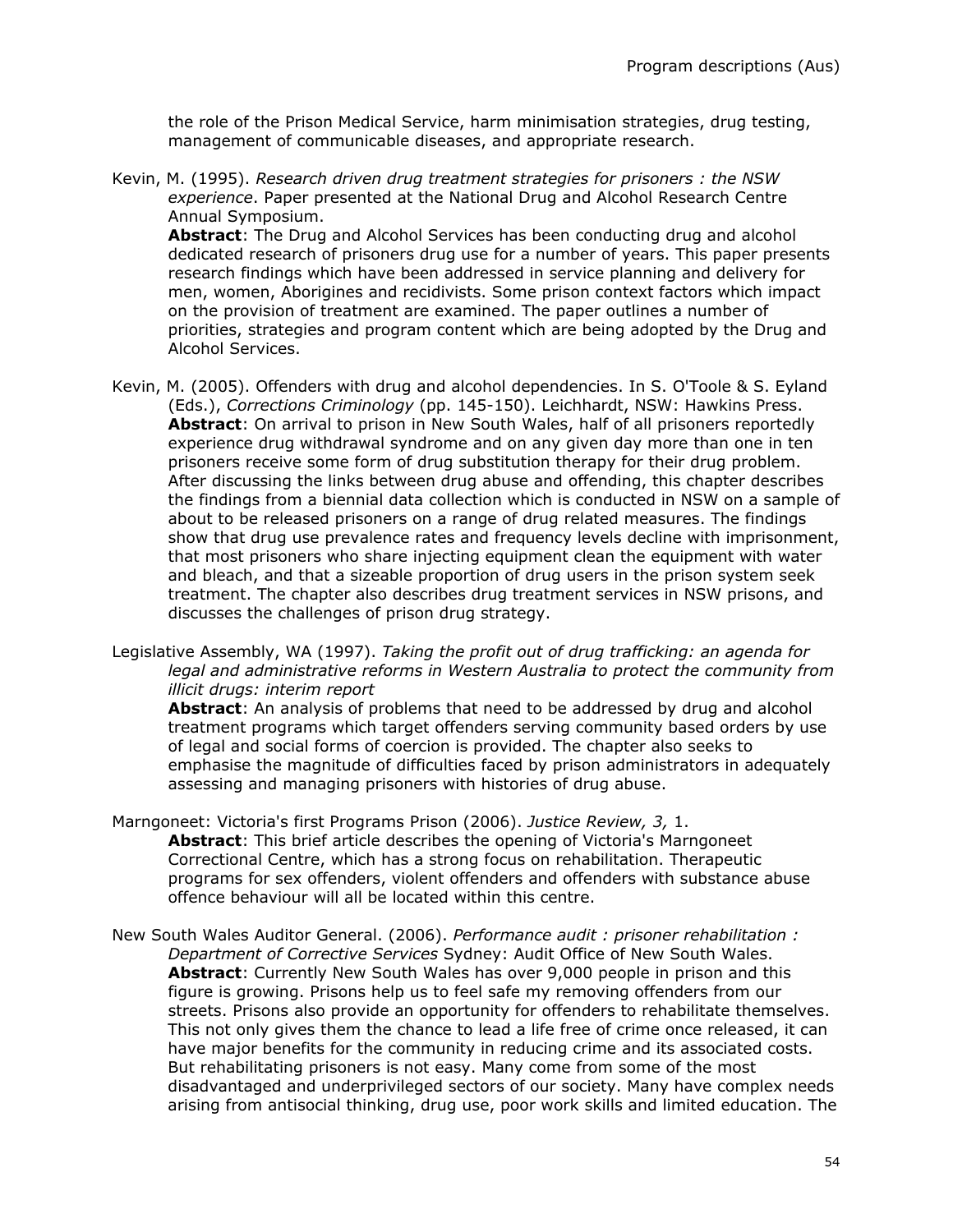Department of Corrective Services aims to address these factors while offenders are in prison. However crime is more than a corrective services issue. Many of the factors that influence offending are outside the department's immediate control. Government and community agencies must work closely together to tackle these complex social issues. This report highlights some of the challenges faced by those working to rehabilitate prisoners. .

URL[:http://www.audit.nsw.gov.au/publications/reports/performance/2006/prisoner/](http://www.audit.nsw.gov.au/publications/reports/performance/2006/prisoner/prisoner_rehabilitation.pdf) [prisoner\\_rehabilitation.pdf](http://www.audit.nsw.gov.au/publications/reports/performance/2006/prisoner/prisoner_rehabilitation.pdf)

New South Wales Legislative Council Standing Committee on Law and Justice. (2000). Recidivism and programs within prison. *Crime prevention through social support : second report*.

**Abstract**: This chapter discusses how effective programs administered in NSW prisons are at preventing recidivism. It concludes that some programs reduce recidivism risks for some types of offenders. Due to increasing prisoner populations, combined with restricted program budgets, places for prisoners within programs are limited. It is recommended that drug and alcohol programs, mental health programs and educational and vocational programs be increased to keep up with increases in the prison population.

- Weller, P. (1998). *Drugs, clients and performance indicators*. Paper presented at the Drugs in prisons : national strategy review and corrections-health interface. **Abstract**: Economically rational arguments for funding prison drug treatment programs are explored, from the point of view of justifying the need to adequately fund such services rather than cutting funding in this area. The clients of prisons are not the prisoners but the general public, and thus they deserve to receive rehabilitated offenders back into the community, rather than individuals who are likely to reoffend, and continue to cost the community rather than contribute positively to it.
- White, V. (1998). *The South Australian drug and alcohol strategy*. Paper presented at the Drugs in prisons: national strategy review and corrections-health interface : proceedings of the Australasian Conference.

**Abstract**: This paper looks at the drug and alcohol strategy currently operating in South Australian prisons. The strategy is based on: the minimisation of alcohol and other drug related harm; the Department for Correctional Services' duty of care to offenders and staff; integrated service provision; reflection of community standards in attitudes to drug use; differential response based on potential harm of the specific drug; and undertaking programs and tasks which reduce the perceived need for drugs.

White, V. (1999). *Eliminating elimination: South Australian Department for Correctional Services embraces harm minimisation*. Paper presented at the Australasian Conference on Drugs Strategy.

**Abstract**: Despite the prohibition of drugs in prison, some prisoners arrange an illicit supply of drugs. The responsibility of the prison is to prevent that supply, and to stop the use of the alcohol and other drugs that still manage to get into the prison. White describes the Drug and Alcohol Strategy Project which is a collaboration between the Drug and Alcohol Council and the Department for Correctional Services.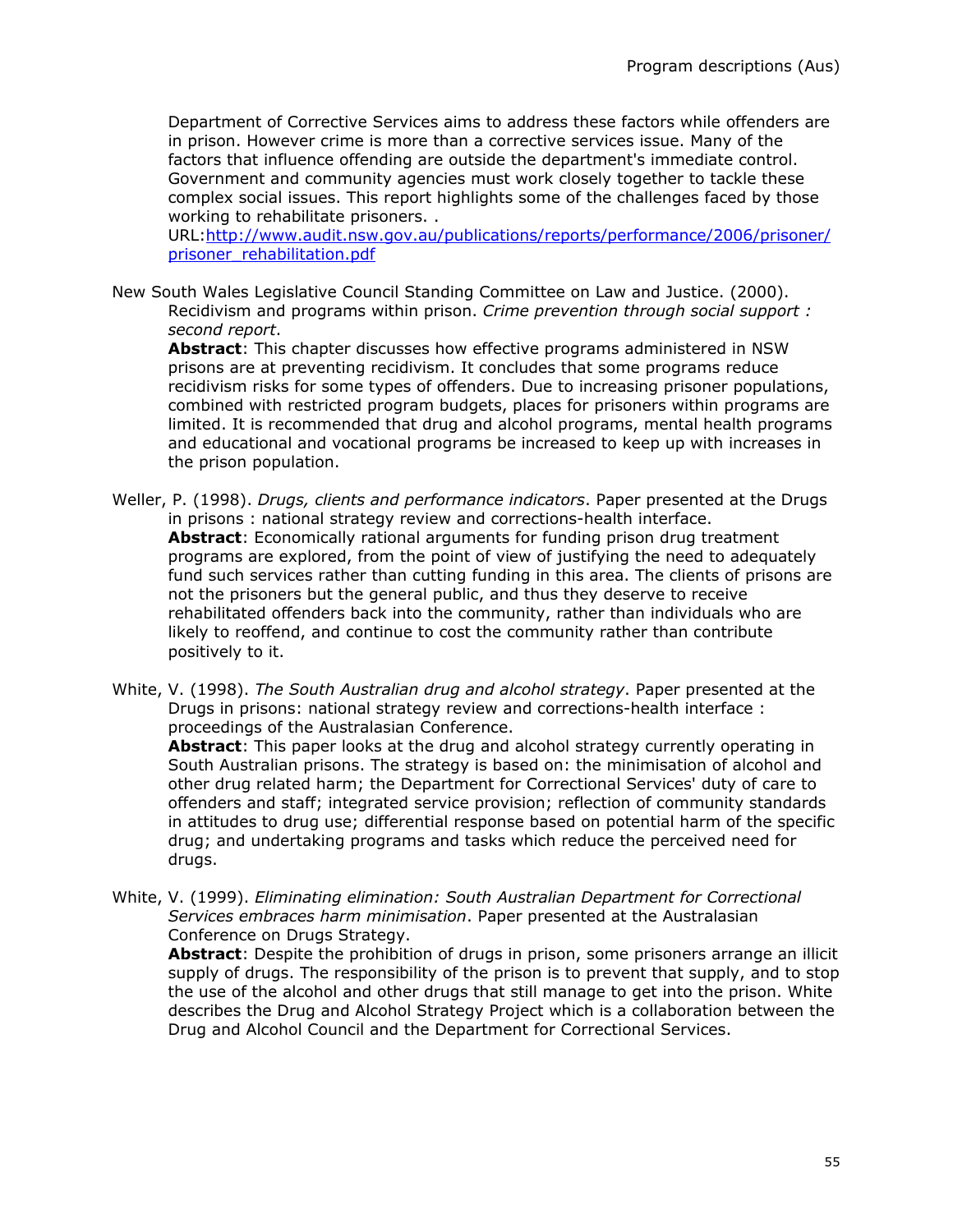## *Program descriptions (International)*

This section covers papers that describe generic prison-based treatment programs outside Australia.

- European Monitoring Centre for Drugs and Drug Addiction. (2003). *Treating drug users in prison - a critical area for health promotion and crime reduction policy*. URL: [http://www.emcdda.europa.eu/attachements.cfm/att\\_538\\_EN\\_pb\\_07\\_en.pdf](http://www.emcdda.europa.eu/attachements.cfm/att_538_EN_pb_07_en.pdf)
- Farabee, D., & et al. (1999). Barriers to implementing effective correctional drug treatment programs. *The Prison Journal, 79*(2), 150-162. **Abstract**: This paper identifies six common barriers to developing effective correctional treatment programs in USA.
- Huriwai, T. (2002). Innovative alcohol and drug-user treatment of inmates in New Zealand prisons. *Substance Use & Misuse, 37*(8), 1035 - 1045. **Abstract**: The Kowhai Alcohol and Drug Treatment Unit at Rolleston Prison offers an innovative treatment approach for New Zealand inmates. The development of the program has involved local staff from Public Prisons, Psychological Services, and the Community Probation Service (CPS). This presentation outlines the author's impression of this bold innovation. The primary aim of the program is to reduce recidivism. This is achieved by assisting inmates to recognize the thoughts, emotions, and behaviours that are present in the period preceding and/or during the commission of criminal activity - particularly those that are precipitated and/or maintained by alcohol and drug use. This insight, coupled with the learning of specific coping skills and intensive lifestyle and reintegration planning, leads naturally to the follow-up phase that is conducted in the community. The functional relationship between offending and substance use is far more explicitly addressed in this new program compared with past programs that focused more on substance use.

URL: <http://www.informaworld.com/10.1081/JA-120004164>

- Kothari, G., Marsden, J., & Strang, J. (2002). Opportunities and obstacles for effective treatment of drug misusers in the criminal justice system in England and Wales. *The British Journal of Criminology, 42*(2), 412-432. URL: [http://info.library.unsw.edu.au/cgi-bin/local/access/ej](http://info.library.unsw.edu.au/cgi-bin/local/access/ej-access.cgi?url=http://www.oxfordjournals.org/content?genre=article&issn=0007-0955&volume=42&issue=2&atitle=Opportunities%20and%20obstacles%20for%20effective%20treatment%20of%20drug%20misusers%20in%20the%20criminal%20justice%20system%20in%20England%20and%20Wales&aulast=Gemma&spage=412&sid=metalib:PQ_TEMPLATE&pid=content:fulltext)[access.cgi?url=http://www.oxfordjournals.org/content?genre=article&issn=0007-](http://info.library.unsw.edu.au/cgi-bin/local/access/ej-access.cgi?url=http://www.oxfordjournals.org/content?genre=article&issn=0007-0955&volume=42&issue=2&atitle=Opportunities%20and%20obstacles%20for%20effective%20treatment%20of%20drug%20misusers%20in%20the%20criminal%20justice%20system%20in%20England%20and%20Wales&aulast=Gemma&spage=412&sid=metalib:PQ_TEMPLATE&pid=content:fulltext) [0955&volume=42&issue=2&atitle=Opportunities%20and%20obstacles%20for%20ef](http://info.library.unsw.edu.au/cgi-bin/local/access/ej-access.cgi?url=http://www.oxfordjournals.org/content?genre=article&issn=0007-0955&volume=42&issue=2&atitle=Opportunities%20and%20obstacles%20for%20effective%20treatment%20of%20drug%20misusers%20in%20the%20criminal%20justice%20system%20in%20England%20and%20Wales&aulast=Gemma&spage=412&sid=metalib:PQ_TEMPLATE&pid=content:fulltext) [fective%20treatment%20of%20drug%20misusers%20in%20the%20criminal%20jus](http://info.library.unsw.edu.au/cgi-bin/local/access/ej-access.cgi?url=http://www.oxfordjournals.org/content?genre=article&issn=0007-0955&volume=42&issue=2&atitle=Opportunities%20and%20obstacles%20for%20effective%20treatment%20of%20drug%20misusers%20in%20the%20criminal%20justice%20system%20in%20England%20and%20Wales&aulast=Gemma&spage=412&sid=metalib:PQ_TEMPLATE&pid=content:fulltext) [tice%20system%20in%20England%20and%20Wales&aulast=Gemma&spage=412&s](http://info.library.unsw.edu.au/cgi-bin/local/access/ej-access.cgi?url=http://www.oxfordjournals.org/content?genre=article&issn=0007-0955&volume=42&issue=2&atitle=Opportunities%20and%20obstacles%20for%20effective%20treatment%20of%20drug%20misusers%20in%20the%20criminal%20justice%20system%20in%20England%20and%20Wales&aulast=Gemma&spage=412&sid=metalib:PQ_TEMPLATE&pid=content:fulltext) [id=metalib:PQ\\_TEMPLATE&pid=content:fulltext](http://info.library.unsw.edu.au/cgi-bin/local/access/ej-access.cgi?url=http://www.oxfordjournals.org/content?genre=article&issn=0007-0955&volume=42&issue=2&atitle=Opportunities%20and%20obstacles%20for%20effective%20treatment%20of%20drug%20misusers%20in%20the%20criminal%20justice%20system%20in%20England%20and%20Wales&aulast=Gemma&spage=412&sid=metalib:PQ_TEMPLATE&pid=content:fulltext)
- Leukefeld, C. G., & Tims, F. R. (1993). Drug abuse treatment in prisons and jails. *Journal of Substance Abuse Treatment, 10*(1), 77-84.

**Abstract**: Acknowledging the fact that the criminal justice system is currently awash with drug abusers and that prison drug abuse treatment has had a varied history in the United States, this article explores possible directions for the future of drug abuse treatment in prisons and jails. The current status of drug abuse treatment is reviewed, and selected treatment approaches are highlighted. In addition, evaluation issues are presented, and special issues are reviewed including case management, community follow-up, and methodological considerations. Finally, recommendations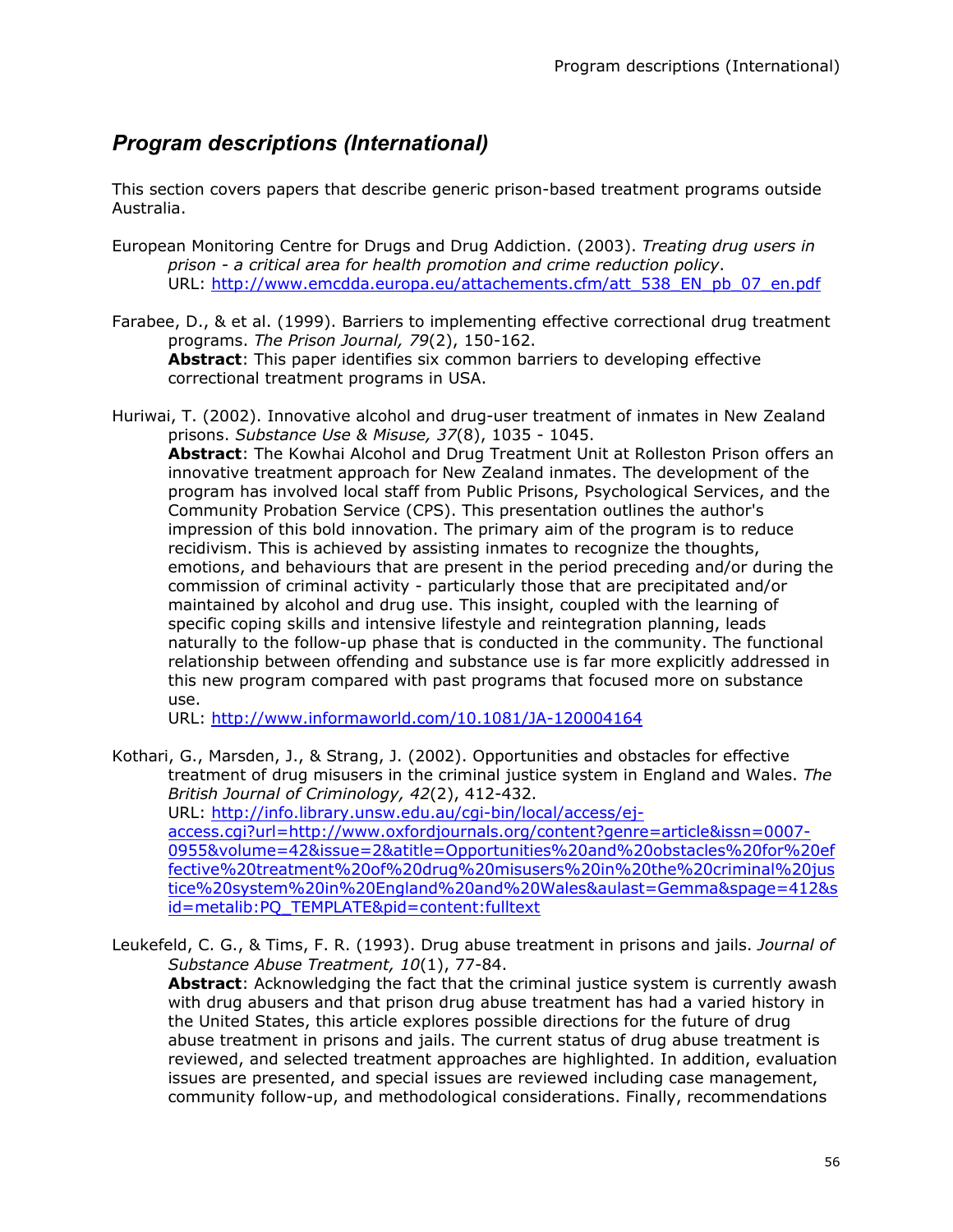are suggested for treatment, research, evaluation, demonstrations, management information, community linkage, training, and technical assistance. URL: [http://www.sciencedirect.com/science/article/B6T90-460XJSH-](http://www.sciencedirect.com/science/article/B6T90-460XJSH-88/2/4dc98675ba731ce6c51834399f96ccca)[88/2/4dc98675ba731ce6c51834399f96ccca](http://www.sciencedirect.com/science/article/B6T90-460XJSH-88/2/4dc98675ba731ce6c51834399f96ccca) 

Miovsky, M., & Gajdosikova, H. (2005). The prison system in the Czech Republic: analysis of the current state of illicit drug use and prevention and treatment measures. *International Journal of Drug Policy, 16*(4), 262-266. **Abstract**: After 1989, rapid ideological and political change led the Czech Republic toward a more rational drug policy. The nature of substance use and prevention and treatment services in the Czech prison system, however, has not yet been comprehensively described and this paper reviews the available evidence. Limitations to evaluation and monitoring of service delivery in Czech prisons are highlighted and recommendations to improve responses to drug use are discussed. Changes in substance use in the Czech Republic in the 1990s, especially opiate use, are reflected in Czech prisons, which now more closely resemble the substance use situation in Western European prisons.

URL: [http://www.sciencedirect.com/science/article/B6VJX-4GWBDTG-](http://www.sciencedirect.com/science/article/B6VJX-4GWBDTG-3/2/1521370535c0a67e8794bd8226f179f6)[3/2/1521370535c0a67e8794bd8226f179f6](http://www.sciencedirect.com/science/article/B6VJX-4GWBDTG-3/2/1521370535c0a67e8794bd8226f179f6)

- Pereira, M. (1999). Drugs : there has to be a better way : part one. *Inside Out, 39,* 6-7. **Abstract**: In 1998 Gino Vumbaca visited various agencies throughout Switzerland, Holland, England, Wales and Canada, consulting with practitioners, researchers, policy makers and service providers in the areas of public health, drug use and corrections. This article presents the findings from his time in Switzerland. It examines the prison system, community drug use, and heroin prescription programs.
- Porporino, F. J., Robinson, D., Millson, B., & Weekes, J. R. (2002). An outcome evaluation of prison-based treatment programming for substance abusers. *Substance Use & Misuse, 37*(8), 1047 - 1077.

**Abstract**: This paper briefly documents the results of a broad-based implementation of substance user treatment programs within the Federal correctional system in Canada.

URL: <http://www.informaworld.com/10.1081/JA-120004165>

Taxman, F. S., Perdoni, M. L., & Harrison, L. D. (2007). Drug treatment services for adult offenders: The state of the state. *Journal of Substance Abuse Treatment, 32*(3), 239- 254.

**Abstract**: We conducted a national survey of prisons, jails, and community correctional agencies to estimate the prevalence of entry into and accessibility of correctional programs and drug treatment services for adult offenders. Substance abuse education and awareness is the most prevalent form of service provided, being offered in 74% of prisons, 61% of jails, and 53% of community correctional agencies; at the same time, remedial education is the most frequently available correctional program in prisons (89%) and jails (59.5%), whereas sex offender therapy (57.2%) and intensive supervision (41.9%) dominate in community correctional programs. Most substance abuse services provided to offenders are offered through correctional programs such as intensive supervision, day reporting, vocational education, and work release, among others. Although agencies report a high frequency of providing substance abuse services, the prevalence rates are misleading because less than a quarter of the offenders in prisons and jails and less than 10% of those in community correctional agencies have daily access to these services through correctional agencies; in addition, these are predominantly drug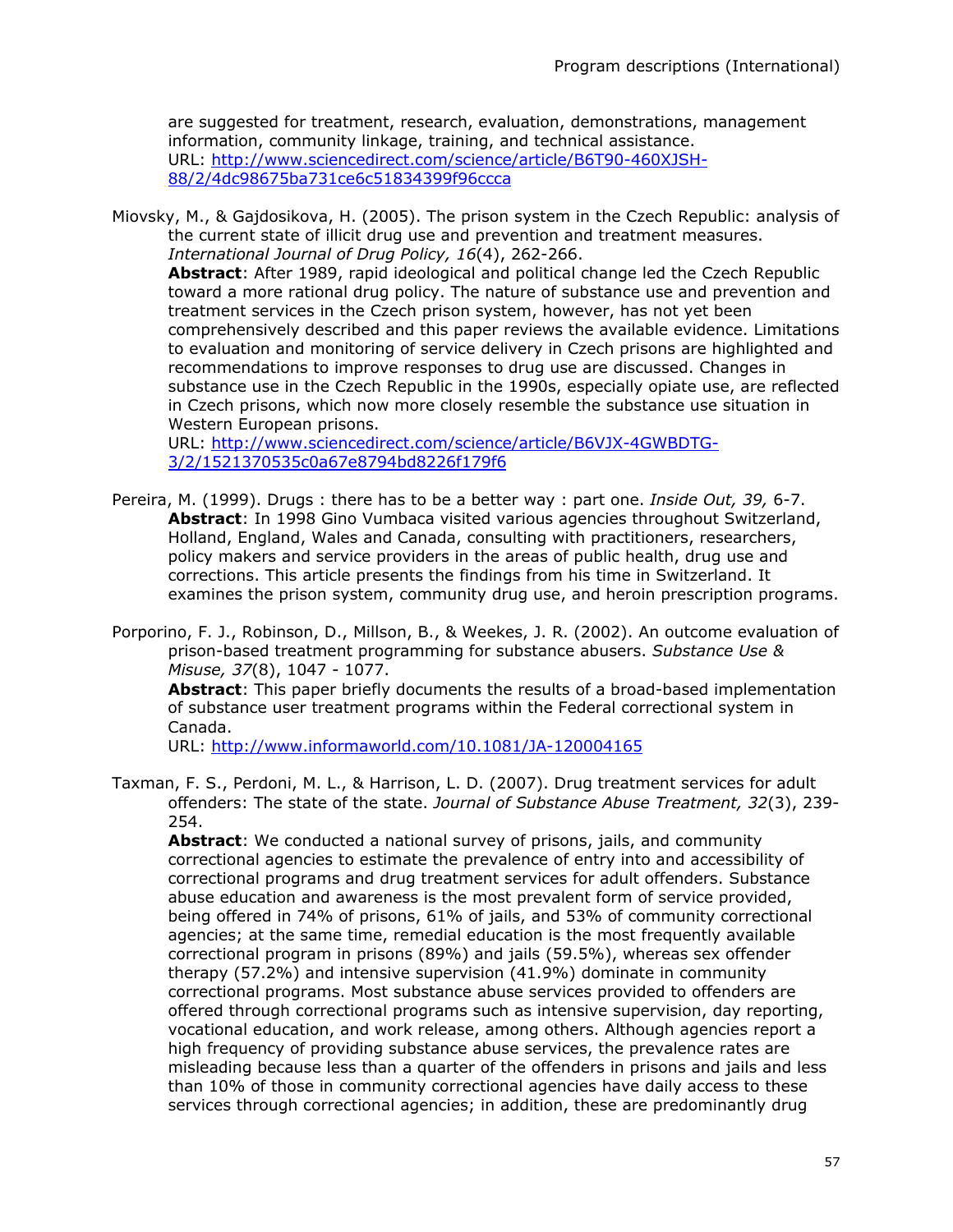treatment services that offer few clinical services. Given that drug-involved offenders are likely to have dependence rates that are four times greater than those among the general public, the drug treatment services and correctional programs available to offenders do not appear to be appropriate for the needs of this population. The National Criminal Justice Treatment Practices survey provides a better understanding of the distribution of services and programs across prisons, jails, and community correctional agencies and allows researchers and policymakers to understand some of the gaps in services and programs that may negatively affect recidivism reduction efforts.

URL: [http://www.sciencedirect.com/science/article/B6T90-4N74J20-](http://www.sciencedirect.com/science/article/B6T90-4N74J20-7/2/348ba091cea3f16de528592ce5e19510) [7/2/348ba091cea3f16de528592ce5e19510](http://www.sciencedirect.com/science/article/B6T90-4N74J20-7/2/348ba091cea3f16de528592ce5e19510) 

Tompkins, C. N. E., Neale, J., Sheard, L., & Wright, N. M. J. (2007). Experiences of prison among injecting drug users in England: A qualitative study. *International Journal of Prisoner Health, 3*(3), 189 - 203.

**Abstract**: Imprisonment is common among drug users. However, historically healthcare for injecting drug users in prison in England and Wales has not been equivalent to that offered in community settings. Fifty-one injecting drug users who had a history of imprisonment were interviewed. Interviews focused on the experiences of drug-related care and treatment in prison. The interviews were analysed using the Framework method. Accounts of prison drug treatment experiences provided valuable insights into drug treatment in the English prison. The participants' accounts provided a historical perspective, many of which reflected the different practices of different prisons and prison staff and the changes in policy and practice that have occurred in prison healthcare over recent decades. Positive and negative experiences of healthcare and drug treatment in prison were discussed. Issues that affected levels of drug use inside prisons and their receipt of care, support and treatment in prison included prescribing policies, illicit drug availability and prison staff and doctor attitudes. Whilst negative experiences of prison and drug treatment prevailed, users identified that recent policy and practice changes had positively influenced healthcare provision for drug users in prison, particularly the provision of opiate maintenance therapy. Drug users often saw prison as an opportunity to detoxify and contemplate their drug use. Further work needs to build on the positive experiences identified to ensure that prison drug treatment in England and Wales is consistent, effective and efficient in the future. URL: <http://www.informaworld.com/10.1080/17449200701520123>

Trace, M. (1998). Tackling drug use in prison: a success story. *International Journal of Drug Policy, 9*(4), 277-282.

**Abstract**: Downview prison, like most UK prisons, experienced a growth in drug use, and addiction among prisoners, throughout the 1980s. In 1992 a strategy was introduced with the aims of reducing the level of drug use in the prison, and of providing treatment to prisoners with the most severe problems to help them stay drug and crime free on release. The strategy, jointly managed by the Prison Managers and an independent treatment organisation, included the requirement that all prisoners sign a contact promising to avoid all drug use in prison; a system of incentives that reward compliance with the drug strategy; and provision of a treatment programme to those prisoners who admit they need help. The results now observed include a reduction in positive drug tests from 50% in 1983 to 8% in 1997; contravention of prison rules reduced by 775% over the same period, and almost 200 graduates of the treatment programme. This article will detail these achievements and analyse the key elements of a successful prison drug strategy. URL: [http://www.sciencedirect.com/science/article/B6VJX-3TYG1G1-](http://www.sciencedirect.com/science/article/B6VJX-3TYG1G1-C/2/18852d5cb10f3f53fd06919667f2922f)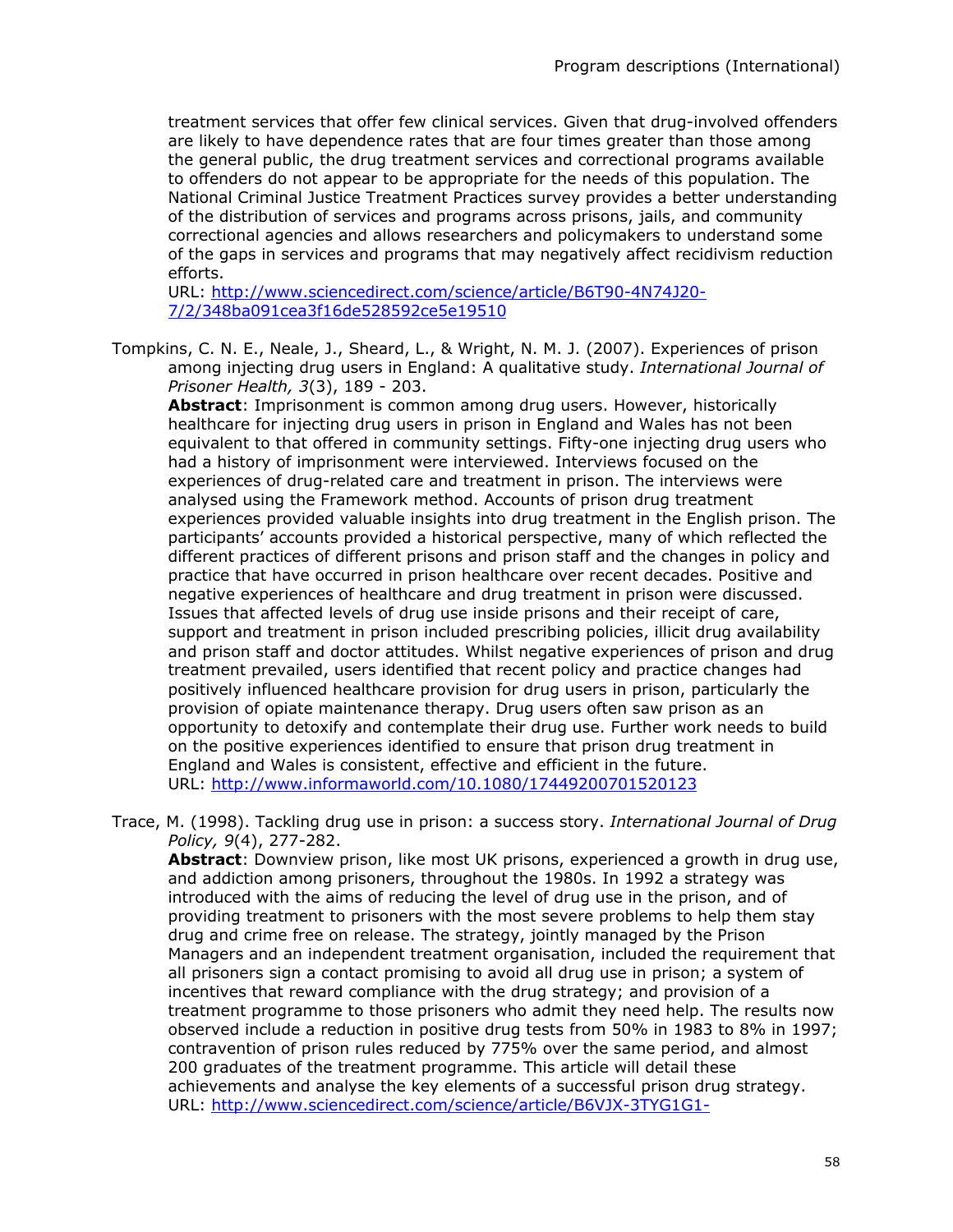#### [C/2/18852d5cb10f3f53fd06919667f2922f](http://www.sciencedirect.com/science/article/B6VJX-3TYG1G1-C/2/18852d5cb10f3f53fd06919667f2922f)

Turnbull, P. J., & Webster, R. (1998). Demand reduction activities in the criminal justice system in the European Union. *Drugs; Education, Prevention & Policy, 5*(2), 177-184. **Abstract**: With increased prisoner numbers, many European Union member states have begun to consider the possibility of drug demand reduction interventions within the criminal justice system. In this paper the results of a six month study of drug demand reduction activity within the criminal justice system (CJS) of the member states of the European Union are presented. The extent of activity at the arrest stage varies widely between states. The two most common objectives of interventions aimed at drug using arrestees are to provide information and to encourage contact with treatment services. The extent of activity at the court stage was difficult to establish, however, in many countries legislation exists which extends the possibility of drug treatment as an alternative to a legal sanction. There is a considerable and increasing range of interventions focused on drug users in prison. All countries provide some form of demand reduction activity within this context. Many respondents indicated a very low level of drug demand reduction activity targeted at released prisoners. Despite the existence of many interventions, no member state has an extensive programme of demand reduction activities at every stage of the criminal justice system. Further, activities are rarely available throughout all geographical areas of a country.

URL[:http://proquest.umi.com/pqdlink?did=31924090&Fmt=7&clientId=25620&RQT](http://proquest.umi.com/pqdlink?did=31924090&Fmt=7&clientId=25620&RQT=309&VName=PQD%20) [=309&VName=PQD](http://proquest.umi.com/pqdlink?did=31924090&Fmt=7&clientId=25620&RQT=309&VName=PQD%20)

Zurhold, H., & Haasen, C. (2005). Women in prison: Responses of European prison systems to problematic drug users. *International Journal of Prisoner Health, 1*(2), 127-141. **Abstract**: Problematic drug use in prison remains a pervasive and increasing concern throughout the European Union (EU) in terms of costs to the individual, community and the state. Drug-related problems in prison seem to be more prominent among female prisoners, as a high proportion of them are problematic drug users whose use continues in prison. Assuming that women's drug use is an indication of need for treatment and health care, it becomes increasingly interesting how the European penal institutions differ in their response to this need. For this reason, a survey of the prison drug services for adult female drug users has been carried out among the Ministries of Justice of all 25 EU member states. The main purpose of the survey was to gain comprehensive and systematic information on the prevalence of female problematic drug users in European prisons and the availability of treatment and healthcare services. Altogether, 27 European countries and autonomous regions completed the questionnaire developed for this survey. The results of the data analyses indicate that there is poor availability and quality of data relating to the extent of problematic drug use in women's prisons and, where it is available, it seems to underestimate the proportion of female problematic drug users in prisons. However, most of the European countries provide a range of different harm-reduction and drug treatment services to respond to the reported health and rehabilitation problems of female problematic drug users. At the same time, however, it is evident that there is a need for further action in some countries, due to their low provision of prison drug treatment and healthcare services for this group. URL: <http://www.informaworld.com/10.1080/17449200600553019>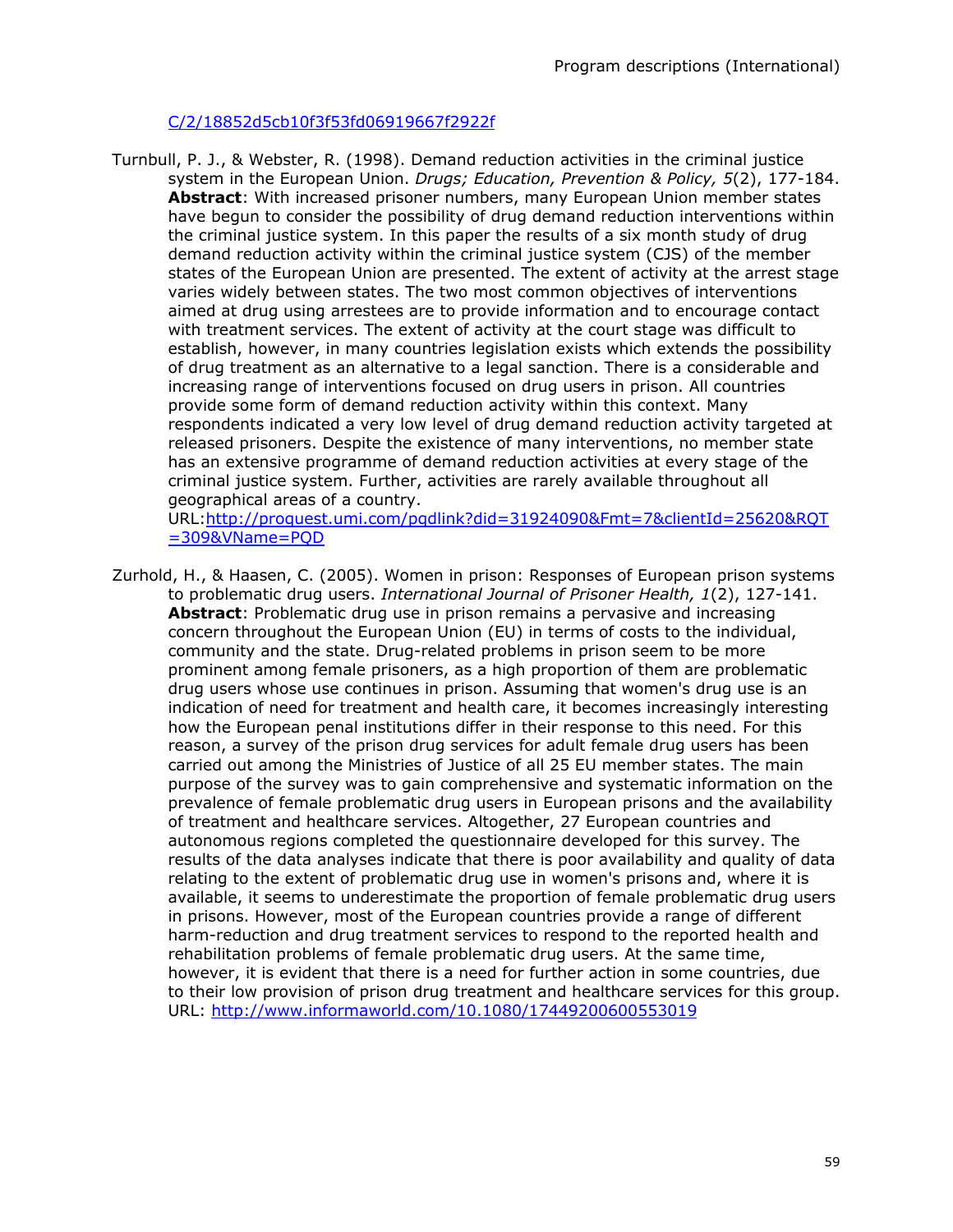### *Population descriptions*

There is an extensive literature that describes prisoners, demographic characteristics, health needs and so on. We have endeavoured to select papers in this section that mainly describe the prison population in relation to drug use histories, rates of drug use in prison, demand for drug treatment, barriers to drug treatment, pharmaceutical misuse and mental health issues.

Belenko, S., & Peugh, J. (2005). Estimating drug treatment needs among state prison inmates. *Drug and Alcohol Dependence, 77*(3), 269-281.

**Abstract**: Growing prison populations in the U.S. are largely due to drug-related crime and drug abuse. Yet, relatively few inmates receive treatment, existing interventions tend to be short-term or non-clinical, and better methods are needed to match drug-involved inmates to level of care. Using data from the 1997 Survey of Inmates in State Correctional Facilities, a nationally representative sample of 14,285 inmates from 275 state prisons, we present a framework for estimating their levels of treatment need. The framework is drawn partly from the American Society of Addiction Medicine Patient Placement Criteria and other client matching protocols, incorporating drug use severity, drug-related behavioral consequences, and other social and health problems. The results indicate high levels of drug involvement, but considerable variation in severity/recency of use and health and social consequences. We estimate that one-third of male and half of female inmates need residential treatment, but that half of male and one-third of female inmates may need no treatment or short-term interventions. Treatment capacity in state prisons is quite inadequate relative to need, and improvements in assessment, treatment matching, and inmate incentives are needed to conserve scarce treatment resources and facilitate inmate access to different levels of care.

URL: [http://www.sciencedirect.com/science/article/B6T63-4DK5634-](http://www.sciencedirect.com/science/article/B6T63-4DK5634-1/2/948f4d681939ae965ab2e52c7c65b427) [1/2/948f4d681939ae965ab2e52c7c65b427](http://www.sciencedirect.com/science/article/B6T63-4DK5634-1/2/948f4d681939ae965ab2e52c7c65b427)

Bockman, D. (1991). *Medication: uses and abuses*. Paper presented at the Corrections Health: First National Conference.

**Abstract**: Bockman discusses what he considers to be normal medical care within a prison community, particularly emphasising appropriate drug use. He explains the increased prescribing of medication when prisoners enter a prison and considers common factors affecting new prisoners requiring medical attention. He also examines what level of drug use can be considered normal for the chemically dependent prison population.

Brooke, D., Taylor, C., Gunn, J., & Maden, A. (1998). Substance misusers remanded to prison - a treatment opportunity? *Addiction, 93*(12), 1851-1856.

**Abstract**: AIMS: To describe self-reported levels of substance misuse before arrest among remanded prisoners (unconvicted prisoners awaiting trial), to assess their degree of dependency on opiates and stimulants and to record their experiences of treatment in prison. DESIGN: Random selection of subjects from prisons chosen to give a geographical spread across England and Wales; self-report at semi-structured interview, plus examination of the prison medical record. SETTING: Thirteen male prisons, three Young Offenders' Institutions and three womens' prisons. PARTICIPANTS: Nine hundred and ninety-five consenting, unconvicted prisoners randomly selected from all locations within the prisons: 750 men (9.4% sample) and 245 women (82.2% of all remanded women). MEASUREMENTS: CAGE Questionnaire,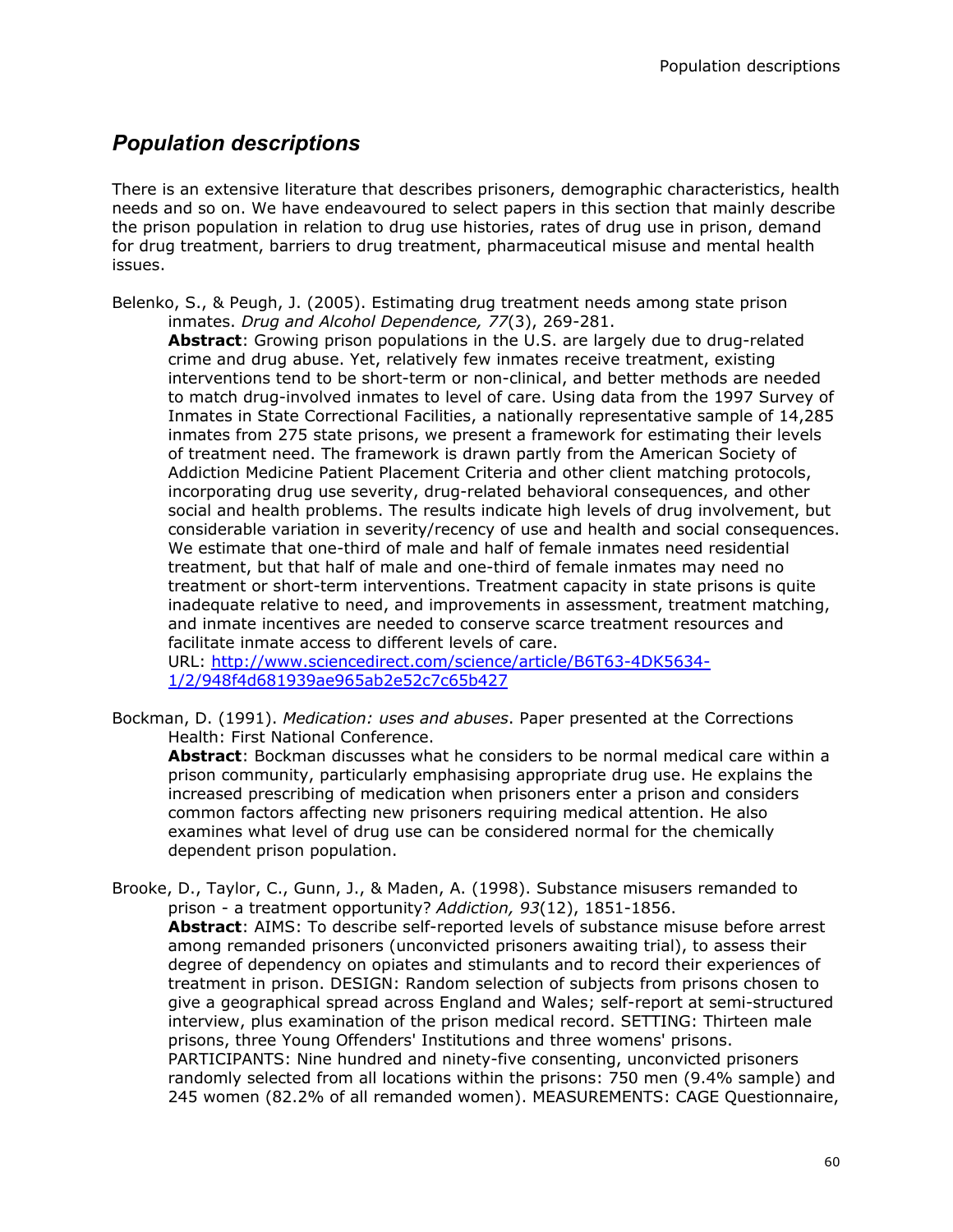Severity of Dependence Scales (SDS) for daily users of opiates and/or stimulants. FINDINGS: Before arrest, 145 (19.3%) men and 72 (29.4%) women had been dependent on street drugs; 91 (12.1%) men and 16 (6.5%) women were solely dependent on alcohol. Seventeen (2.3%) men and four (1.6%) women reported injecting drugs during this imprisonment. Mean SDS scores were 10.6 for opiate and 7.7 for stimulant users. 244 (25%) of all subjects described withdrawal symptoms on reception into custody; 157 (16%) reported being prescribed some symptomatic relief; 235 (24%) requested treatment at interview. CONCLUSIONS: By extrapolation, 1905 people--23% of all unconvicted prisoners--want treatment for substance misuse. This apparent shortfall in provision must be addressed; the rapidity with which remanded prisoners return to the community dictates that prison and community services should be closely linked. URL[:http://proquest.umi.com/pqdlink?did=37352266&Fmt=7&clientId=25620&RQT](http://proquest.umi.com/pqdlink?did=37352266&Fmt=7&clientId=25620&RQT=309&VName=PQD%20) [=309&VName=PQD](http://proquest.umi.com/pqdlink?did=37352266&Fmt=7&clientId=25620&RQT=309&VName=PQD%20)

- Butler, T., Levy, M. H., Dolan, K., & Kaldor, J. M. (2003). Drug use and its correlates in an Australian prisoner population. *Addiction Research and Theory, 11*, 89-101. **Abstract**: In this paper the prevalence of past and present tobacco, alcohol, and illicit drug use is examined in a cross sectional random sample of prisoners. A total of 789 male and female prisoners from 27 correctional centres across New South Wales participated in the survey. Information was collected using face-to-face interview on community and prison drug use, and intoxication while offending. Current tobacco use was reported by 72% of the sample. Use of alcohol by females was more likely than males to be classified as 'safe' according to the Alcohol Use Disorders Identification Test (39 vs. 26%). Overall, 64% of prisoners had used illicit drugs at some time in the past with cannabis and heroin the most common. Forty four percent of prisoners had a history of injecting drug use, with injecting prevalence significantly higher in females than males (64 vs. 40%) with approximately half of both male and female injectors reporting that they had injected while in prison. 'Harmful' or 'hazardous' use of alcohol was associated with imprisonment for violent crimes. Sixty two percent of property offenders had an injecting history. Correctional authorities need to ensure that drug treatment programs are available to prisoners and consideration should be given to piloting needle and syringe exchange programs in NSW prisons given the high levels of sharing injecting equipment in prison. URL[:http://www.ingentaconnect.com/content/tandf/gart/2003/00000011/00000002/](http://www.ingentaconnect.com/content/tandf/gart/2003/00000011/00000002/art00003) [art00003](http://www.ingentaconnect.com/content/tandf/gart/2003/00000011/00000002/art00003)
- Butler, T., & Milner, L. (2003). *The 2001 New South Wales Inmate Health Survey* Matraville, NSW Corrections Health Service, NSW.

**Abstract**: This survey follows on from the success of a wide-ranging health survey of the New South Wales inmate population conducted in 1996, which led to the introduction of health interventions and other initiatives aimed at improving prisoners' health. The main aim of the previous survey was to provide reliable epidemiological data on the health status of the prisoner population. Several new topics were incorporated into the 2001 survey to reflect areas of emerging concern such as intellectual disability, head injury, and mental health. The methodology design represents a cross-sectional random sample of inmates stratified by sex, age and Aboriginality. The sample includes approximately 10% male and 34% female inmates in full-time custody. In addition the individuals who had participated in the 1996 survey and were still in custody were re-screened. This cohort of prisoners is unique and will enable the long-term impact of incarceration on health to be examined. The research clearly shows that prisoners' health is poor compared with the general community in all areas, in particular the high level of infectious diseases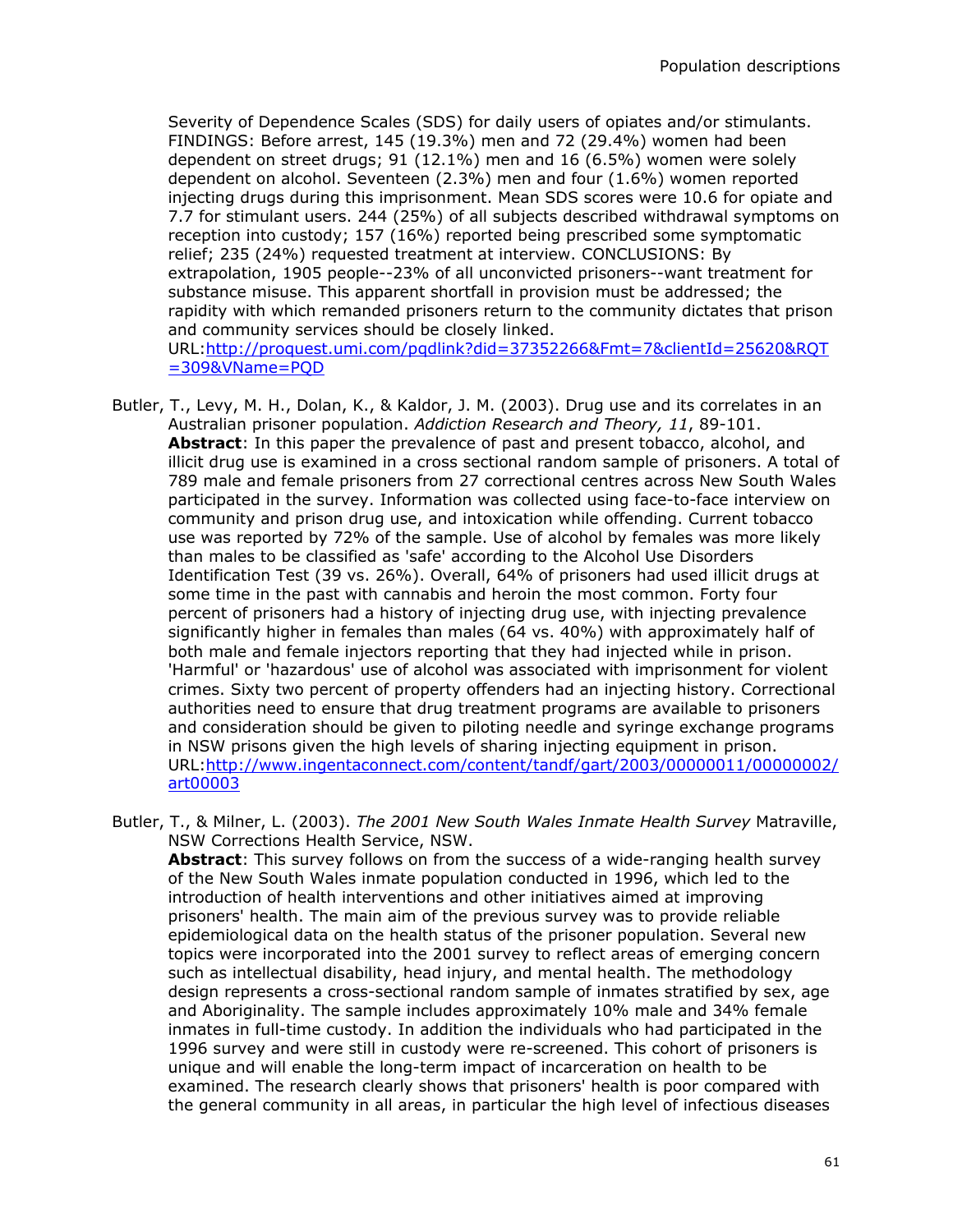which pervade this population. This report presents the overall findings of the 2001 survey classified by sex and age, and forms a key component of the Corrections Health Service planning strategy for the prison health system. URL: [http://www.justicehealth.nsw.gov.au/pubs/Inmate\\_Health\\_Survey\\_2001.pdf](http://www.justicehealth.nsw.gov.au/pubs/Inmate_Health_Survey_2001.pdf)

Denton, B. (1994). *Prison, drugs and women: voices from below*. Victoria: Report for the National Campaign Against Drug Abuse.

**Abstract:** It has been recognised that the lives of women drug users in prison are different to those of drug using men. This project seeks to explore the prevalence of substance dependence disorders among women in prison, the factors which contribute to drug use and the interventions needed to provide adequate health care services for drug users in prison. In understanding the participation of women in the criminal justice system and their relationship with drugs, the study also focuses on the perceptions and experiences of the women drug users in prison.

Eckstein, G., Levy, M. H., & Butler, T. (2007). Can health inequalities be addressed? : An assessment of Prisoner Health Services in New South Wales, Australia. *International Journal of Prisoner Health, 3*, 69-76.

**Abstract**: The poor health of prisoners was highlighted in the results of two comprehensive health surveys conducted with prisoners in New South Wales. The capacity of a dedicated service to address the health needs of prisoners was tested through analysis of the health of two prisoner cohorts: a continuously serving cohort, and a cohort of prisoners who had been incarcerated and released during the period of interest, 1996-2001. It appears that mental health services best addressed the needs of a stable prisoner population. Short-stay prisoners do not gain any degree of benefit. Primary health and drug and alcohol services address the needs of prisoners less effectively, irrespective of their duration of stay. Women's health was very poor on all measures that were assessed. With the exception of mental illness, the health inequalities that prisoners experience are not addressed by existing prisoner health services. This may be due to the magnitude of the burden of ill health among prisoners, or due to inadequate resources - or some combination of both. While these results should not be taken as supportive of coercive institutionalisation (i.e. imprisonment) as a therapeutic option, there may be benefit in more humane and compassionate institutions for some of society's most vulnerable individuals. The results highlight the potential for prisoner health service providers in redressing years of health neglect and the low levels of service utilisation by this group while in the community.

George, S., & Moreira, K. (2008). Subutex snorters: A case series. *Journal of Substance Use, 13*(2), 131-138.

**Abstract:** Aim: To present an account of six heroin addicts who have snorted buprenorphine (Subutex) and to provide a brief insight into their reasons for and experiences of snorting Subutex. Design: A case series of six patients studied using a semi-structured questionnaire with a qualitative component. Setting and participants: A tier 3 NHS community drug treatment service in Birmingham. Six heroin dependent patients who reported having snorted Subutex. Findings: The practice of snorting Subutex seemed almost exclusive to prison settings. The sample snorted Subutex on average 4.8 times while in prison, always as a group activity and never overdosed on it. Reasons given for snorting Subutex included: it is safer than injecting, only a small amount required to get a buzz, peer influence and the relative ease of procuring Subutex in prisons. Patient experiences after snorting Subutex were: a 'buzz', similar to using heroin and some unpleasant experiences. Conclusions: Snorting Subutex seems particularly popular in prisons. Peer influence,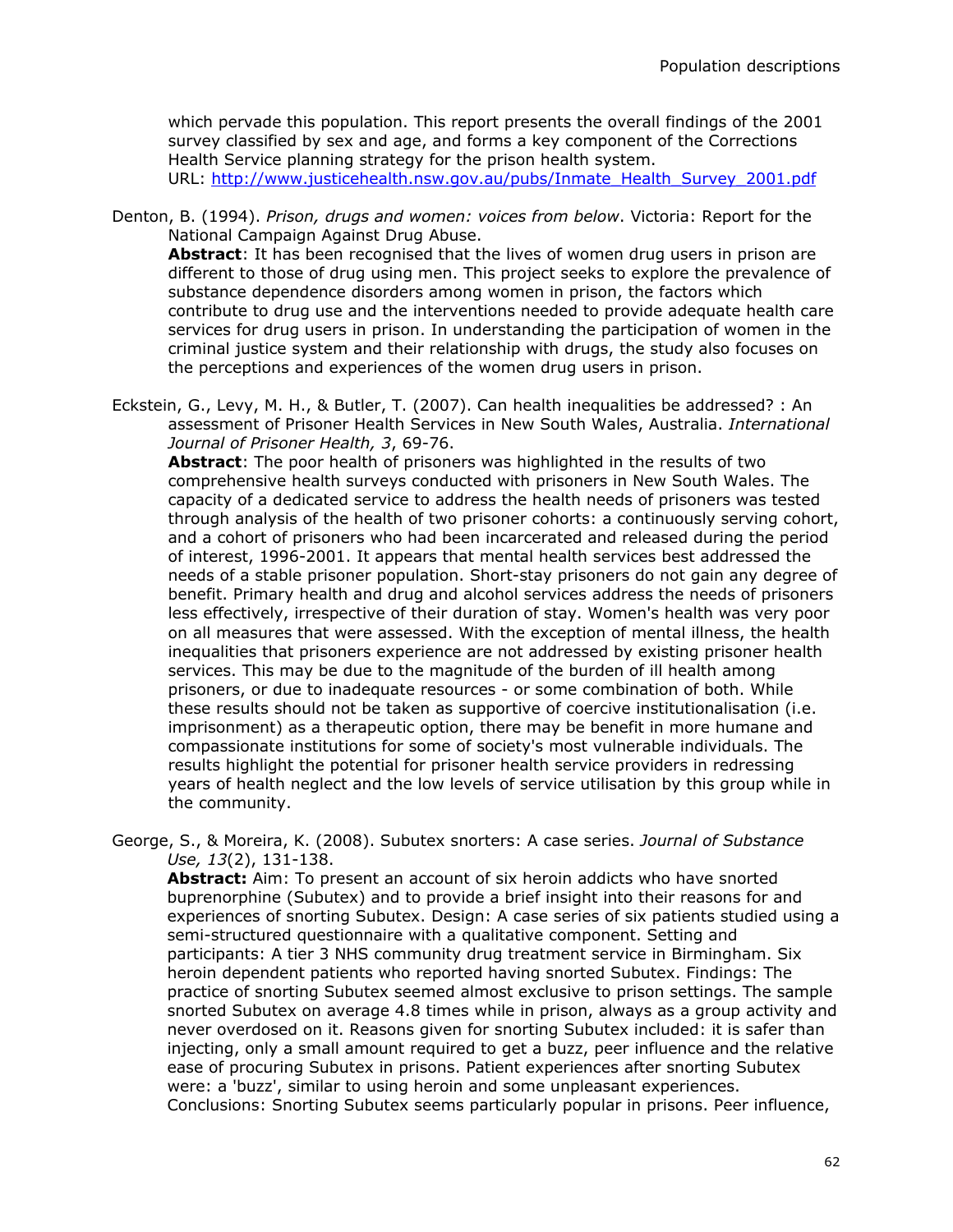contextual factors and availability of Subutex in prisons all play their part in initiating and maintaining this habit. Most patients seem to try snorting Subutex for a 'buzz', and reported feelings similar to a 'gouch', but often quicker in onset and shorter lasting. Prescribers should note this risk of misuse, especially if Subutex is dispensed un-supervised.

Hakanssona, A., Schlyterb, F., & Berglunda, M. (2008). Factors associated with history of non-fatal overdose among opioid users in the Swedish criminal justice system. *Drug and Alcohol Dependence*, 94, 48-55. **Abstract:** Background: Overdose (OD) is a common cause of death in opioid users. Also, many current opioid users report a history of non-fatal OD. The present study aimed to identify factors associated with a history of non-fatal OD. Methods: A sample of 7085 Swedish criminal justice clients with alcohol or drug misuse was assessed, using the Addiction Severity Index. Subjects reporting use of opioids during the 30 days prior to incarceration were included ( $n = 1113$ ). Relevant variables of misuse pattern, heredity, psychiatric symptoms and previous criminal charges were analysed in a logistic regression model. Results: A history of non-fatal OD was reported by 55% ( $n = 604$ ). The estimated contribution to the variance in OD history was 25% for variables describing misuse pattern, compared to 10% for psychiatric symptoms, 8% for heredity, and 8% for previous criminal charges. The final model included the following variables: history of injection drug use (OR 3.28), history of heroin use (OR 2.87), history of suicide attempt (OR 1.92), history of tranquilliser use (OR 1.91), being born in Sweden or other Nordic countries (OR 1.74), difficulty in controlling violent behaviour (OR 1.68), and paternal alcohol problems (OR 1.57). Conclusions: Suicide attempts and difficulty in controlling violent behaviour were associated with history of non-fatal OD, independent of variables of misuse pattern. This may indicate a possible association with impulse control disturbances, and may have clinical applications. Country of birth and heredity of alcohol problems also had some influence. As expected, severity of misuse most strongly contributed to history of non-fatal OD.

Hiller, M. L., Knight, K., Broome, K. M., & Simpson, D. D. (1996). Compulsory communitybased substance abuse treatment and the mentally ill criminal offender. *Prison Journal, 76*(2), 180-192.

**Abstract**: An analysis of the relationship between mental health status and 18 month follow-up rearrest data of 191 probationers remanded to 4 months of treatment at a corrections-operated community-based residential substance abuse program was conducted. The results indicate an association between psychopathology and personality diagnoses with rearrest after discharge from treatment. Diagnoses of drug dependence and dysthymia are significant risk factors for rearrest of probationers after treatment.

URL: [http://find.galegroup.com/itx/infomark.do?&contentSet=IAC-](http://find.galegroup.com/itx/infomark.do?&contentSet=IAC-Documents&type=retrieve&tabID=T002&prodId=EAIM&docId=A18580482&source=gale&srcprod=EAIM&userGroupName=unsw&version=1.0%20)[Documents&type=retrieve&tabID=T002&prodId=EAIM&docId=A18580482&source=](http://find.galegroup.com/itx/infomark.do?&contentSet=IAC-Documents&type=retrieve&tabID=T002&prodId=EAIM&docId=A18580482&source=gale&srcprod=EAIM&userGroupName=unsw&version=1.0%20) [gale&srcprod=EAIM&userGroupName=unsw&version=1.0](http://find.galegroup.com/itx/infomark.do?&contentSet=IAC-Documents&type=retrieve&tabID=T002&prodId=EAIM&docId=A18580482&source=gale&srcprod=EAIM&userGroupName=unsw&version=1.0%20)

Johnson, H. (2006). Concurrent drug and alcohol dependency and mental health problems among incarcerated women. *Australian and New Zealand Journal of Criminology, 39*, 190-217.

**Abstract**: Research suggests that the determinants and pathways of substance use and mental health problems differ for women and men in important ways and therefore women's experiences merit special attention. The 2003 Drug Use Careers of Offenders female study is used in this article to examine the prevalence, patterns and predictors of drug and alcohol dependency and mental health problems among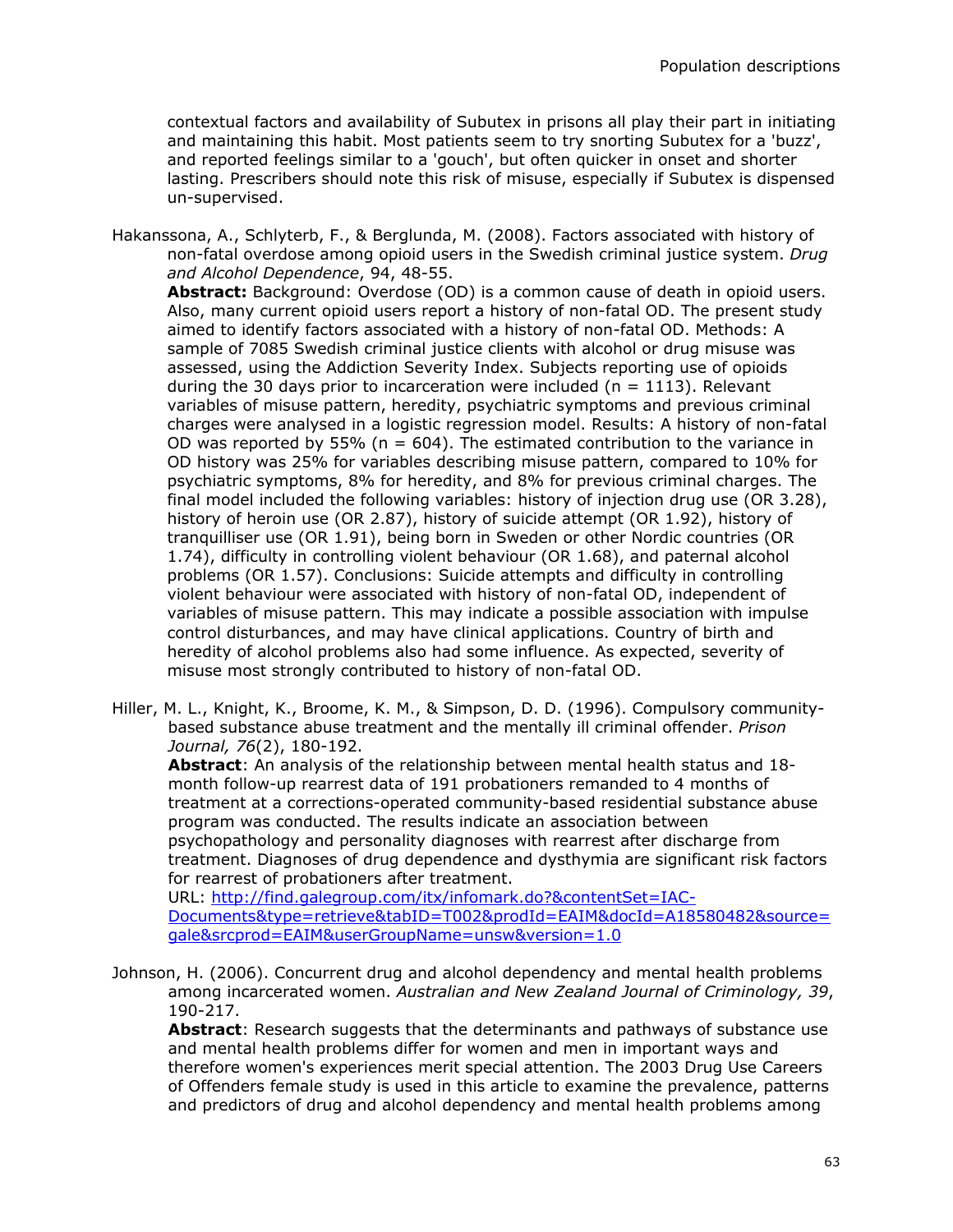incarcerated women. Over half of the women in this study had concurrent substance dependencies and mental health problems in the six months prior to arrest. Factors associated with having mental health problems include past experiences of sexual and emotional abuse, prescription drug use, drug dependency, and concurrent drug and alcohol dependency. Drug dependency was associated with involvement in crime or sex work to earn a living, early exposure to drug problems in the family of origin, use of prescription drugs, previous adult prison, and mental health problems. Alcohol dependency was associated with Indigenous status and physical abuse. The results of this study can contribute to treatment planning for women offenders. The finding that repeated admissions to prison is a predictor of drug dependency suggests that identification and treatment of drug problems is frequently absent, ineffective or not suited to the particular needs of women. (**Abstract**.).

URL: [http://info.library.unsw.edu.au/cgi-bin/local/access/ej](http://info.library.unsw.edu.au/cgi-bin/local/access/ej-access.cgi?url=http://www.atypon-link.com/AAP/doi/pdf/10.1375/acri.39.2.190)[access.cgi?url=http://www.atypon-link.com/AAP/doi/pdf/10.1375/acri.39.2.190](http://info.library.unsw.edu.au/cgi-bin/local/access/ej-access.cgi?url=http://www.atypon-link.com/AAP/doi/pdf/10.1375/acri.39.2.190)

Johnson, H. (2006). Drug use by incarcerated women offenders. *Drug and Alcohol Review, 25*(5), 433 - 437.

**Abstract**: The Drug Use Careers of Offenders (DUCO) project, conducted by the Australian Institute of Criminology, aims to contribute empirical evidence about the interaction between drug use and criminal offending. A total of 470 women incarcerated in six jurisdictions in Australia were interviewed for the female component of the DUCO project. This study examines illegal drug use prior to arrest and the correlates of drug use among these incarcerated women. Regular use of illegal drugs in the 6 months prior to arrest was reported by 62% of offenders and 39% reported multiple drug use. Indigenous women reported higher rates of cannabis use while non-Indigenous women had higher rates of heroin, amphetamines and benzodiazepines as well as multiple drug use. Multivariate analysis identified the following statistically significant predictors of regular drug use prior to arrest: age, marital status, not having children, early exposure to drug problems among family members, violent victimisation as an adult, earning an income primarily from crime or sex work and using amphetamines, benzodiazepines or morphine on prescription. Additional factors predicting multiple drug use were low education, non-Indigenous status, having mental health problems and having been in juvenile detention. These results suggest that drug treatment that fails to identify and respond to some of the antecedents of drug use such as mental health problems and the effects of violent victimisation may result in higher rates of drug use relapse and lower success upon release from prison. <i>[Johnson H. Drug use by incarcerated women offenders</i>. Drug Alcohol Rev  $2006;25:433$  – 437]</*i*>. URL: <http://www.informaworld.com/10.1080/09595230600876598>

Kevin, M. (1994). *Women in prison with drug related problems : part 1 : background characteristics*. Sydney: NSW Department of Corrective Services. **Abstract**: This report represents the first of a two part series which examines the patterns of drug use of imprisoned women, their treatment needs and the effectiveness of the Drug and Alcohol Services in reaching those women with drug and alcohol problems. The findings in this booklet relate to the drug related background characteristics of the women interviewed. Also included are other background characteristics which literature in the field has identified as being potentially relevant when addressing the treatment needs of women with drug problems.

URL[:http://www.dcs.nsw.gov.au/information/research\\_and\\_statistics/research\\_publi](http://www.dcs.nsw.gov.au/information/research_and_statistics/research_publication/rp032.pdf) [cation/rp032.pdf](http://www.dcs.nsw.gov.au/information/research_and_statistics/research_publication/rp032.pdf)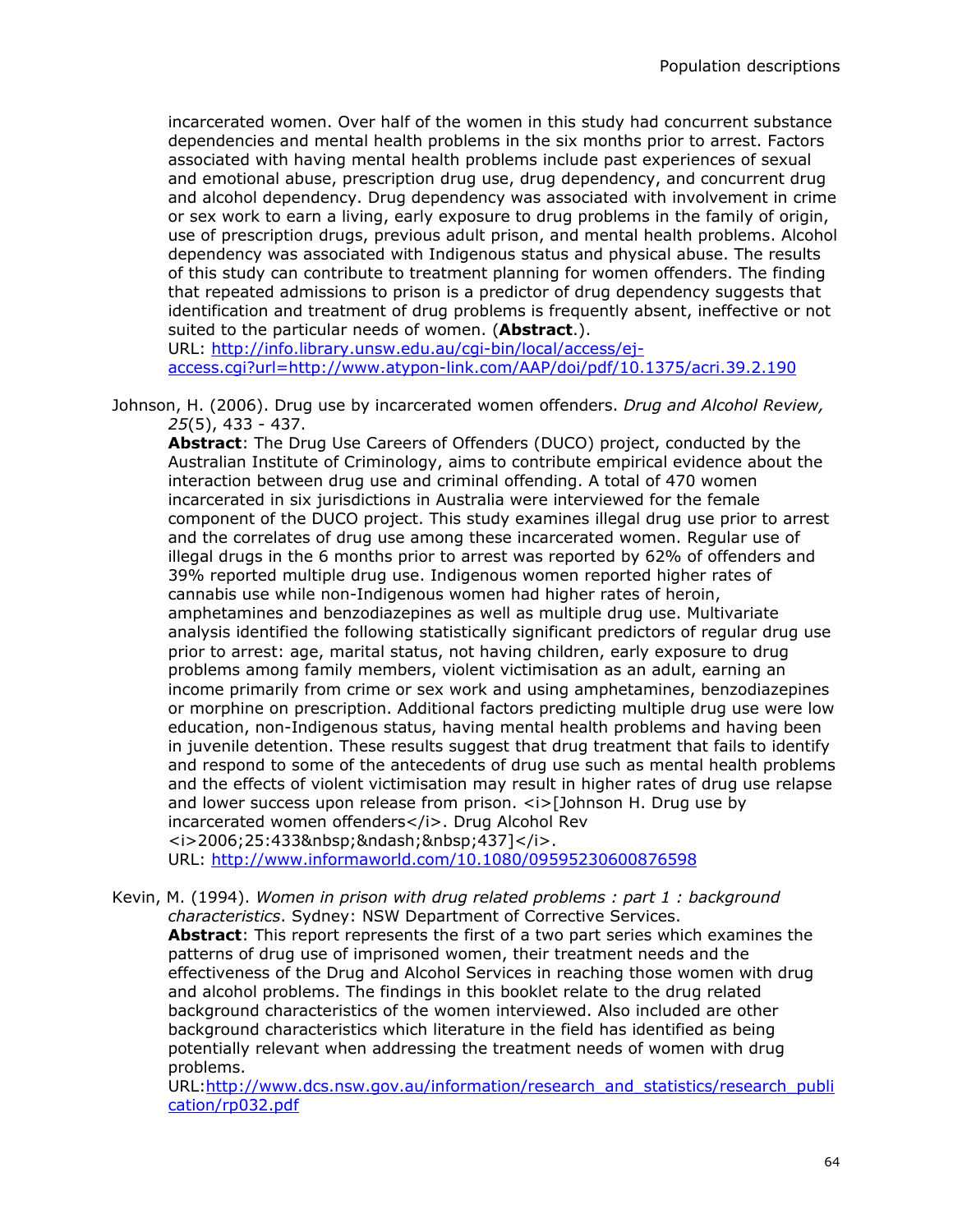- Kevin, M. (1994). *Women in prison with drug related problems : part 2 : contact with treatment services*. Sydney: NSW Department of Corrective Services. **Abstract**: This report represents the second of a two part series which examines the patterns of drug use of imprisoned women, their treatment needs and the effectiveness of the Drug and Alcohol Service in reaching those women with drug and alcohol problems. It investigates whether women with drug related problems experience barriers to accessing treatment. It examines the prevalence of sanctioned prescription drug use, including methadone by women in prison and assesses the treatment needs of women with drug related problems in prison. URL[:http://www.dcs.nsw.gov.au/information/research\\_and\\_statistics/research\\_publi](http://www.dcs.nsw.gov.au/information/research_and_statistics/research_publication/rp033.pdf) [cation/rp033.pdf](http://www.dcs.nsw.gov.au/information/research_and_statistics/research_publication/rp033.pdf)
- Kevin, M. (2003). *Addressing the Use of Drugs in Prison: prevalence, nature and context.* Sydney: NSW Department of Corrective Services.
- Kevin, M. (2005). *Addressing prisoner drug use : prevalence, nature and context : 3rd collection of a biennial survey of prisoners in New South Wales*. Sydney: NSW Department of Corrective Services.

**Abstract**: Drug misuse is one of the key criminogenic factors that affects both the general community and the prison community. This is the third data collection in a biennial series designed to obtain information on the actual drug use behaviour of inmates both prior to and during imprisonment and the social context in which prison-based drug use takes place. The extent and severity of drug-related problems among inmate populations presents significant challenges to correctional administrators. Inmates presenting with drug problems are among the most difficult to care for and manage. The aim of the research was to obtain data on the patterns of drug use of inmates prior to and while serving a custodial sentence. It further sought to provide a safer understanding of the social context of drug use in the New South Wales correctional system. The sample survey consisted of 307 (265 males and 42 females) full-time inmates serving a sentence of at least one month who were shortly to be released to the community. The current findings suggest an encouraging trend in the rate of drug-related offending and drug-related morbidity in the NSW inmate population. Even though this trend is positive, the levels of drugrelated morbidity remain sufficiently high to maintain this as a priority area. The findings from this data collection series provide factual data to improve policy and strategy for this high need and high risk population. It also provides a valuable insight into prison life that can be used in the development of further effective management and rehabilitation programs. (Preface, Executive summary, Introduction, edited.).

URL[:http://www.dcs.nsw.gov.au/information/research\\_and\\_statistics/research\\_publi](http://www.dcs.nsw.gov.au/information/research_and_statistics/research_publication/rp047.pdf) [cation/rp047.pdf](http://www.dcs.nsw.gov.au/information/research_and_statistics/research_publication/rp047.pdf)

Kjelsberg, E., & Hartvig, P. (2005). Too much or too little? Prescription drug use in a nationwide prison population. *International Journal of Prisoner Health, 1*(1), 75 - 87. **Abstract**: Aim: To describe prescription drug use in a nationwide prison population and compare it with contemporary drug use in other relevant populations as well as in a prison population 25 years ago. Detailed medication sheets from 37 prisons, covering 90% of the Norwegian prison population, were collected. All drugs were transcribed into the Anatomical Therapeutic Chemical classification system, and Defined Daily Doses/100 inmates were calculated. Data enabling relevant comparisons were gathered from reliable sources. Among the 2,617 inmates investigated, 48% used no medication. Sixteen percent used both psychotropic and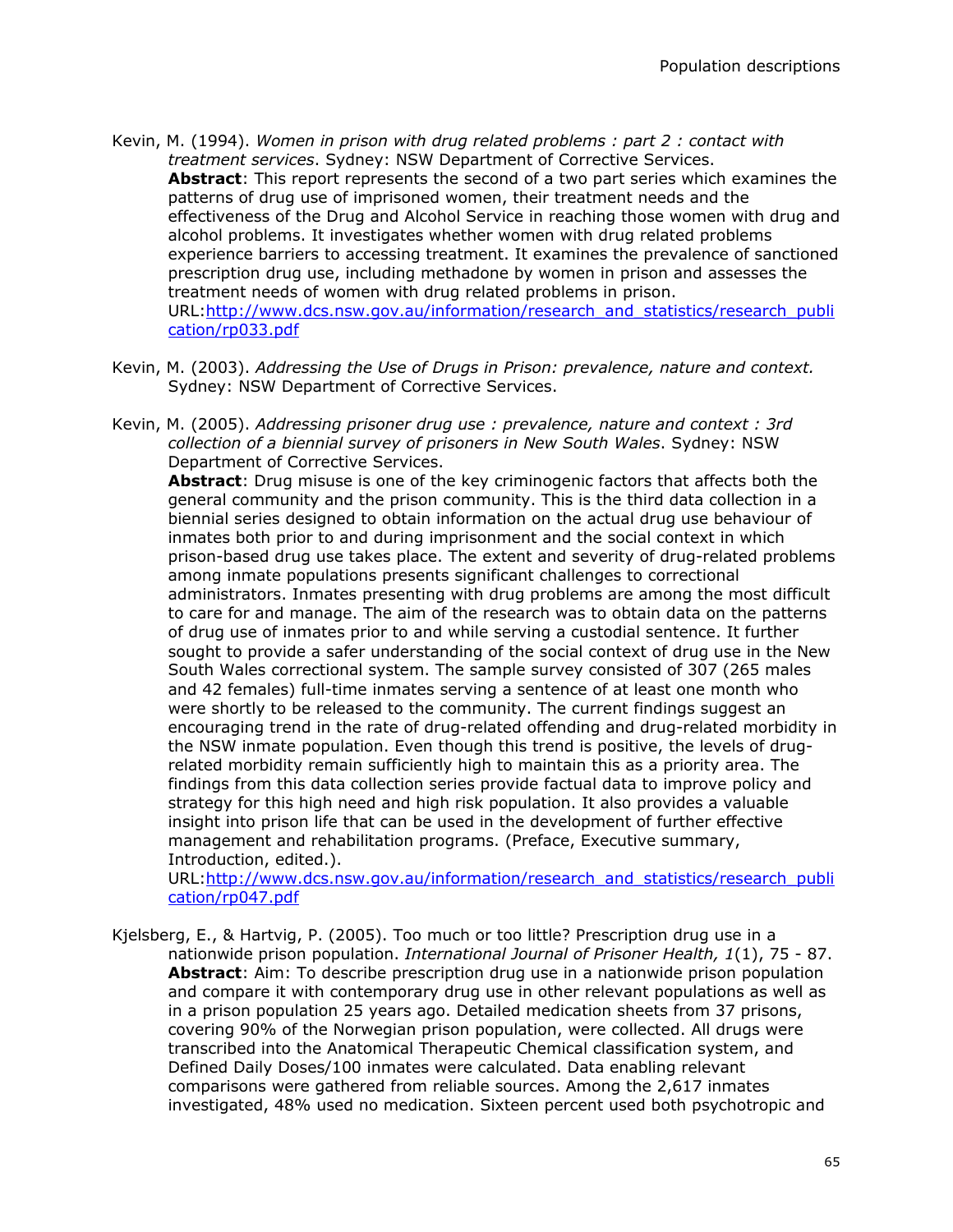somatic drugs, 17% psychotropic drugs only, and 19% somatic drugs only. Strong correlations between drug use and gender, age, and prison characteristics were demonstrated. Psychotropic drug use was higher than in the general population but lower than in a psychiatric hospital unit. Somatic drug use was lower than in the general population, except non-steroid anti-inflammatory agents, antihistamines, and drugs to alleviate obstructive airway diseases. Psychotropic drug use, particularly antidepressant use, was higher than in prisons 25 years ago. High levels of use of all psychotropic and a number of somatic drugs were demonstrated in this nationwide prison population. Treatment studies are needed in order to ascertain whether the high levels of use of particularly psychotropic medications are indeed improving the mental health of prisoners.

URL: <http://www.informaworld.com/10.1080/17449200500156871>

Niveau, G. & Ritter, C. (2008). Route of administration of illicit drugs among remand prison entrants. *European Addiction Research, 14*(2), 92-99.

**Abstract:** Aims: To describe the self-reported routes of administration of illicit drugs among subjects entering a remand prison and the different drugs used by this population. Methods: A cross-sectional study, with a sample of 770 subjects, was conducted in Geneva (Switzerland). Participants were assessed with the semistructured interview from the Council of Europe Pompidou Group multi-city study. Results: 428 (55.6%) subjects admitted to having used illicit drugs during the 3 months prior to entry. Amongst these illicit drug users, 54.7% took several drugs. Injectable drugs (heroin, cocaine or illicit benzodiazepines) were taken by 75.7% of drug users but the majority (84.1%) declared that they had not injected drugs during the 3 months prior to entering prison. 68 subjects (8.8% of the total sample) declared that they had injected drugs during the 3 months prior to entering prison, either alone or in association with other methods. Conclusion: By extrapolation it is possible to suggest that about 200 intravenous drug users entered the remand prison in Geneva in 1 year. This confirms the need for prison health services to implement a policy of treatment, prevention and education adapted to patterns of drug use in the local context.

URL:

[http://content.karger.com/ProdukteDB/produkte.asp?Aktion=ShowPDF&ArtikelNr=11](http://content.karger.com/ProdukteDB/produkte.asp?Aktion=ShowPDF&ArtikelNr=113723&Ausgabe=234546&ProduktNr=224233&filename=113723.pdf) [3723&Ausgabe=234546&ProduktNr=224233&filename=113723.pdf](http://content.karger.com/ProdukteDB/produkte.asp?Aktion=ShowPDF&ArtikelNr=113723&Ausgabe=234546&ProduktNr=224233&filename=113723.pdf)

Norden, P. (2004). *Prison is not a healthy place*. Paper presented at the Anex Harm Reduction Conference.

**Abstract**: During the last decade, there has been a 50% expansion of the Australian prison population. This conference paper claims that much of this dramatic increase can be explained by the relationship between untreated mental health needs, subsequent illegal use of drugs as a form of self-medication, and the eventual intervention by instrumentalities of the criminal justice system. The author argues that the high proportion of the Victorian prison population who have been or continue to be injecting drug users and the high rate of Hepatitis C virus infection is one of the clearest indications that the criminal justice system is extending its boundaries. URL[:http://www.jss.org.au/news/documents/AnexConferencePresentationPaperJuly2](http://www.jss.org.au/news/documents/AnexConferencePresentationPaperJuly2004.doc) [004.doc](http://www.jss.org.au/news/documents/AnexConferencePresentationPaperJuly2004.doc)

Pereira, M. (1998). Medication of prisoners. *Inside Out, 37,* 11-13.

**Abstract**: The excessive prescription of psychotropic drugs or anti-depressants for inmates is examined. A survey of male and female inmates at Adelaide Women's Prison and Yatala Labour Prison found that these drugs are regularly prescribed to help women cope with familial separation anxiety and to help both men and women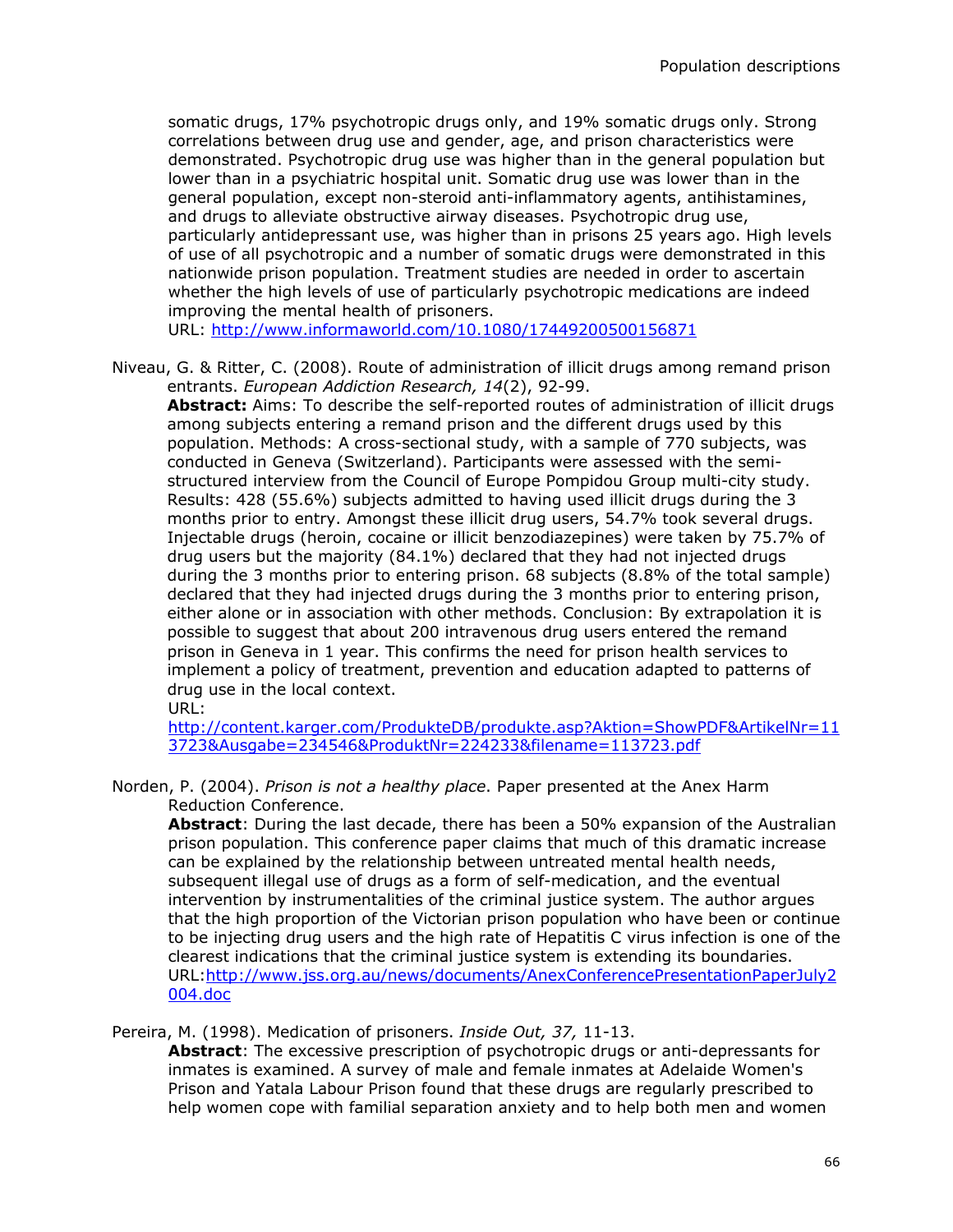deal with various drug withdrawal.

Peters, R. H., Strozier, A. L., Murrin, M. R., & Kearns, W. D. (1997). Treatment of substance-abusing jail inmates Examination of gender differences. *Journal of Substance Abuse Treatment, 14*(4), 339-349.

**Abstract**: Females incarcerated for drug-related offenses represent one of the fastest growing populations within jails and prisons. The few studies of female offenders with substance abuse disorders depict a population with multiple psychosocial problems and treatment needs, and one that is characterized by frequent exposure to sexual abuse and other violence. The current study examined intake assessment results from a sample of 1,655 substance-involved jail inmates referred to a jail treatment program in Tampa, Florida, including 26% female and 74% male inmates. The study was designed to identify gender differences in psychosocial characteristics and substance abuse treatment needs among jail inmates. Results indicate that female inmates more frequently experienced employment problems, had lower incomes, more frequently reported cocaine as the primary drug of choice, and were more likely to report depression, anxiety, suicidal behavior, and a history of physical and sexual abuse. Implications for developing specialized treatment approaches for female offenders are discussed, including use of integrated treatment strategies.

URL: [http://www.sciencedirect.com/science/article/B6T90-3RM0204-](http://www.sciencedirect.com/science/article/B6T90-3RM0204-4/2/a5d0d3aa7f61e23c04d4846a55f0c568) [4/2/a5d0d3aa7f61e23c04d4846a55f0c568](http://www.sciencedirect.com/science/article/B6T90-3RM0204-4/2/a5d0d3aa7f61e23c04d4846a55f0c568)

Rounds-Bryant, J. L., Motivans, M. A., & Pelissier, B. M. M. (2004). Correlates of drug treatment outcomes for African American and white male federal prisoners: Results from the TRIAD study. *The American Journal of Drug and Alcohol Abuse, 30*(3), 495 - 514.

**Abstract**: The purpose of this study was to compare the effects of family background and preincarceration socioenvironmental variables on three-year postrelease drug use for African American and white prison-based drug treatment participants in order to explain the previously found disparities in rates of three-year post-release drug use between the two groups. There were two hypotheses: 1) for both groups, family background and preincarceration socioenvironmental variables would predict post-release drug use more strongly than sociodemographic characteristics and preincarceration behaviors, and 2) the predictors would be different for each group. The sample included 279 African American and 512 white male treatment participants who were supervised by a U.S. probation officer following incarceration. Event history analyses were used to model time to first drug use during post-release supervision. The results indicated that none of the family background factors or socioenvironmental variables predicted post-release drug use. The variables predictive of drug use for one or both racial groups were limited to sociodemographic characteristics and preincarceration behaviors such as age at release, prior commitments, and preincarceration employment. Yet, there were no significant between-group differences for these predictors. The authors concluded that future assessment of the effects of socioenvironmental variables on post-release drug use likely requires evaluation of the post-release social environment at the time of release.

URL: <http://www.informaworld.com/10.1081/ADA-200032265>

Simpson, M., & McNulty, J. (2008). Different needs: Women's drug use and treatment in the UK. *International Journal of Drug Policy, 19*(2), 169-176.

**Abstract:** The experiences of female drug users are often very different from that of their male counterparts. Female, and especially pregnant, drug users suffer greater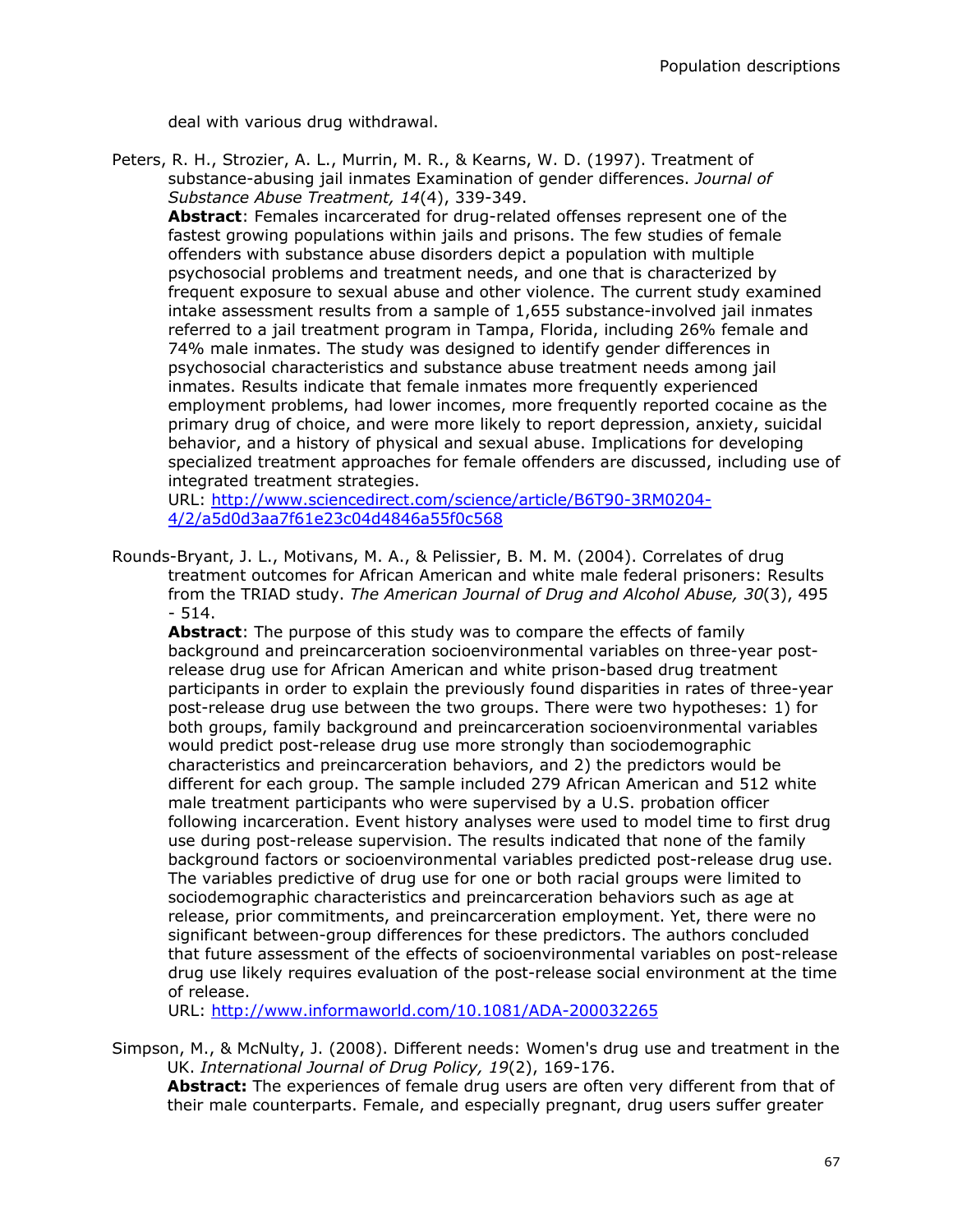social stigma than men, and often suffer a greater severity of addiction with physical and psychological reactions. This paper explores how women's experience of drug use differs from men, and the implication that this has for delivering drug treatment and drug services in the UK, including in the prison setting. It is argued that drug services in the UK need to be better tailored to meet the specific needs of women. URL: [http://info.library.unsw.edu.au/cgi-bin/local/access/ej](http://info.library.unsw.edu.au/cgi-bin/local/access/ej-access.cgi?url=http://dx.doi.org/10.1016/j.drugpo.2007.11.021?nosfx=y)[access.cgi?url=http://dx.doi.org/10.1016/j.drugpo.2007.11.021?nosfx=y](http://info.library.unsw.edu.au/cgi-bin/local/access/ej-access.cgi?url=http://dx.doi.org/10.1016/j.drugpo.2007.11.021?nosfx=y)

Strang, J., Gossop, M., Heuston, J., Green, J., Whiteley, C., & Maden, A. (2006). Persistence of drug use during imprisonment: relationship of drug type, recency of use and severity of dependence to use of heroin, cocaine and amphetamine in prison. *Addiction, 101*(8), 1125-1132.

**Abstract**: Aim To investigate the persistence of use of heroin, cocaine and amphetamine drugs during imprisonment, and to identify factors associated with increased levels of persistence. Design The use of heroin, cocaine and amphetamine by current prison inmates has been examined and, in particular, the relationship between drug use within prison and the type of drug used prior to imprisonment, recency of use and severity of dependence. Setting and participants A randomly selected sample of 1009 adult male prisoners in 13 prisons in England and Wales during 1994/95; structured confidential interviews conducted by independent research staff. Enquiry about prior use of heroin, cocaine or amphetamine focused on three time-periods (ever, last year and last month pre-prison) and the use of these drugs during the first month of imprisonment. Findings A total of 557 (55%) of the 1009 prisoners had used previously one of the three drugs selected for study: 58% had used heroin, 69% cocaine and 75% amphetamine. More than half (59%; 327/557) had used these drugs in the month before the current imprisonment. Drug use in prisons was most likely to occur among those who had used in the month prior to imprisonment. The persistence of heroin use in prison occurred more frequently (70%) than use of cocaine (20%) or amphetamine (15%). Of those using heroin pre-imprisonment, 67% considered they were dependent, compared to 15% and 22%, respectively, for cocaine and amphetamine users. Conclusions Changes in the drug-taking behaviour of drug users after imprisonment vary according to the type of drug being taken. Prisoners were much more likely to continue to use heroin than either cocaine or amphetamines while in prison. Heroin was most likely to be used by those who had been using heroin during the immediate pre-imprisonment period, and particularly by the two-thirds of heroin users who considered themselves dependent. In view of the high prevalence of prior use of these drugs by individuals currently imprisoned, continuing attention is required to study of their behaviour and of the impact of interventions that may be introduced during or following their incarceration.

URL: [http://www.blackwell-synergy.com/doi/abs/10.1111/j.1360-](http://www.blackwell-synergy.com/doi/abs/10.1111/j.1360-0443.2006.01475.x) [0443.2006.01475.x](http://www.blackwell-synergy.com/doi/abs/10.1111/j.1360-0443.2006.01475.x)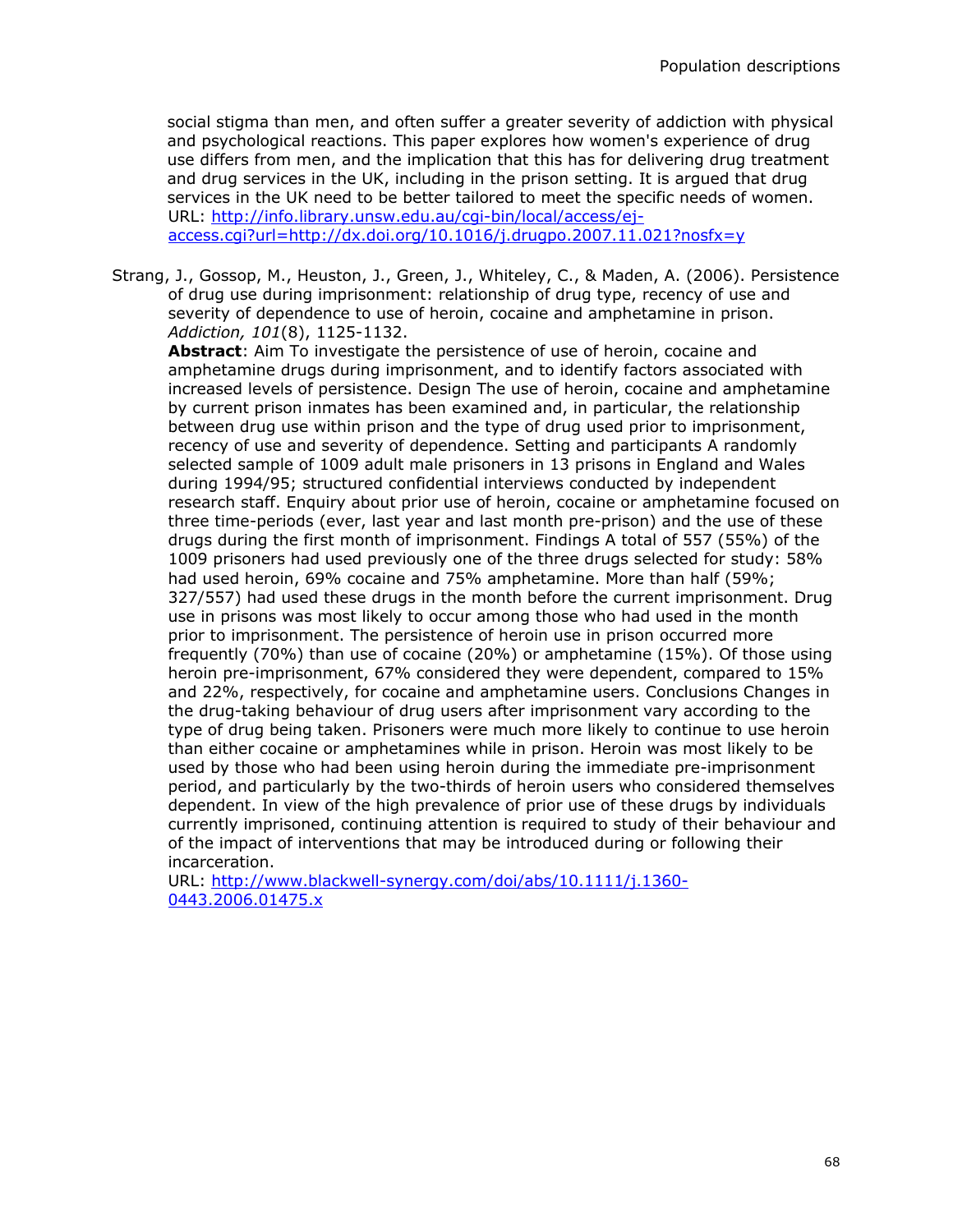### *Risk behaviours*

There is a very large literature on risk behaviours in prisons (mainly HIV and Hepatitis). This section covers papers on risk behaviours, harm reduction and interventions for blood borne viruses. See also NSP listings. The first resource is an annotated bibliography on-line; followed by the WHO guidelines (remaining references are listed alphabetically).

- Jurgens, R. (2005). HIV/AIDS and HCV in Prisons: A Select Annotated Bibliography. [Electronic Version]. Retrieved 15th Feb 2008 URL: [http://www.hc-sc.gc.ca/ahc-asc/pubs/int-aids-sida/hiv-vih-aids-sida-prison](http://www.hc-sc.gc.ca/ahc-asc/pubs/int-aids-sida/hiv-vih-aids-sida-prison-carceral-7_e.html)[carceral-7\\_e.html](http://www.hc-sc.gc.ca/ahc-asc/pubs/int-aids-sida/hiv-vih-aids-sida-prison-carceral-7_e.html)
- World Health Organisation. (1992). *WHO Guidelines on HIV Infection and AIDS in Prisons*. Geneva: World Health Organisation. URL: [http://data.unaids.org/Publications/IRC-pub01/JC277-WHO-Guidel-](http://data.unaids.org/Publications/IRC-pub01/JC277-WHO-Guidel-Prisons_en.pdf)[Prisons\\_en.pdf](http://data.unaids.org/Publications/IRC-pub01/JC277-WHO-Guidel-Prisons_en.pdf)
- Banaszczyk, Brown, Falconer, Harvey, Hearne, Kaldor, et al. (1999). HIV prevalence at reception into Australian prisons, 1991-1997. *Medical Journal of Australia, 171*, 18- 21.

**Abstract**: The extent and outcome of HIV antibody testing for prison entrants is measured. High rates of HIV antibody testing and low prevalence of HIV infection were assessed among people entering Australian prisons. HIV prevalence among prison entrants is low but the high incidence of Hepatitis C infection suggests continuing risk of HIV infection for prison inmates.

Batey, R. G., Jones, T., & McAllister, C. (2008). Prisons and HCV: a review and a report on an experience in New South Wales Australia. *International Journal of Prisoner Health, 4*(3), 156-163.

**Abstract:** Prison populations in Western countries are characterised by a high hepatitis C prevalence. This reflects a high rate of imprisonment for drug related offences. Prison entrants who are HCV-negative face a significant risk of acquiring hepatitis C. Effective prevention strategies and successful treatment of a significant percentage of hepatitis C-positive inmates could reduce the risk of transmission in the prison context significantly. Several reports of treating hepatitis C in prisoners in major facilities have been published. We report our experience of establishing a liver clinic service in two regional prisons in New South Wales, Australia. Liver biopsy requirements to access treatment in Australia meant that only 46 of 196 reviewed patients were able to commence treatment in our 5-year experience. Treatment completion rate was 61% and end of treatment viral response was 57%. The removal of liver biopsy requirements in Australia in April 2006 has freed up access to treatment and our results encourage further effort to optimise the process of assessment and treatment in this high-risk population.

URL:<http://www.informaworld.com/10.1080/17449200802264712>

Bird, A. G., Gore, S. M., Hutchinson, S. J., Lewis, S. C., Cameron, S., & Burns, S. (1997). Harm reduction measures and injecting inside prison versus mandatory drugs testing: results of a cross sectional anonymous questionnaire survey. *British Medical Journal, 315*(7099), 21-24.

**Abstract**: Objectives: (a) To determine both the frequency of injecting inside prison and use of sterilising tablets to clean needles in the previous four weeks; (b) to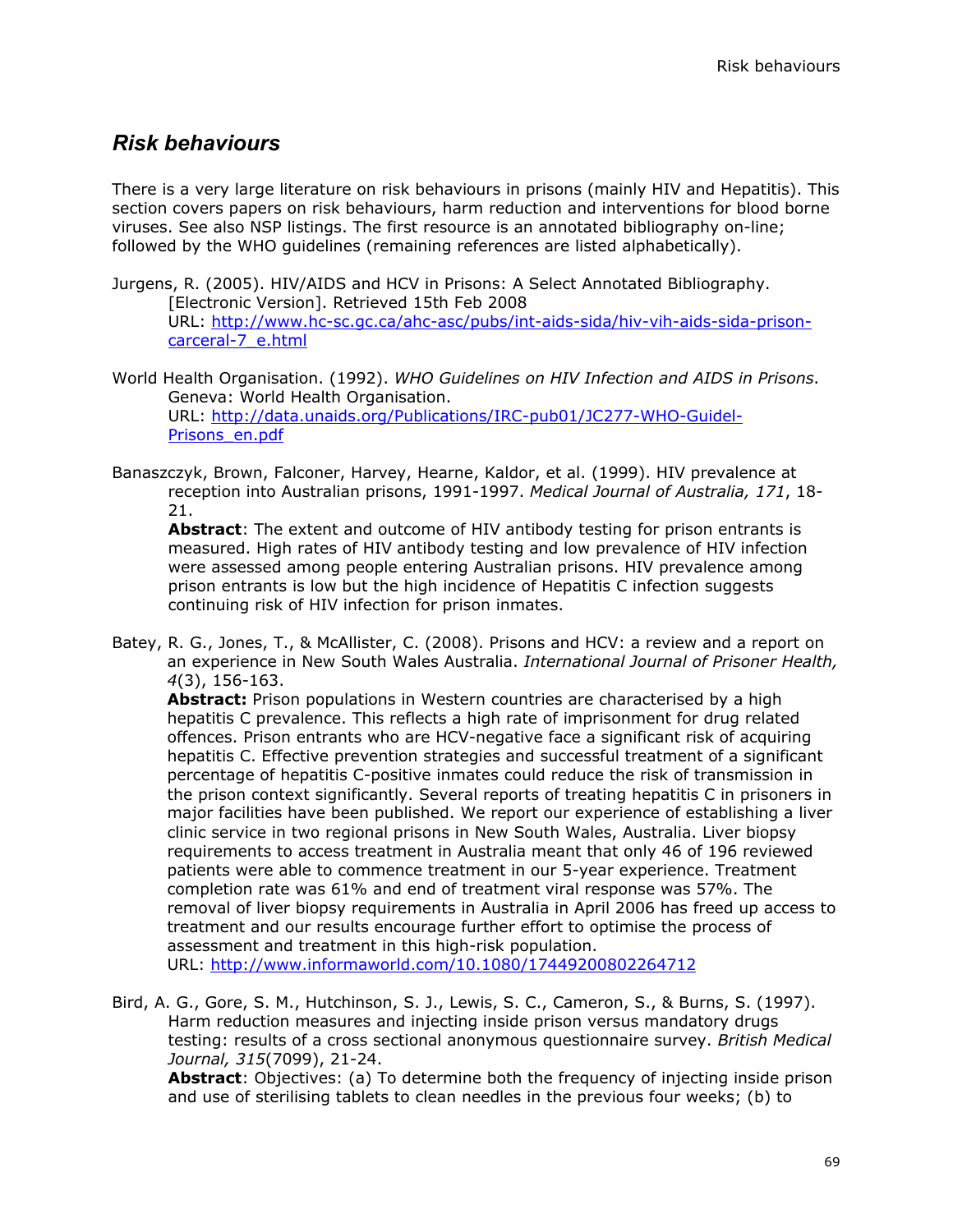assess the efficiency of random mandatory drugs testing at detecting prisoners who inject heroin inside prison; (c) to determine the percentage of prisoners who had been offered vaccination against hepatitis B. Design: Cross sectional willing anonymous salivary HIV surveillance linked to a self completion risk factor questionnaire. Setting: Lowmoss prison, Glasgow, and Aberdeen prison on 11 and 30 October 1996. Subjects: 293 (94%) of all 312 inmates at Lowmoss and 146 (93%) of all 157 at Aberdeen, resulting in 286 and 143 valid questionnaires. Main outcome measures: Frequency of injecting inside prison in the previous four weeks by injector inmates who had been in prison for at least four weeks. Results: 116 (41%) Lowmoss and 53 (37%) Aberdeen prisoners had a history of injecting drug use but only 4% of inmates (17/395; 95% confidence interval 2% to 6%) had ever been offered vaccination against hepatitis B. 42 Lowmoss prisoners (estimated 207 injections and 258 uses of sterilising tablets) and 31 Aberdeen prisoners (229 injections, 221 uses) had injected inside prison in the previous four weeks. The prisons together held 112 injector inmates who had been in prison for more than four weeks, of whom 57 (51%; 42% to 60%) had injected in prison in the past four weeks; their estimated mean number of injections was 6.0 (SD 5.7). Prisoners injecting heroin six times in four weeks will test positive in random mandatory drugs testing on at most 18 days out of 28. Conclusions: Sterilising tablets and hepatitis B vaccination should be offered to all prisoners. Random mandatory drugs testing seriously underestimates injector inmates' harm reduction needs. Key messages Half of injector inmates of two Scottish prisons who had been in prison for more than four weeks had injected in the previous four weeks--an average of six times Injector inmates used sterilising tablets to clean injecting equipment as often as they injected Only 4% of inmates had ever been offered vaccination against hepatitis B Vaccination against hepatitis B and sterilising tablets are prisoners' rights Random mandatory drugs testing is likely to detect only one third to two thirds of heroin injectors in prison and so seriously underestimates injector inmates' drug reduction needs.

URL: [http://www.bmj.com/cgi/content/](http://www.bmj.com/cgi/content/abstract/315/7099/21)**Abstract**/315/7099/21

Bloom, G. (1995). The community policy: prisons and blood borne communicable diseases. *HIV/AIDS Legal Link, 6,* 14-15.

**Abstract**: The AIDS Council of NSW, the Gender Centre, the NSW Users and AIDS Association, and the Prisoners Action Group in New South Wales have joined forces to produce a policy on the prevention and treatment of blood borne diseases such as HIV and hepatitis in the prison system. The policy, called 'Prisons and blood borne communicable diseases - the community policy' is unique in reflecting the interests of a wide range of community based organisations which recognise the threat posed by such diseases to their constituencies. The policy covers legal reform, access to means of prevention, testing, access to treatments, positive prisoners and transgender prisoners. Its authors believe the climate for its implementation is favourable.

Butler, T., Boonwaat, L., & Hailstone, S. (2005). *National prison entrants' bloodborne virus survey report, 2004: prevalence of HIV, hepatitis C, hepatitis B, and risk behaviours among Australian prison entrants*. Sydney: Centre for Health Research in Criminal Justice.

**Abstract**: Prisoner populations are noted for engaging in high-risk behaviours, particularly injecting drug use, in both the community and prison setting. Consequently they are at an increased risk of exposure to bloodborne viruses such as Hepatitis B and C and HIV. Studies have also shown that the correctional environment is a high risk environment for bloodborne virus transmission. This study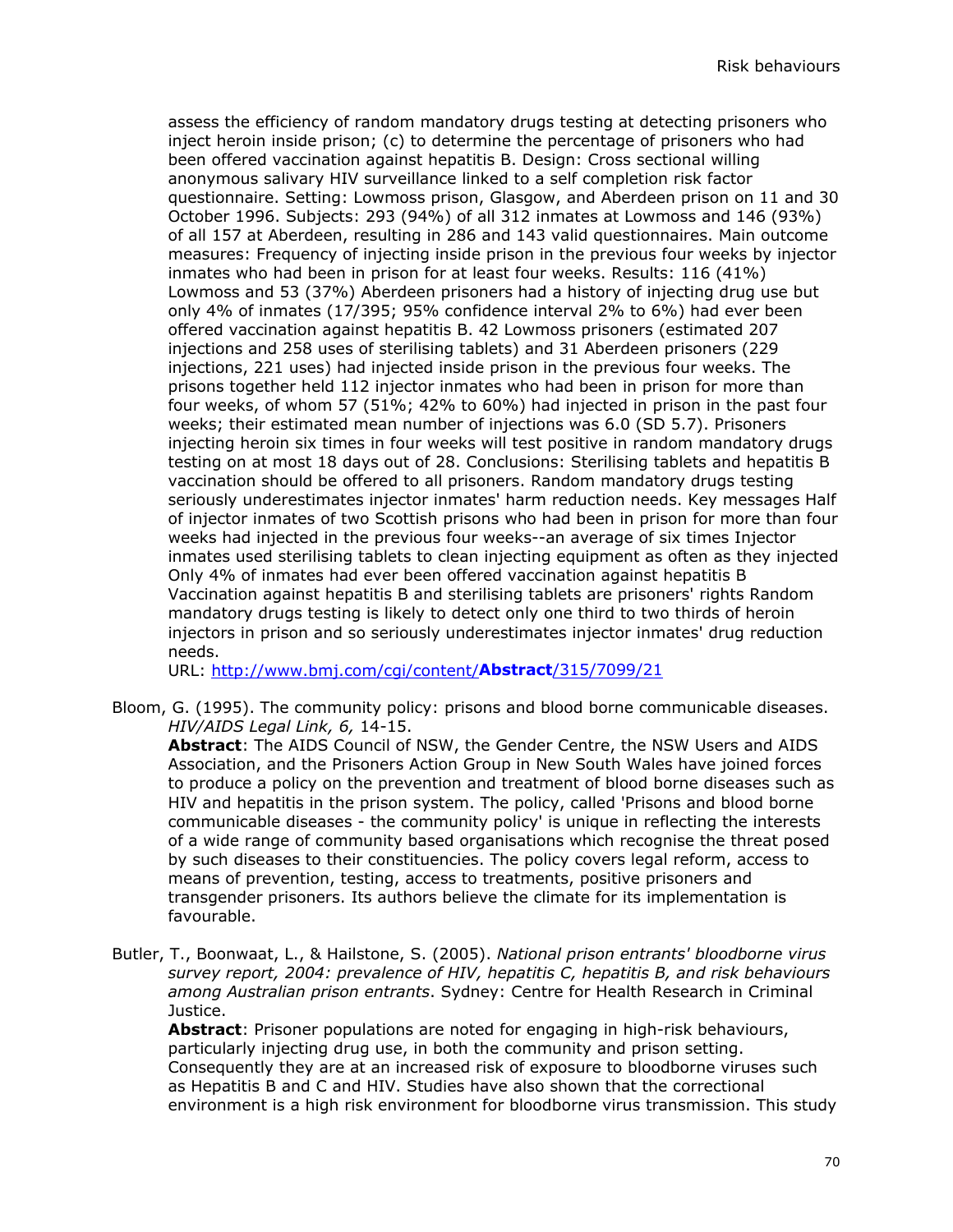is the first nationally coordinated survey of prisoners conducted in Australia, and included 612 of the 739 individuals entering prison from the community over a two week period in May 2004, in New South Wales, Queensland, Tasmania and Western Australia. Confidential questionnaires and serology requests were completed using a unique code for each inmate. The community Needle and Syringe Programs survey questionnaire was modified slightly for the correctional setting, and collected risk factor information on body piercing, tattooing, injecting drug use, sexual activity, and immunisation status. The results are comprehensively detailed. This survey demonstrates that further research into injecting drug use in prisons is required. Such data would allow custodial authorities to make informed decisions about the need for greater enforcement or better harm minimisation provisions in the custodial setting.

URL: [http://www.justicehealth.nsw.gov.au/pubs/bbv\\_survey.pdf](http://www.justicehealth.nsw.gov.au/pubs/bbv_survey.pdf)

Butler, T., Boonwaat, L., Hailstone, S., Falconer, T., Lems, P., Ginley, T., et al. (2007). The 2004 Australian prison entrants' blood-borne virus and risk behaviour survey. *Australian and New Zealand Journal of Public Health, 31*, 44-50.

**Abstract**: The objective of this study was to assess the prevalence of blood-borne viruses and associated risk factors among prison entrants at seven Australian prisons across four states. The survey was of a consecutive cross-sectional design, with voluntary confidential testing of all prison entrants for serological markers of human immunodeficiency virus (HIV), hepatitis C (HCV) and hepatitis B (HBV) over 14 consecutive days in May 2004. Demographic data and data related to risks for bloodborne virus transmission, such as sexual activity, body piercing, tattooing, and injecting drug use, were collected. The National prevalence for HIV was 1%, hepatitis B core antibody 20%, and hepatitis C antibody 34%. Fifty-nine per cent of participants had a history of injecting drug use. Among injecting drug users, the prevalence of HIV was 1%, hepatitis C antibody 56%, and hepatitis B core antibody 27%. Forty-one per cent of those screened reported a previous incarceration. In the multivariate model, Queensland and Western Australian prison entrants were significantly less likely to test positive to HCV than those in New South Wales. Amphetamine was the most commonly injected drug in Queensland, Tasmania and WA. In NSW, heroin was the most common drug injected. In the multivariate analysis a history of injecting drug use, being aged 30 years or more, and a prior incarceration were positively associated with hepatitis C infection. For hepatitis B core antibody, age over 30 years and a history of injecting drug use were associated with an increased risk. The findings support the view that prisoner populations are vulnerable to blood-borne virus infection, particularly hepatitis B and C. Prisoner populations should be included in routine surveillance programs so as to provide a more representative picture of blood-borne virus epidemiology in Australia. URL: [http://www.blackwell-synergy.com/doi/pdf/10.1111/j.1753-](http://www.blackwell-synergy.com/doi/pdf/10.1111/j.1753-6405.2007.00009.x) [6405.2007.00009.x](http://www.blackwell-synergy.com/doi/pdf/10.1111/j.1753-6405.2007.00009.x)

Crofts, N., Cooper, G., Stewart, T., Kiely, P., Coghlan, P., Hearne, P., et al. (1997). Exposure to hepatitis A virus among blood donors, injecting drug users and prison entrants in Victoria. *Journal of Viral Hepatitis, 4*(5), 333-338. **Abstract**: To assess prevalence of exposure to hepatitis A virus (HAV) among injecting drug users (IDUs) and prison entrants in Victoria, and to compare this with prevalence of HAV among a reference population of blood donors, sera stored from two previous studies and from randomly selected blood donors were tested for total antibody to HAV. The first study was a longitudinal study of field-recruited IDUs from 1990 to 1992 and the second was a study of all prison entrants in 1991–92 (both studies were carried out in Victoria); blood donors were from the Australian Red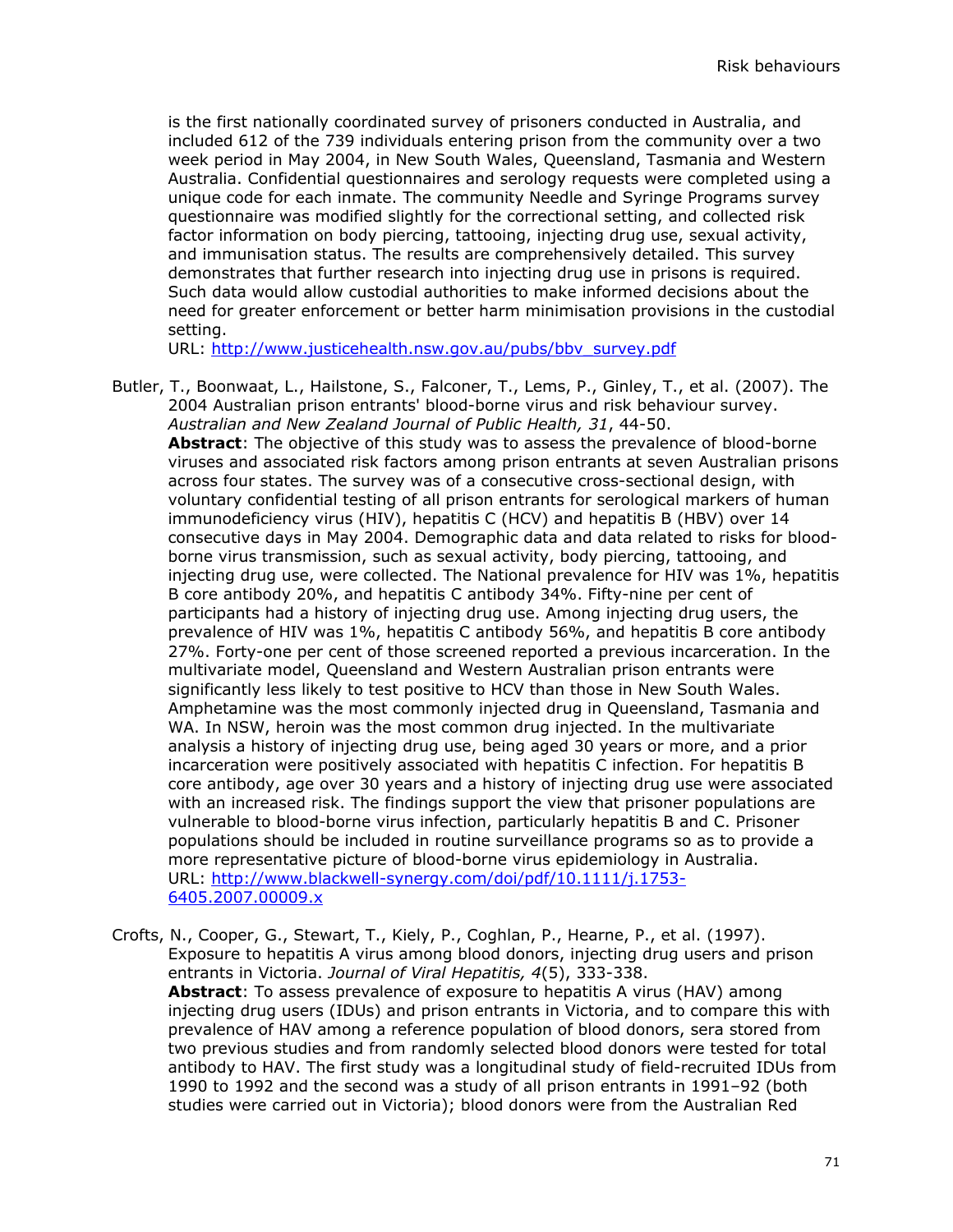Cross Blood Bank Victoria in 1995. Forty five per cent of 2175 prison entrants and 51% of 293 IDUs were seropositive for HAV, compared with 30% of 2995 blood donors. When standardized for age against the blood donors, HAV seropositivity in IDUs was 44% and in prison entrants 60%. The strongest association of HAV seropositivity among the IDUs on multivariate analysis was a history of imprisonment. There are high rates of exposure to HAV among prison entrants, whether with a history of IDU or not, and among IDUs who have a prison history. The role of sharing contaminated injecting equipment in transmission of HAV seems to be less important than institutionalization per se. With adequate resourcing, both populations are appropriate targets for HAV vaccination, especially in a context of continuing decline of transmission of HAV in the general community. URL: [http://www.blackwell-synergy.com/doi/abs/10.1046/j.1365-](http://www.blackwell-synergy.com/doi/abs/10.1046/j.1365-2893.1997.00059.x) [2893.1997.00059.x](http://www.blackwell-synergy.com/doi/abs/10.1046/j.1365-2893.1997.00059.x)

- Crofts, N., Dolan, K. A., & Webb-Pullman, J. (1996). *An analysis of trends over time in social and behavioural factors related to the transmission of HIV among injecting drug users and prison inmates: evaluation of the National HIV/AIDS Strategy 1993- 94 to 1995-96*. Canberra: Australian Government Publishing Service. **Abstract**: This review summarises research into risk taking behaviours for HIV infection among injecting drug users and prison inmates in Australia from 1985 to 1994. The data presented are concerned with injecting drug use, cleaning and sharing of needles and syringes, use of bleach when cleaning needles and syringes, and tattooing among prisoners.
- Crofts, N., Hernberger, F., Thompson, S., & Wale, E. (1996). Risk behaviours for bloodborne viruses in a Victorian prison. *Australian and New Zealand Journal of Criminology, 29*, 20-28.

**Abstract**: The authors present the findings of a study of injecting drug use and tattooing practices in Pentridge Prison, Victoria, and the implications for the spread of blood-borne viruses, including hepatitis B and C, and HIV. They conclude that the risks of spreading infectious viruses is high. Urgent consideration of methods to decrease these risks is necessary, including assessment of the feasibility of controversial strategies such as needle and syringe exchange programs, and the provision of sterile tattooing equipment.

del Castillo, L. S., Ruiz-Perez, I., de Labry-Lima, A.O., Soto-Blanco, J.M., Girela-Lopez, E., et al. (2008). Influence of antiretroviral treatment on quality of life in seropositive inmates. *International Journal of STD & AIDS, 19*(3), 172-177. **Abstract:** The aim of the study is to evaluate the influence of antiretroviral treatment on health-related quality of life (HRQOL) of three groups of HIV-positive inmates: those who are taking antiretroviral treatment, those who are not on treatment as it has not yet been indicated, and those who refuse to take treatment even though it has been recommended. A cross-sectional study was conducted on 585 HIV+ inmates in three prisons. The response variable was HRQOL. Independent variables were: sociodemographic variables, psychosocial and drug-related variables. Two multivariate linear regression models were constructed in order to determine the HRQOL, physical health score (PHS) and mental health score (MHS), for each of the three groups identified, using patients who refused treatment as the reference category. Patients who refused therapy had a lower MHS compared with patients in whom treatment was not indicated ( $P = 0.038$ ). With regard to PHS, patients refusing therapy had a lower score than patients who were not indicated therapy (P  $= 0.005$ ), and than patients receiving therapy (P  $= 0.010$ ). URL:<http://ijsa.rsmjournals.com/cgi/content/abstract/19/3/172>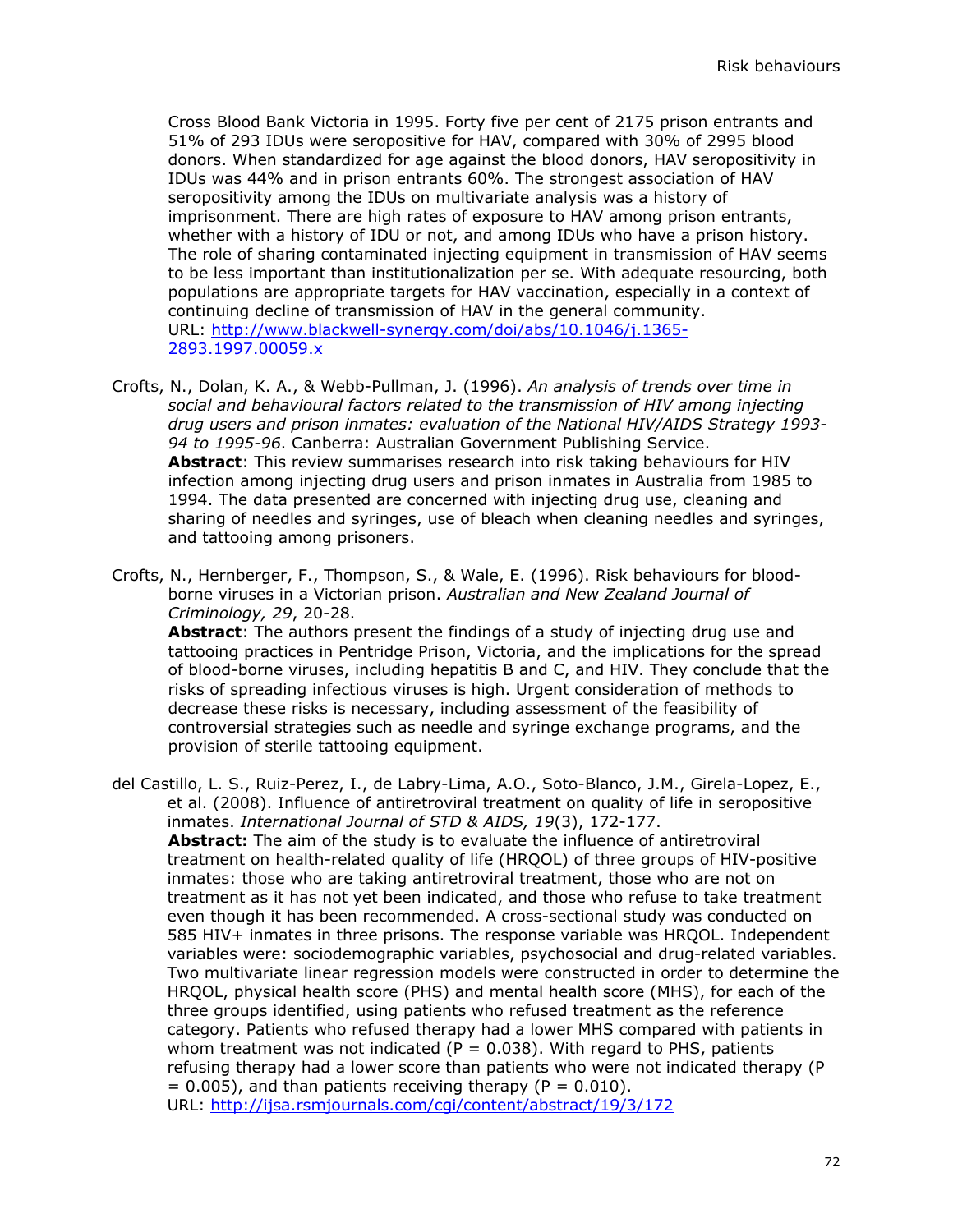Dolan, K., & Larney, S. (2006). HIV in prison in Asia and the Pacific. *Development Bulletin, 69*, 72-74.

**Abstract**: Elevated levels of HIV infection and the over-representation of injecting drug users (IDUs) in prisons combined with HIV risk behaviour, create a crucial public health issue for prisons and the surrounding communities. Most research on these topics has occurred in developed countries; therefore the extent of the problem in Asia and the Pacific regions is largely unknown. This paper reviews data on imprisonment rates, the proportion of IDUs, and the prevalence and incidence of HIV in prison in Asia and the Pacific. It appears to be the first attempt to collate information for this area.

- Dolan, K., Wodak, A., & Hall, W. (1999). HIV risk behaviour and prevention in prison: a bleach programme for inmates in NSW. *Drug and Alcohol Review, 18*(2), 139 - 143. **Abstract**: One hundred and eighty-one inmates in AIDS education courses were surveyed about their risk behaviour and access to disinfectants for syringe cleaning in 1993. Overall, 40% of respondents reported HIV risk behaviour in prison. Onequarter of respondents reported injecting, of whom three-quarters reported sharing syringes in prison. Most respondents who shared syringes reported cleaning them with disinfectants (96%), even though only one-third reported having easy access to disinfectants. One-sixth of respondents reported sharing tattooing equipment, of whom two-thirds reported using a disinfectant to clean the tattoo needle. Few respondents reported fellatio (8%) or anal intercourse (4%) in prison. Although some respondents faced difficulty in obtaining disinfectants, almost all respondents cleaned syringes with bleach when sharing. High levels of risk behaviour in prison might be reduced by methadone maintenance and condom programmes. A trial of strict one-for-one syringe exchange warrants consideration. URL: <http://www.informaworld.com/10.1080/09595239996563>
- Dolan, K. A. (1994). *Monitoring HIV infection and risk behaviour among ex-prisoners in NSW*. Paper presented at the National Drug and Alcohol Research Centre Annual Symposium.

**Abstract**: An overview of HIV infection and transmission in prisons around the world and in Australia is presented. Dolan then describes a study in which ex-prisoners in NSW with a history of injecting drug use were interviewed. The study examines risk behaviours such as injecting, syringe sharing and sexual activity of drug injectors when they are in and out of prison. Dolan concludes by making recommendations to prevent the spread of HIV within the prison systems.

URL[:http://www.med.unsw.edu.au/NDARCWeb.nsf/resources/Mono\\_3/\\$file/Mono.21](http://www.med.unsw.edu.au/NDARCWeb.nsf/resources/Mono_3/$file/Mono.21.pdf) [.pdf](http://www.med.unsw.edu.au/NDARCWeb.nsf/resources/Mono_3/$file/Mono.21.pdf)

Dolan, K. A. (1995). *In and out of jail for the last ten years : risks behaviours and prevention in prison*. Paper presented at the National Drug and Alcohol Research Centre Annual Symposium.

**Abstract**: It has been suggested that incarcerating drug users is not an effective strategy. Now, more than ever, the repetitive incarceration of IDUs is a major concern with respect to HIV, hepatitis B and C. This paper examines the relevance of the National Drug Strategy to prisoners; studies risk behaviours; and considers HIV prevention in the prison setting and evidence of the effectiveness of such measures. Dolan suggests research priorities and recommends policy changes. URL[:http://www.med.unsw.edu.au/NDARCWeb.nsf/resources/Mono\\_3/\\$file/Mono.27](http://www.med.unsw.edu.au/NDARCWeb.nsf/resources/Mono_3/$file/Mono.27.pdf)

[.pdf](http://www.med.unsw.edu.au/NDARCWeb.nsf/resources/Mono_3/$file/Mono.27.pdf)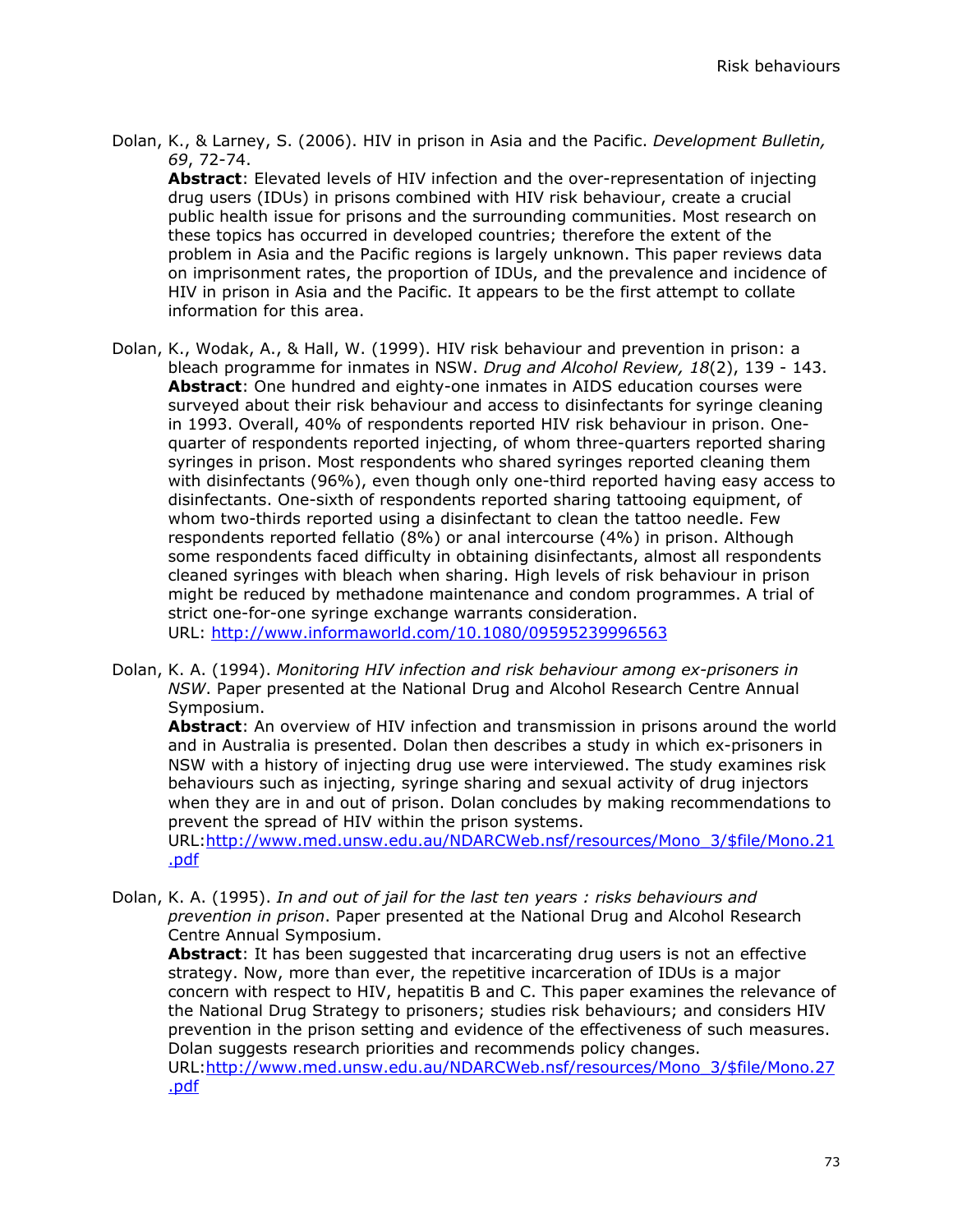Dolan, K. A. (1996). *HIV prevalence and transmission in prisons*. Paper presented at the National Drug and Alcohol Research Centre Annual Symposium.

**Abstract**: This paper examines HIV transmission in prisons and draws on evidence from community settings for comparison. While considerable research into HIV has been undertaken in community settings, very limited research has been undertaken into HIV risk behaviour and transmission in prison resulting in little progress in the prevention of HIV transmission among prisoners. This situation has serious health consequences for people who inject drugs because they are the group most at risk of imprisonment and then of infection while in prison.

Dolan, K. A. (1997). AIDS, drugs and risk behaviour in prison : state of the art. *International Journal of Drug Policy, 8*, 5-17.

**Abstract**: After considering the characteristics of prisoners and ethics of prison research, this article reviews the literature on the prevalence of HIV infection among prisoners; the proportion of prisoners who are drug injectors; and the risk behaviours in which prisoners engage such as drug injecting, tattooing and sexual activity. In order to improve understanding of the likelihood of HIV infection in prison, the evidence of HIV transmission in prison is also reviewed and the notion of mixing, or the extent of intermingling of inmates that is integral to prison systems, is considered. Dolan believes conditions in prison systems hinder detection of HIV transmission, and that efforts to prevent wider infection must include prisons.

Dolan, K. A., Hall, W. D., & Wodak, A. D. (1994). *Bleach availability and risk behaviours in prison in New South Wales*. Sydney: National Drug and Alcohol Research Centre. **Abstract**: The aim of this study is to monitor the access of New South Wales prisoners to disinfectants for syringe decontamination and to investigate the prevalence of injecting drug use, syringe sharing, tattooing and sexual activity in prison. The findings indicate there are major deficiencies in existing measures to prevent the spread of HIV in prison. The authors offer a number of recommendations to reduce the problems.

URL[:http://notes.med.unsw.edu.au/NDARCWeb.nsf/resources/TR\\_27/\\$file/TR.022.p](http://notes.med.unsw.edu.au/NDARCWeb.nsf/resources/TR_27/$file/TR.022.pdf) [df](http://notes.med.unsw.edu.au/NDARCWeb.nsf/resources/TR_27/$file/TR.022.pdf)

- Dolan, K. A., & Wodak, A. D. (1999). HIV transmission in a prison system in an Australian State. *Medical Journal of Australia, 171*, 14-17. **Abstract**: In this study, interviews were conducted with 13 ex-prisoners who claimed to have been infected with HIV in prison. This and other data was assessed, with the conclusion that despite the difficulties with confirming HIV transmission in prison, of the group studied, there was a high probability that four acquired their HIV infection from shared injection equipment in prison. The conclusion is that HIV prevention strategies such as methadone maintenance treatment and syringe exchange schemes should be considered, in the interests of prisoner health. URL: [https://www.mja.com.au/public/issues/171\\_1\\_050799/dolan/dolan.html](https://www.mja.com.au/public/issues/171_1_050799/dolan/dolan.html)
- Dolan, K. A., Wodak, A. D., & Hall, W. D. (1998). A bleach program for inmates in NSW: An HIV prevention strategy. *Australian and New Zealand Journal of Public Health, 22*(7), 838-840.

**Abstract**: Syringe cleaning guidelines for injecting drug users were revised in 1993. A study examines efforts by IDUs in New South Wales prisons to adopt the revised guidelines in 1994. Consecutive inmates (229) nearing release were visited and asked to call a toll free number for an interview once released. Respondents (102) did not differ from non-respondents (127). Many respondents (64%) reported ever injecting and many of these reported injecting (58%), sharing (48%) and syringe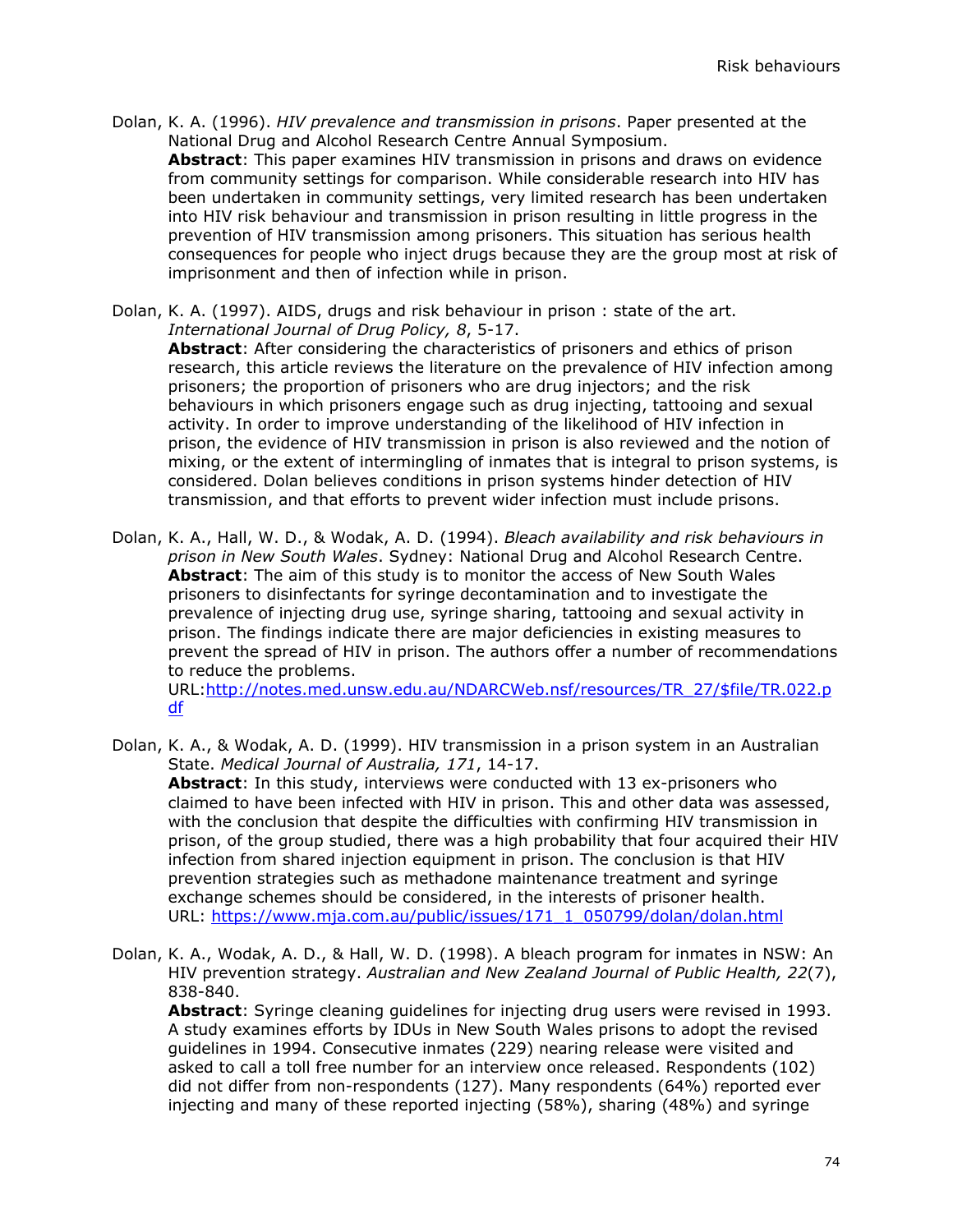cleaning (46%) when last in prison. A new methodology for prison research was found to be feasible in this study.

URL[:http://proquest.umi.com/pqdweb?did=40003946&Fmt=7&clientId=25620&RQT](http://proquest.umi.com/pqdweb?did=40003946&Fmt=7&clientId=25620&RQT=309&VName=PQD%20) [=309&VName=PQD](http://proquest.umi.com/pqdweb?did=40003946&Fmt=7&clientId=25620&RQT=309&VName=PQD%20)

Douglas, R. M. (1991). *AIDS in Australian prisons : what are the challenges?* Paper presented at the National Conference on HIV and AIDS in Prisons.

**Abstract**: After giving some background information about the first national HIV/AIDS and Prisons Conference, Douglas describes the communiqué which was issued by the participants. The communiqué dealt with: the influence of HIV/AIDS in prisons on the wider community; the realities of prison life; prison sexuality; drug use in prison; education; detection and management of HIV positive prisoners; ex offenders; occupational health and safety; collection of epidemiological information; and the legal obligations of prison authorities.

URL: <http://www.aic.gov.au/publications/proceedings/04/index.html#douglas>

Douglas, R. M., Gaughwin, M. D., & Wodak, A. D. (1991). *Behind bars : risk behaviours for HIV transmission in prisons, a review*. Paper presented at the National Conference on HIV and AIDS in Prisons.

**Abstract**: Gaughwin focuses on: how to determine the extent of risk behaviours in prisons; the behaviour of HIV infected prisoners; evidence for prison environments facilitating risk behaviour; and the possible future of HIV infection in prisons. The appendices contain a number of statistical summaries compiled from international research.

URL: <http://www.aic.gov.au/publications/proceedings/04/index.html#gaughwin>

Dwyer, J. (1991). *Minimising the spread of the Human Immunodeficiency Virus within the Australian prison system*. Paper presented at the National Conference on HIV and AIDS in Prisons.

**Abstract**: Dwyer argues that education and counselling are key components in minimising the spread of AIDS in prisons. He also comments on: dealing with sexual activity; problems associated with intravenous drug use; compulsory blood testing for HIV antibodies; and advance planning for release from jail. URL: <http://www.aic.gov.au/publications/proceedings/04/index.html#dwyer>

- Gaughwin, M. D., Gold, J., Miller, M., Ross, M., Shaw, J. M., & Wodak, A. D. (1991). *Behind bars : HIV risk-taking behaviour of Sydney male drug injectors while in prison*. Paper presented at the National Conference on HIV and AIDS in Prison. URL: <http://www.aic.gov.au/publications/proceedings/04/index.html#wodak>
- Gaughwin, M. Gerull, S. & Norberry, J. (1991). *HIV/AIDS and prisons : proceedings of a conference held 19-21 November 1990.* Paper presented at the 1st National Conference on HIV/AIDS and Prisons, Canberra.

**Abstract**: The first national Conference on HIV/AIDS and Prisons was organised by the Australian Institute of Criminology and the National Centre for Epidemiology and Population Health. It examined many issues deriving from the relationship between health care in the prison setting and the management of prisons. Topics covered included overseas management of AIDS in prisons; risk minimisation strategies including education, health services, testing and segregation; and the problems of special groups within the prison population. Individual papers are separately indexed.

URL: <http://www.aic.gov.au/publications/proceedings/04/index.html>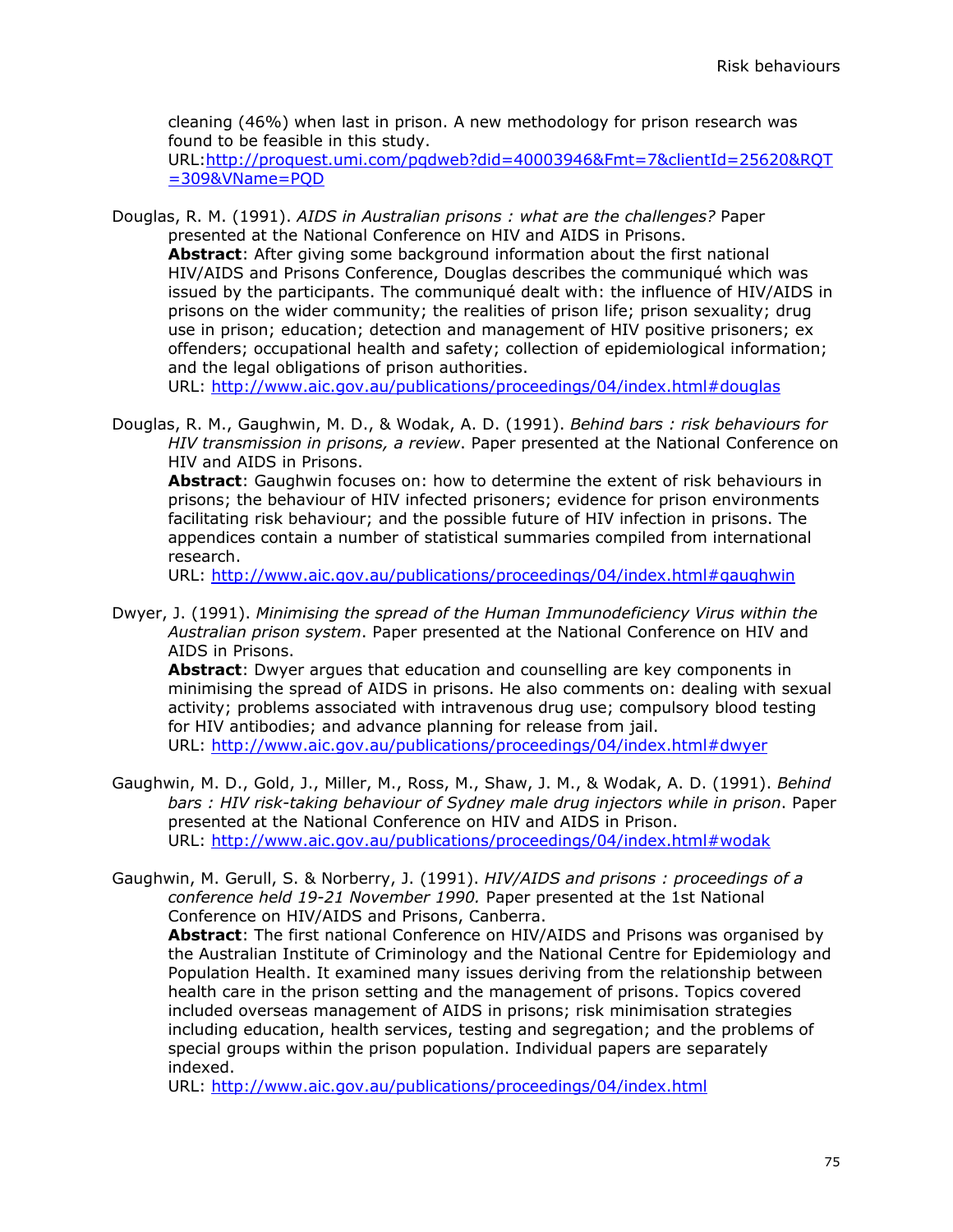Hamilton, P. (1991). *Managing a therapeutic community : K Division, a case study*. Paper presented at the National Conference on HIV and AIDS in Prison.

**Abstract**: HIV seropositive prisoners are located in Unit 5 of K Division in Pentridge Prison. Hamilton describes the operations of K Division in some detail. He attributes the successful management of seropositive prisoners to the introduction of a unit management regime as well as to a reverse integration policy.

URL: <http://www.aic.gov.au/publications/proceedings/04/index.html#hamilton>

Heale, P. (2003). *Survey of harms in Victorian prisons*. Melbourne, Vic: Turning Point Alcohol and Drug Centre.

**Abstract**: While there is an acknowledgement that risk behaviours for blood borne viruses occur in prison, there is limited understanding of such behaviours. The aim of this project, which was based on interviews with 133 prisoners in five Victorian prisons, was to conduct an assessment of the harm related activities undertaken by prisoners in the Victorian prison system. The report of the project includes a review of relevant national and international literature, and presents findings from the prisoner interviews on the following areas of interest: work practices; sport / recreation; tattooing; piercing; sharing personal hygiene equipment; injecting drug use; unprotected sexual practices; other blood contact, mainly through fighting and self harm; serostatus with respect to hepatitis C and HIV / AIDS; and risk reduction strategies implemented by participants, as well as what they thought the prison could do in order to minimise the risks. The report concludes by making a number or recommendations designed to promote better infection control in prisons. URL: [http://server-au.imrworldwide.com/cgi-bin/b?cg=downloads&ci=vic](http://server-au.imrworldwide.com/cgi-bin/b?cg=downloads&ci=vic-justice&tu=http://www.justice.vic.gov.au/wps/wcm/connect/DOJ+Internet/resources/file/eb4fa60fc29d09f/Survey_of_Harms_in_Victorian_Prisons.pdf)[justice&tu=http://www.justice.vic.gov.au/wps/wcm/connect/DOJ+Internet/resources](http://server-au.imrworldwide.com/cgi-bin/b?cg=downloads&ci=vic-justice&tu=http://www.justice.vic.gov.au/wps/wcm/connect/DOJ+Internet/resources/file/eb4fa60fc29d09f/Survey_of_Harms_in_Victorian_Prisons.pdf) [/file/eb4fa60fc29d09f/Survey\\_of\\_Harms\\_in\\_Victorian\\_Prisons.pdf](http://server-au.imrworldwide.com/cgi-bin/b?cg=downloads&ci=vic-justice&tu=http://www.justice.vic.gov.au/wps/wcm/connect/DOJ+Internet/resources/file/eb4fa60fc29d09f/Survey_of_Harms_in_Victorian_Prisons.pdf)

Hobbs, M., Krazlan, K., Ridout, S., Mai, Q., Knuiman, M., Chapman, R., et al. (2006). *Mortality and morbidity in prisoners after release from prison in Western Australia 1995-2003*. Canberra: Australian Institute of Criminology. **Abstract**: Released prisoner are generally assumed to have poor health compared with members of the general population. Previous studies, including a recent study in Western Australia, have shown that released prisoners are at greater risk of death compared with the general population, particularly in the first few months after release. Other studies describing the health of prisoners during imprisonment have emphasised a high prevalence of mental disorders, addictive behaviours and infectious diseases including HIV-AIDS and hepatitis C, all of which are likely to affect health after release. There have, however, been few systematic studies of general health problems in released prisoners, due to the difficulty in identifying prisoners in routinely collected health statistics. In Western Australia this has become possible through the development of the Western Australian Data Linkage System that enables data from statistical health collections, including hospital admissions, mental health services and deaths, to be linked to other administrative records. The objectives of the present study were to: compare mortality in released prisoners with the general population and identify factors associated with increased risk of deaths after release from prison; and compare patterns of use of hospital and mental health services by released prisoners with the use of such services by the general population and identify factors associated with increased risk of use of services in released prisoners. Selected information relating to individual prisoners released from prison in the period 1995-2001 was extracted from Department of Justice records and linked to health data for the same individuals accumulated over the period 1980-2003. The findings show that released prisoners are at substantially greater risk of death and illness leading to hospitalisation or contact with mental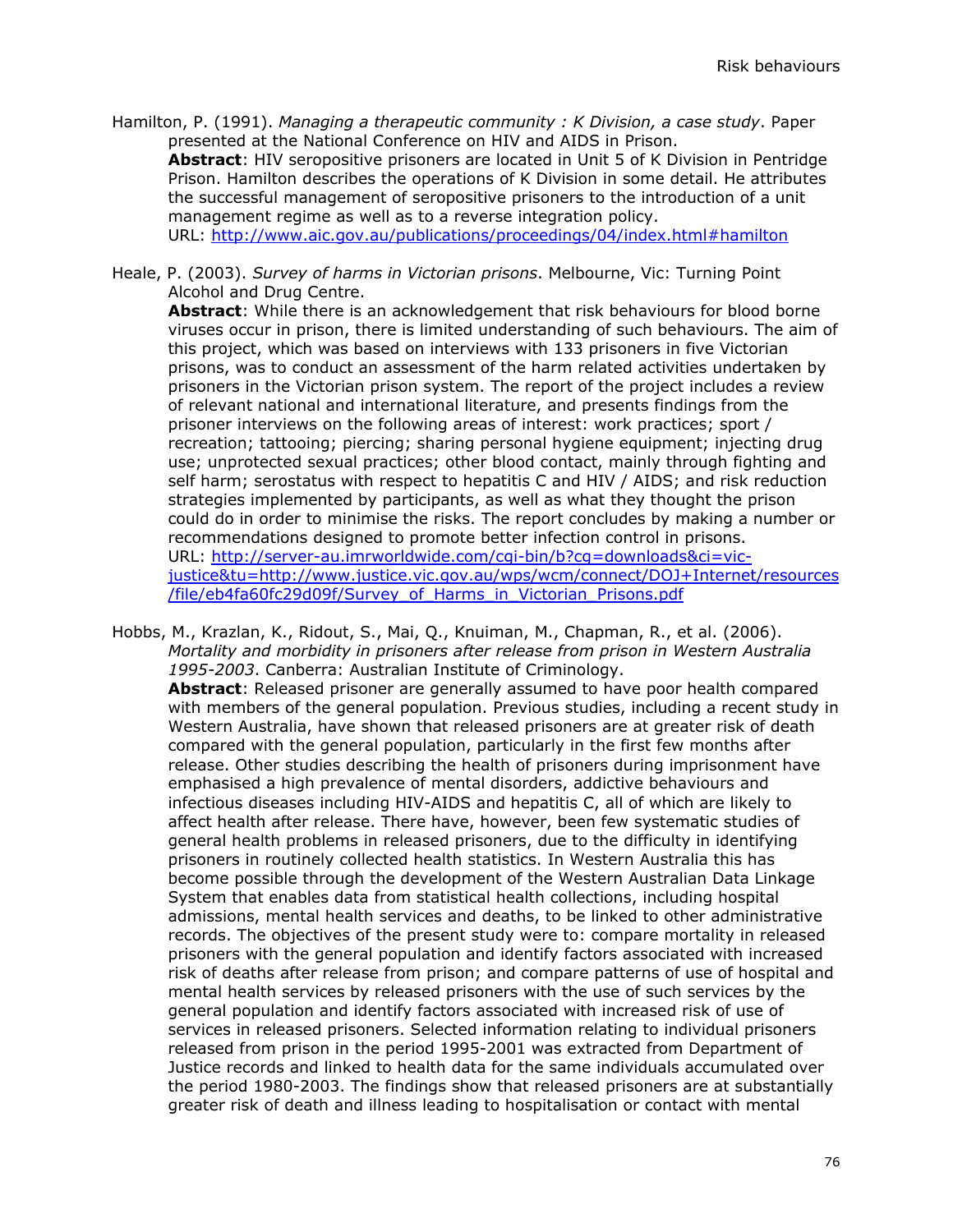health services than members of the general population. This indicates the need for careful release planning to ensure that released prisoners have easy access to appropriate health services and are encouraged to use them. . URL: <http://www.aic.gov.au/publications/rpp/71/>

Inciardi, J. A. (1996). HIV risk reduction and service delivery strategies in criminal justice settings. *Journal of Substance Abuse Treatment, 13*(5), 421-428. **Abstract**: Because of the HIV risk behaviors of substance abusers, particularly injection drug users and those who exchange sex for drugs, and the large numbers who are already infected with HIV or showing symptoms of AIDS, significant service delivery issues are associated with their criminal justice processing. Many strategies have been implemented in correctional settings in an effort to prevent and control the transmission of HIV. A number of these are for the purpose of lowering transmission risk in institutions, whereas others have been structured for the sake of offering prevention/intervention to inmates before they return to the free community. As such, prisons and jails represent opportune settings for HIV prevention and education. The most common HIV control/prevention/education strategies include mandatory testing of inmates for HIV, segregating infected inmates from the general prison population, establishing special health care units for HIV positive and AIDS symptomatic inmates, offering HIV prevention and risk reduction programs, and granting medical parole for the terminally ill. Because drug abuse treatment results in substantial declines in the use of heroin, cocaine, and other drugs, treatment per se can play a significant role in reducing the spread of HIV and AIDS among those coming to the attention of the criminal justice system. Most promising are continuous and integrated treatment services that are tied to the stages of correctional supervision: primary treatment while incarcerated; secondary treatment while on work release, halfway house or community supervision; and, tertiary treatment in ongoing aftercare.

 URL: [http://www.sciencedirect.com/science/article/B6T90-3W3FM0C-](http://www.sciencedirect.com/science/article/B6T90-3W3FM0C-M/2/13eedd9197b756f50600d3a009cfe2c8)[M/2/13eedd9197b756f50600d3a009cfe2c8](http://www.sciencedirect.com/science/article/B6T90-3W3FM0C-M/2/13eedd9197b756f50600d3a009cfe2c8)

Larney, S., & Dolan, K. (2008). An exploratory study of needlestick injuries among Australian prison officers. *International Journal of Prisoner Health*, *4*(3), 164-168. **Abstract:** Prison officers face multiple occupational hazards including needlestick injuries, which may result in the transmission of blood-borne viral infections. This study aimed to assess the prevalence of needlestick injuries, the circumstances under which needlestick injuries occur and the responses of injured prison officers. Cross-sectional data were collected from prison officers in two Australian jurisdictions between January and May 2006, using a self-report questionnaire. Descriptive analyses were conducted. Of 246 prison officers who completed the survey, twothirds had found needles and syringes in the workplace. Seventeen officers (7%) reported having experienced a needlestick injury. Most injuries occurred during searches. Serological testing for blood-borne viral infections following injury was common, but less than half the injured officers accessed support services. Needlestick injuries appear to be a relatively rare occurrence, but may be further reduced by improving search techniques and equipment and regulating needles and syringes in prisons.

URL: <http://www.informaworld.com/10.1080/17449200802264720>

Levy, M. H. (1999). Australian prisons are still health risks. *Medical Journal of Australia, 171*, 7-8.

**Abstract**: In this editorial, responsibility for the continuing health risks faced by inmates in Australian prisons is placed on prison authorities and governments.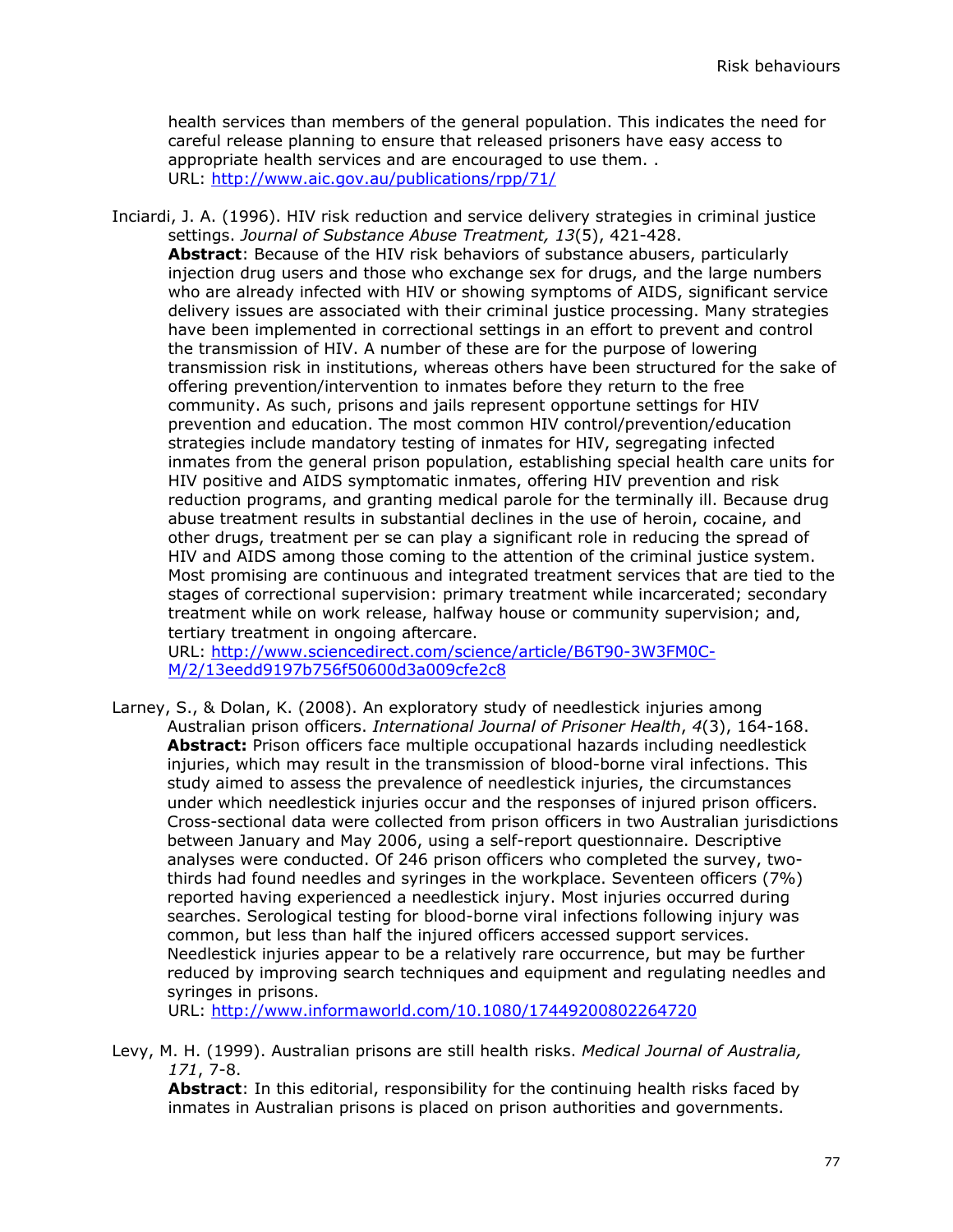Critical of the zero tolerance policy and the prohibition of needles and syringes, Levy asserts that harm minimisation principles should apply to the prison environment in order to increase the safety of prisoners and prison workers. Options such as controlled heroin prescribing and provision of needles and syringes are suggested as measures to reduce trafficking in contaminated equipment. URL: [http://www.mja.com.au/public/issues/171\\_1\\_050799/levy/levy.html](http://www.mja.com.au/public/issues/171_1_050799/levy/levy.html)

MacDonald, M. (2006). People with problematic drug use and HIV/AIDS in European prisons: An issue of patient confidentiality. *International Journal of Prisoner Health, 2*(3), 207 - 218.

**Abstract**: Research has shown that a key issue for prisoners using healthcare services during their sentence is that of patient confidentiality. Maintaining prisoners' medical confidentiality has been shown to be difficult in the prison setting as many treatments, especially those considered to be out of the ordinary, are more likely to result in a breach of medical confidence. This can include treating infectious diseases, such as HIV/AIDS, Hepatitis or tuberculosis, which can often include long term and regular contact with healthcare staff, and which, in some cases, may require referrals to specialists outside the prison setting. In addition, institutional factors unique to prisons may impact on healthcare staffs' ability to maintain prisoners' confidentiality, such as security or health and safety concerns. Drawing on research carried out by the author on healthcare and people with problematic drug use in prisons in a range of European countries, this paper considers the factors that impact on maintaining prisoners' medical confidentiality and some of the attempts to address this issue.

URL: <http://www.informaworld.com/10.1080/17449200601043671>

Stefansson, R., & Hesse, M. (2008). Personality Disorders in Substance Abusers: A Comparison of Patients Treated in A Prison Unit and Patients Treated in Inpatient Treatment. *International Journal of Mental Health and* Addiction, *6*(3), 402-407. **Abstract:** A large body of literature has shown a high prevalence of personality disorders in substance abusers. We compared a sample of substance abusers treated in a prison setting with substance abusers treated in a non-prison inpatient setting rated with the Millon Clinical Multiaxial Inventory-III. Baserate scores indicated a prevalence of 95% of personality disorders. A logistic regression analysis correctly identified 95% of the sample, and showed that antisocial personality disorder traits were characteristic of the prison sample, and masochistic personality disorder traits were characteristic of the inpatient sample. The findings indicate that treatment models used in prison settings should be adjusted to meet the needs of antisocial patients.

URL: [http://info.library.unsw.edu.au/cgi-bin/local/access/ej](http://info.library.unsw.edu.au/cgi-bin/local/access/ej-access.cgi?url=http://www.springerlink.com/openurl.asp?genre=article&issn=1557-1874&volume=6&issue=3&spage=402)[access.cgi?url=http://www.springerlink.com/openurl.asp?genre=article&issn=1557-](http://info.library.unsw.edu.au/cgi-bin/local/access/ej-access.cgi?url=http://www.springerlink.com/openurl.asp?genre=article&issn=1557-1874&volume=6&issue=3&spage=402) [1874&volume=6&issue=3&spage=402](http://info.library.unsw.edu.au/cgi-bin/local/access/ej-access.cgi?url=http://www.springerlink.com/openurl.asp?genre=article&issn=1557-1874&volume=6&issue=3&spage=402)

Sutton, A. J., Edmunds, W.J., Sweeting, M.J., & Gill, O.N. (2008). The cost-effectiveness of screening and treatment for hepatitis C in prisons in England and Wales: a costutility analysis. *Journal of Viral Hepatitis, 15*(11), 797-808.

**Abstract:** Prisoners have a high prevalence of hepatitis C virus (HCV) infection compared with the general population in England and Wales and in many locations throughout the world. This is because of large numbers of injecting drug users that engage in behaviours likely to transmit HCV being present within prison populations. It is, therefore, suggested that prison may be an appropriate location for HCV screening and treatment to be administered. Using cost-utility analysis, this study considers the costs and benefits of administering a single round of screening on